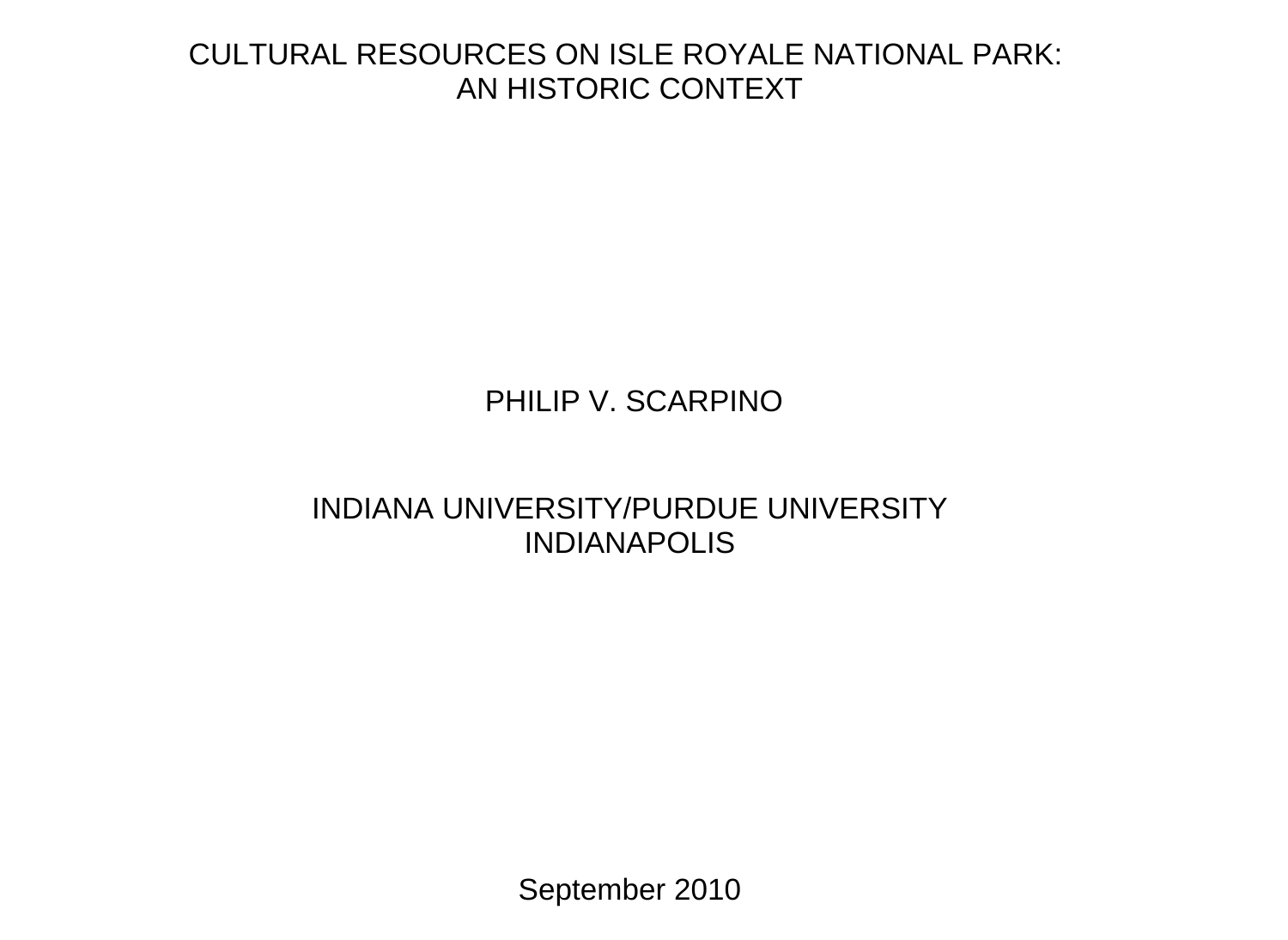### TABLE OF CONTENTS

| <b>ACKNOWLEDGEMENTS</b>                                                                | Page iii |
|----------------------------------------------------------------------------------------|----------|
| <b>SUMMARY AND PURPOSE</b>                                                             | Page 1   |
| <b>INTRODUCTION: ISLE ROYALE</b>                                                       | Page 3   |
| <b>WILDNESS AND WILDERNESS</b>                                                         | Page 10  |
| <b>HISTORIC PRESERVATION AND</b><br><b>HISTORIC CONTEXTS</b>                           | Page 19  |
| THE MAKING OF AN "HISTORICAL WILDERNESS":<br><b>COPPER MINING AND FISHING</b>          |          |
| THE OJIBWE PERIOD                                                                      | Page 26  |
| THE AMERICAN PERIOD:<br><b>COPPER MINING</b>                                           | Page 29  |
| THE AMERICAN PERIOD:<br><b>COMMERCIAL FISHING</b>                                      | Page 38  |
| THE MAKING OF AN "HISTORICAL WILDERNESS":<br><b>CONVERTING ISOLATION INTO AN ASSET</b> | Page 53  |
| <b>RECREATION AND SUMMER RESORTS</b>                                                   | Page 55  |
| <b>RECREATION AND SUMMER RESIDENTS</b>                                                 | Page 62  |
| <b>CONSERVATION AND ADMINISTRATION</b>                                                 | Page 70  |
| <b>NAVIGATION</b>                                                                      | Page 70  |
| <b>COMPARISON WITH OTHER NPS</b><br>SITES ON THE GREAT LAKES                           | Page 72  |
| <b>CONCLUSIONS</b>                                                                     | Page 78  |
| <b>END NOTES</b>                                                                       | Page 88  |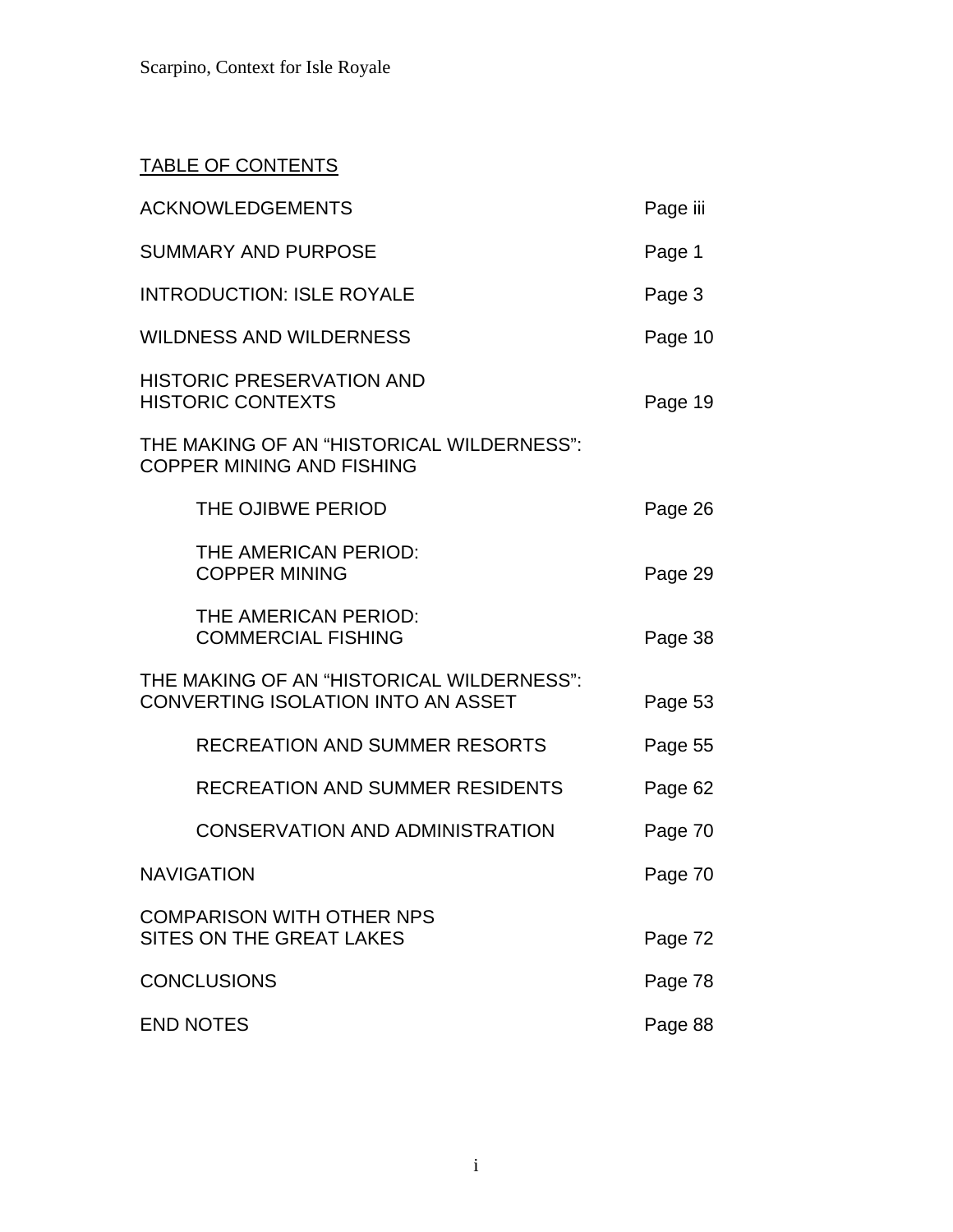I respectfully dedicate this context study to the memory of Clara Sivertson and Enar Strom, both of whom taught me a great deal about life on Isle Royale.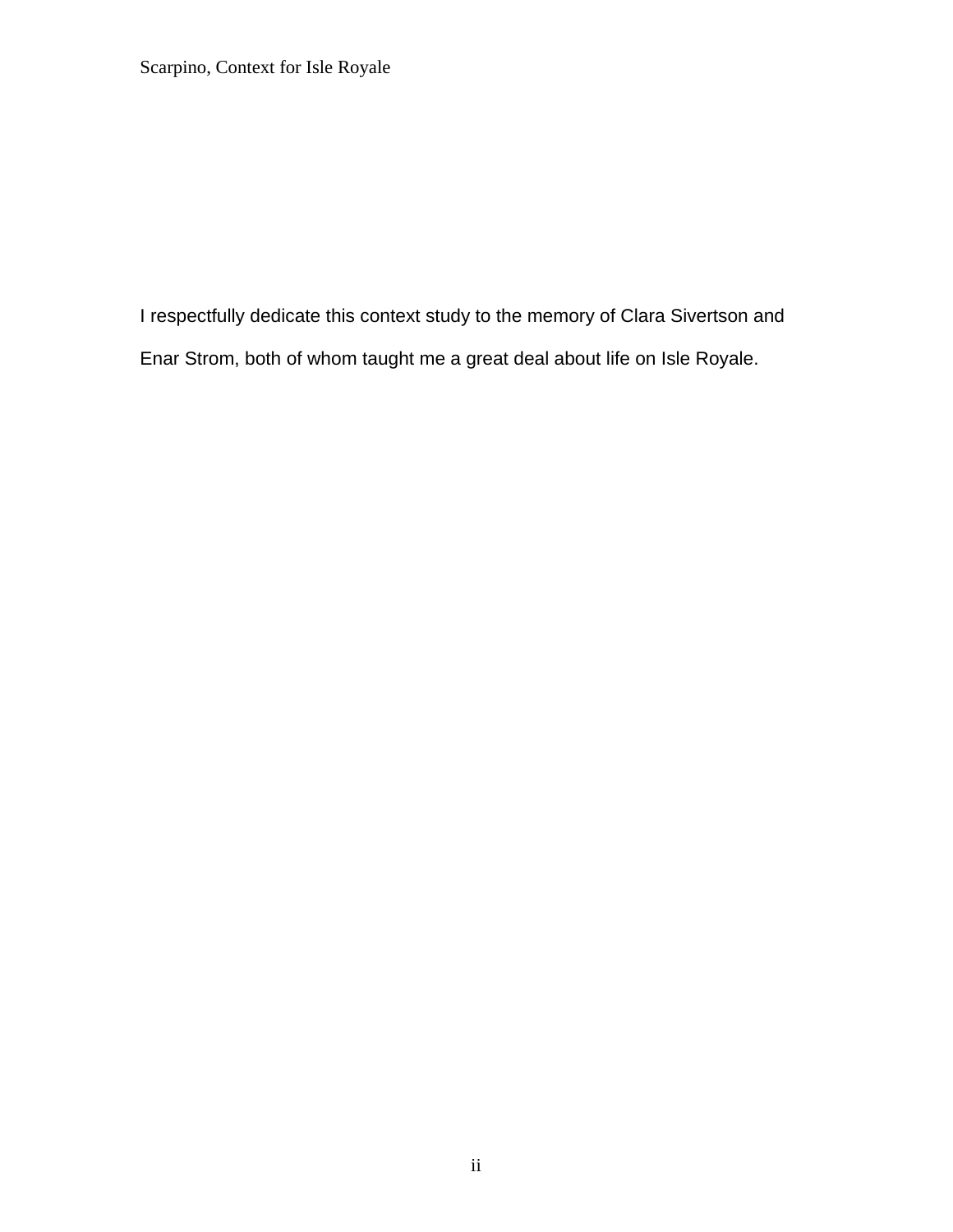## <span id="page-3-0"></span>Acknowledgments:

During the four years that I worked on this project, I received help from a number of people whose knowledge, assistance, and generosity shaped the final product in productive and positive ways. Funding came from the National Park Service and the National Trust for Historic Preservation's Midwest office in Chicago. Donald Stevens, Chief, History and National Register Program, Midwest Region, National Park Service, provided oversight and insight, as well as significant help with research materials and arrangements with Isle Royale National Park and Apostle Islands National Lake Shore. He also "found" enough extra money to make it possible for me to conduct several oral history interviews on Isle Royale in the summer of 2008. These oral histories not only recorded the memories of key players in the recent history of Isle Royale, but also added depth to the analysis presented in this context report.

A number of Park Service personnel associated with Isle Royale made contributions that moved this project forward. The Superintendent of Isle Royale National Park, Phyllis Green, provided support in the form of quarters on the Island, staff assistance, and considerable "boat time." During my first trip to the Island hastily arranged over a long Labor Day weekend in 2006, David Newland, Environmental Compliance Specialist, and Kyle McDowell, Park Ranger, transported me and Donald Stevens around much of the coastal line of Isle Royale. Newland had written a Master's thesis about Isle Royale, and he shared his knowledge freely. McDowell was a master navigator who handled the Lorelei deftly and knew the tricky coast of Isle Royale like the "back of his hand."

On my second and third trips to Isle Royale National Park in the summers of 2007 and 2008, Liz Valencia, Chief, Interpretation and Cultural Resources, provided significant and invaluable assistance. She is the keeper of the Park's archives in Houghton, Michigan, and on Isle Royale at the seasonal headquarters on Mott Island. Her grasp of those records proved very helpful in making the best use of the limited time available for primary research. She also made most of the arrangements for my transportation and lodging during two trips to the Park and showed me the "tricks" for ordering and transporting groceries to the Island. In July and August 2007, she guided me through many days of field work on land and on the water. What she knows about the cultural resources on Isle Royale is little short of amazing; I learned a great deal from her. Having now spent much time on the waters of Lake Superior in various types of boats, I came to admire and trust her navigation skills. I am most grateful for the time and knowledge that Liz Valencia contributed to the field work and research associated with this context.

Several representatives of the Isle Royale Friends and Families Association (IRFFA) assisted with information, transportation, and hospitality. David Barnum, who was President of IRFFA in 2007, played a major role in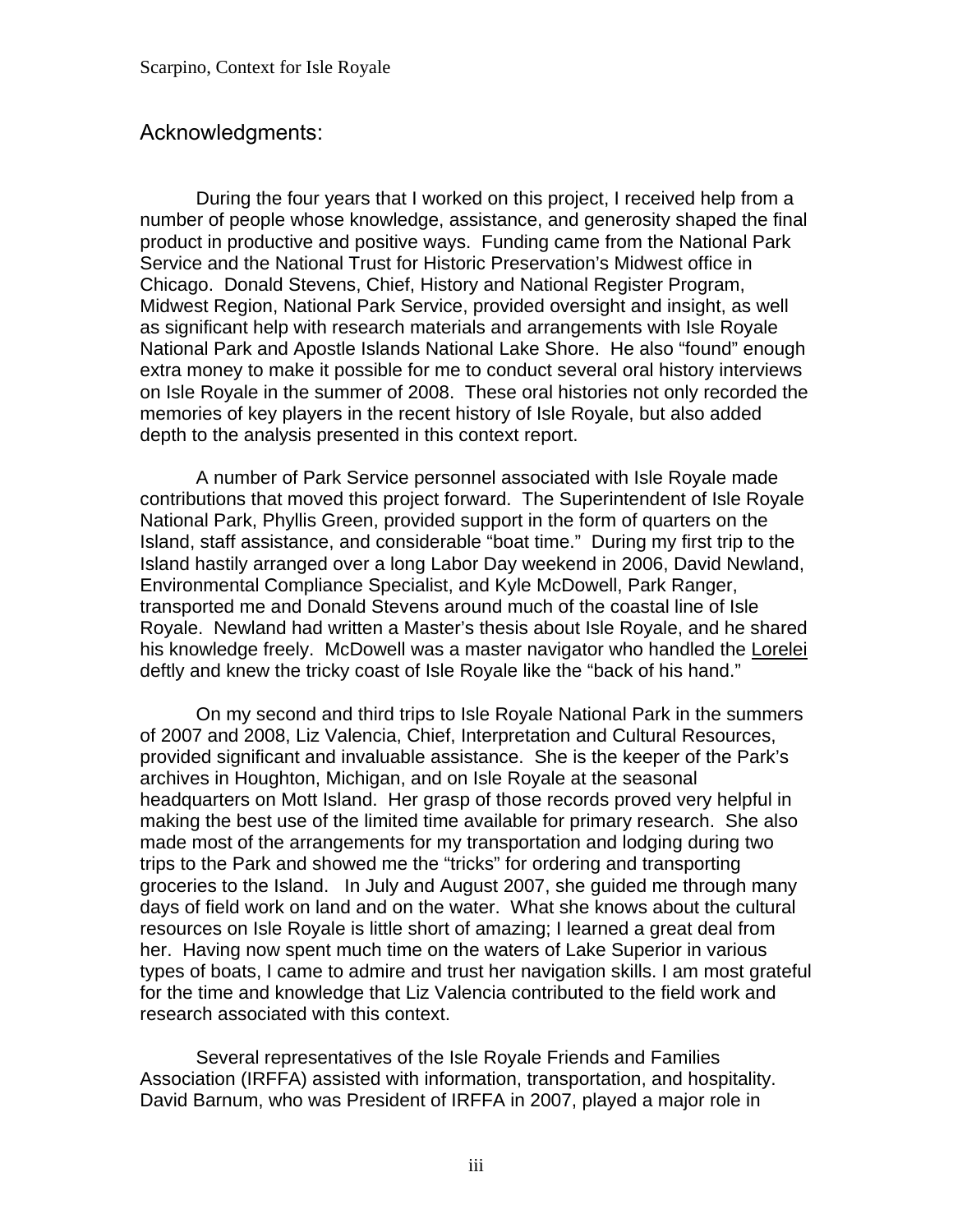making arrangements for my visit to Isle Royale in the summer of 2007. He transported me aboard the **Halcyon IV** from Mott Island to the annual meeting of IRFFA on Belle Isle; a few days later he guided me around Washington Harbor, one highpoint of which was gliding slowing over the submerged wreck of the America in North Gap. David hosted me on Barnum Island and introduced me to many of the summer residents. Enar (deceased August 2007) and Betty Strom, summer residents of Barnum Island, talked to me about their long association with Isle Royale and explained their fishing operation based in a fish house on Washington Island. John Snell escorted me around the Northeast quadrant of the Island in a small, open motorboat, including arranging an overnight stay on Captain Kidd Island, compound of Sally and Jack Orsborn. The Osborn's had sustained storm damage to their boat and had left the Island for the summer, but they trusted us to stay in their cabins and button everything back up when we left. John invited me to spend a night in a cabin at his family camp in Tobin Harbor, which gave me a chance to meet many summer residents of Tobin Harbor. Missy and Larry Edwards showed me around the Edwards complex on Edwards Island and rendered considerable assistance before I drove to Ann Arbor, Michigan, to interview Richard Edwards. Larry flew to Ann Arbor to be present for the interview. Jim Anderson, former commercial fisherman, and his daughter, Carla Anderson, guided me through their summer compound and accompanied me to Crystal Cove, sharing insights about life on the Island. I am also grateful to Grant Merritt, Stuart Sivertson, Thomas Gale, and Ellie Connolly.

Five individuals read the draft report and provided lengthy, thoughtful and in-depth comments that have improved the final version: Donald Stevens, Chief, History and National Register Program, Midwest Region, National Park Service, and Liz Valencia, Chief, Interpretation and Cultural Resources, Isle Royale National Park; John Snell, Board Member, IRFFA; Timothy Cochrane, Superintendent Grand Portage National Monument; and, Kathryn Eckert, consultant and former Michigan State Historic Preservation Officer.

I very much appreciate the time and the insights provided by the individuals with whom I conducted oral history interviews for this project: Jim Anderson, former fisherman, and his daughter, Carla Anderson, recorded at their family cabin, Johnson Island, Isle Royale National Park, July 2007; Clara Sivertson (deceased), member of a fishing family, holder of a commercial fishing license, recorded in Duluth, Minnesota, January 2008; Richard Edwards, life lease holder, recorded at his home in Ann Arbor, Michigan, May 2008; Laurie Snell, life lease holder, recorded in his office on the campus of Dartmouth College, Hanover, New Hampshire, June 2008; Mark Rude, former fisherman from Fisherman's Home, recorded on Isle Royale, July 2008; Stuart Sivertson, former fisherman, member of a fishing and summer family, recorded on Isle Royale, July 2008; Thomas Gale, co-author of Isle Royale: A Photographic History and son of life lease holder, recorded on Isle Royale, July 2008; Sally and Jack Orsborn, life lease holders, recorded at their family cabin on Captain Kidd Island, Isle Royale National Park July 2008.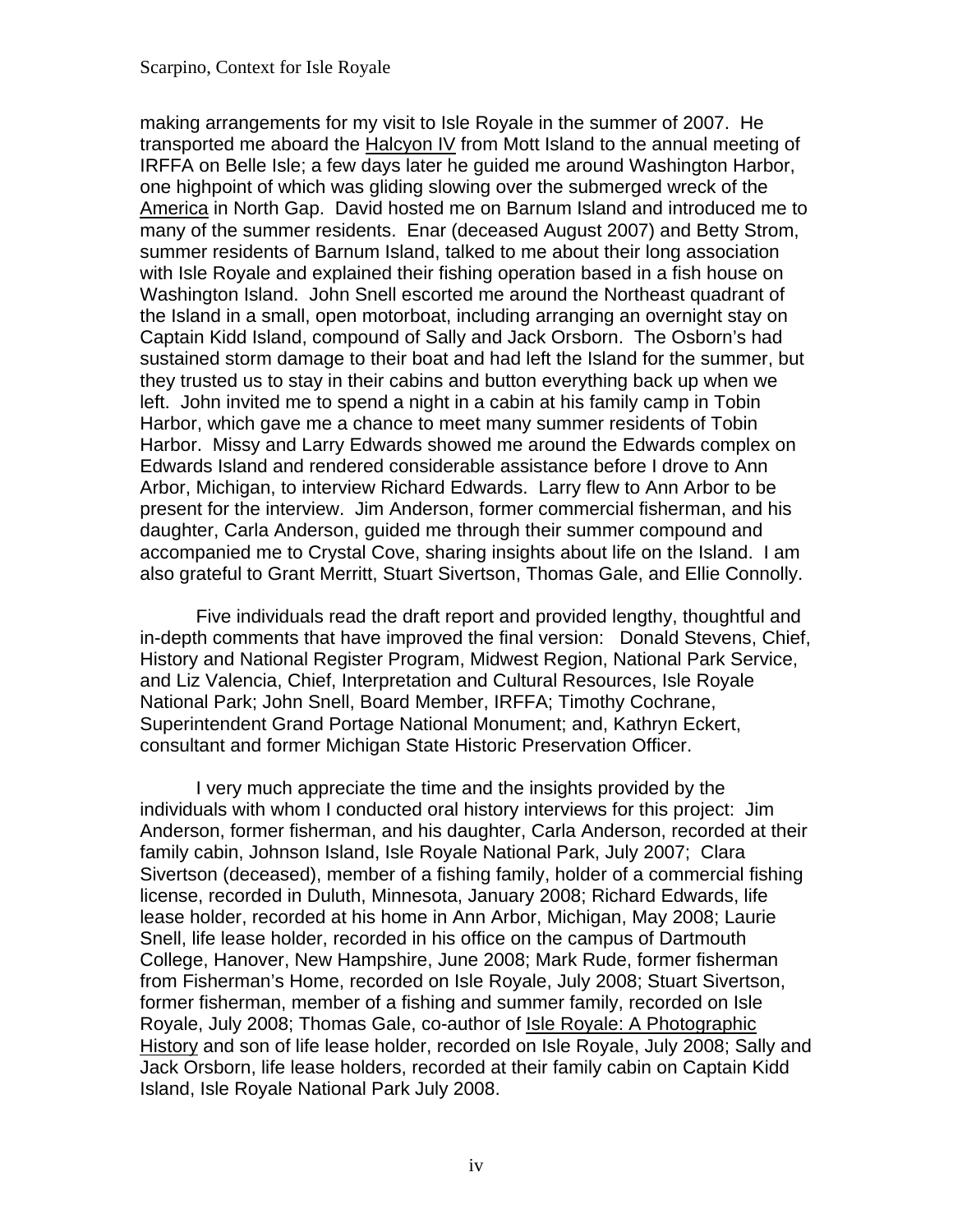Christy C. Baker, Branch Chief, Cultural Resources, Apostle Islands National Lakeshore, provided time and insight during the one-day field inspection I was able to undertake to Apostle Islands.

Samuel Scarpino helped track down science-related sources and crafted a preliminary, but insightful and suggestive, model of the growth of the moose population on Isle Royale in the early twentieth century.

James A. Glass, Director, Indiana Division of Historic Preservation and Archaeology, carved time from a busy schedule to review with me key elements of federal historic preservation policy.

My wife, Virginia Garner, accompanied me on my first field trip to Isle Royale and helped me think through initial impressions of the cultural resources on the Island. She devoted time to solving numerous computer-related formatting problems, listened patiently and commented as I worked through the analysis, and gracefully put up with the hours of evening and weekend labor that went into the research and writing and revising of this context.

My hope is that I have written a useful, interpretive framework for evaluating the significance of surviving cultural resources on Isle Royale National Park, as well as planning for their evaluation, registration, preservation, and use. Much credit goes to all of those who provided assistance. The interpretation and the conclusions, as well as any oversights, errors, or omissions belong to me.

Philip V. Scarpino Indianapolis, Indiana July 2010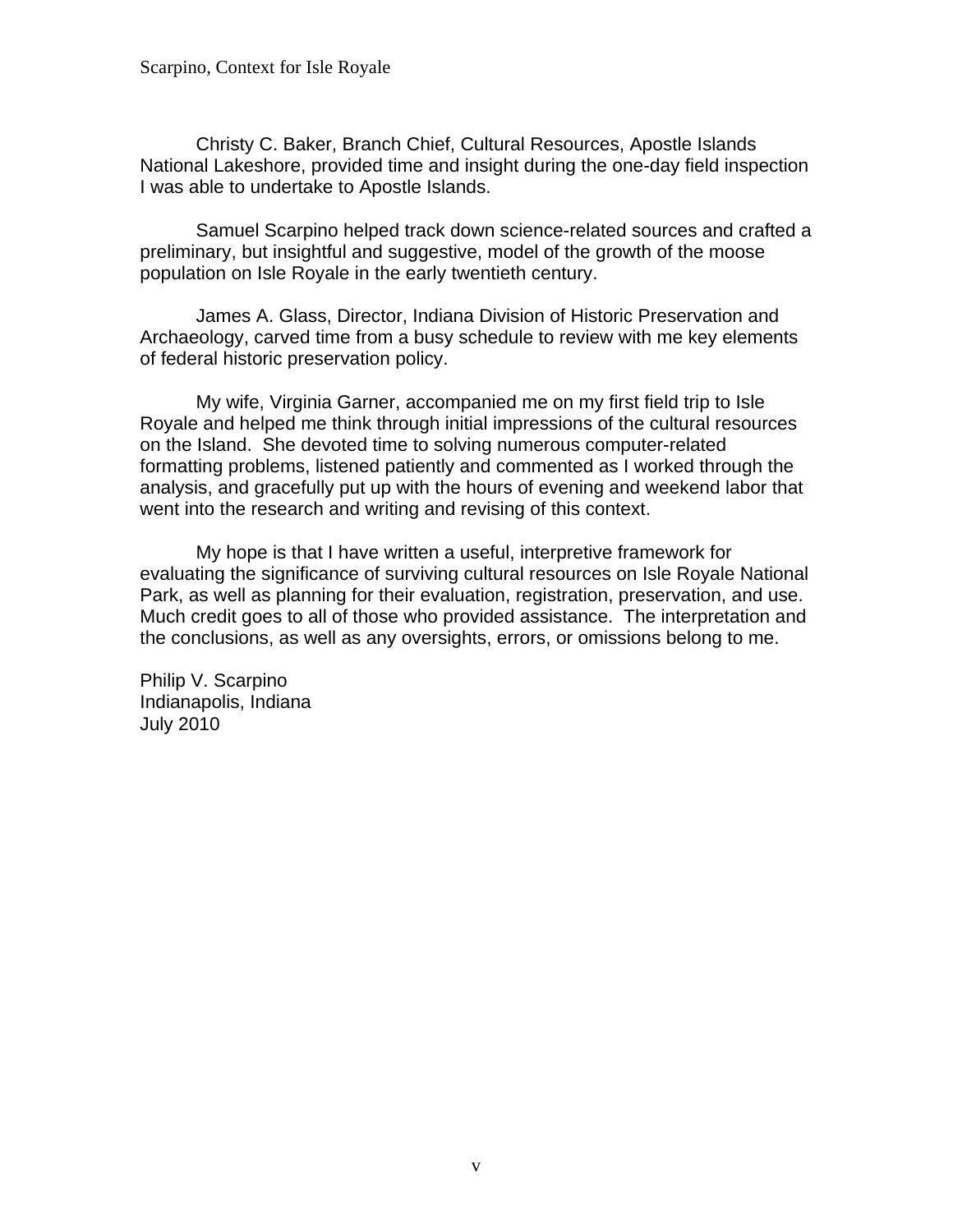# <span id="page-6-0"></span>Summary and Purpose

The Project Abstract on the cover sheet of the "Great Lakes Northern Forest Cooperative Ecosystem Studies Unit Task Agreement" offers the following summary of the purpose of this report:

The study will produce a historic context study of the cultural resources associated with the multiple themes of the history of Isle Royale National Park such as Native American and Euro-American mining, navigation and lighthouses, commercial fishing, and the recreation cabin and resort history of the early twentieth century. The study will provide park management with baseline data to help plan the preservation and interpretation of these historic properties.

The "Scope of Work" reinforces this emphasis by stating:

This project will produce a historic context study that is a synthesis of secondary information. It will result in a historical essay and use the existing information to place known cultural resources in a useful historical framework for evaluating how they relate and fit together thematically, geographically, and over time. It will do this in a holistic approach involving all types of cultural resources at Isle Royale and examine their significance within a local, regional, and national context.

The key phrase in the Abstract and Scope of Work is "historic context study." As employed by the National Park Service, a historic context creates the framework that makes it possible to establish the significance of cultural resources. Historic contexts are also fundamental building blocks of resource-based historic preservation planning.

The task is not to write an original history of Isle Royale; indeed, that has already been done. The task is to create a framework for assessing the significance of surviving cultural resources. As called for in the "Scope of Work," most of the research for this context came from a reading of published sources and unpublished "gray" literature. The author did carry out considerable field work on Isle Royale and conducted limited research in collections of primary, unpublished, sources in the archival holdings of Isle Royale National Park located at the Park's landside headquarters in Houghton, Michigan.<sup>[1](#page-93-0)</sup> Research already completed at the United States National Archives in College Park, Maryland, and Archives Canada, Ottawa, Ontario, informed the analysis of Great Lakes fisheries. The author also recorded several oral history interviews with individuals who are familiar with the fishing and recreational history of the Island in Duluth, Minnesota; Ann Arbor, Michigan; Hanover, New Hampshire; and on Isle Royale. $2$  These interviews added depth and a variety of first-person perspectives to the overall analysis of the meaning of place over time on Isle Royale.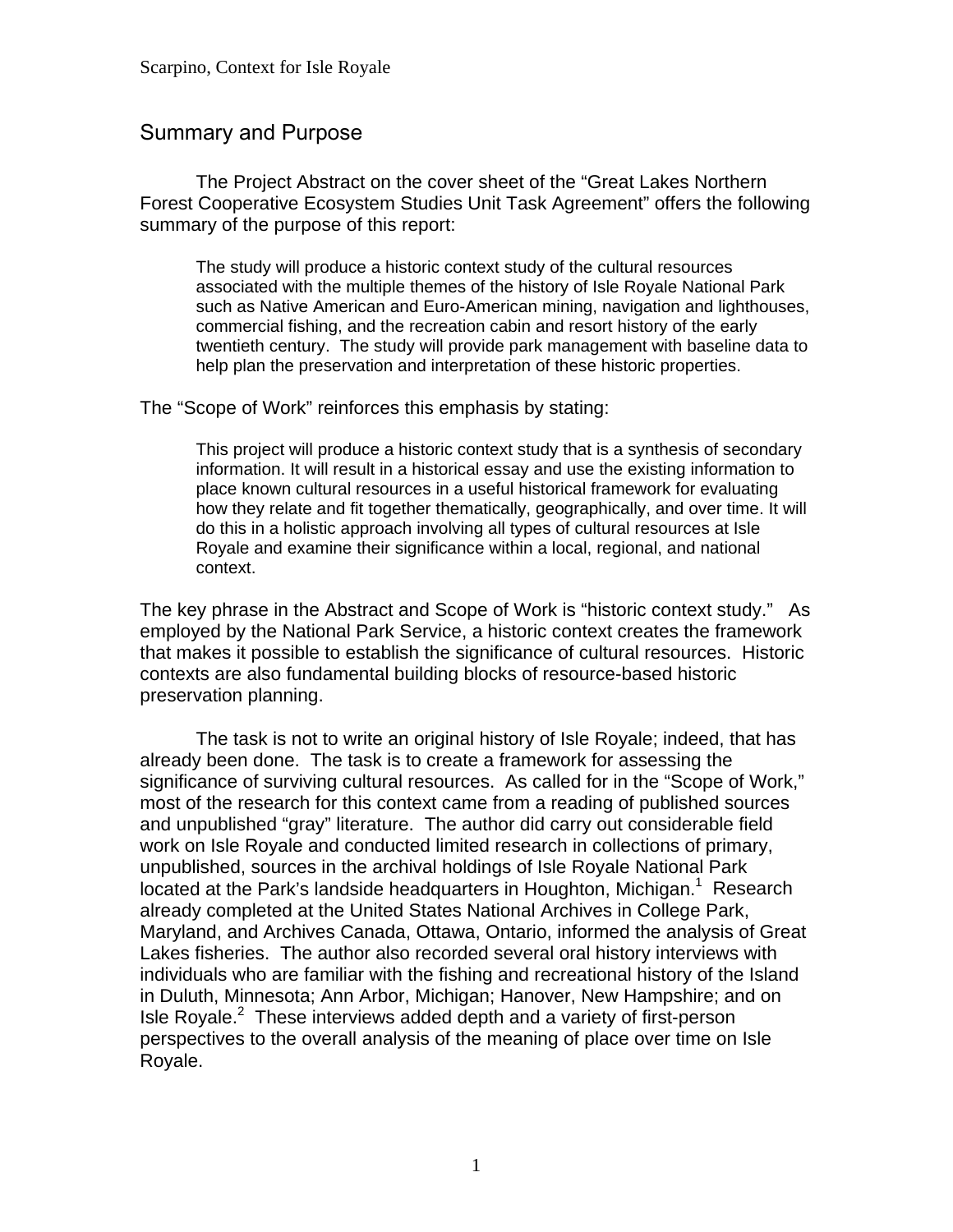A number of sources shed light on the historical relationship between people and Isle Royale. The most recent and complete synthesis of the history of Isle Royale is Theodore J. Karamanski and Richard Zeitlin, Narrative History of Isle Royale National Park (1988). The authors undertook considerable research in primary materials, and they read most of the published studies that existed as of 1988. Timothy Cochrane's Minong: The Good Place – Ojibwe and Isle Royale (2009) offers a carefully researched and persuasively argued analysis of the long-term, historical relationship between the Ojibwe people and Isle Royale. Caven P. Clark's Archaeological Survey and Testing at Isle Royale National Park, 1987-1990 Seasons (1995) provides important insight into the patterns of prehistorical use of Isle Royale, as well as historical activities such as commercial mining where all of the surviving cultural resources are archaeological. Also helpful is a PhD dissertation defended in 1978 at the University of Toledo, John J. Little, Isle Royale Wilderness: A History of Isle Royale National Park. Professor Lawrence Rakestraw's Historic Mining on Isle Royale (1965) and Commercial Mining on Isle Royale, 1800-1967 (1968) are brief, somewhat dated, but useful historical works covering those aspects of the Island's history. Thomas P. Gale and Kendra L. Gale co-authored an excellent volume, Isle Royale: A Photographic History (1995).<sup>3</sup> Although these authors' research designs do not necessarily emphasize human impact on the face of the land, their work reveals how profoundly people's actions have remade the landscape of Isle Royale and transformed it into a "historical" wilderness.

 use) them. Their significance is directly related to their active use. Cultural resources are the physical objects and structures from the past; the material legacy of human activities on Isle Royale. "Cultural" is the defining word in the phrase. Culture is in large part the behavior, the life ways, of a particular group of people that rests on a foundation of shared attitudes and values. The objects and structures that people create are products of their culture. They also frequently exist in a symbiotic relationship with that culture, becoming incorporated into the group's way of life. An essential part of the context for resources like summer cabins and fishery camps derives from their incorporation into the life ways of the people who have used (and continue to

other living organisms, modify their surroundings to better suit their needs.<sup>4</sup> Cultural resources are one manifestation of human material culture, which is a term often used by archaeologists and museum curators to describe the material remnants of human culture. The best definition of material culture was coined by an archaeologist, James Deetz: "That portion of man's physical environment purposely transformed by him according to culturally dictated plans." Deetz's deceptively simple definition opens the door to a complex and sophisticated examination of the relationship between people and their surroundings, including nature and the natural world. Human beings, like most People undertake this modification based upon the attitudes and values embedded in their cultures. By the early twenty-first century, there were very few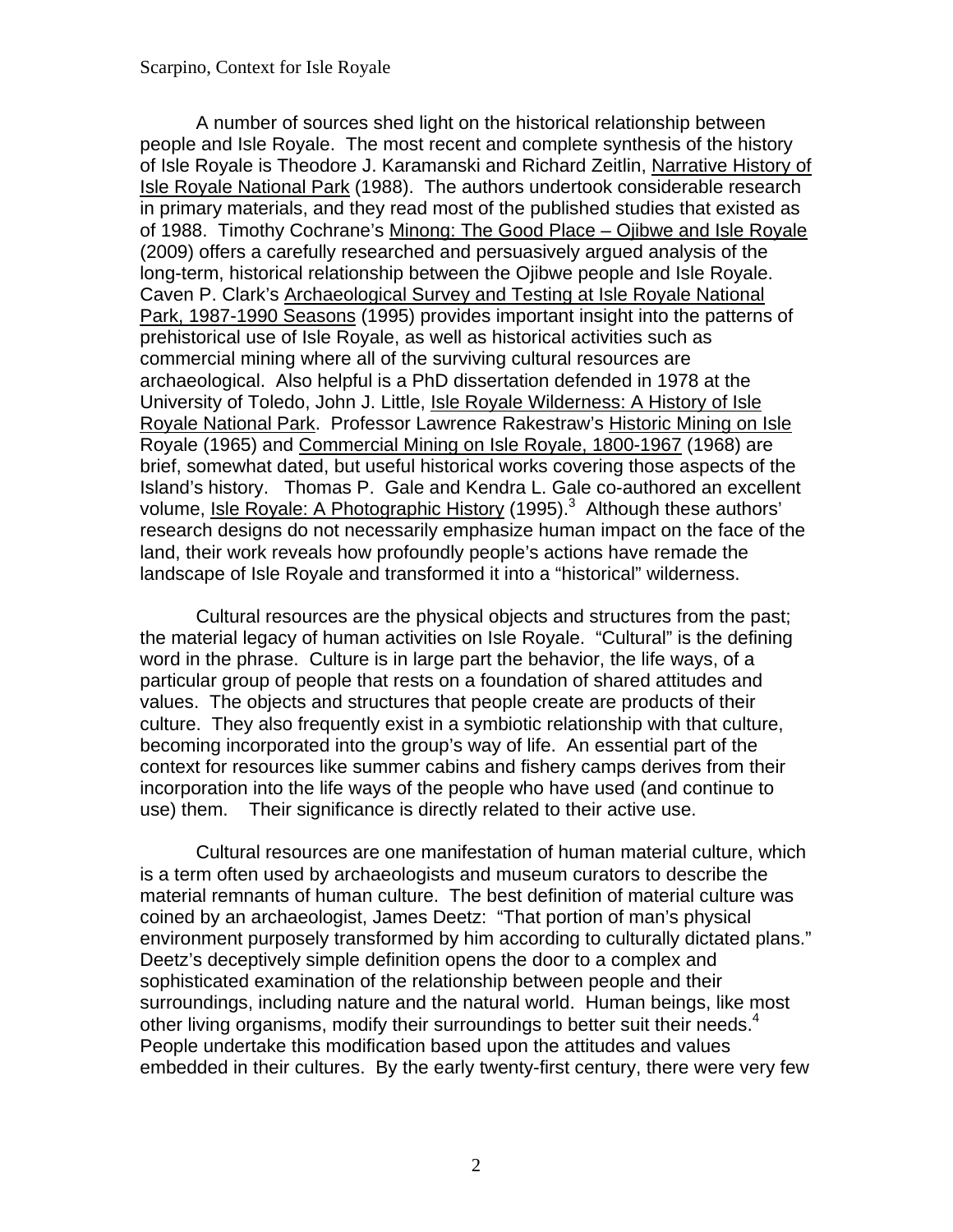<span id="page-8-0"></span>places on the surface of the Earth that had not been so modified as to meet Deetz's definition of material culture.

Rooted in the overlapping fields of environmental history, material culture, and historic preservation, this study will argue that Isle Royale itself is as much a human artifact as it is a natural place. Hundreds of years of human activity have shaped and reshaped the Island, so that Isle Royale National Park as it exists in the present is a cultural landscape or a human artifact intimately integrated into a natural system. Those portions of the Island set aside as wilderness most definitely meet Deetz's definition of "that portion of man's physical environment purposely transformed by him according to culturally dictated plans."

The "environment" of Isle Royale in the present is a product of the interplay between people and nature over an extended period of time, starting with transient occupation by Native Americans seeking nearly pure outcroppings of copper; continuing with the exploitation of furs, fish, copper, and timber from the early nineteenth century through the mid-twentieth century; and culminating with increasing emphasis on recreation and wilderness from the late nineteenth century through the early twenty-first century. It is that long trajectory of history that provides the context for assessing the significance of the surviving cultural resources on Isle Royale National Park and that argues for integrated planning for, and preservation of, cultural resources and wilderness on the Island.

Historic contexts offer more than a traditional narrative history because they link historical process and themes to surviving cultural resources. Cultural resources on Isle Royale exist at a moving fault line between nature and culture. Asking and answering good historical questions can assist with assigning meaning and forging a link between historic contexts and comprehensive plans. On Isle Royale what is the relationship between human and natural history, between wilderness and cultural resources? Why preserve? What to preserve? To what end? When incorporated into a larger planning process, historic contexts can help managers make decisions that are consistent, understandable, and fair in an environment characterized by strongly held and often conflicting opinions about the highest and best uses for natural and cultural resources. In the words of the original project abstract: "The study will provide park management with baseline data to help plan the preservation and interpretation of these historic properties."

## Introduction: Isle Royale

On August 11,1998, The Detroit News published an article titled, "The Campaign to Preserve Isle Royale," which summarized the founding of Isle Royale National Park and the pivotal role played by Albert Stoll, a conservation columnist for the News, in the establishment of the park. $5$  Stoll was one of the key players in creating both the public constituency and the political will that resulted in Congress passing legislation early in 1931 that designated Isle Royale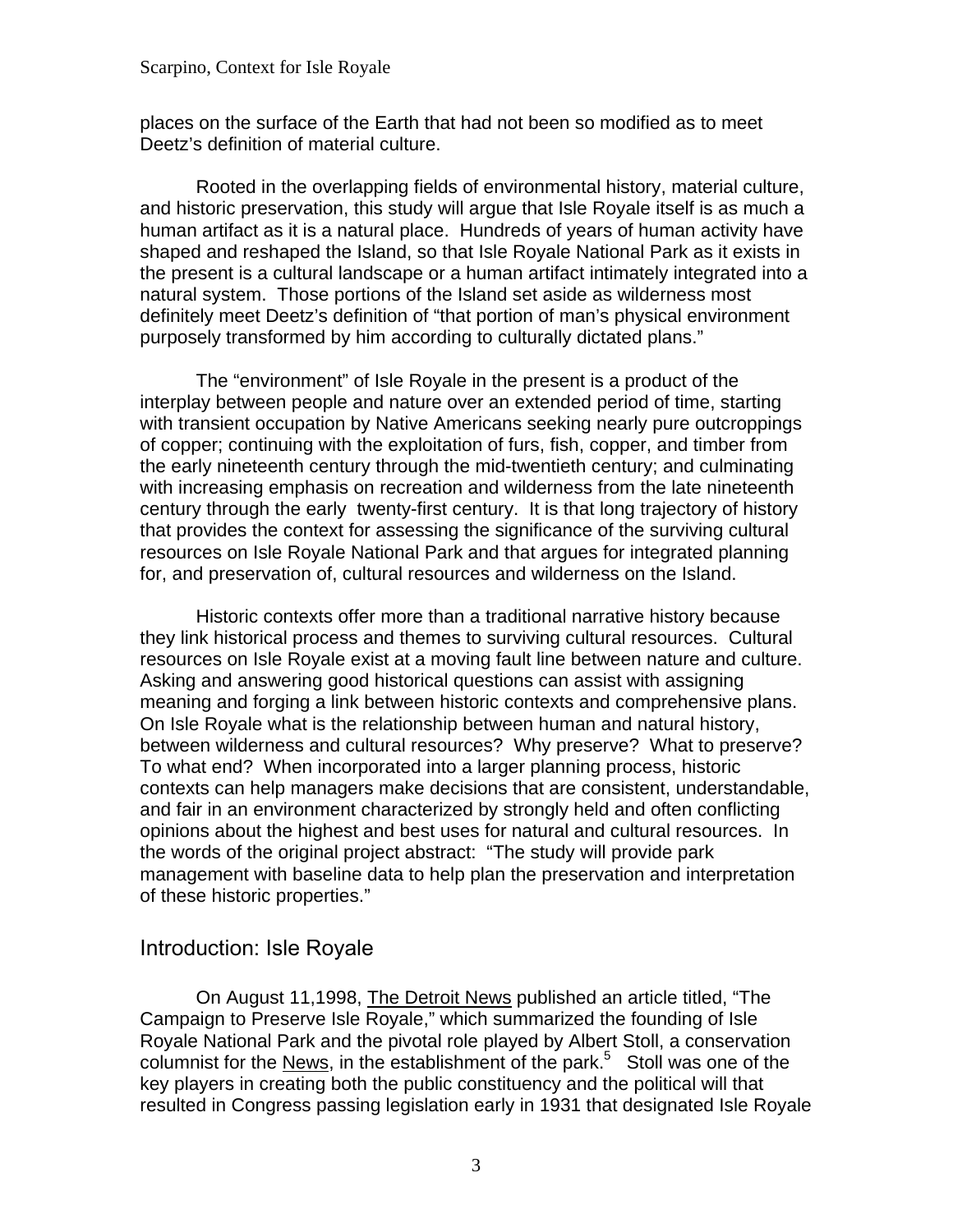as a National Park. The Crampton-Vandenberg Act authorized the Secretary of the Interior to develop a new national park. Issues related to private land claims proved thorny, and the legacy of the ways in which the National Park Service settled and administered those claims remains a major challenge associated with managing Isle Royale in the present. By April 3, 1940, the National Park Service had acquired a sufficient amount of private land and officially declared establishment of Isle Royale as a national park. Given the crisis of World War II, dedication took place August 27, 1946. Albert Stoll was among the dignitaries present for the ceremony. A bronze plaque alongside a heavily used wilderness trail on Scoville Point commemorates Stoll's contributions to the creation of Isle Rovale National Park.<sup>[6](#page-94-0)</sup>

The author of the August 1998 article in The Detroit News, lead with a description of the Island and a historical summary of the threats that prompted Stoll to become interested in saving Isle Royale:

Isolated by miles of water, the islands remained virtually untouched in the 300 years since French explorer Etienne Anto Brule stumbled across them in the early seventeenth century.

But by 1920, virtually all of Michigan's native white pine forests had been cut down, and copper and iron mines dotted much of the Upper Peninsula. The islands - particularly the 210-square-mile main island of Isle Royale - were attracting lumber and mining companies hungry for new resources to tap.<sup>7</sup>

These few lines draw together and repeat a common blend of fact and myth that surrounds the history of Isle Royale. It is absolutely true that the rapid and wasteful harvest of the pine forests of the Great Lakes states caught the attention of many Americans and helped persuade them that natural resources were not without limit and that active conservation and even government protection was necessary to save what was left. Likewise, copper and iron mines "dotted much of the Upper Peninsula," while the Mesabi Range in northeastern Minnesota produced vast quantities of iron ore, much of which was shipped on freighters across Lake Superior to mills such as US Steel at the southern end of Lake Michigan.

During the first third of the twentieth century actual or potential resource exploitation presented a very real threat to the qualities that recreationists, outdoor enthusiasts, and wilderness advocates prized about Isle Royale. (This pattern of events on Isle Royale was part of a much larger, nation-wide conservation movement, one manifestation of which was the decades-long struggle that produced the Boundary Waters Canoe area of Superior National Forest in northern Minnesota.) $8$  In the 1920s, summer cabins, several hotels, and numerous fishing camps dotted coastal locations on Isle Royale, but most of the land on the Island was owned by a variety of mining companies. Detroitbased Chippewa Cedar and Spruce Company bought 4,750 acres and began logging operations in 1910. In 1922, summer residents of Isle Royale found out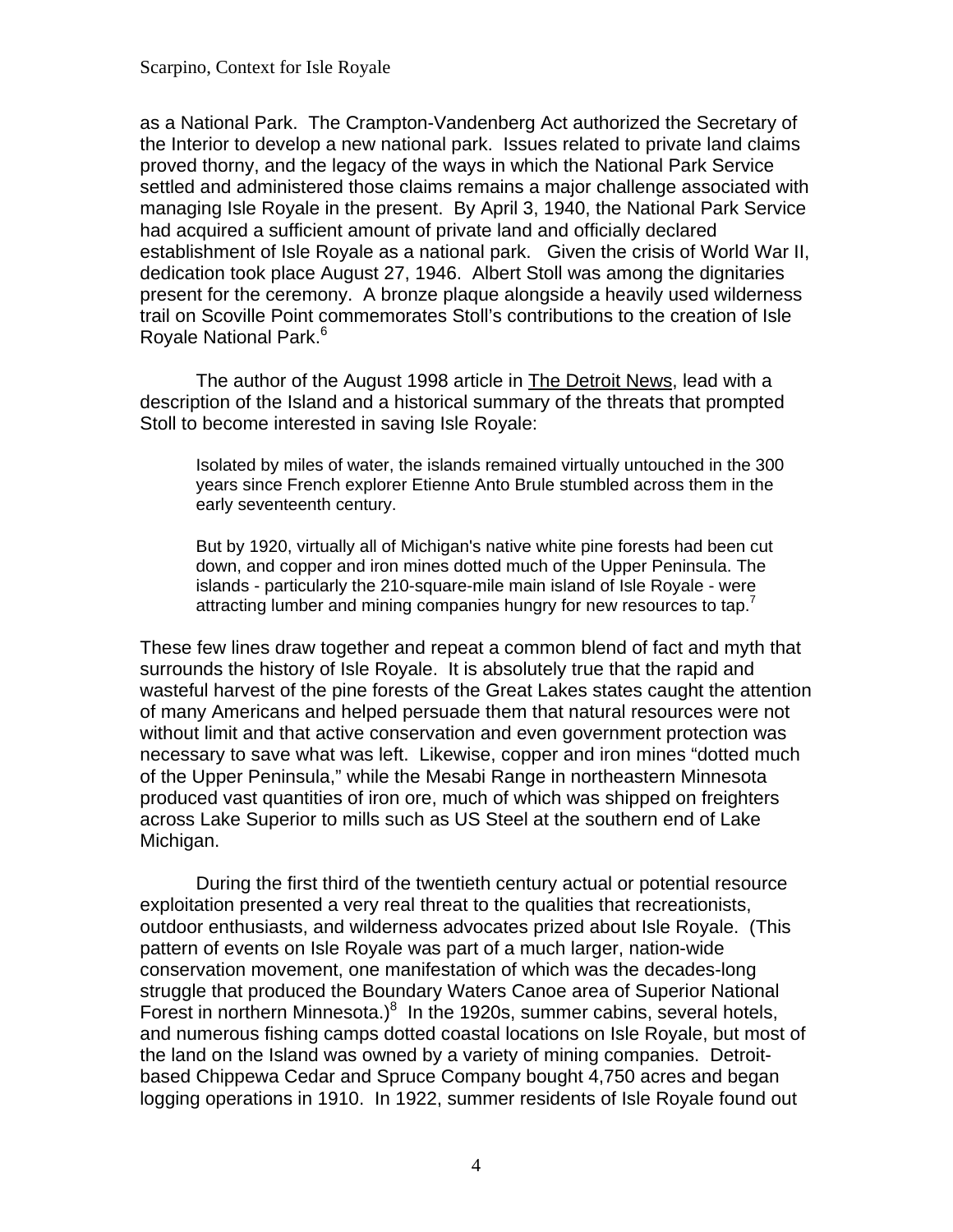that the Island Copper Company, the largest property holder on the Island, planned to sell 65,000 acres to the Minnesota Forest Products Company, which intended to begin large-scale cutting of pulp wood on Isle Royale. Summer residents organized themselves into the Citizens Committee of Isle Royale to oppose such threats. The Citizens Committee dispatched a request that the Island be designated a state game and timber reserve to John Baird, Director of the Michigan Conservation Department. Baird forwarded their petition to Albert Stoll, outdoor editor of the Detroit News. Stoll visited Isle Royale in September 1921, accompanied by David Jones, Michigan Conservation Department. On that visit, they talked about the Island's potential as a state park. $9$  On August 24, 1923, the Citizen's Committee of Isle Royale unanimously adopted the following resolutions:

Resolved, That the members of the Citizens' Committee of Isle Royale, collectively and individually, make every effort to have Isle Royale controlled by the National Government as a 'forest preserve' and thus be maintained in the condition that nature has left it; and that we solicit, in the accomplishment of this result, the assistance of every one who is interested in the preservation of the beauties of nature and of animal life.

And also Resolved, That a copy of these resolutions be posted in every dwelling on the island and be sent to each member of the association and to as many tourists as can be reached."<sup>10</sup>

At its August 1923 meeting held at Rock Harbor Lodge, the Citizens' Committee of Isle Royale discussed and expressed several grave concerns recorded in a document dated September 23, 1923, and signed by Maurice D. Edwards, Secretary, and Everett H. Bailey, Chairman. Their concerns included the sale of 80,000 acres to an "Indiana corporation seeking pulp wood"; that the Michigan State legislature had recently defeated a proposal to "acquire the entire island for a state park"; and fears over a proposal to declare an open hunting season "for killing moose and caribou in the island, with the argument that there is insufficient feed for the subsistence of the growing herds and that large numbers of these animals must otherwise perish." It is clear from the rest of the document that the organization viewed hunting as the threat and did not see a looming food crisis for the moose population as credible. Their goal was to have the federal government take over Isle Royale and to protect and maintain it "as a forest and game preserve for the pleasure and benefit of the people of the United States."<sup>11</sup>

Making common cause with Albert Stoll gained the Citizens Committee an influential advocate and spokesperson, but in the process the Committee lost control of the movement to save "their" island from development and exploitation. They also lost control of the opportunity to define and shape the narrative about the meaning of Isle Royale. By 1923 Stoll was actively boosting Isle Royale as a National Park, and working with Michigan Congressman, Louis C. Crampton, chair of a House subcommittee that partially controlled the budget of the National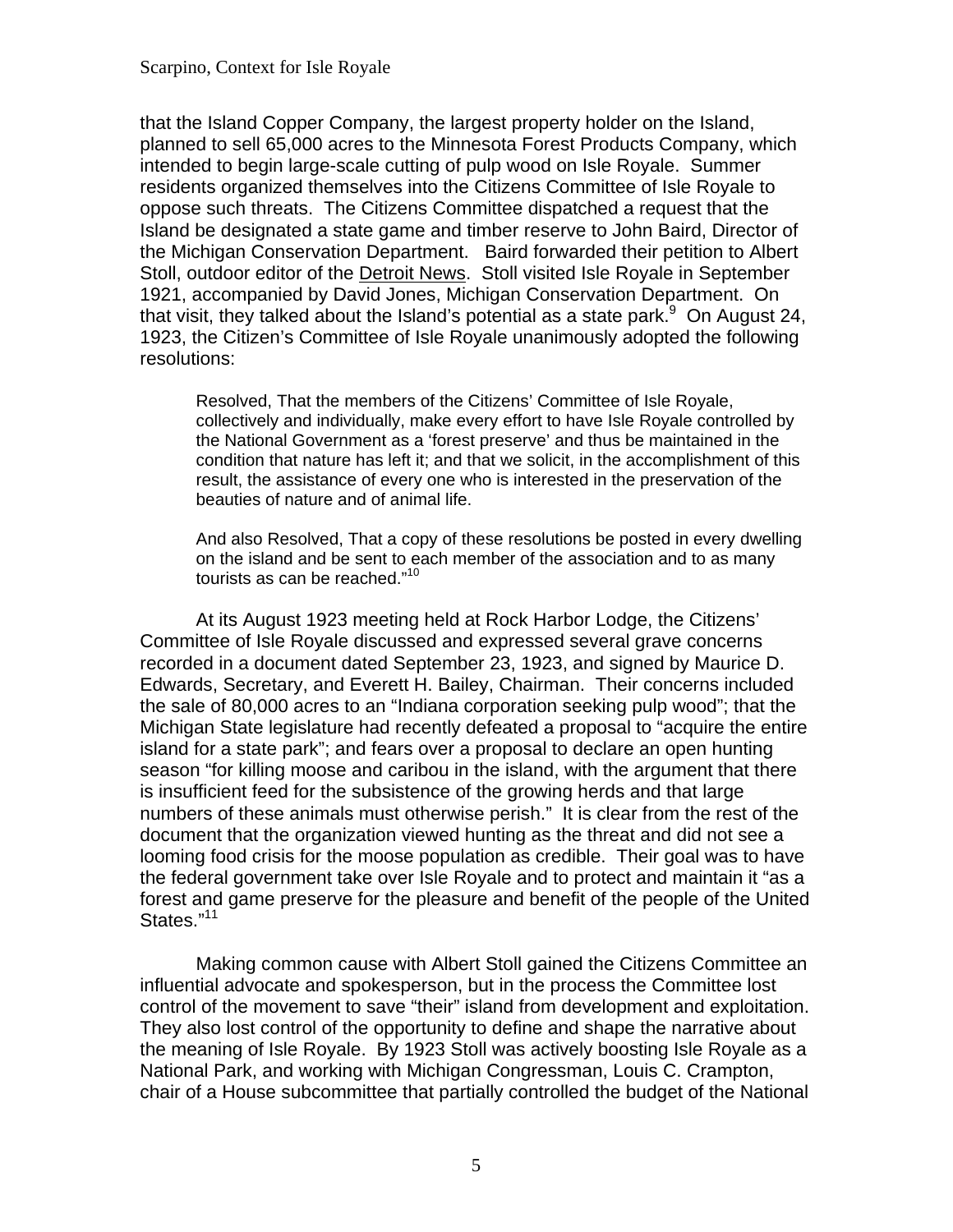Park Service. Crampton helped bring Stoll and his plan to the attention of Stephen Mather, first Director of the National Park Service, who was already interested in expanding the National Park System, especially in the eastern half of the United States. In 1924, Stoll organized a tour of Isle Royale that brought key people to the Island, including Stephen Mather; Secretary of the Interior, Hubert Work; and, Sierra Club President, Francis Farquhar. After his trip to Isle Royale, Director Mather became a believer, and he used his influence to proselytize among conservation groups, including the Izaak Walton League, to support the idea of a National Park on Isle Royale.<sup>[12](#page-95-0)</sup> Stoll and Mather, Work and Farquhar became important players not only in persuading Congress to authorize creation of Isle Royale National Park but also in defining the public story of Isle Royale as a single-theme narrative emphasizing wilderness.

Two black and white photographs taken in 1936 near Siskiwit Bay and housed in the Park's archives at Houghton, Michigan, illustrate the threat posed by harvesting timber for pulp wood. One of images, with the handwritten label, "Pulp Wood Meade Lumber Company," features a medium-sized bull dozer with a covered cab and track-type propulsion, pulling several tandem trailers piled high with pulp-length logs along a well-traveled, frozen, dirt road. The road appears to pass through an active logging zone, and considerable snow on the ground indicates that the operation proceeded during the winter. Logging crews used more than one hundred horses and the bull dozer to haul logs from the forest to the shore. A second image drives the potential threat home with greater force. The hand-written label proclaims: "18,000 Cords Pulp Wood 1 Mile Long," and the picture shows row after row after row of stacked pulp logs perpendicularly intersecting a single row of stacked pulp logs that dominates the foreground. While it is not possible to verify either the 18,000 cords or the mile of logs, the visual impact of all of that pulp wood makes a strong statement. The label, "18,000 Cords of Pulp Wood 1 Mile Long," offers a boast and a declaration of accomplishment; it stands in powerful counterpoint to the attitudes and goals of people seeking to preserve the Island.<sup>13</sup>

Isle Royale was certainly "isolated by miles of water," but the assertion that the archipelago remained "virtually untouched in the 300 years since" a French explorer discovered them is not accurate and misrepresents the history of the Island. Indeed, the story of Isle Royale is one of extensive human modification. By the 1920s, as the movement to protect Isle Royale gathered momentum, the Island itself was far from an undisturbed wilderness, and its isolation had long been broken by its connections to broader rhythms of national and even international developments -- such as logging and mining and the conservation movement that emerged in response to the largely unintended and unanticipated consequences of those activities. There are places on Isle Royale, including the vicinity of the Daisy Farm Campground, the Washington Harbor/Washington Island/Windigo area, and McCargoe Cove that have seen on-again, off-again human occupation for thousands of years. All were sites of prehistoric copper mining, fishing, hunting and gathering; and, all remain in use in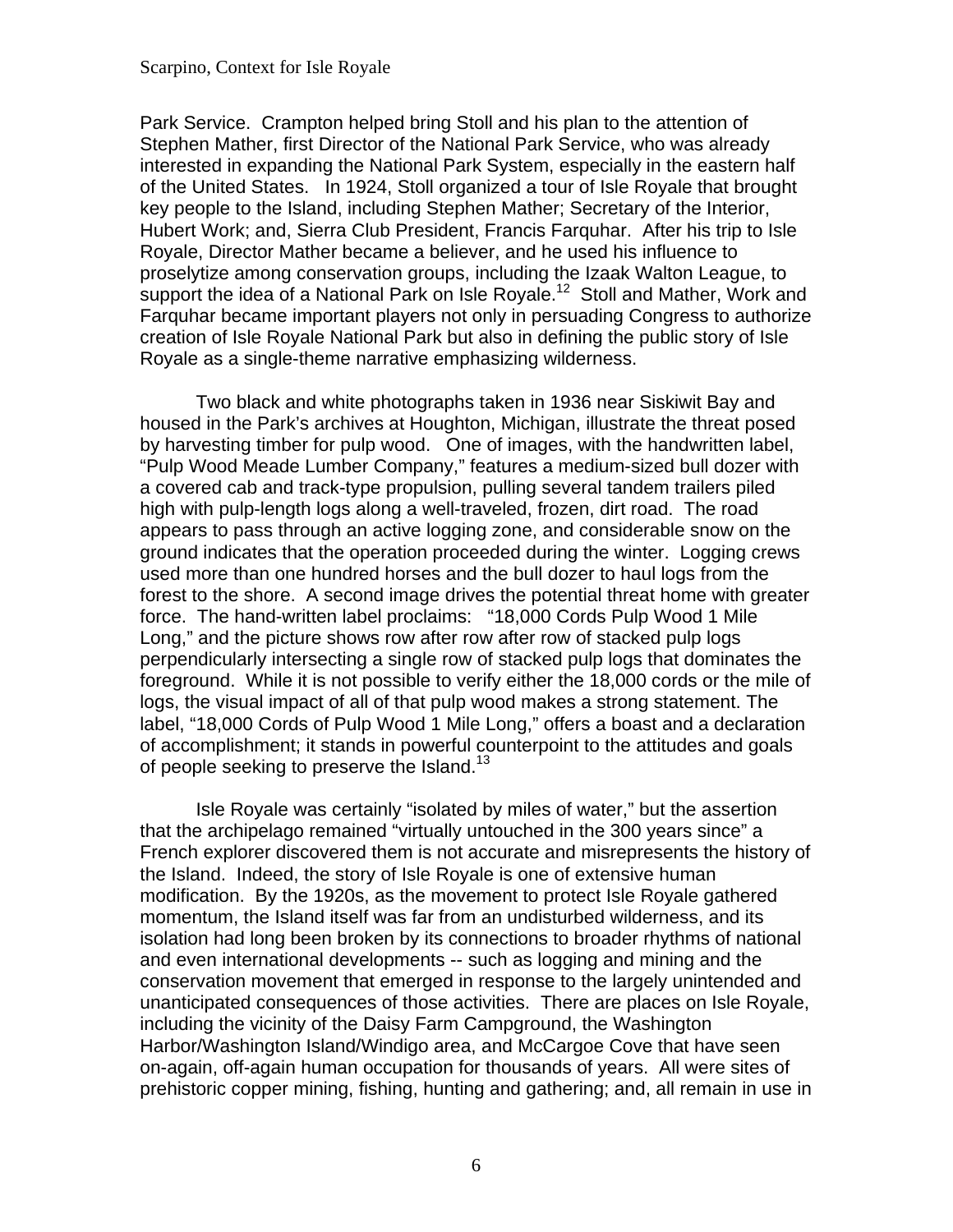the present.<sup>[14](#page-95-0)</sup> Those locations and any associated archaeological or aboveground remnants of human material culture are as important in understanding the historical meaning of Isle Royale as the flora and fauna and wilderness qualities of the island.

Isle Royale's history was forged in a fundamental contrast between physical isolation and intimate connection to larger patterns of social, cultural, technical, and economic development. Just add salt combined with a pinch of imagination and Isle Royale could be along the coast of Maine or among the Skerries off the West coast of Norway or one of the many islands scattered along the North Sea coast of Denmark. It is no accident that Scandinavian fishermen found their way to the western end of Lake Superior and Isle Royale, where they played an important role in the Island's history.

The essence of Isle Royale is its maritime location, where water, land, and sky overlain by physical isolation have combined to create a uniqueness of place. There is a "feel" to Isle Royale that is directly related to its isolation, which is different from on-shore or in-shore locations like the Pictured Rocks National Lake Shore and Apostle Islands National Lake Shore, on Lake Superior, or Sleeping Bear Dunes National Lake Shore and Indiana Dunes National Lake Shore, on Lake Michigan. Isle Royale is literally and figuratively separated from the mainland; an island apart surrounded by an inland sea of fresh water. Even in the early twenty-first century, Isle Royale is hard to reach, which means fewer visitors than other national parks or lake shores on the Great Lakes and almost no human occupation in the winter. Travelers to Isle Royale must leave the relative safety of the mainland and cross miles of open water on Lake Superior. They reach not a single island but a series of parallel ridges and atolls rising high enough above the lake to support plant and animal life -- but still intimately bound to Lake Superior. Indeed, much of the total acreage embraced by the Park's boundaries is water. Close inshore, a treacherous admixture of deep water close by rock reefs and fluctuating lake levels challenges the skills of boaters. On the Island, hikers leave behind the technological security blanket of modern life to wander in a place where wolves bring down moose; where cell phones do not work; and where even under optimum conditions, emergency medical evacuation can be hours away. In many ways, the nineteenth century "Romantic" term, sublime, captures the feel of Isle Royale – a combination of spectacular natural beauty layered with a tinge of risk and danger; a blend of peace and tranquility set against the knowledge that nature in that place is beyond human control.

The Island's natural and human history was molded by its isolation in the vast expanse of Lake Superior. Isle Royale is one of the most remote and isolated locations in the lower forty eight states east of the Mississippi River. Travel to Isle Royale requires planning and expense; there are very few "drop in" visitors to the Island. Isle Royale is within distant sight of Thunder Bay and the Canadian shore of Lake Superior, but transit from key U.S. ports of departure involves crossing many miles of open water on Lake Superior. Access is limited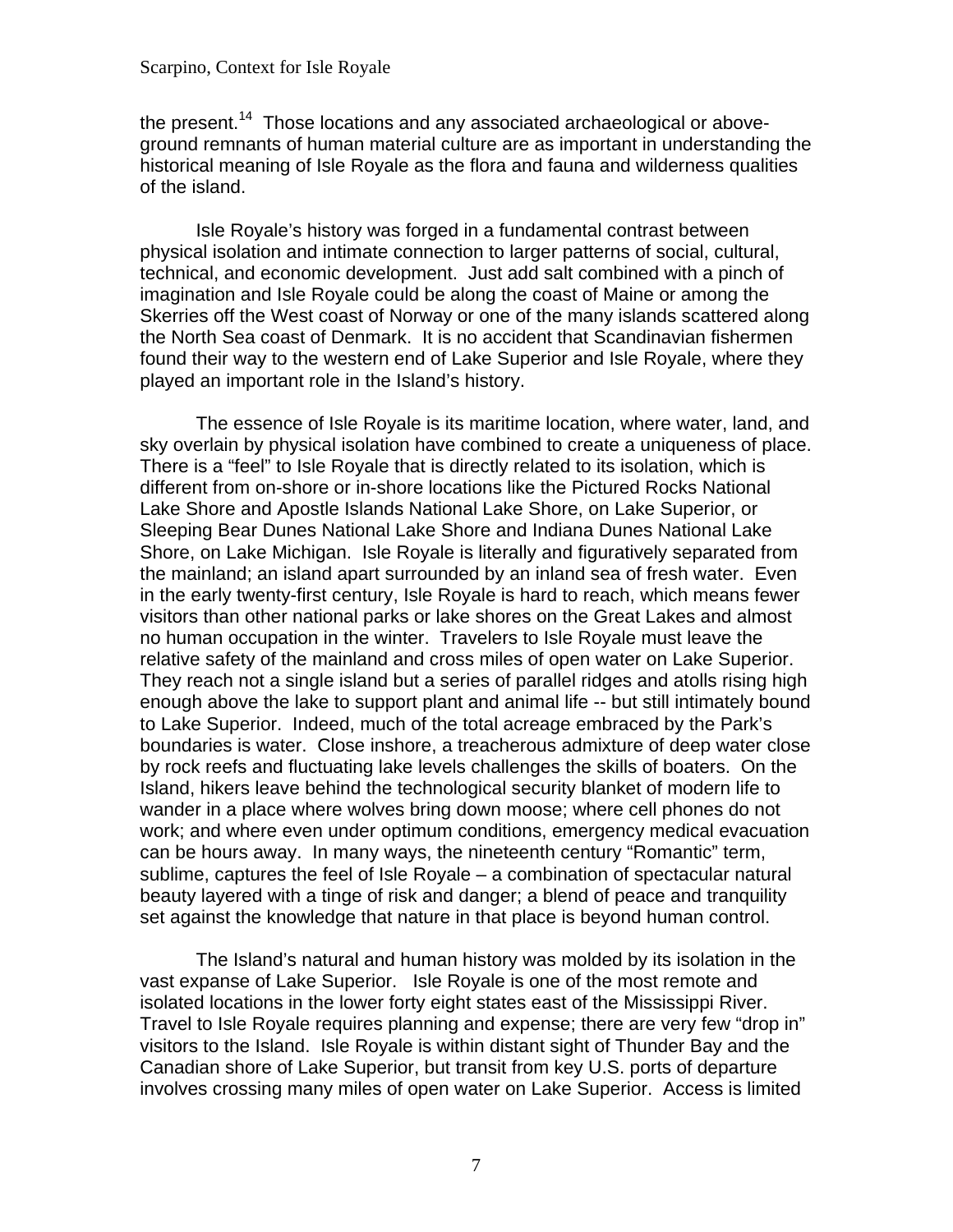to those who have the means to own seaworthy boats or have the time and money to book passage on one of the few commercial boats and the single sea plane serving the Island. In addition to distance, transportation, time, and expense, Isle Royale is further isolated by the weather on Lake Superior – wind and waves, fog and ice can strand visitors on the Island or bottle them up in mainland ports.

In direct contrast to its physical isolation, the larger patterns of historical development have powerfully influenced the natural and human history of Isle Royale. Native Americans who mined copper on Isle Royale did so in part because it provided them with a unique item coveted along the trading networks that existed among native peoples prior to European contact. Writing in Minong: The Good Place, Timothy Cochran noted that "the ancients came to the Island to mine copper, and Lake Superior copper was traded widely throughout North America.<sup>[15](#page-95-0)</sup> Historian, Lawrence Rakestraw, explained: "The copper itself was cold-hammered into knives, points, and a variety of ornaments, either on Isle Royale or taken to the mainland and then worked. Artifacts of Lake Superior copper ultimately made their way to the southern Lake States and New England."<sup>[16](#page-95-0)</sup>

Europeans and Americans sought to profit by extracting commodities from the Island and its surrounding waters. Fashion trends and markets in Europe drove a brief attempt to exploit furs on the Island. Nineteenth century copper miners came and went three times, pushed by a growing demand for the metal in an industrializing nation. Commercial fishermen sold catches in expanding urban markets on the mainland, first salted in wooden barrels and then fresh-packed in ice for transport in refrigerated cars on steel rails that literally tied the nation together. Many of the fishermen were Scandinavian immigrants, who joined the great migration from Europe to the United States. The demise of commercial fishing on the Great Lakes as a result of lamprey depredation was directly related to improvements by Canada to the Welland Canal between Lakes Ontario and Erie. (Viral Hemorrhagic Septicemia [VHS] is the one of the latest exotic, invasive species threatening the fishery by hitching a ride into the Great Lakes ecosystem aboard an international, maritime transportation system.)<sup>[17](#page-95-0)</sup> Resorts and recreational cabins and camps were part of a larger pattern rooted in rapidly growing urban and industrial areas of the U.S. The National Park movement was also part of a broad national trend. Each group modified the Island's environment; sometimes significantly.

Sophisticated scientific research conducted between the late 1950s and the early 1990s demonstrates how profoundly larger patterns of technical development worked against biological isolation of Isle Royale in the latter half of the twentieth century. In 1972, Canadian Prime Minister Pierre Trudeau and US President Richard Nixon, signed the Great Lakes Water Quality Agreement (GLWQA, amended 1978), the first effective, international agreement to regulate and control pollution of the Great Lakes. During the protracted period of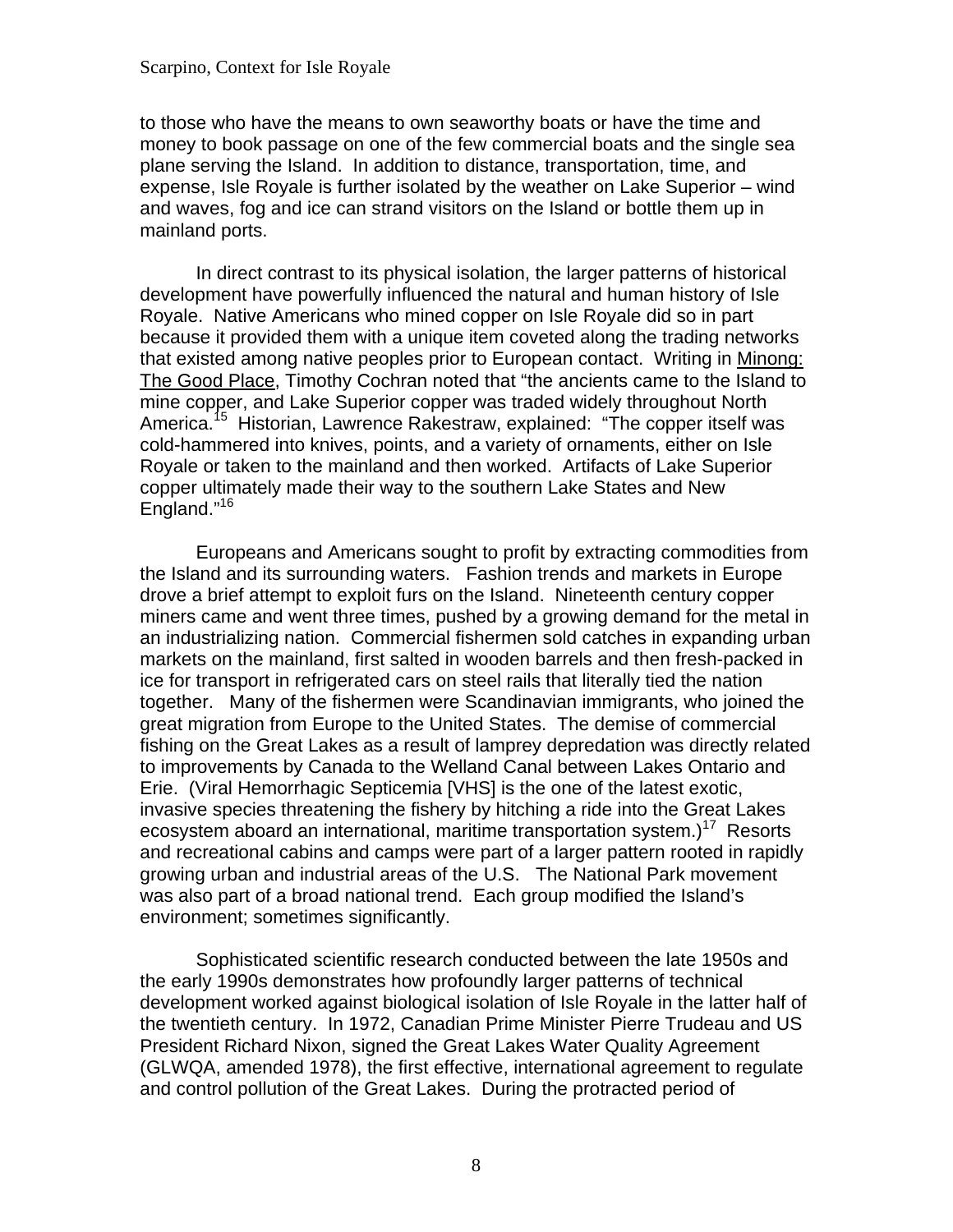negotiations that finally produced the GLWQA a variety of changes dramatically altered the nature and sources of pollutants in the Great Lakes. Technical developments that began during WWII resulted in the widespread availability in Canada and the United States of hundreds of products, like pesticides, herbicides, and fertilizers that used synthetic organic compounds as their basic chemical components. By the mid-1970s, scientific advancements made it possible to measure a range of contaminants that were hard to detect during the period of negotiations that led up to the GLWQA. Bio-accumulation of synthetic, organic compounds was widely discussed in scientific literature and had entered the realm of public knowledge along with the popularization of ecology. A similar understanding did not exist concerning the route that these products followed from application to water pollution.<sup>18</sup>

The GLWQA had mandated further study of the Upper Great Lakes, i.e., Lakes Michigan, Huron, and Superior. In fulfillment of that mandate, the International Joint Commission (IJC) created the Upper Great Lakes Reference Group. In the mid-1970s, Dr. Wayland R. Swain, a scientist working for the United States Environmental Protection Agency, conducted research for the Upper Great Lakes Reference Group on persistent, organic contamination of fish in the Western end of Lake Superior in the vicinity of Isle Royale. As he developed his research design, Swain sought "an isolated remote body of water," in the expectation that doing so would permit him "to compare levels of contamination in Lake Superior adjacent to Isle Royale with an ecosystem relatively undisturbed by human activity." He believed he found that undisturbed "isolated remote body of water" in Siskiwit Lake, just inland from Malone Bay on the South side of Isle Royale. Swain sampled fish from Lake Superior and Siskiwit Lake.<sup>19</sup>

Laboratory analysis of Swain's fish samples produced some unexpected and surprising results: Residues of PCBs in trout taken from the supposedly undisturbed and isolated Siskiwit Lake were three times higher than trout caught in nearby Lake Superior. Swain and his team began a quest for the sources of PCBs in Siskiwit Lake and determined that the contamination was not direct. Swain reported that "the respective difference in the contamination of the biota of the two bodies of water, and the reduced possibility of man's direct effect on the island led to the conclusion that these substances must be airborne in order to impact this remote site." In order to test the veracity of his initial findings, Swain worked with the National Park Service to obtain snow samples from Siskiwit Lake, which his team compared with snow samples collected from the Duluth metropolitan area. Results revealed PCB concentrations five times higher in the snow gathered around remote and isolated Siskiwit Lake than in the Duluth metropolitan area. Swain reached a dramatic conclusion: "Atmospheric precipitation may be an important pathway accounting for unusually high levels of PCBs in the Isle Royale area, including Siskiwit Lake, a mechanism which, for the most part, has previously been ignored." Swain was back on Isle Royale in the early 1980s where he discovered Toxaphene in fish samples. Toxaphene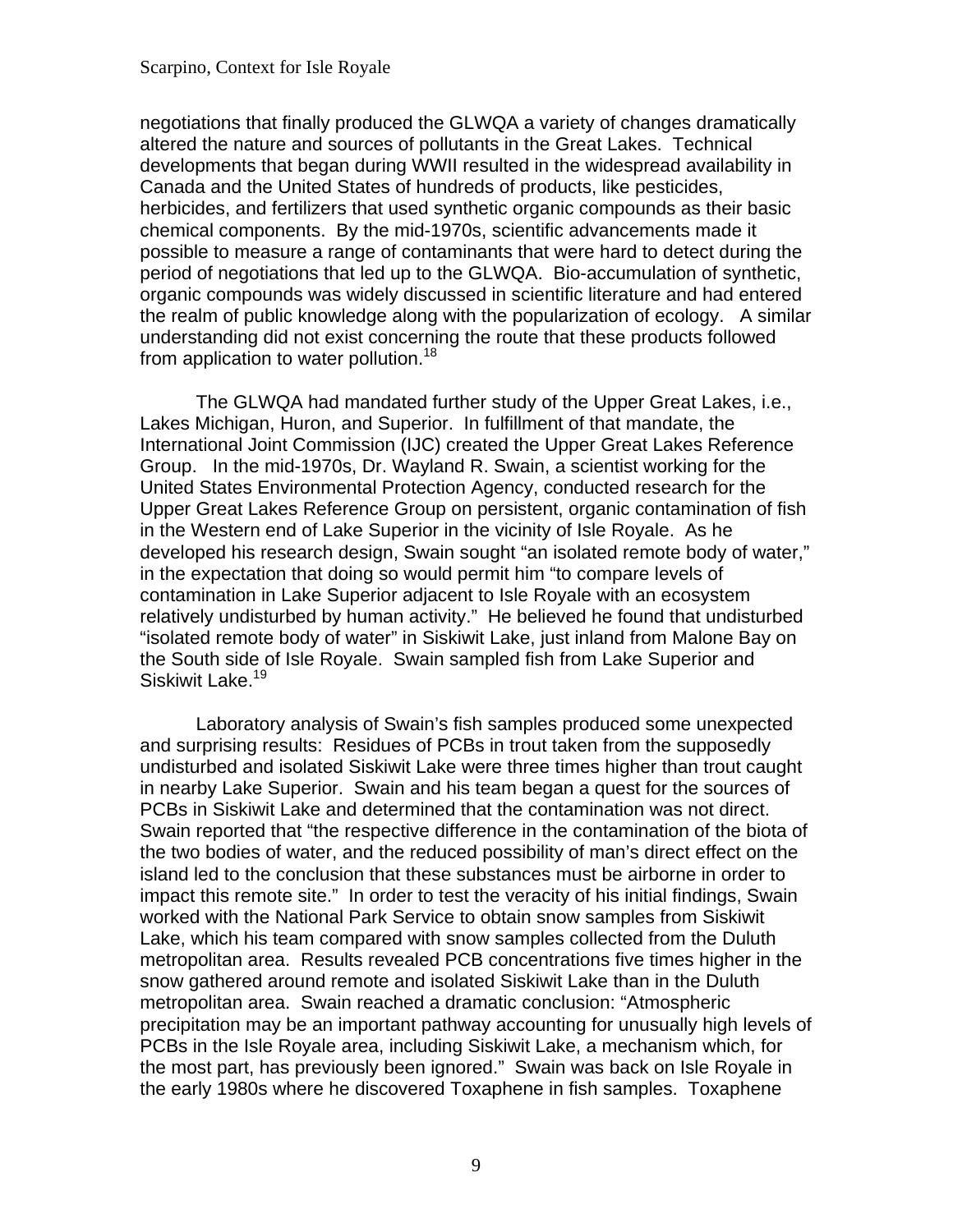<span id="page-15-0"></span>was a synthetic, organic pesticide with a chemical make up similar to PCBs. Swain determined that the closest use of Toxaphene was in the cotton-growing south and on sunflower crops in North and South Dakota.<sup>[20](#page-96-0)</sup> Swain's research demonstrated the importance of nonpoint pollution of the Great Lakes, and the degree to which physically and biologically isolated Isle Royale was connected to, and impacted by, larger national and international human activities.

In his classic volume, The Wolves of Isle Royale, Rolf Peterson describes a long-term study of the teeth of moose and wolves designed in part to uncover the environmental parameters of their symbiotic existence on Isle Royale. Peterson's description of the findings as they relate to wolf teeth connect the biology of Isle Royale with two, world-wide patterns of development -- the burning of fossil fuels and the radioactive fallout associated with the above-ground testing of nuclear weapons prior to the Nuclear Test Ban Treaty approved by the United States and the Soviet Union in 1963. Peterson concluded:

In the island's wilderness, which is as pristine as any in the continental United States, wolves have inadvertently recorded [in their teeth] the two largest atmospheric perturbations generated by modern humans – the radioactive fallout from thermonuclear weapons and the accelerating rise in CO2 from the combustion of fossil fuels. For any thinking human, this should underscore the scale of the modern human enterprise, and should hint at the magnitude of the challenge of maintaining natural processes in our national parks. There is no place on the planet that remains unaffected by human technology, and the most insidious of all environmental risks are those that we cannot see.<sup>2</sup>

Peterson's observation drives home the fact that the idea of wilderness plays such a central role in Isle Royale's narrative that it has become almost synonymous with the meaning of that place. It would be difficult, if not impossible, to assess the significance of the cultural resources on Isle Royale or to plan for their preservation and continuing use without carefully defining the historical relationship between wildness and cultural resources on the Island.

### Wildness and Wilderness

An early version of the science of ecology described natural communities as moving through phases from pioneer to climax, which barring disturbances was a permanent and stable system. In many of these models "disturbances" were as likely to be caused by modern humans as natural phenomena. The National Park, with its current mission and management objectives does not represent a climax stage of development on Isle Royale where people are a disturbing influence. Instead, the National Park is part of a long evolutionary trajectory of human and natural history on the Island.

In the 1960s and 1970s, with the advent of Mission 66, the ecology-based environmental movement, and passage of the federal Wilderness Act (1964) and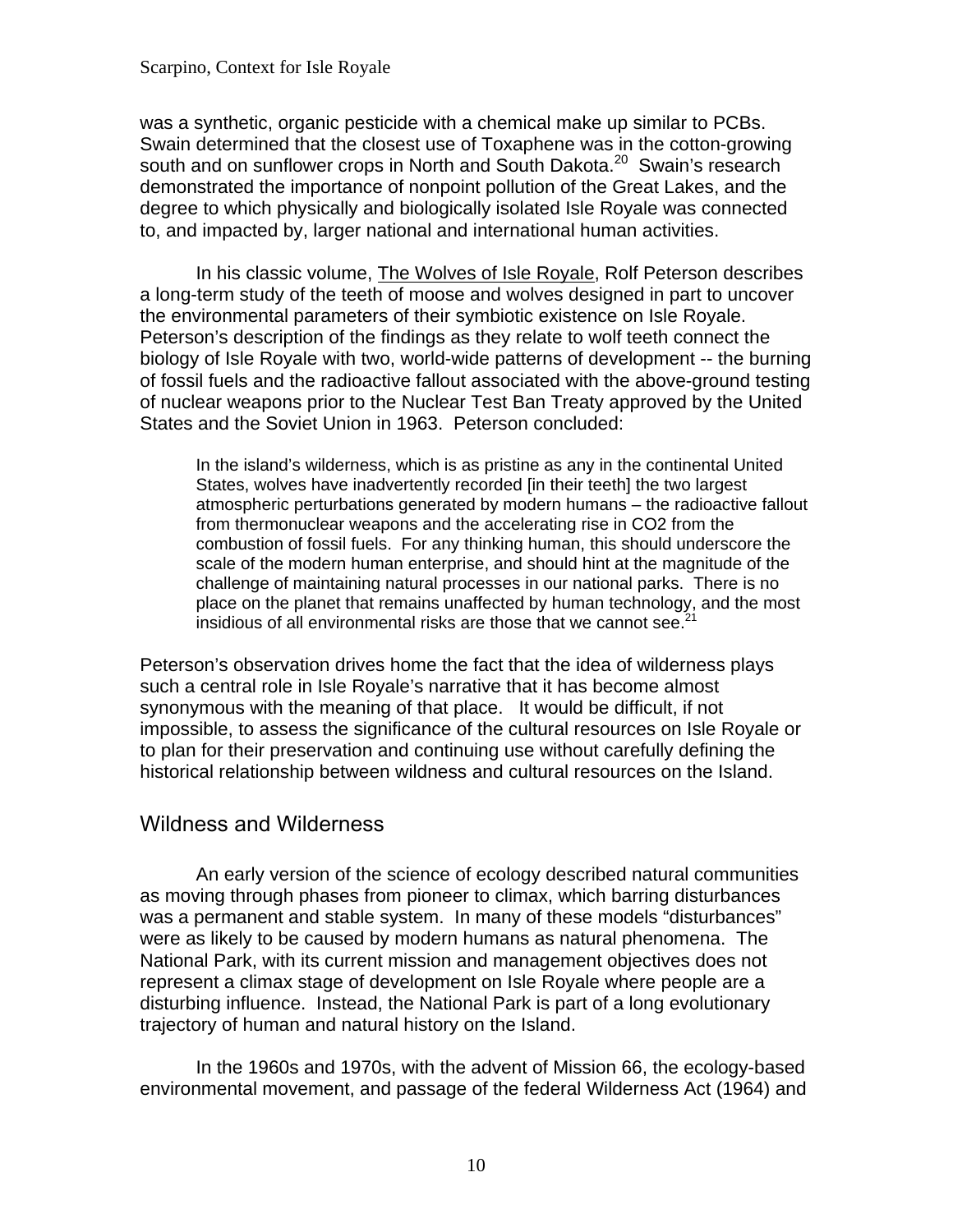Environmental Policy Act (1969) and the Eastern Wilderness Act (1975) the mission and management of Isle Royale National Park continued to evolve. President Gerald Ford signed legislation designating nearly all of Isle Royale as wilderness on October 20, 1976. President Ford's signature represented a victory for environmentalists and wilderness advocates who had waged a decade-long struggle with the National Park Service over the location and extent of wilderness on the Island. One of the leaders of the movement to require the Park Service to expand wilderness on Isle Royale was Doug Scott, who had visited the Island on a back packing trip in 1966. Writing many years later, Scott remembered, "I, a kid from the Pacific Northwest, had been in forestry school in Ann Arbor, feeling sorry for myself for being so far from the Oregon Cascades. Yet, having trekked around the grand wilderness areas of Oregon and Washington, I was not prepared for the world-class wilderness environment I discovered on Isle Royale."<sup>22</sup>

In 1967 the National Park Service proposed a wilderness plan for Isle Royale that left out about 14,000 acres, including high-use areas at Rock Harbor, Mott Island, Tobin Harbor, Washington Harbor/Windigo, and Belle Isle. Environmentalists and wilderness advocates, including Doug Scott, protested loudly at the single public hearing held by the National Park Service in Houghton, Michigan. In response to this criticism, the Park Service revised its wilderness plan for Isle Royale, only to face renewed protest in 1971 when President Richard Nixon requested that 120,588 acres on Isle Royale be designated as wilderness. In the end, Public Law 94-567 signed by President Ford provided wilderness protection to 131,000 acres, which along with small additions in subsequent years placed about ninety nine percent of land area of Isle Royale under wilderness designation.<sup>23</sup>

Historical patterns of use, development, and management on Isle Royale argue strongly that the Island is not presently a wilderness as defined by the Wilderness Act of 1964. Public Law 94-567 signed October 20, 1976, was an omnibus-type wilderness bill, which included Isle Royale. Section 6 states that "The areas designated by this Act as wilderness shall be administered by the Secretary of the Interior in accordance with the applicable provisions of the Wilderness Act." Public Law 88-577 (16 U.S.C. 1131-1136), passed by the 88th Congress, Second Session, September 3, 1964, defines wilderness in the following terms:

(c) A wilderness, in contrast with those areas where man and his own works dominate the landscape, is hereby recognized as an area where the earth and its community of life are untrammeled by man, where man himself is a visitor who does not remain. An area of wilderness is further defined to mean in this Act an area of undeveloped Federal land retaining its primeval character and influence, without permanent improvements or human habitation, which is protected and managed so as to preserve its natural conditions and which (1) generally appears to have been affected primarily by the forces of nature, with the imprint of man's work substantially unnoticeable; (2) has outstanding opportunities for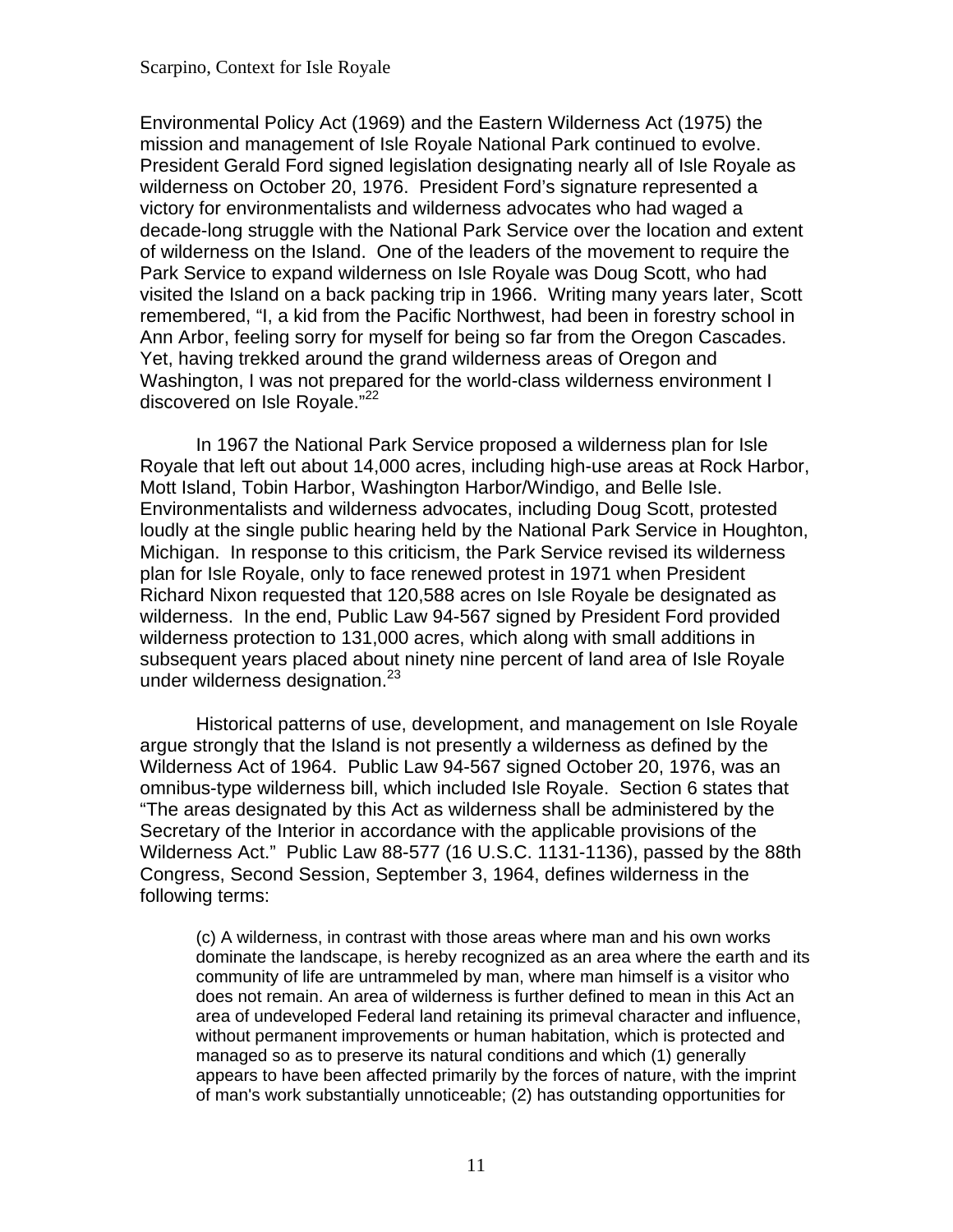solitude or a primitive and unconfined type of recreation; (3) has at least five thousand acres of land or is of sufficient size as to make practicable its preservation and use in an unimpaired condition; and (4) may also contain ecological, geological, or other features of scientific, educational, scenic, or historical value.<sup>24</sup>

Isle Royale clearly possesses wild qualities, although the wildest area in the vicinity of Isle Royale may be the surrounding waters of Lake Superior, with cold depths, shallow reefs, and formidable rocky coasts -- beautiful, unpredictable, treacherous, and potentially deadly. Wilderness designation on Isle Royale is more a matter of managing land and resources to create a wilderness than protecting and preserving a place "where the earth and its community of life are untrammeled by man"; where land retains "its primeval character and influence, without permanent improvements or human habitation," and, a place "affected primarily by the forces of nature, with the imprint of man's work substantially unnoticeable."

Managing Isle Royale as an "actual" wilderness not only denies or greatly diminishes the long and essential role of human history on the Island, but it also severs the intimate links between Lake Superior and Isle Royale; between water and land in shaping the meaning of that place over time. Isle Royale is much more than a remote bit of land set aside for hiking and camping in the middle of Lake Superior. It is a maritime park. The navigation channels in and around Isle Royale represent a fundamental element in shaping and understanding human use of Isle Royale from the time of the ancients to the present. The same can be said of long-used canoe routes and portages, such as the one that connects Chippewa Harbor and McCargoe Cove. In a general statement about the North Shore Ojibwe, Timothy Cochrane, Superintendent, Grand Portage National Monument and author of Minong: The Good Place, concludes that "water as much as land contributed to their food base, provided for travel, and was part of daily and ceremonial life."<sup>25</sup>

Historian William Cronon employs the term "rewilding" to describe the Apostle Islands National Lakeshore, which he calls "a superb example of a wilderness in which natural and human histories are intimately intermingled." Cronon adds that if visitors believe they are encountering pristine nature, they will come away not understanding either the complex human history that has helped create today's Apostles or the degree to which that human history has shaped the nature they encounter in those islands. "In a very deep sense," Cronon argues, "what they will experience is not the natural and human reality of these islands, but a cultural myth that obscures much of what they most need to understand about a wilderness that has long been a place of human dwelling." In a similar manner, separating human and natural history on Isle Royale and privileging the wilderness narrative creates a cultural myth that obscures the significance of both the wild areas and the surviving cultural resources.<sup>26</sup>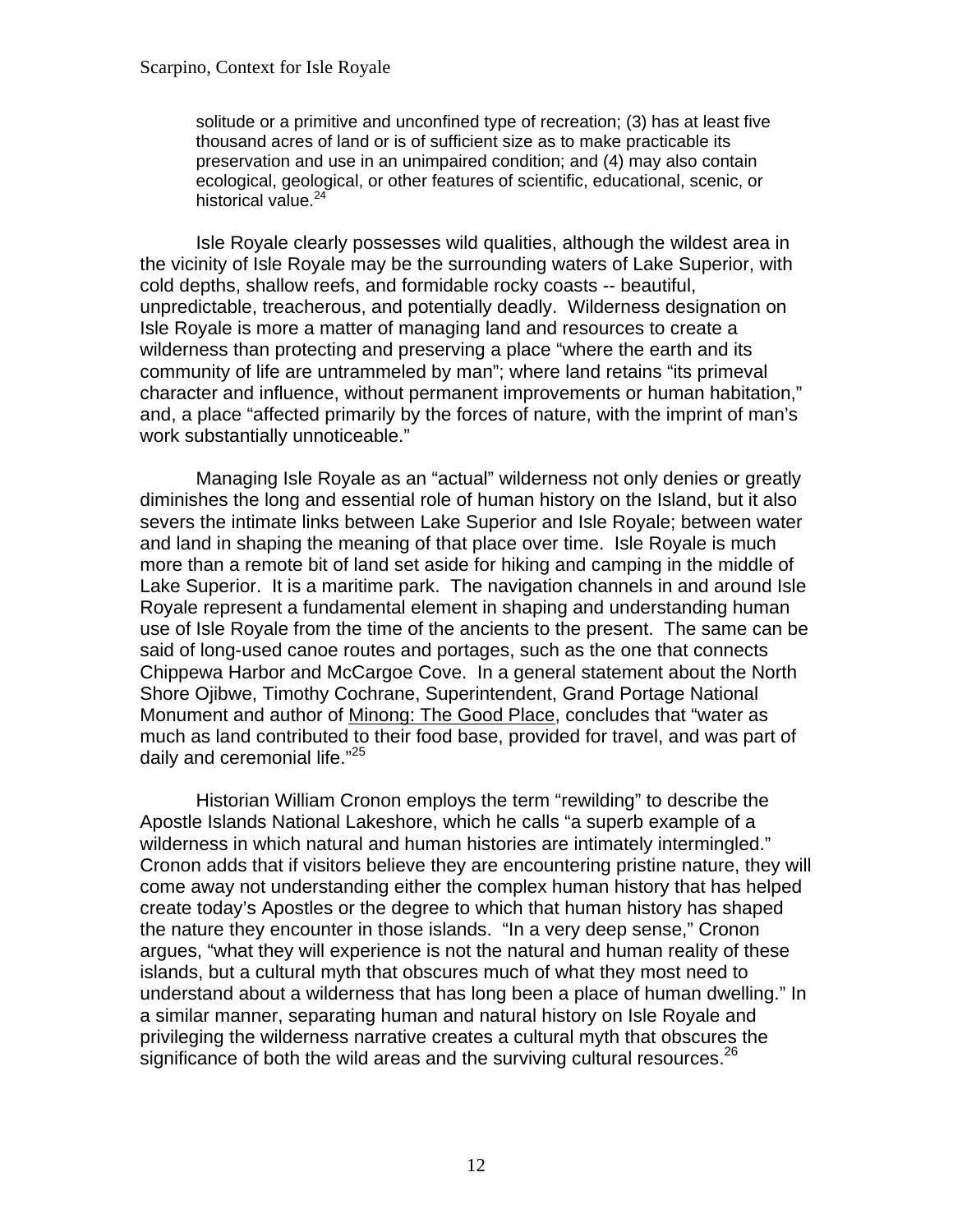Reflecting on the relationship between the Ojibwe, history, and wilderness in Minong: The Good Place, Timothy Cochrane observes that with the establishment of Isle Royale National Park "officials did not understand the historical links between the North Shore Ojibwe and Isle Royale." Cochrane further notes that "Isle Royale only became attractive as a potential national park . . . after its economic attractiveness hit bottom, when it becomes plain that its copper deposits would not make anyone rich. It then becomes valuable for its insularity, beauty, wildlife, and for many, a faux wilderness with no human past."<sup>27</sup>

There is some irony in the fact that the two species most commonly associated with wilderness on Isle Royale are exotics – moose arrived on the Island in the early twentieth century and wolves in the middle of the twentieth century. In the mid-1930s William F. Shiras, field naturalist, wildlife photographer, and author reported that when he first visited Isle Royale in 1886 he neither saw nor heard reports of moose on the Island. He added that "moose are believed to have come first to this island in the early winter of 1912, over an ice bridge from the mainland from either Minnesota or Ontario." In that same year, he noted that the Michigan State Conservation Commission planted nine white tailed deer on Isle Royale.<sup>28</sup> Adolph Murie reporting in 1934 on field work he conducted on Isle Royale in 1929 and 1930 offered "hearsay" evidence that moose had been on the Island in limited numbers around 1880. Murie speculated that hunting may have prevented earlier moose migrants from gaining a foothold. He added that Charles C. Adams did not mention moose in his annotated list of animals on Isle Royale in 1905. Adams and other observers did report the presence of caribou. Murie concluded: "According to persons long familiar with Isle Royale, the last influx of moose occurred during the winter of 1912-1913. That winter was so cold that the water between the island and the mainland to the north froze over." Caven Clark concludes in Archaeological Survey, that "the presence of moose prior to historic contact has not been demonstrated." Rolf Peterson has the last word: "Careful archeological work by the NPS has revealed much evidence over the past 4,000 years of Native Americans, caribou, and beaver on Isle Royale, but no indication that moose or wolves inhabited Isle Royale before 1900."<sup>29</sup>

Reports by direct observers in the first third of the twentieth century demonstrate a two-decade cycle of rapid expansion and precipitous decline of the moose population on Isle Royale. White tailed deer did not thrive on Isle Royale, but the moose found a new home with an abundance of browse, little competition for food, and no predators, including human hunters. Shiras explained that "For years Isle Royale has been a State game preserve where all shooting is illegal." He reported a population explosion hitting a peak of over 2,000, followed by a dramatic crash as the collective appetite of the ballooning moose population exceeded the available supply of food.<sup>[30](#page-97-0)</sup> Shiras published a poignant photograph taken in 1929, which shows two men with crossed poles ten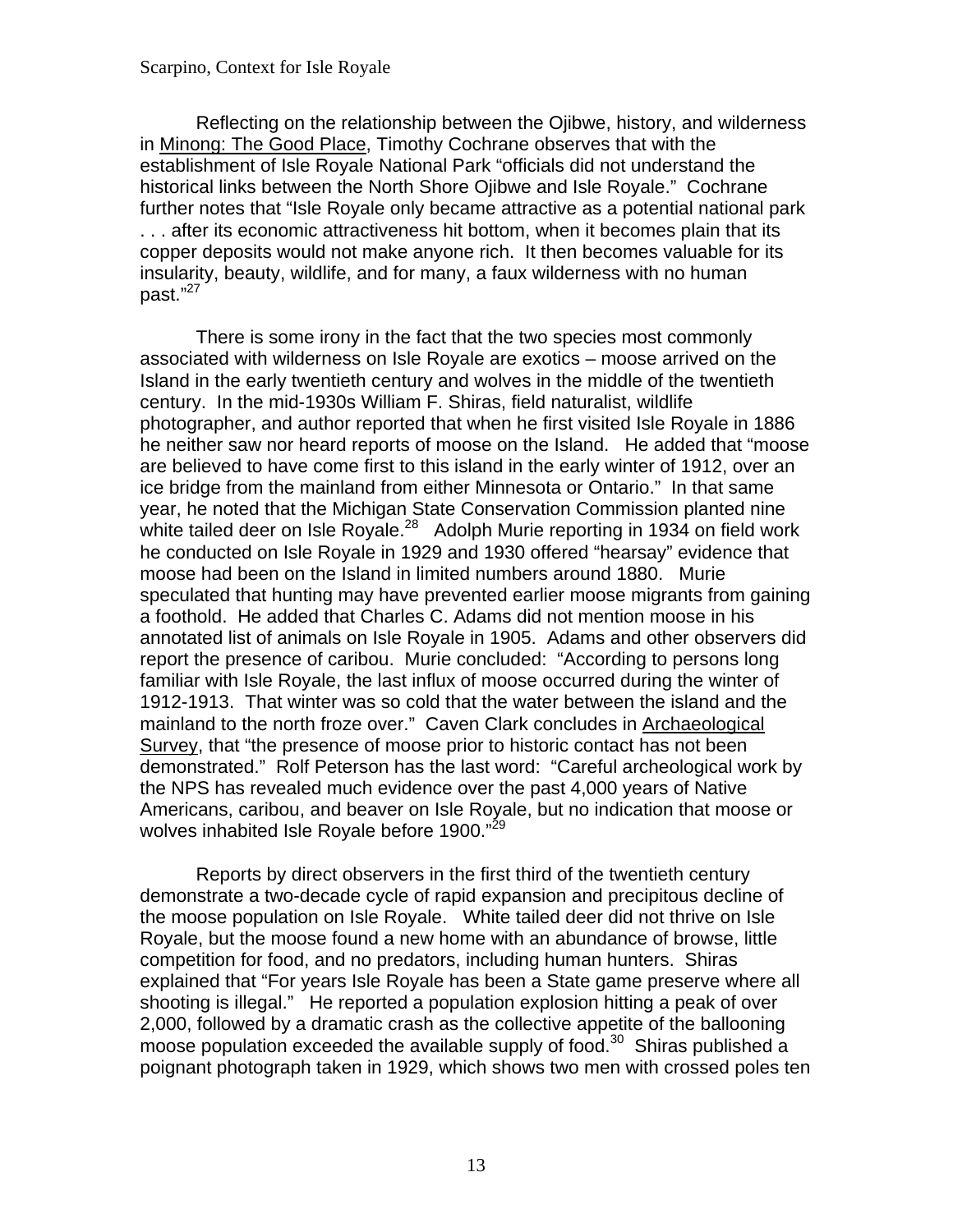to twelve feet long on their shoulders. A young moose, securely trussed at the ankles lies draped feet down over these poles. The caption reads:

HALF STARVED, IT HAD TO BE CARRIED TO NEW FEEDING GROUNDS. A young moose caught by the [Michigan] Conservation Commission, in 1929, was one of many transported to the main shore of the State to relieve the overstocked condition of the island. $31$ 

the actual number of moose in 1930 proved to be two or three thousand."[32](#page-97-0) Murie estimated that in 1930 the moose population on Isle Royale had increased to more than 1,000 -- a number he immediately qualified by observing, "I think that a count would give a figure far above the estimated minimum. As a rule, wild populations are greatly underestimated, so it would not be surprising if Murie's field work in 1929 and 1930 revealed that serious overgrazing by the moose was already well advanced. He observed significant depletion of pond weeds and lilies, as well as several varieties of terrestrial vegetation favored by the moose. Murie found that ground hemlock (yew) was "practically exhausted":

Ground hemlock (yew), an evergreen shrub attaining a height of four or five feet, is another important source of food which has been practically exhausted. Adams, in 1905, and Cooper, in 1910, found it growing in profusion. Adams stated that 'it is everywhere abundant in the upland forest.' Today nothing remains of this spreading shrub except the dead branches and a few leaves near the roots. The fact that this shrub is eaten the year round hastened its destruction. Ground hemlock at one time furnished a large amount of food for the moose. Its disappearance has resulted in concentration on the remaining species utilized in winter.<sup>[33](#page-97-0)</sup>

Murie concluded that the moose had exceeded the carrying capacity of their range and that their numbers diminished the pleasure people derived from seeing them in the wild. "For the greatest enjoyment of the moose," Murie wrote, "it is not particularly desirable to have them so plentiful that we involuntarily compare the gatherings of them to a prosperous barnyard." Murie offered a strongly worded conclusion: "Over browsing on the island is general. In order to preserve the landscape it is recommended that a drastic reduction of the moose population be made." Along with various forms of hunting, Murie suggested introducing large predators such as bears, mountain lions, or timber wolves. His explanation reveals insight into the multiple roles that wolves would eventually play on Isle Royale:

Since one of these predators might possibly do good work in keeping the moose herd in check, and since there are few places where large carnivores are tolerated, it would seem desirable to introduce one or more of these predators on the island. Aside from the possible utility of the predator as a check on the moose population, such an introduction of a native species would add materially to the animal interests of the island. $34$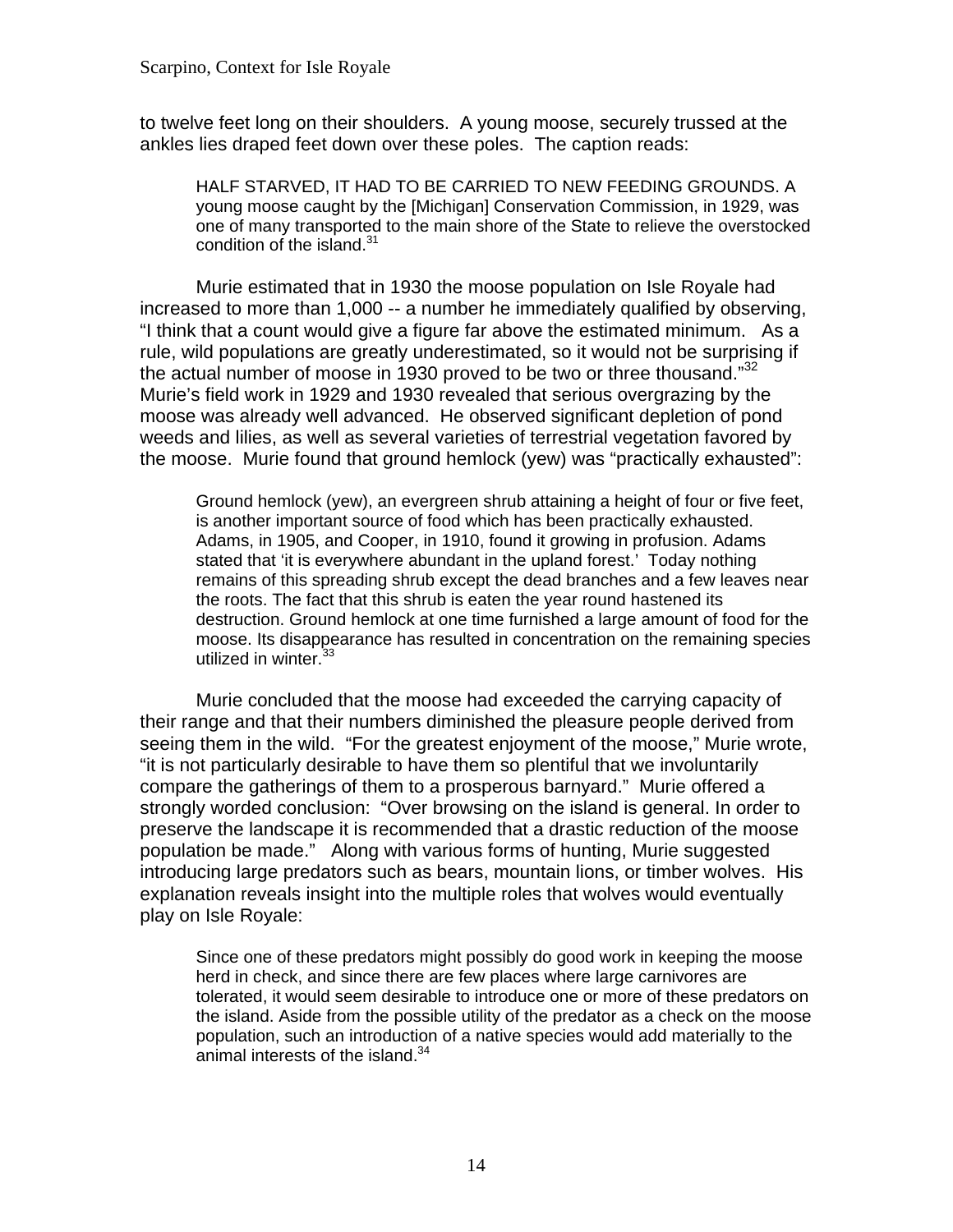Rolf Peterson observed in 1999 that "following initial colonization early in the 1900s moose increased rapidly. The moose population grew to 3000 or more (5.5 moose/km2) by the early 1930s, then starvation caused a sudden crash in 1934."  $35$ 

Despite efforts by the Michigan Conservation Commission to reduce the population and decrease the pressure on the food supply, the moose population continued to plummet. Another survey in the winter of 1931 estimated a population of 500, with evidence of heavy and destructive grazing by hungry moose. By 1934, "all the ground hemlock had been browsed to the roots" mountain ash trees were destroyed, the balsam "had been browsed beyond reach." Shiras wrote that "Information received by the author from the Michigan Department of Conservation has disclosed that the unusually severe winter of 1933-34 and a heavy snowfall destroyed all the younger moose and that only about 75 adult animals survived.["36](#page-97-0) 

In recent years, the long-held and often-repeated assertion that moose crossed to Isle Royale on an ice bridge or swam from the mainland has come under increasing scrutiny. $37$  There is no archaeological evidence of moose on the Island during the centuries of occupation by Native Americans. The possibility that moose, like white tailed deer, were deliberately introduced to Isle Royale deserves serious scientific and historical investigation, and at least impressionistically makes more sense than the unproven assertion that a viable breeding population either made the long swim or crossed miles of ice in the dead of winter. It also seems likely that the caribou that predated moose on Isle Royale and the deer that were introduced lost out to the moose in competition for food and disappeared from the Island's environment.<sup>[38](#page-98-0)</sup>

The issue of when and how the moose arrived on Isle Royale is much more than an abstract academic conundrum; it gets at the heart of the historical and scientific meaning of Isle Royale. If moose were deliberately introduced, their presence and their travails reinforce the importance of human agency in making and remaking that place over time. How the moose arrived on Isle Royale also intersects with scientific and historical resource management questions: What is "natural" on Isle Royale? Historically what has constituted ecological integrity? Where are the lines between wild and not wild; between natural and not natural? How do the answers to these questions relate to defining, restoring, protecting, and preserving ecological integrity on the Island? How can the answers to those questions enhance understanding of the interplay between natural and human history on Isle Royale? (It is at least worth mentioning that by the standards employed today, the moose "invasion" of Isle Royale in the early twentieth century – no matter if they walked or swam or got a ride – would earn them the labels exotic and invasive based upon the amount of environmental damage they inflicted. The fact that people like moose and want to see them has played a role in their fate and their management on the Island.)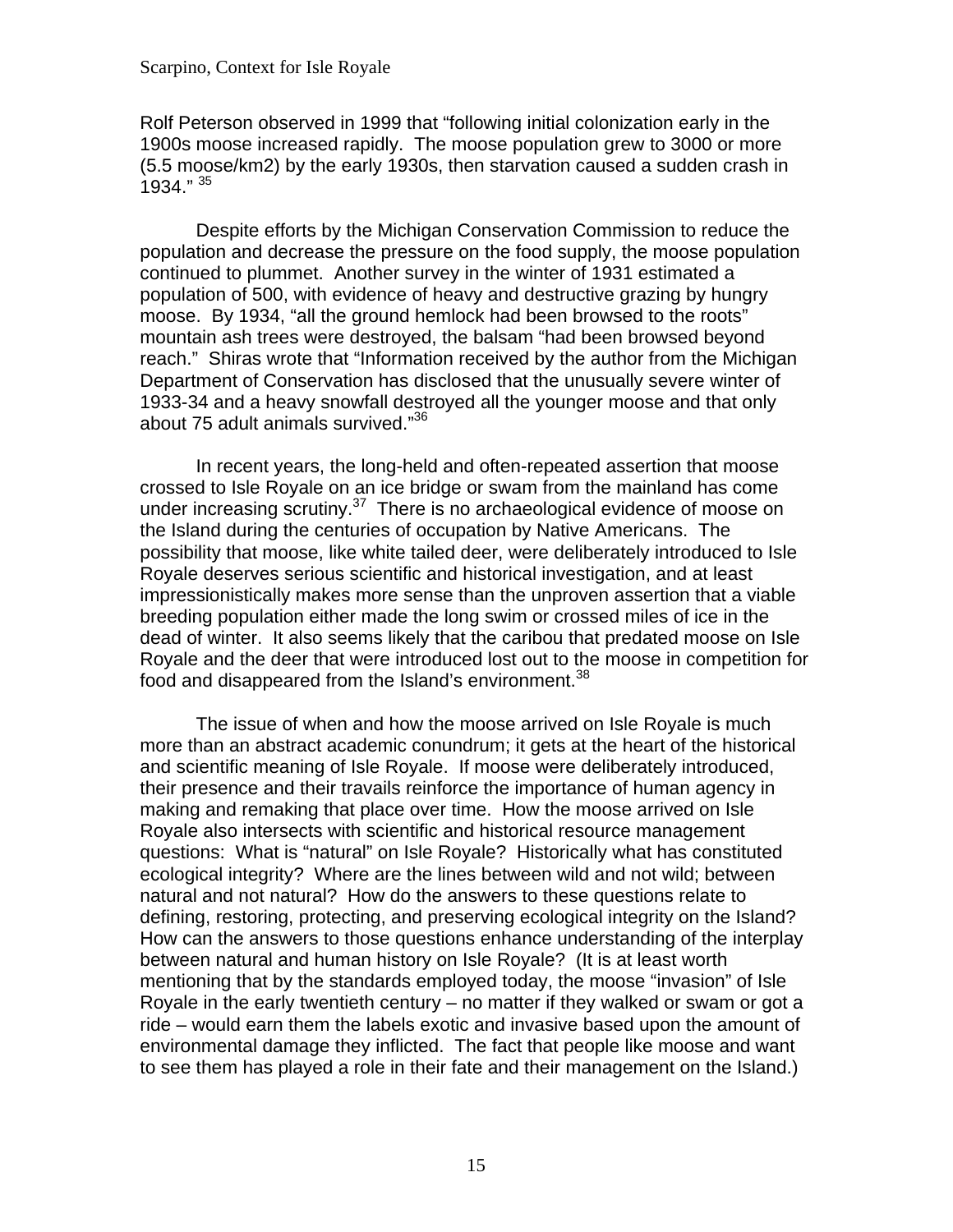The crash of the moose population and the heavy damage the desperately hungry moose inflicted on the vegetation argues that pristine wilderness on Isle Royale was more in the eyes of the beholders than a reflection of reality on the ground. Even accepting in the absence of proof that the moose swam or crossed the frozen Lake Superior, the boom and bust in the moose population and the associated environmental damage was as much a result of human management practices as it was a natural process. In their darkest hour peering into the abyss of extinction on Isle Royale, the moose were almost literally resurrected from the cooling embers of the great Greenstone forest fire of 1936, which itself was the result of a combination of natural and human causes.<sup>[39](#page-98-0)</sup>

The Greenstone forest fire of 1936 offers a useful illustration of the interconnected roles of human and natural history in shaping the landscape of Isle Royale. Wild fire is a relatively rare occurrence on Isle Royale, but three years of drought contributed to conditions that made 1936 the worst fire season of the past century or more on Isle Royale. The ignition, acceleration, spread, size, and destructiveness of the Greenstone fire resulted from an almost "perfect storm" of natural phenomena and human activities. On July 25, a human-caused fire began near Siskiwit Bay in the same area where the Meade Lumber Company was harvesting a large volume of pulp wood. Low fuel moisture caused by prolonged drought helped the fire establish itself and spread from its point of origin. Piles of slash and other logging debris, combined with standing, dead trees killed by an infestation of spruce bud worms, fed the flames and created a massive conflagration. Abundant, dry fuel produced a hot ground fire, which consumed the forest and baked the soil. $40$  Donald Wolbrink, Isle Royale National Park Landscape Technician, offered a first-person description of the fire as it grew in size and intensity during the last week of July 1936:

At the present time a fire is completely out of control in the area of the Big Siskiwit River. This fire has been burning for more than a week and Camp Siskiwit is in serious danger. Every available man has been concentrated at Camp Siskiwit since July 25. The park boats and two Coast Guard cutters are standing by to evacuate the camp if necessary. At a distance of 30 miles and more the smoke is like a heavy fog and intense enough to irritate the eyes, and ashes fall like fine snow.<sup>[41](#page-98-0)</sup>

Men from the Civilian Conservation Corps stationed on Isle Royale to build the infrastructure for a new national park, as well as mainland camps in Michigan and Wisconsin quickly swelled the ranks of fire fighters to about 1,800. They formed what a reporter for the Grand Rapids Press, described as "'the largest fire army" to ever fight a single blaze in Michigan.'" The fire eventually burned about one-fifth of Isle Royale, nearly surrounding Siskiwit Lake and extending across the center of the Island from shore to shore. About one hundred of the CCC fire fighters volunteered to spend the winter of 1936-1937 on Isle Royale, where they burned logging slash and scorched trees left behind by the flames.<sup>42</sup>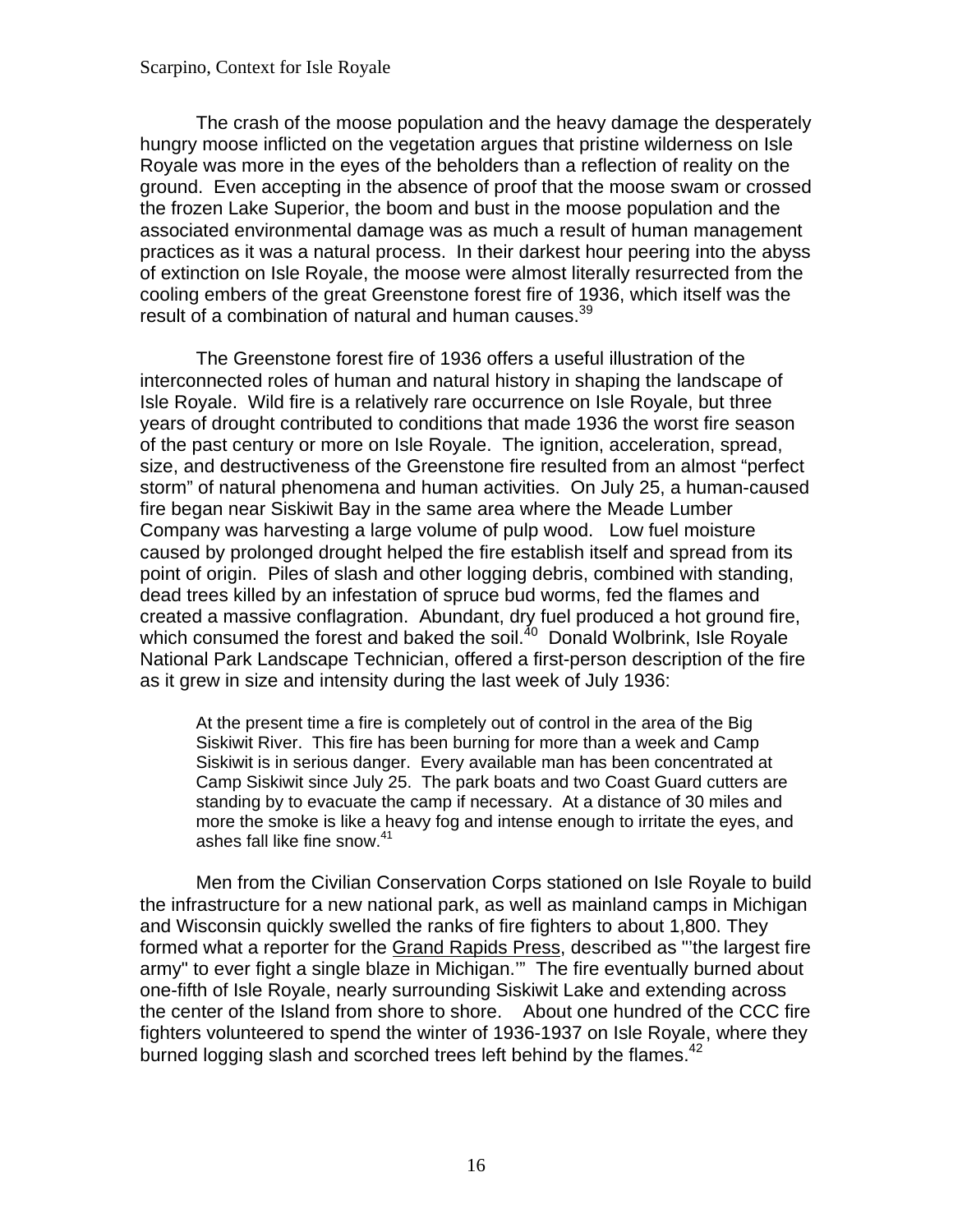"the wild fire of 1936 had a major influence on nutrient cycles on the island." $43$ The Greenstone fire produced a range of impacts, some of which persist to the present. An article in National Geographic News in May 2000 analyzing federal fire policy noted that, "One study found that the moose population on Lake Superior's Isle Royale more than quadrupled in the decade following a 1936 fire that burned 26,000 acres. The University of Minnesota's Laurtis W. Krefting concluded that fire is the primary agent for maintaining the secondary successional vegetation that moose prefer." The moose population literally rose from the ashes of that fire after a catastrophic population crash caused by a shortage of food. Research summarized by the United States Geological Survey on the Greenstone fire and another 1936 fire on Kabetogema Peninsula in Voyageurs National Park, concluded that "In many places, the fires burned so hot that entire stands of trees were killed and bare rock exposed," and "the very severe fires of 1936 had a profound impact on the geochemistry of soils that is still apparent today." Rolf Peterson reports in The Wolves of Isle Royale on studies of moose teeth collected over a multi-decade period: "Moose, unknowingly acting as biological time capsules, had stored in their teeth a record of large-scale ecological change." Evidence from that research indicates that Canoeists who paddle and portage between the head of Chippewa Harbor and Lake Ritchie and hikers who follow the Greenstone from Chickenbone Lake to Hatchet Lake traverse what at first glance may look like a pristine environment. In fact the forest in a large section of the center of Isle Royale was heavily modified by the Greenstone fire, which itself was a product of natural and human actions.

Eastern Timber wolves walked to Isle Royale on the ice in the winter of 1948-1949, but human land managers made the choice to allow them to remain. There is no archaeological evidence of wolves on the Island during the long period of occupation by Native Americans, and no scientific evidence of multiple crossings to Isle Royale in the modern period. The wolves that trekked to Isle Royale in the late 1940s could not have picked a location in the United States where they would have been more welcome. Wolves had acquired a bad reputation as ruthless predators and had suffered decades of federal and state government policies that encouraged their extermination. In most other places in the 1940s, wolves colonizing a new location would have been shot on sight. Instead, the Timber wolves that wandered over the ice bridge to Isle Royale reached a new national park where hunting was illegal. Park managers thought of the Island in wilderness terms and found themselves faced with a rebounding moose population and the memory of the severe crash of the early 1930s. While they had to deal with an unsuccessful, private effort to introduce four zoo-raised wolves to the Island, park officials and their superiors were open to the spontaneous self-introduction of these predators to occupy the heights at the top of the tropic ladder.<sup>44</sup> When park managers realized that wolves had colonized Isle Royale on their own, they must have thanked God or their "lucky stars." The combination of wolves and moose arriving on Isle Royale within fifty years of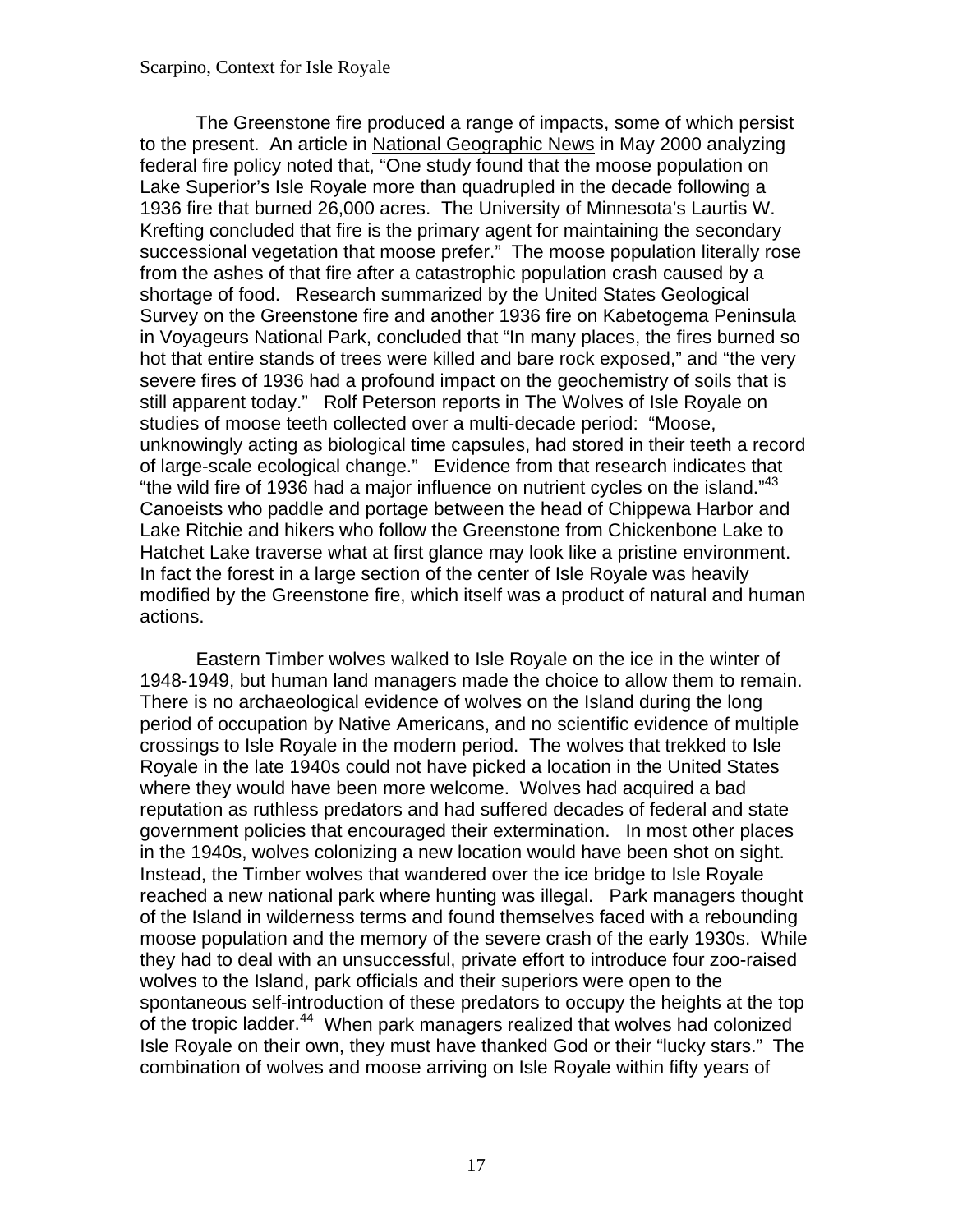each other and taking up residence on a physically isolated, ecologically simplified island called out for careful scientific study of their evolving interaction.

In 1958, Durward Allen, Purdue University, and his graduate assistant, Dave Mech, began what would become a continuous wolf-moose study that celebrated its fiftieth anniversary in August 2008. Following the death of fisherman Jack Bangsund in 1959, the Park Service allowed Allen and Mech to use the Bangsund cabin as a base for their summer field work. In 1975, when Allen retired, he turned the project over to Rolf Peterson and the Bangsund cabin continued to serve as a headquarters for field work for the wolf-moose project. For National Register purposes, the Bangsund cabin has become one of the most important buildings in the Park, with significance for its association with fishing and the long-running wolf-moose project.<sup>[45](#page-99-0)</sup> (For further National Registerrelated examination of the Bangsund cabin, see "Historic Preservation and Historic Contexts," discussion of Criterion A and B, below.)

Wolves on Isle Royale have persisted despite significant problems related to inbreeding and a nearly catastrophic introduction of parvovirus, a disease that affects domestic dogs on the mainland. Parvovirus arrived on Isle Royale either on the boots of hikers or "aboard" a pet dog someone brought to the Island, as another biological and human-facilitated connection between the outside and the Island. Wolf populations plummeted from a high of around fifty in 1980 to about fourteen two years later. The wolves have recovered from the crisis caused by parvovirus, and so far as public perceptions go, the wolf-moose project has contributed to a sea change in attitudes towards wolves and other predator species. Nonetheless, due to inbreeding the wolves of Isle Royale walk a genetic tightrope suspended above extinction at the same time that the image of the wolf has become an icon of Isle Royale National Park. Rolf Peterson summed up the inbreeding among wolves on Isle Royale in 1999: "Genetic studies revealed that Isle Royale wolves are highly in-bred, all descendants of a single maternal ancestor. Compared to wolves on the adjacent mainland, they have lost genetic variability."<sup>46</sup>

In many ways managing land to return it to wilderness and preserving cultural resources in a way that respects and protects their significance and integrity are flip sides of the same coin. Preserving wilderness and preserving cultural resources begins with the same questions: What is it that we wish to preserve? Why preserve? What gives remnants of the past value in the present? What constitutes integrity? Preservation of wilderness and of cultural resources both result from present-day people making choices about value and significance. We preserve things not because they are intrinsically important, but because we assign value and meaning to surviving fragments of our natural and cultural heritage. After all, our ancestors struggled mightily to conquer and tame and eliminate wilderness in the belief that productive nature best served human society and that agriculture was the highest use of land. In some cases, careful assessment would lead to the conclusion that wilderness values trump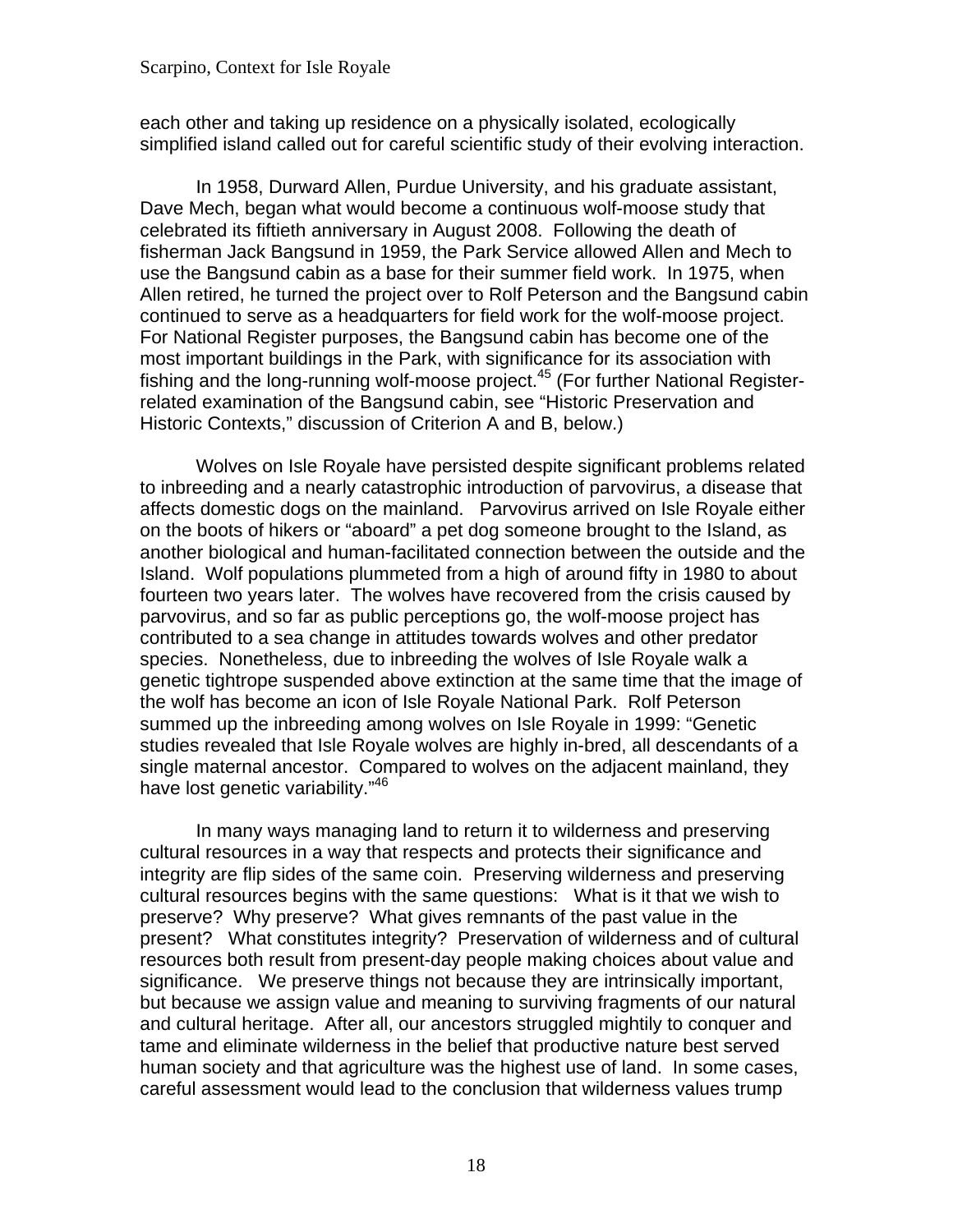<span id="page-24-0"></span>cultural resources. When the federal government established the Bob Marshall Wilderness in 1964, the US Forest Service became custodian and manager of more than 1,000,000 acres of roadless land in northwestern Montana with very little direct evidence of human impact -- such was not the case on Isle Royale.

Natural and cultural resources are equally important to understanding and interpreting the meaning of Isle Royale. William Cronon poses a central question about the Apostle Islands that also applies to Isle Royale. "In a much altered but rewilding landscape, where natural and cultural resources are equally important to any full understanding of place, how should we manage and interpret these islands so that visitors will appreciate the stories and lessons they hold?"<sup>[47](#page-99-0)</sup>

The fact that moose and especially wolves are relative new comers to Isle Royale, poses some challenging biological problems; that fact also raises policy issues related to the interpretive and management balance between human and natural history – between natural and cultural resources. In The Wolves of Isle Royale, Rolf Peterson points out a fundamental management issue: "Thus the NPS policy of maintaining 'native' species cannot clearly guide us in our quandary. In an ironic blend of tradition and history, one might argue that neither the wolf nor the moose are purely 'native' species at Isle Royale." Peterson chides the Park's management for its non-interventionist policy in managing an inbred wolf population figuratively walking a tight rope suspended above extinction. "Passive observation," he argues, "can be an easy policy that doesn't require much expense or ecological understanding; perhaps that explains some of its appeal. But our national parks deserve better than rote adherence to tradition."[48](#page-99-0) The same sentiment applies with equal force to management policies that threaten either to diminish or to strip away human history and human material culture in an attempt to create a state of "actual" wilderness that the Island has not experienced for a very long time.

Isle Royale is a wilderness in progress, a historical wilderness, a "rewilding landscape," shaped by the intertwined forces of human and natural history. Thinking about the Island in this manner instead of wilderness as defined by the Wilderness Act of 1964, can place cultural and natural resources in historic context; highlight their significance and interconnections on Isle Royale; and suggest resource preservation and management strategies that respects the contributions of both to defining the meaning of Isle Royale National Park.

### Historic Preservation and Historic Contexts

The National Register of Historic Places is the "heart" of the historic preservation program jointly administered by the National Park Service and the various State, Territorial, and Tribal Historic Preservation Offices. National Register Bulletin 16A, the National Park Service's key "instruction manual" for nominations to the National Register of Historic Places, defines the National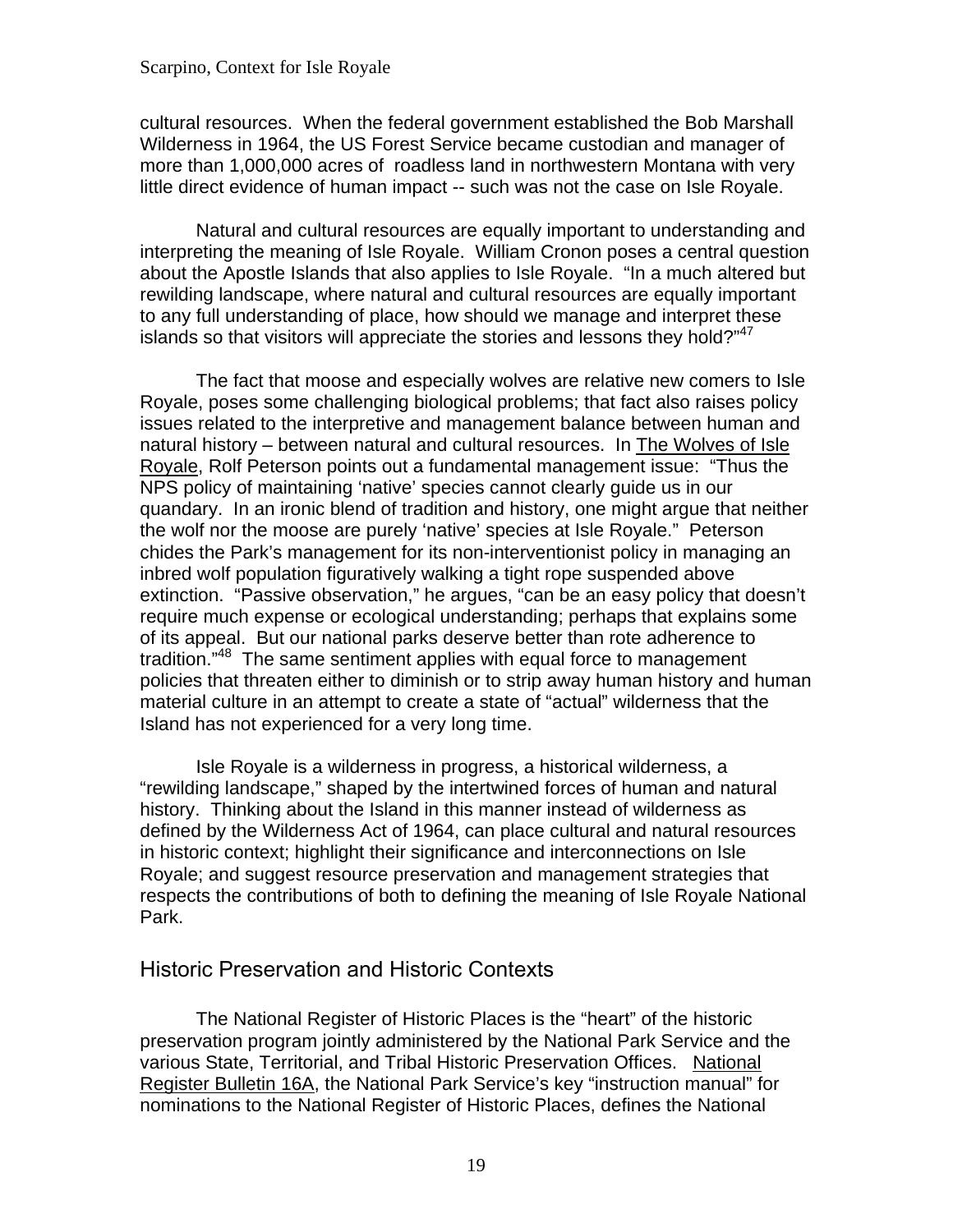Register of Historic Places as "the official Federal list of districts, sites, buildings, structures, and objects significant in American history, architecture, archeology, engineering, and culture. These contribute to an understanding of the historical and cultural foundations of the Nation." Bulletin 16A further explains that the National Register includes "All prehistoric and historic units of the National Park System," as well as National Historic Landmarks, and "Properties significant in American State, or local prehistory and history that have been nominated by State Historic Preservation Officers, Federal agencies, and others, and have been approved for listing by the National Park Service."<sup>[49](#page-99-0)</sup> For National Register purposes, significance may be local, state, or national, with the most common being local. (National significance demands a special burden of proof required for National Historic Landmark status.)

In order to qualify for listing in the National Register districts, sites, buildings, structures, and objects must usually be at least fifty years old and have achieved significance under at least one of four National Register Criteria:

*Criterion A: "Properties can be eligible for the National Register if they are associated with events that have made significant contributions to the broad patterns of our history."* Most of the above-ground resources on Isle Royale that retain sufficient integrity will be eligible under Criterion A. All of the surviving recreational cabins and related out buildings should be eligible for their association with the broad theme of Entertainment/Recreation, which Bulletin 16A describes as "the development and practice of leisure activities for refreshment, diversion, amusement, or sport." Maritime history is another important theme that covers many of the extant cultural resources on Isle Royale connected with fishing and navigation. The National Register defines "Maritime history," as "the history of the exploration, fishing, navigation, and use of inland, coastal, and deep sea waters." Conservation applies to surviving CCC properties on the Island, and Science to the Bangsund cabin and any other properties associated with the wolf/moose project. Ethnic Heritage and Transportation will also be useful on Isle Royale under Criterion A  $50$ 

*Criterion B: "Properties may be eligible for the National Register if they are associated with the lives of persons significant in our past."* In order to be eligible under Criterion B, a property usually must be associated with "a person's productive life, reflecting the time period when he or she achieved significance." Properties associated with living persons are generally not eligible. Examples of properties that ought to be eligible under Criterion B include the following: Roy J. Snell's stature as a writer of children's books, and his long association with the Snell compound on Tobin Harbor. Roy Snell did some of his writing at the Snell camp. Weston Farmer grew up spending summers on Isle Royale and had a home near Rock Harbor Lodge as an adult. Famer started Modern Mechanics and Inventions and served as editor for about five years. He was a talented naval architect. The Farmer House in Rock Harbor should present a case for Criterion A . Durward Allen began the wolf-moose project on Isle Royale and employed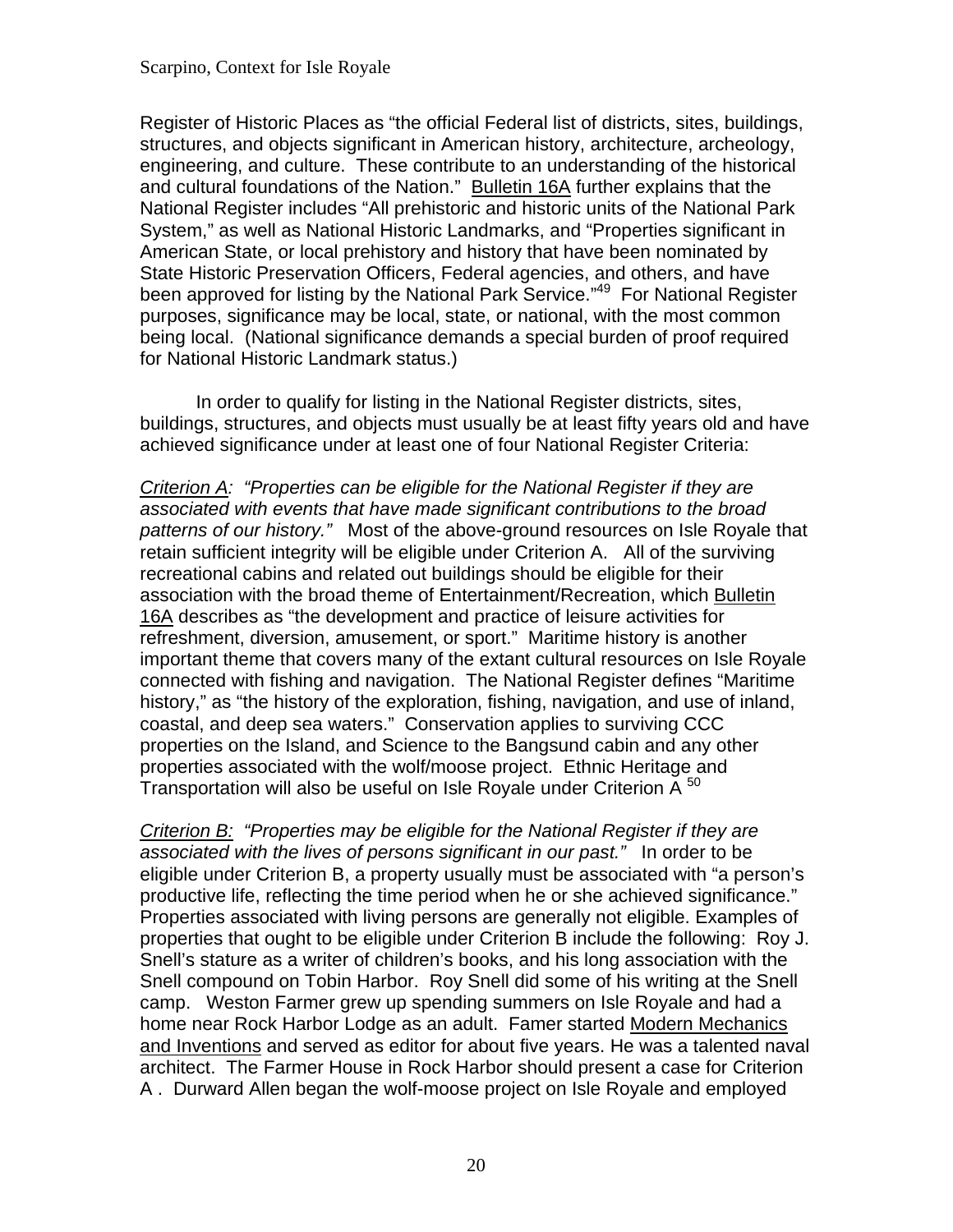the Bangsund cabin (later used by Rolf Peterson and Candy Peterson) as his research headquarters on the Island. Allen died in 1997, so part of the significance of the Bangsund cabin is its association with Allen's stature as a scientist and the founder and first leader of the wolf-moose study. Arthur and Stanley Sivertson formed Sivertson Brothers Fisheries, which also owned a series of boats, Rita Marie, Disturbance, and Voyageur that transported visitors to and from Isle Royale as well as serving the needs of commercial fishermen and summer residents. Sivertson properties on Washington Island that had association with either brother should be eligible under Criterion B.<sup>51</sup>

*Criterion C: "Properties may be eligible for the National Register if they embody the distinctive characteristics of a type, period, or method of construction, or that represent the work of a master, or that possess high artistic values, or that represent a significant and distinguishable entity whose components may lack individual distinction."* While Criterion C will have limited use on Isle Royale, it should not be ignored. Boats built by skilled craftsman associated with the cottages of summer residents and former fisherman should qualify under Criterion C. Historically, boats have played crucial roles in the commercial and recreational life on Isle Royale; they are highly significant material symbols of the full range of human activity on the Island. Conversations with and reminiscences of present and former residents of the Island often reveals that they know which local or regional craftsman made the boats used by their families. In other cases boats represent "a type, period, or method of construction," such as "gas boats/launches," herring skiffs, and the double ended wooden Mackinaws adapted to Lake Superior conditions and favored by many of the fishermen. Boats beached and disintegrating (such as Wright Island in the fall of 2006) represent the loss of key elements of Isle Royale's material cultural legacy. Where it can be proven that a particular local craftsman or carpenter constructed extant buildings, it should be possible to use Criterion C to reinforce significance, such as the Snell cottage, guest house, and store room (moved from Minong resort) built by Art and Ed Mattson or the saddle-notched, log cabins constructed by Emil Anderson at the McPherren Compound on Captain Kidd Island or the cabins and related buildings Duluth carpenter, Ole Daniels, built on Barnum Island from around 1903 to the 1920s. $52$ 

*Criterion D: "Properties may be eligible for the National Register if they have yielded, or may be likely to yield, information in prehistory or history."* Criterion D most commonly applies to archaeological sites. In the case of Isle Royale, Criterion D would embrace Native American sites and many more from the historical period for which there are limited above-ground remains. The National Register divides the Archaeology category into "Prehistoric," Historic Aboriginal," and "Historic Non-Aboriginal."<sup>[53](#page-100-0)</sup> For example, all of the material culture associated with thousands of years of copper mining on Isle Royale exists as archaeological remnants. The Island contains an important concentration of ancient, hand dug, Native American mining pits -- frequently in proximity to the ruins of three nineteenth century copper booms. This archaeological record is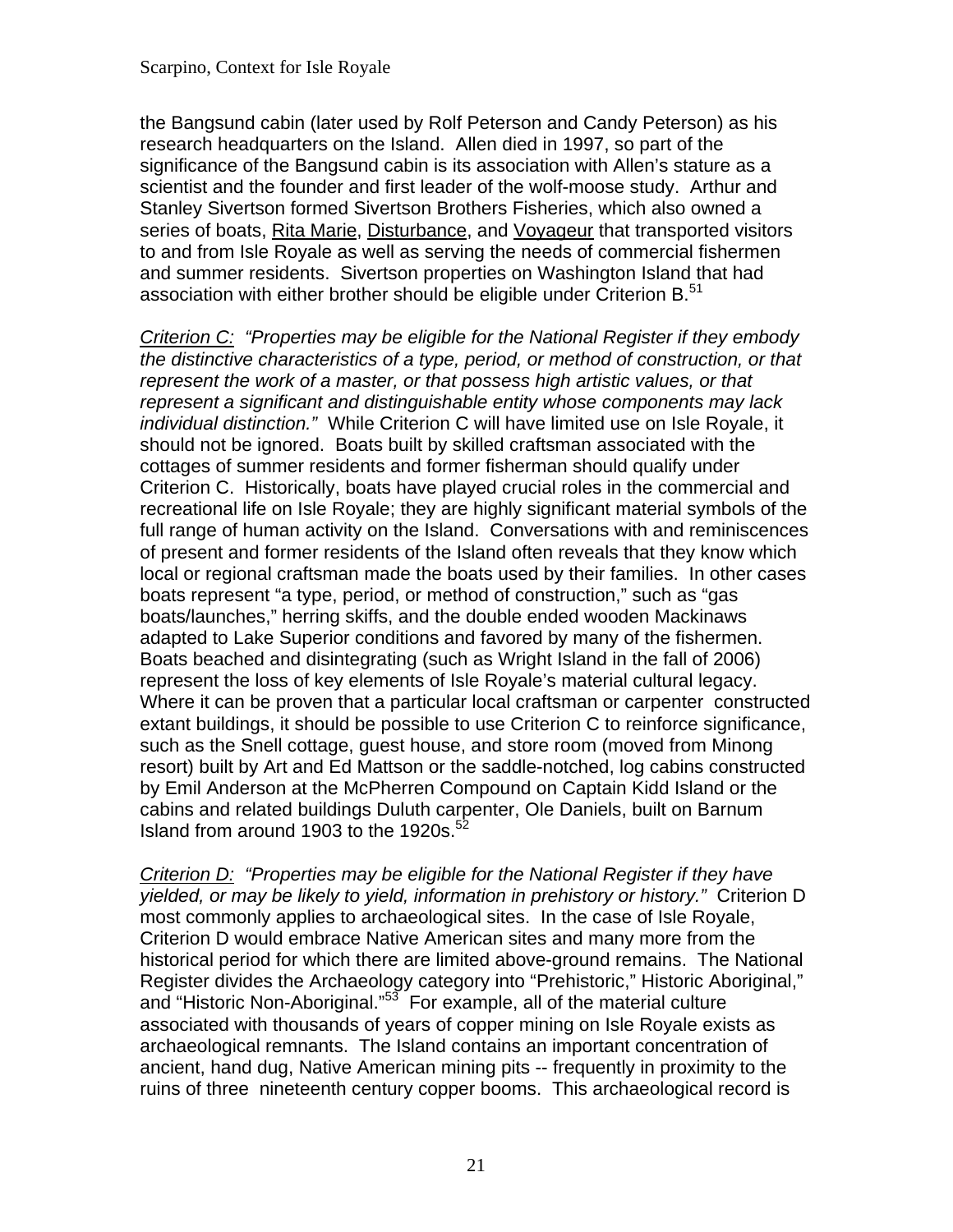significant under Criterion D for the information that it can provide about the story of copper mining on Isle Royale from the ancients through the American period and the end of the nineteenth century. (Although outside the scope of this context, underwater shipwrecks scattered around Isle Royale should be eligible for the National Register under Criterion D. They are certainly significant material symbols of important dimensions of the Island's history.)

Traditional Cultural Values can make up all or part of the argument for listing a property that is otherwise eligible under at least one of the four National Register Criteria.<sup>54</sup> National Register Bulletin 38: Guidelines for Evaluating and Documenting Traditional Cultural Properties offers a useful definition of culture:

In the National Register programs the word [culture] is understood to mean the traditions, beliefs, practices, life ways, arts, crafts, and social institutions of any community, be it an Indian tribe, a local ethnic group, or the people of the nation as a whole. $55$ 

Building on the definition of culture, Bulletin 38 describes traditional cultural significance as follows:

eligible for inclusion in the Register, is traditional cultural significance. One kind of cultural significance a property may possess, and that may make it 'Traditional' in this context refers to those beliefs, customs, and practices of a living community of people that have been passed down through the generations, usually orally or through practice. The traditional cultural significance of a historic property, then, is significance derived from the role the property plays in a community's historically rooted beliefs, customs, and practices.

A traditional cultural property, then, can be defined generally as one that is eligible for inclusion in the National Register because of its association with cultural practices or beliefs of a living community that (a) are rooted in that community's history, and (b) are important in maintaining the continuing cultural identity of the community.<sup>56</sup>

direct knowledge of the area under consideration.<sup>57</sup> Bulletin 38 highlights the fact that traditional cultural properties can be difficult to recognize. Traditional ceremonial sites or places with spiritual or religious associations can look like geographical features or "a culturally important neighborhood may look like any other aggregation of houses." Traditional cultural significance may not come to light as a result of historical or archaeological surveys. Establishing traditional cultural significance requires careful research, including (if possible) interviews with individuals who have

There are several cases where Traditional Cultural Properties could play an important part in supplementing and substantiating the case for eligibility to the National Register, as well as more generally for identifying, preserving, and protecting cultural resources on Isle Royale. In Minong – the Good Place,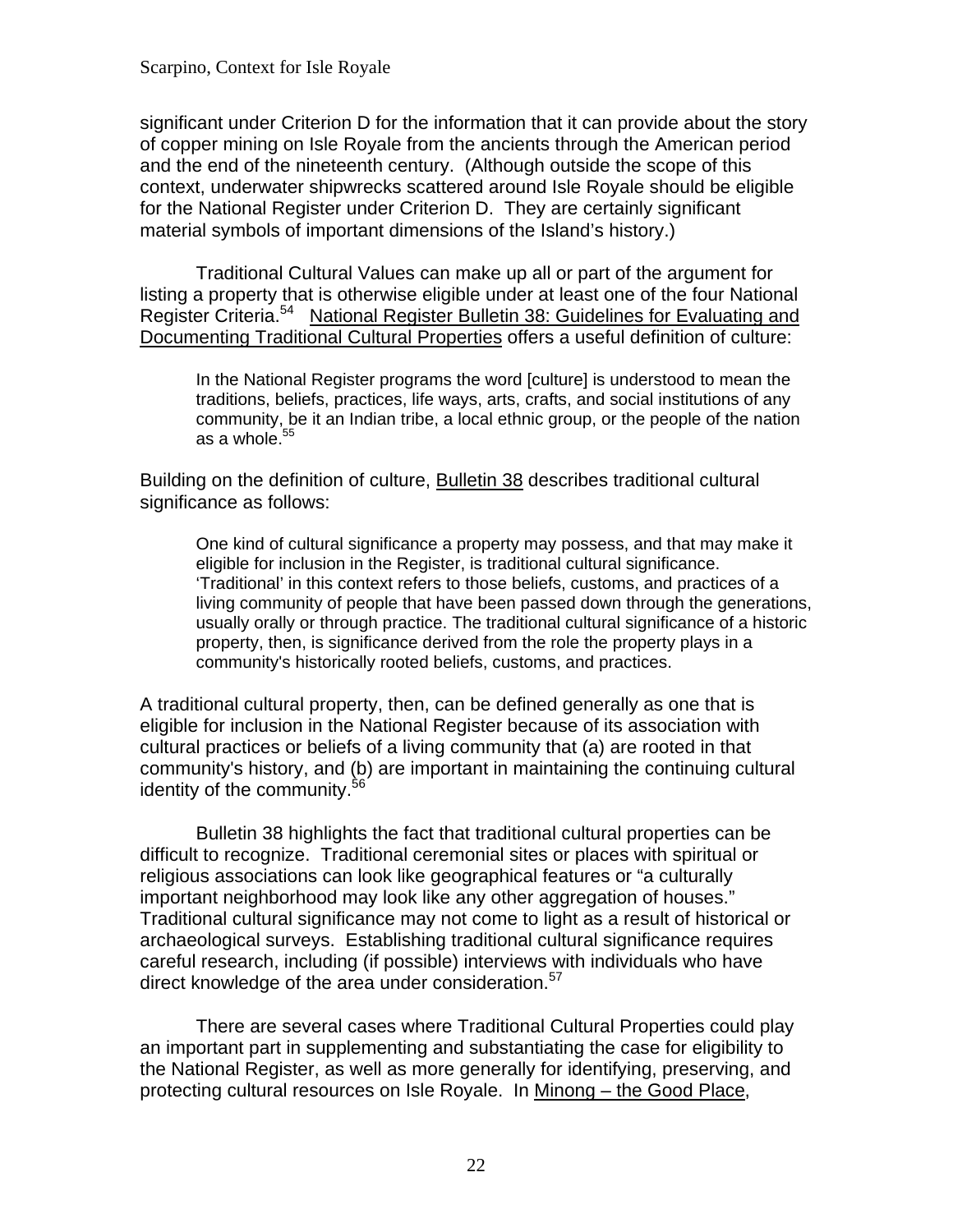Minong." Cochrane points out that "all or part of Minong may be eligible for the Timothy Cochrane evaluates pros and cons of a Traditional Cultural Property nomination based upon sacred associations with the modern Grand Portage Ojibwe. Cochrane suggests that a Traditional Cultural Property nomination might be a way for the Grand Portage Ojibwe to "affirm their connection to national register because of its relationship with Nanabushu, Mishipizheu, Lake Superior, and copper," adding that a Traditional Cultural Property nomination for Isle Royale "would be remarkable because it would necessarily include a terrestrial and underwater component." He adds that "the dramatic underwater drop-offs on the north side of the Island and the passage into McCaroge Cove are likely places Mishipizheu might inhabit." Cochrane also addresses the challenge of attempting to draw distinct borders around "traditional stories and beliefs," and concludes that "as is customary in many native communities, keeping quiet is sometimes the best policy in protecting important, especially religious, matters."<sup>58</sup>

Bulletin 38 makes it clear that the Traditional Cultural Property designation does not apply just to locations related to Native American culture. Rebecca S. Toupal, et al, present evidence and analysis that could be used to help develop a case for Traditional Cultural Properties designation for commercial fishing-related properties in The Isle Royale Folkefiskerisamfunn: Familiar Som Levde Av Fiske, An Ethnohistory of the Scandinavin Folk Fishermen of Isle Royale National Park (2002). Summer cabins and associated properties on Barnum and Washington Islands and the surviving cluster of summer cottages in Tobin Harbor have also preserved their traditional uses and functions. In many cases, the same families have returned decade after decade, generation after generation, preserving not only their cabins but also perpetuating the way of life and the social community that those buildings facilitate and represent.<sup>[59](#page-100-0)</sup>

As noted in National Register Bulletin 15, "The significance of a historic property can be judged only when it is evaluated within its historic context. Historic contexts are those patterns, themes, or trends in history by which a specific occurrence, property, or site is understood and its meaning (and ultimately its significance) within history or prehistory is made clear." Bulletin 15 correctly notes that the concept of historic context is not unique to either the National Register or historic preservation. Rather, defining and explaining context is fundamental to the study of history. The National Park Service's use of historic contexts to determine the significance of historic properties rests on the premise that "resources, properties, or happenings in history do not occur in a vacuum but rather are a part of larger trends or patterns."<sup>[60](#page-101-0)</sup> Establishing those larger trends or patterns represents both sound historical analysis and a major goal of this study.

A historic context is the framework within which one uses research-based evidence ranging from archival materials to pictures to field assessment to establish the case for the significance of cultural resources. Historic Context, as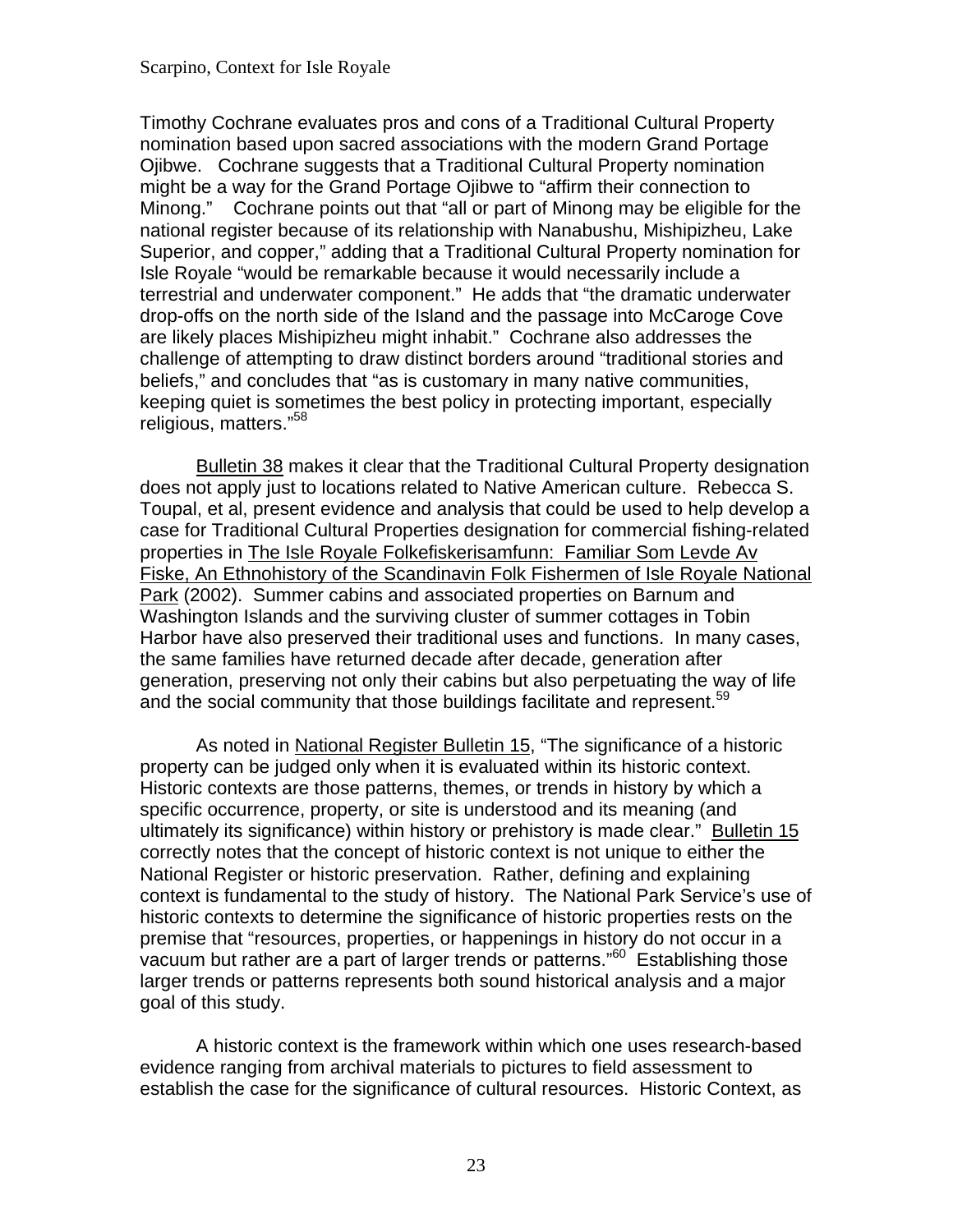used in conjunction with the National Register of Historic Places and resourcebased historic preservation planning, employs theme, time, and place for assessing the significance of categories or classes resources. A theme, Bulletin 15 notes, "is a means of organizing properties into coherent patterns . . . that have influenced the development of an area during one or more periods of prehistory or history."<sup>61</sup> Once the context is developed, it can be represented by a variety of property types. The charge to "produce a historic context study," is, therefore, a charge to employ sound historical method to create a framework for assessing the surviving cultural resources in historic preservation terms. Preparation of a historic context study calls for an analysis not of individual properties but of the cumulative and inter-related historical importance of surviving cultural resources on the island.

That leaves open the need to define the theme(s), time, and place, as well as the range and scope of surviving cultural resources. The theme for this context study is the interplay between people and place that has literally transformed the Island into a cultural landscape. Historic Structures at Isle Royale National Park: Historic Contexts and Associated Property Types (January 1999), already provides brief, individual historic contexts for Mining, Navigation and Maritime, Commercial Fishing, Resort and Recreational Development, and Administration. National Park Service Cultural Landscapes Inventory (1997): Tobin Harbor, Isle Royale National Park does the same for Tobin Harbor organized around Criteria A and C.<sup>[62](#page-101-0)</sup> The purpose of this context, however, is to establish that the significance of surviving cultural resources on Isle Royale is directly related to the ways in which they fit together as part of the fabric of the Island's history. The timeframe embraces the long period of Native American occupation and use, but emphasizes the mid-nineteenth century through the 1960s and the fifty-year eligibility limit imposed by the National Register of Historic Places. This period of emphasis also represents the time when patterns of use and development associated with mining, fishing, logging, navigation, recreation, conservation, and administration accelerated and augmented the human impact on the Island. The place is Isle Royale, which includes not only the main island that most people see when they visit, but also the whole archipelago of islands and reefs that together make up Isle Royale National Park.

In addition to meeting at least one of the four National Register Criteria, a property must be significant, and it must possess physical integrity in order to be eligible for the National Register of Historic Places. Integrity links the characterdefining physical qualities of cultural resources to the argument for their significance presented in the historic context to make the case for National Register eligibility based on one or more of the National Register Criteria. As Bulletin 15 explains, "Integrity is the ability of a property to convey its significance." Assessment of integrity "must always be grounded in an understanding of a property's physical features and how they relate to its significance." The National Register uses seven criteria, which a property must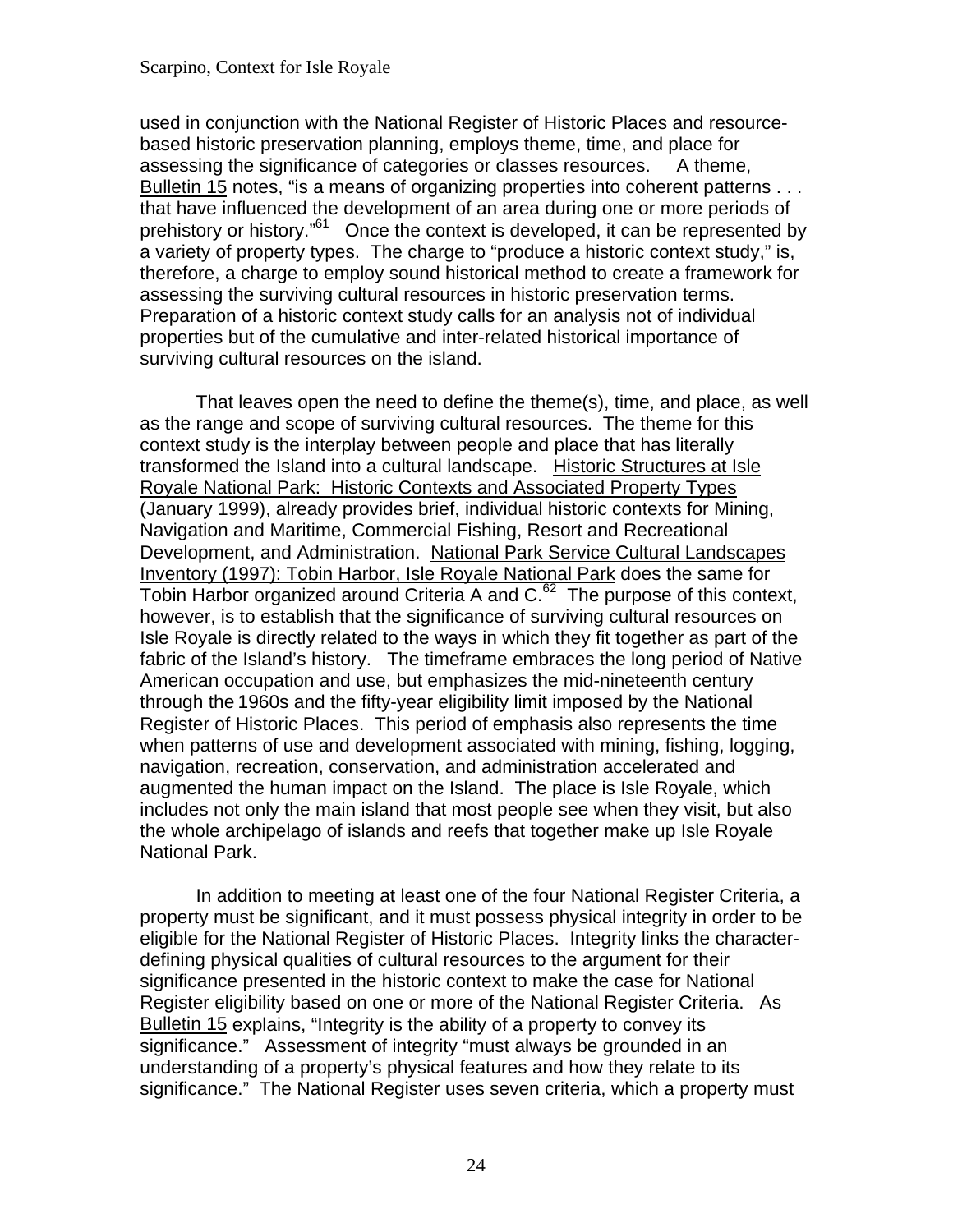it is significant." All cultural resources change over time, but to exhibit integrity exhibit in various combinations to possess integrity: Location, Design, Setting, Materials, Workmanship, Feeling, and Association. Measuring integrity can sometimes be subjective, but "Ultimately," Bulletin 15 concludes, "the question of integrity is answered by whether or not the property retains the **identity** for which a property must retain character-defining or essential physical features that represent both its significance and the time period of its significance. For example, a property nominated under Criterion A (important themes or trends) or Criterion B (important individuals), must possess the physical qualities that accounted for its appearance and character during the time period of its association with the event, historical pattern, or individual.<sup>63</sup>

The concept of integrity, i.e., of essential character-defining physical qualities, offers some common ground for protecting, preserving, and managing cultural and natural resources. Scientists think in terms of ecological integrity, which at its essence is the combination of interrelated physical qualities that comprise a healthy natural system. An environment defined as a wilderness in progress, a historical wilderness, a "rewilding landscape," a product of human and natural history, invites managers to pay attention to integrity of both the natural and cultural resources. More importantly, it encourages them to plan for the integrity of a system that equally embraces natural and cultural resources.

Resource managers also need to understand integrity because it is essential for nomination to the National Register, and because failure to provide upkeep for properties that are listed in the National Register or eligible for listing can compromise their integrity to the point that they no longer qualify for the National Register. Repairing or maintaining such properties in a manner that fails to respect character-defining features can also compromise their integrity.

Islands National Lakeshore.<sup>64</sup> Fishermen recycled and reused "everything," because shipping building materials from the mainland was expensive. They sometimes moved their own buildings to new locations. Fishermen disassembled and reused the lumber from abandoned mining sites such as Island Mine and Minong Mine. The fish house at the Sivertson fishery was a building salvaged from an abandoned CCC camp near Windigo. Fishermen also used inexpensive and available materials from ship wrecks and logs that broke free from rafts being towed to mainland mills. When summer residents bought land and built cottages on Isle Royale they continued the practice of recycling buildings and materials, so that the surviving buildings on Isle Royale are often "of that place," in that they are at least partly made of reused materials moved and often put to a new use. When assessing integrity for purposes of the National Register, it is important to remember that moving buildings and recycling materials was the normal course of action on Isle Royale. Reuse of buildings and materials was also common in other areas around the Great Lakes, including South and North Manitou Islands at Sleeping Bear Dunes National Lakeshore and Rocky Island Historic District on Apostle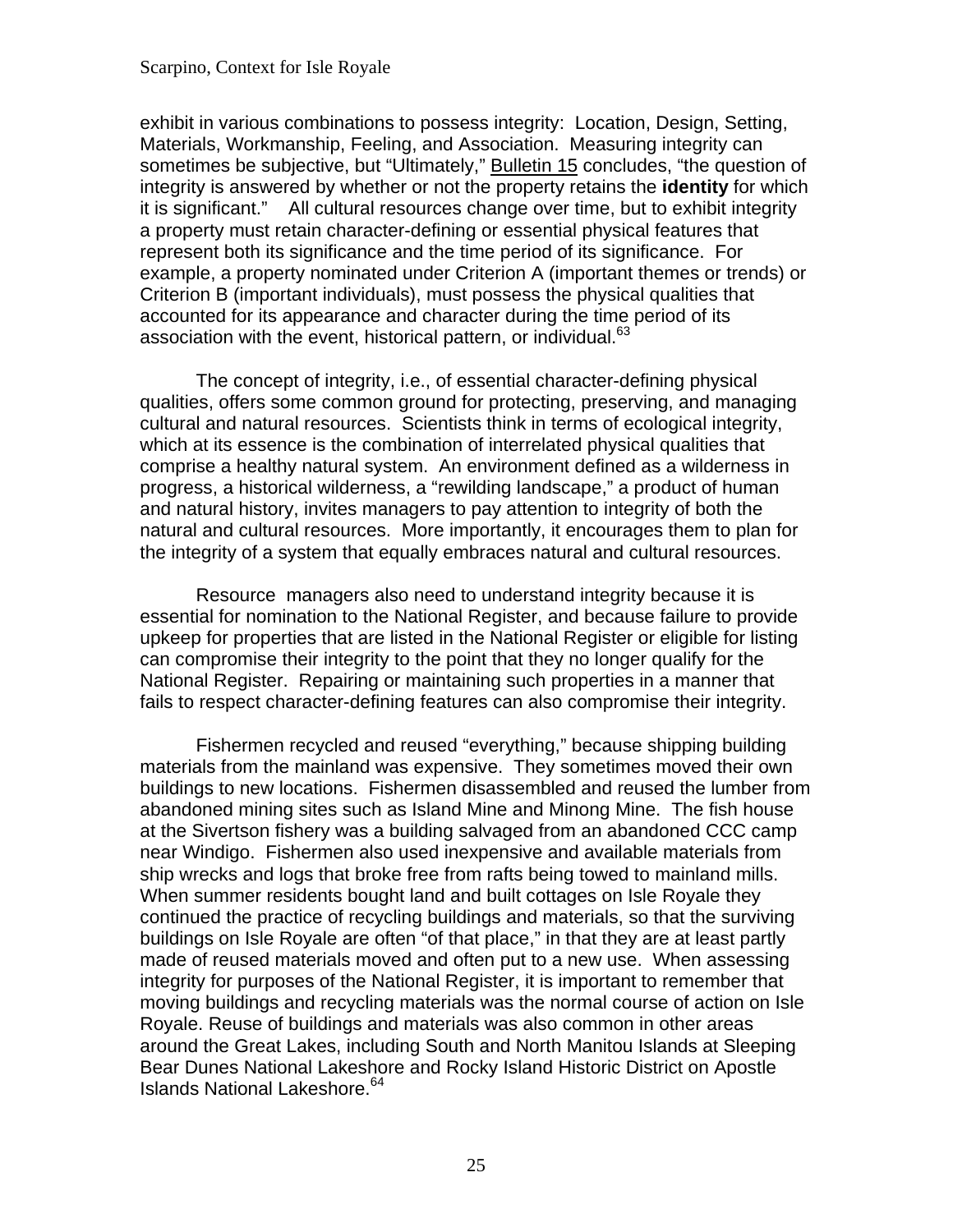<span id="page-31-0"></span>In undertaking repair or maintenance of cultural resources that are eligible for or listed in the National Register of Historic Places, it is important to do so in a manner that is consistent with "The Secretary of the Interior's Guidelines for Rehabilitation (codified in 36 CFR 67). The definition of Rehabilitation employed in 36 CFR 67 is as follows:

Rehabilitation means the process of returning a building or buildings to a state of utility, through repair or alteration, which makes possible an efficient use while preserving those portions and features of the building and its site and environment which are significant to its historic, architectural, and cultural values as determined by the Secretary.

This definition emphasizes the importance of undertaking rehabilitation in a manner that places the building(s) in "an efficient use," while preserving characteristics of the building(s) and its surroundings that are "significant to its historic, architectural, and cultural values." Among other things, the "Guidelines for Rehabilitation" stress that

Deteriorated historic features shall be repaired rather than replaced. Where the severity of deterioration requires replacement of a distinctive feature, the new feature shall match the old in design, color, texture, and other visual qualities and, where possible, materials. Replacement of missing features shall be substantiated by documentary, physical, or pictorial evidence.<sup>[65](#page-101-0)</sup>

On Isle Royale the material culture of resource exploitation and navigation, of recreation and conservation exists as physical symbols of the intertwined historical movements that shaped and reshaped the "face" of the Island. Their existence; their survival; and their meaning are products of the interaction between human and natural forces. Indeed, the primary artifact is the Island itself, shaped and reshaped by human action over time -- mined and fished and logged and burned and cleared and restored.

The Making of an "Historical Wilderness": Copper Mining and Fishing

The Ojibwe Period

Fishing and copper mining are inter-related chapters of the "story" of Isle Royale, dating back thousands of years to the life ways of ancient peoples. Commercial copper mining played out in the late nineteenth century, but fishing remains as the longest, continuous human activity on the Island. Timothy Cochrane draws upon archaeological evidence to conclude that in the prehistoric, copper mining period Isle Royale was likely used by multiple groups of Native Americans. Prehistoric people mined, hunted, fished, and gathered on Isle Royale. They canoed back to the mainland with copper in the shape of rectangular bars, awls, beads, and hooks. Cochrane states that these ancient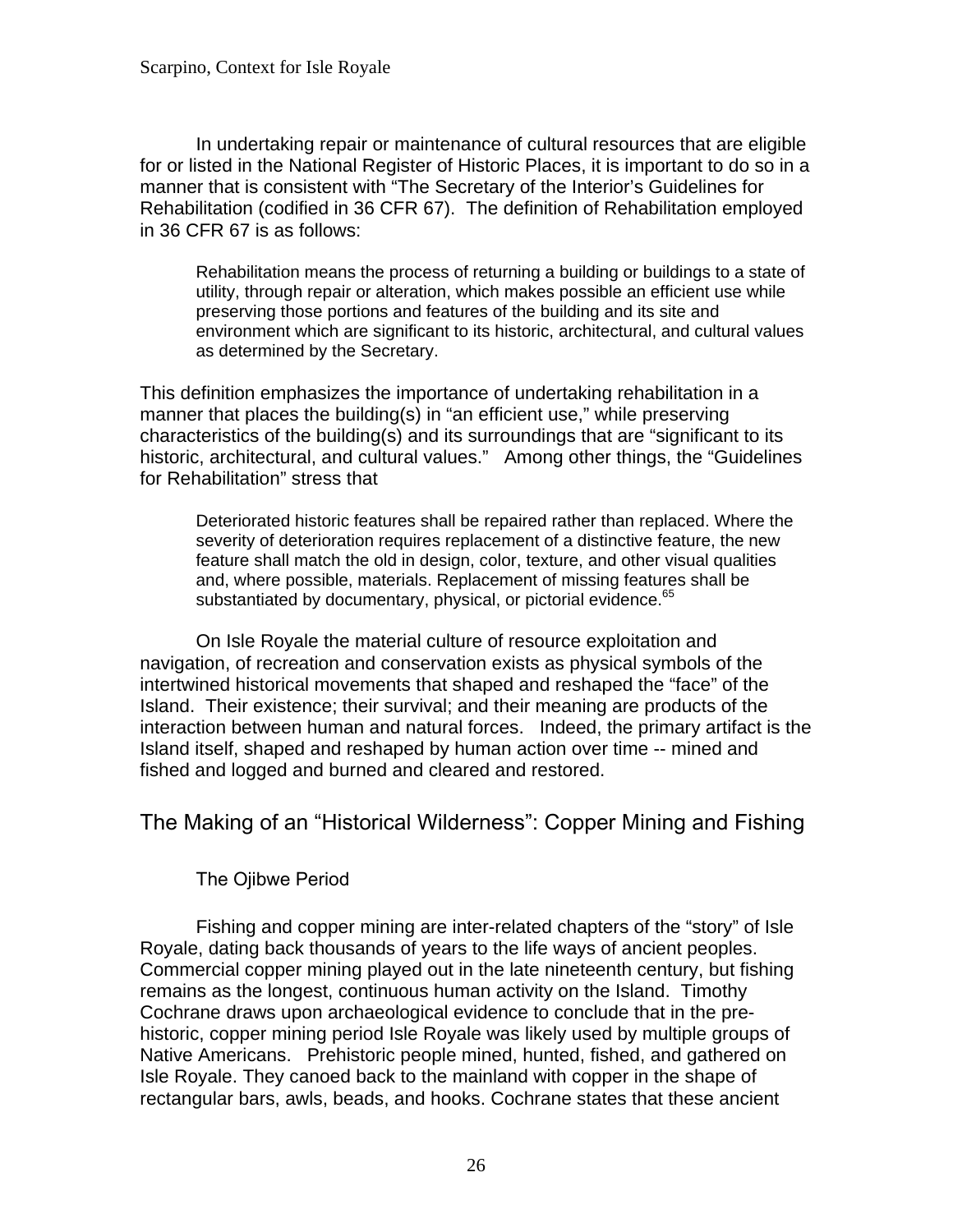peoples used Isle Royale frequently and "traveled throughout the Island, living in many locations that are campgrounds today."<sup>66</sup>

Based upon considerable archaeological analysis Isle Royale contains the most important, identified concentration of prehistoric mining features in the Lake Superior Basin. According to Caven Clark, primary deposits of copper existed in several locations around the Lake Superior Basin. Yet, given the large areas of primary copper sources, "the number and distribution of reported aboriginal copper mines is surprisingly limited. Excluding Isle Royale, prehistoric copper mines are reported from few locations." In marked contrast, archaeological research has recorded fifteen prehistoric copper mines on Isle Royale, each with from one to more than one hundred pits. Clark is careful to add that these numbers for Isle Royale represent modern archaeological knowledge rather than the "actual distribution and density of copper mining in prehistory, and explains the historic tendency to over-emphasize the role of Isle Royale as the source of prehistoric copper." Surviving prehistoric mining pits and other evidence of ancient mining activity on Isle Royale represent a significant archaeological resource not only on the Island but also in the Lake Superior region.<sup>[67](#page-101-0)</sup> These sites should be eligible for the National Register under Criterion D. They require an appropriate level of protection, which may include not publishing their exact locations to reduce the possibility of human impacts that could compromise integrity and information content.

By "the dawn of the historical period," the Ojibwe had become the sole Native American group making use of Isle Royale. They journeyed to Isle Royale during the summer for subsistence and religious purposes, fishing with spears, hooks, and gill nets depending on their quarry and water conditions. They cured their catch by drying and smoking. Ojibwe also used Isle Royale as a place to find employment and earn income. The American Fur Company began commercial fishing on Isle Royale in 1837, and according to Timothy Cochrane, "they built an enterprise, in large part, upon the subsistence knowledge and many skills of the Ojibwe." Archaeologist Caven Clark reports that most of the American Fur Company's fishing establishments on Isle Royale "coincided with prior aboriginal sites and, after termination of AFC fishing in 1841, these sites were subsequently reoccupied as seasonal sites by native groups." Ojibwe also fished for a large-scale commercial operation run by Hugh H. McCullough between 1848 and 1857, which significantly overlapped with the first American copper boom on Isle Royale, from 1843-1855.<sup>68</sup> The beginnings of commercial fishing and commercial copper mining by Americans on Isle Royale shared a reliance on traditional Native American knowledge used to exploit a resource for commercial purposes. (Overall, between the mid-1840s and the mid-1850s, when copper mining and commercial fishing overlapped, Isle Royale was a busy place for such a remote and isolated location.)

Commercial fishing and copper mining brought Americans and Europeans to Isle Royale, but the Ojibwe people also remained on the Island. The high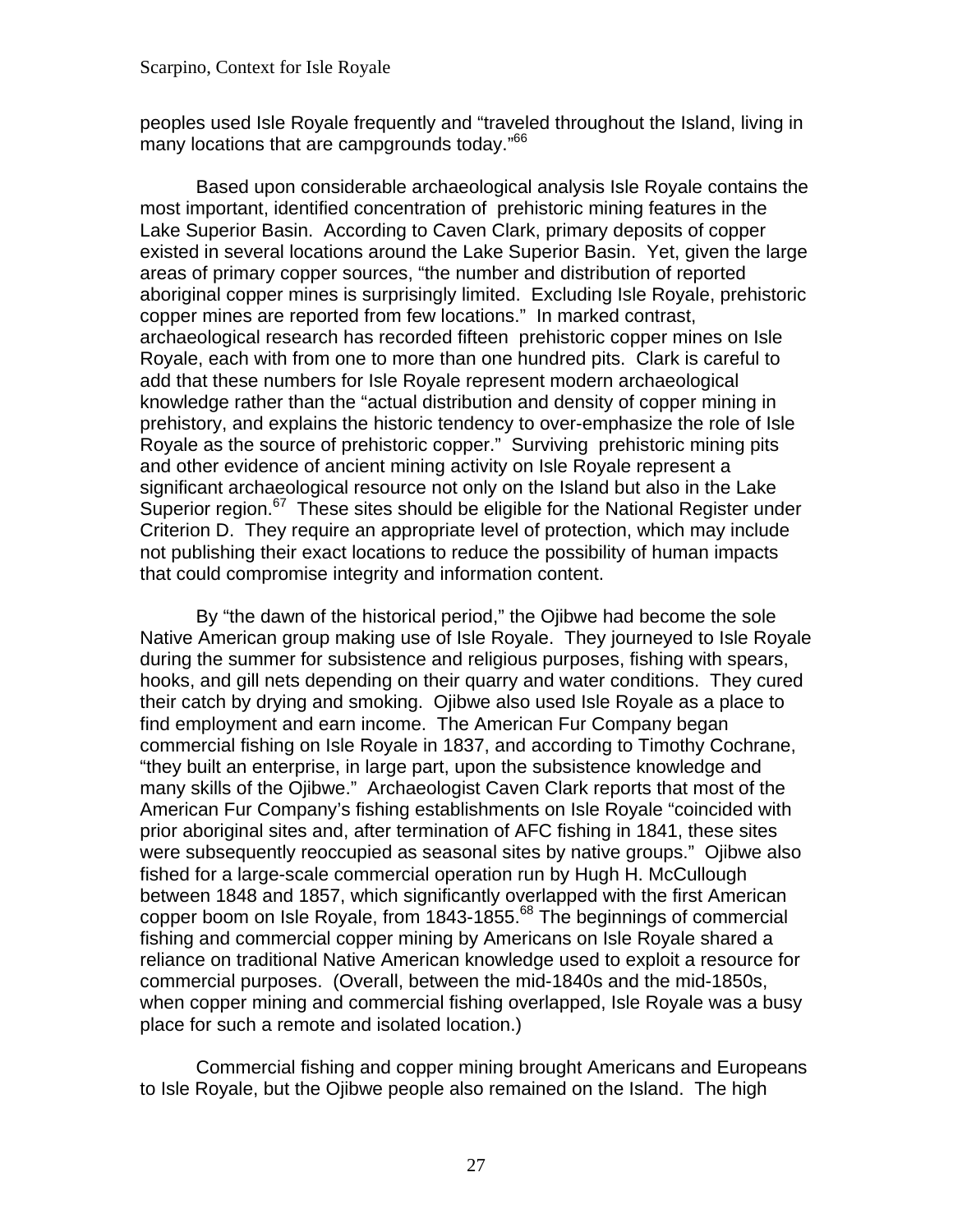point of the Ojibwe presence occurred in the 1850s, before the Panic of 1857 sent commercial fishing into a tailspin. Some Ojibwe found employment with the mining operations, while others sold the miners fish and wild game. Isle Royale played an important, but changing, role in the economic and cultural lives of the Ojibwe.<sup>69</sup> They, in turn, were active participants in creating Isle Royale as a historical wilderness. One thing is certain -- so far as the Ojibwe are concerned, their association with the Island was not restricted to copper mining or pre-history and extended into the twentieth century.

McCargoe Cove and Birch Island near its mouth represent geographical bookends that bracket the long history of Ojibwe presence on Isle Royale. For the Ojibwe, McCargoe Cove was a traditional point of entry to Isle Royale. Timothy Cochrane observes that for the North Shore Ojibwe, "their history also speaks to the fact that the front door to Minong was entered through McCargoe Cove, over water or ice from the North Shore of Minnesota and Ontario. The concept of a wilderness isle must be enlarged to include it as an Ojibwe archipelago." John Linklater and his wife, Helen (Tchi-ki-wis) became the last Native American couple to live on Isle Royale. Linklater served as a guide for the wealthy Frank Warren and his family on Isle Royale. He and his wife purchased property on Birch Island, McCargoe Cove, and with another couple, the Linklaters ran a commercial fishery from Birch Island for many years. They fished with pound nets, which set them apart from the other, mostly Scandinavian fishermen on the Island. The Linklaters owned four log cabins on Birch Island. John Linklater continued to guide patrons of Rock Harbor Lodge; he also worked as a game warden and dog musher on the Minnesota mainland during the winter months. Linklater died in 1933, and his wife followed in him in death about a year later. The National Park bought their property, and for many years their cabins stood empty and neglected. Eventually, someone threw their personal property into a nearby swamp.<sup>70</sup>

A photo album in the Isle Royale archives in Houghton, Michigan, with annotations by Weston Farmer, Pete Edisen, and Roy Oberg dated September 20, 1975, offers a brief and poignant history of the buildings and the people on Birch Island. A black and white image of a three-building grouping framed by birch or aspen trees shows a one-room, one-story log cabin with a smaller storage-type building to the left and what appears to be a privy in back of the cabin. There is a handmade table and bench in the foreground, which was overgrown by weeds and looking unused at the time the image was taken in the late 1930s. The caption reads:

Monuments to hope, hard labor, and thrift. Old peeled-log cabin on Birch Island, McCargo Cove. Occupied by Capt. Francis, then by John Linkliter & wife Chicawis. Their son married owner Hanson's daugh[ter].

A second picture depicts a one-room, gable-front, log cabin with a covered, fullwidth porch. A smaller storage-type addition appears to be attached behind, and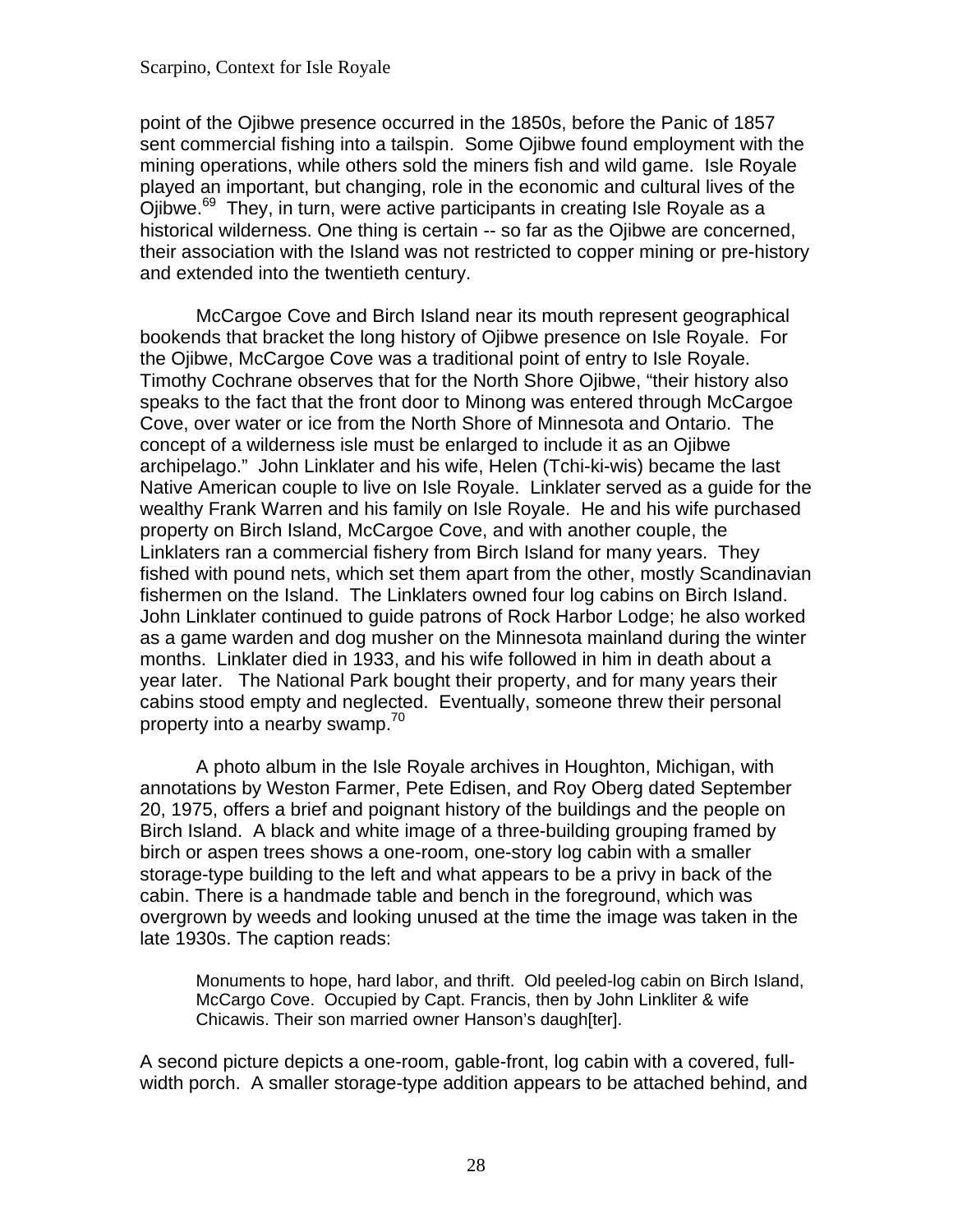<span id="page-34-0"></span>a well-worn path traces a gentle curve through the overgrown yard to the front door. The caption mourns its fate:

A popular and substantial shelter on Birch Island, taken about the time NPS took over. Left to dereliction by the first 'planners,' a modest investment could have restored the treasure.<sup>71</sup>

In the middle of the 1970s, the Park Service burned the Linklater's cabins in an effort to create wilderness. Timothy Cochrane observes that "the last material remnant of an Ojibwe home on Minong was gone."<sup>72</sup>

The American Period: Copper Mining

major impact on the landscape."<sup>73</sup> In Chapter One of Narrative History of Isle Royale National Park, "Copper and the Prehistoric Use of Isle Royale," Theodore J. Karamanski and Richard Zeitlin summarize the work of Archaeologist, Tyler Bastian, who in 1963 wrote a Master's thesis that synthesized much of the archaeology done on Isle Royale up to that time. Among his contributions to knowledge Bastian attempted to experimentally determine how much labor it would have taken to mine copper on Isle Royale with the technology available to prehistoric people. Bastian concluded that the many prehistoric mining pits on the Island were not necessarily the work of large numbers of native miners. In fact, he argued that "as few as fifty miners a year, working only two or three days, would have been a sufficient work force to account for all of the ancient diggings." Karamanski and Zeitlin draw together their summary of Bastian's work by stating, "The primitive technology of the prehistoric era, if persistently applied, was capable of making a

Bastian's research demonstrated that well before Europeans or Americans discovered or mapped or explored Isle Royale, ancient people with primitive tools has begun transforming the Island's landscape. The pits left behind by prehistoric miners are important for a number of reasons: Because they provide material evidence of the mining activity of Native Americans; because they helped American miners locate deposits of copper on Isle Royale; and because they are a part of the humanized landscape of Isle Royale today. It is still possible to find pounding stones used by Native Americans mixed in with the "poor rock" left over from nineteenth century mining by Americans.

The artifact that may best symbolize Native mining, American mining, and the relationship between the two survives only in photographic form. At the head of McCargoe Cove, on the North shore of Isle Royale, exists the remnants of the Minong Mine, which operated from about 1875-1885. An all-weather, interpretive sign placed by the Park Service near the federal dock close to the head of McCargoe Cove notes that Indians mined nearby about 4,000 years ago and that their mining pits along Minong Ridge are among the oldest known in North America. The sign explains that discovery of those pits led nineteenth century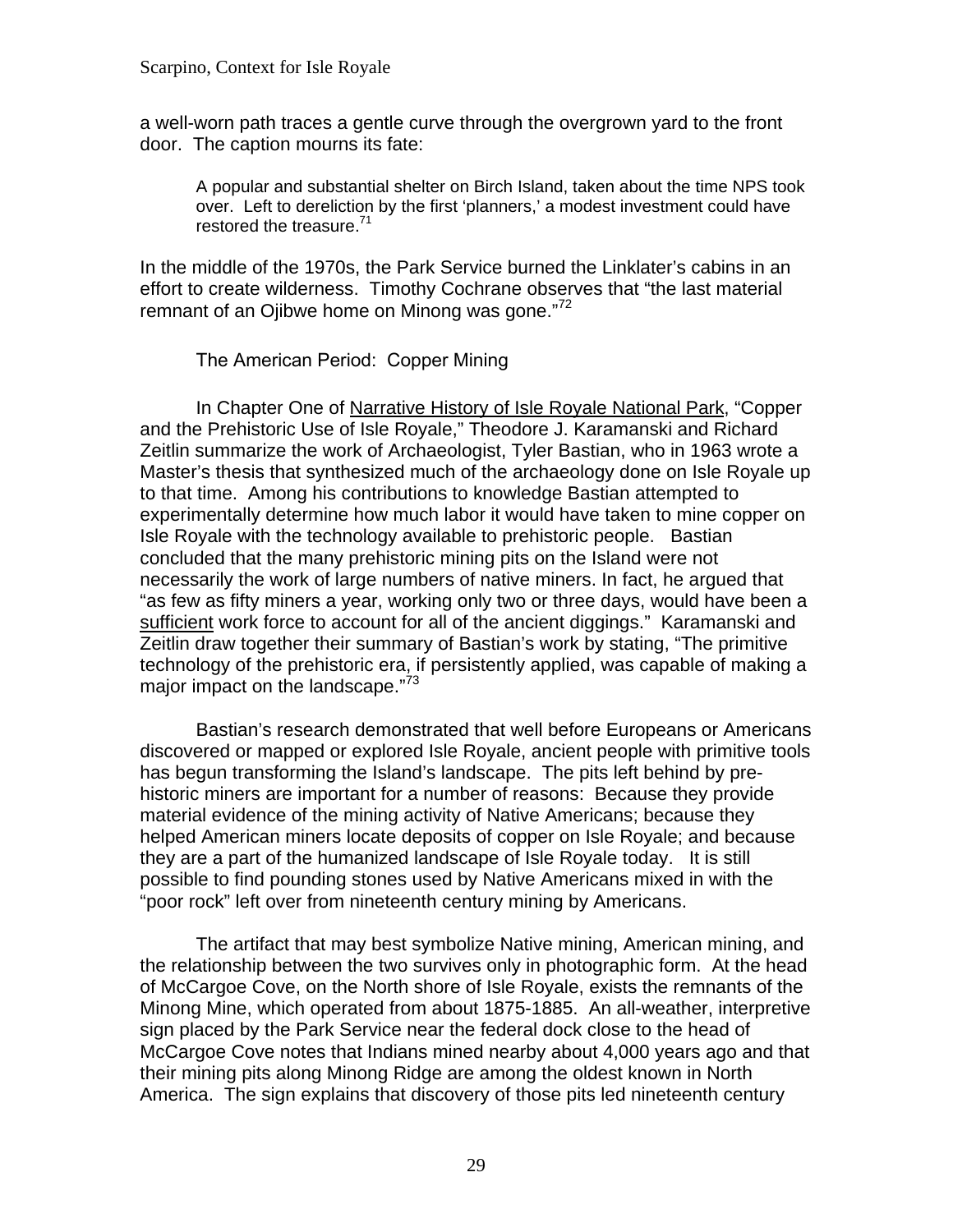prospectors to this area and resulted in the establishment of the Minong Mine. A short walk inland from the dock reveals a landscape littered with the material evidence of the Minong Mine, piles of "poor rock," water-filled pits, mining shafts big enough to walk into, rusting metal rails and containers, and rotting logs still joined together in one corner.<sup>74</sup>

Near the access trail among the scattered ruins of the Minong Mine, the National Park Service has placed another, all-weather, interpretive sign. One of the photos on the sign shows a huge mass of nearly pure copper, weighing 5,720 pounds, sitting on a small, crude rail car made of two rough-cut logs set parallel atop a pair of simple axles with metal wheels. (Thomas and Kendra Gale published an excellent, detailed image of this giant mass of copper on page 29 of Isle Royale.) The photograph of that copper mass serves as a material symbol of the cultural and technical divide that separated Native Americans and Euro Americans as well as what attracted nineteenth century copper seekers to ancient copper mining sites on Isle Royale. The surface of the copper mass is scalloped, and the sign explains that those were the markings that resulted from Indian mining efforts. Given their available technology, composed largely of pounding stones, they took what they could remove from the Island with their open canoes and left the rest behind. They either used the copper themselves or traded using an elaborate system of barter. The scalloped mass remained to mark their discovery, their mining activity, and the limits of their technology and culture in removing copper from the Island. It also caught the attention of nineteenth century miners, who used evidence of Native mining to focus their prospecting for copper and who with much different technology for extraction and transportation and operating in a commodity-based market system took the whole thing. All that remains is a photograph displayed on an all-weather sign, which itself becomes a material symbol of the challenges and contradictions of managing and protecting cultural resources and wilderness qualities on Isle Royale.<sup>75</sup>

American copper miners attempted to exploit the island in three waves (1843-1855, 1873-1881, and 1889-1893). An addition to the 1842 Treaty of LaPointe in 1844 extinguished Ojibwe claims to Isle Royale.<sup>76</sup> That treaty coincided with the emerging development of the American copper mining industry. Most histories that mention nineteenth century copper mining on Isle Royale, including Karamanski and Zeitlin, tend to focus on techniques and output and conclude that copper mining on Isle Royale never lived up to expectations and was nowhere near as profitable as many sites on the mainland. (On the page 19 of Historic Mining on Isle Royale, Rakestraw provides production figures in pounds of refined copper for the 5 most significant mines.) Karamanski and Zeitlin state in the opening paragraph of Chapter Three, "Historic Mining," that "Between 1845 and 1925, Michigan's miners extracted 7,516,526,121 pounds of copper." Isle Royale produced 210, 839,585 pounds in that same time frame, or just 2.8 percent of the total.<sup>77</sup> Looked at through this lens, Isle Royale becomes almost a footnote in the story of copper mining in Michigan. Or, at best it offers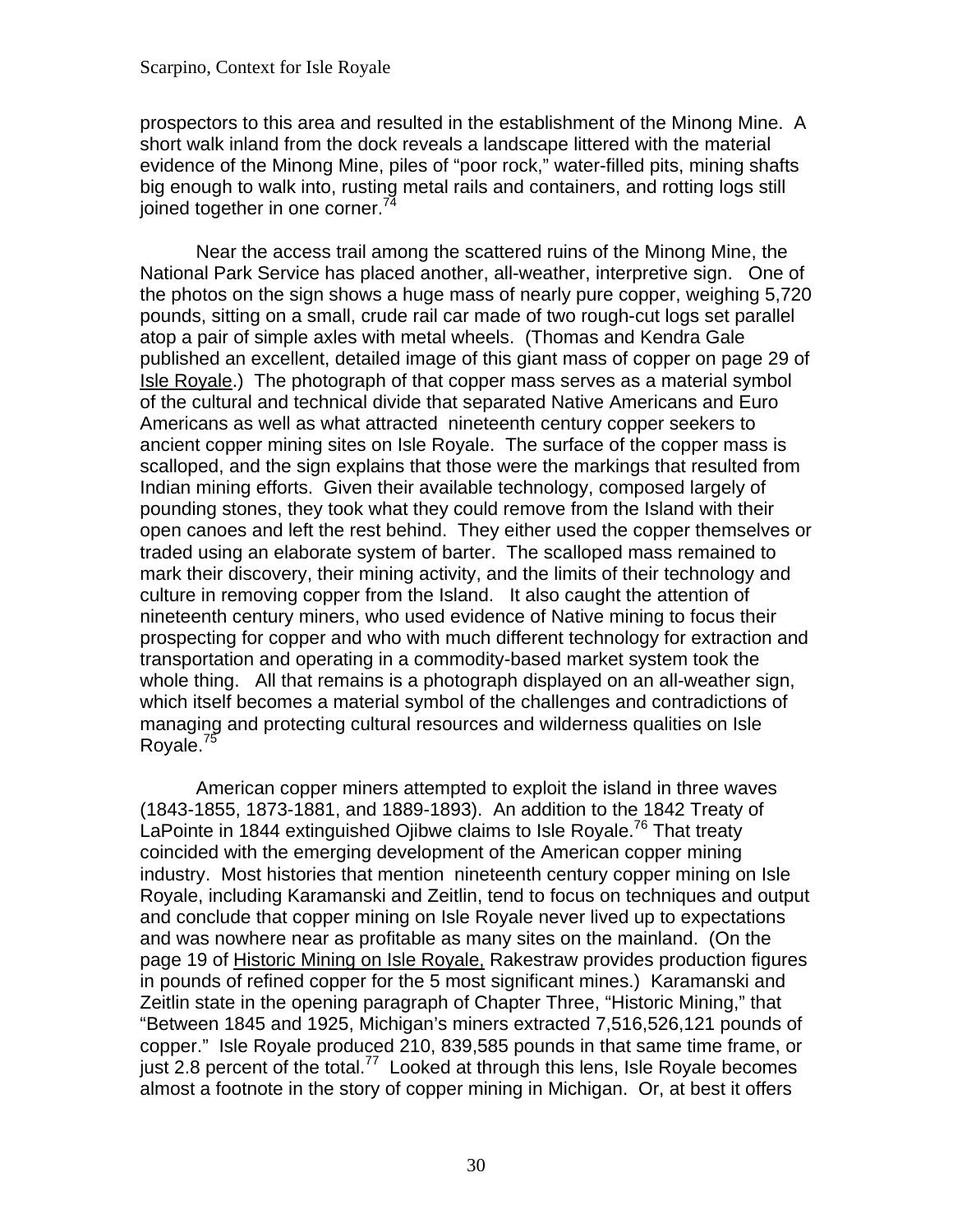an interesting, but distant, chapter in the Island's history that includes hard rock mining, colorful Welsh miners, and the difficulties of trying to live and work and make a profit in an isolated, remote, and challenging location. Examined as a chapter in an on-going and cumulative process of human modification of the Island, copper mining becomes a more important part of the story. The surviving archaeological and above ground cultural resources serve as significant material symbols of an important and long-running theme in the history of Isle Royale.

several dwellings.<sup>[78](#page-102-0)</sup> Each company dug for copper and constructed buildings.<br>The blacksmith shop with its small smelter must have used a considerable Mining accelerated the process of environmental transformation of Isle Royale, beginning with the first of three phases of American-era copper mining, 1843-1855. Prospectors sometimes set fire to the Island's brush cover to aid their search for copper. When survey parties arrived in 1847, they visited eleven mining ventures on Isle Royale. Most of the operations were quite small, but there were exceptions. In the Rock Harbor area in the vicinity of the present-day lodge, the Scoville, Shaw, and Smithwick mines represented intermediate-sized operations. In 1847, the Scoville mine had a bunkhouse and a blacksmith shop with a small smelting furnace. Miners at the Smithwick dug two shafts and constructed several buildings, including a blacksmith shop, a root cellar, and amount of wood harvested from the nearby forests. The fact that all three of these modest-sized mines operated in proximity to each other would have magnified their impact on their surroundings.

In the first phase of copper mining in Isle Royale, the three largest and most significant mining operations were the Pittsburgh and Isle Royale Mining Company, Todd Harbor; Siskowit mining company with operations at Rock Harbor, Mott Island, Washington Harbor, and near McCargoe Cove; and, the Ohio and Isle Royale Company mined at several locations between Rock Harbor and Siskiwit Bay.<sup>[79](#page-102-0)</sup> Cumulatively, these operations had a notable influence on the surrounding environment. The Pittsburgh and Isle Royale Company initiated mining operations in the area of Todd Harbor in 1847, where they began with two log cabins and a blacksmith shop. This was the only significant mine on the North Shore during the first phase of copper mining on Isle Royale. Workers built docks and loading facilities that failed to stand up to the winds blowing across Lake Superior from Canada. Rakestraw records that the company struck rich veins in 1849, had about twenty five men employed, and by 1850 had begun construction of a water-powered stamping mill. As was so often the case, expectations exceeded yield and combined with the harsh environment of the North shore and transportation challenges, the mine at Todd Harbor recorded its last year of production in 1853. [80](#page-102-0)

The Siskowit Mining Company established its initial headquarters in an abandoned fishing cabin likely left from the short-lived venture of the American Fur Company on Isle Royale. The agent and a few workers explored Mott Island and Outer Hill Island and much of the North Shore from Washington Harbor to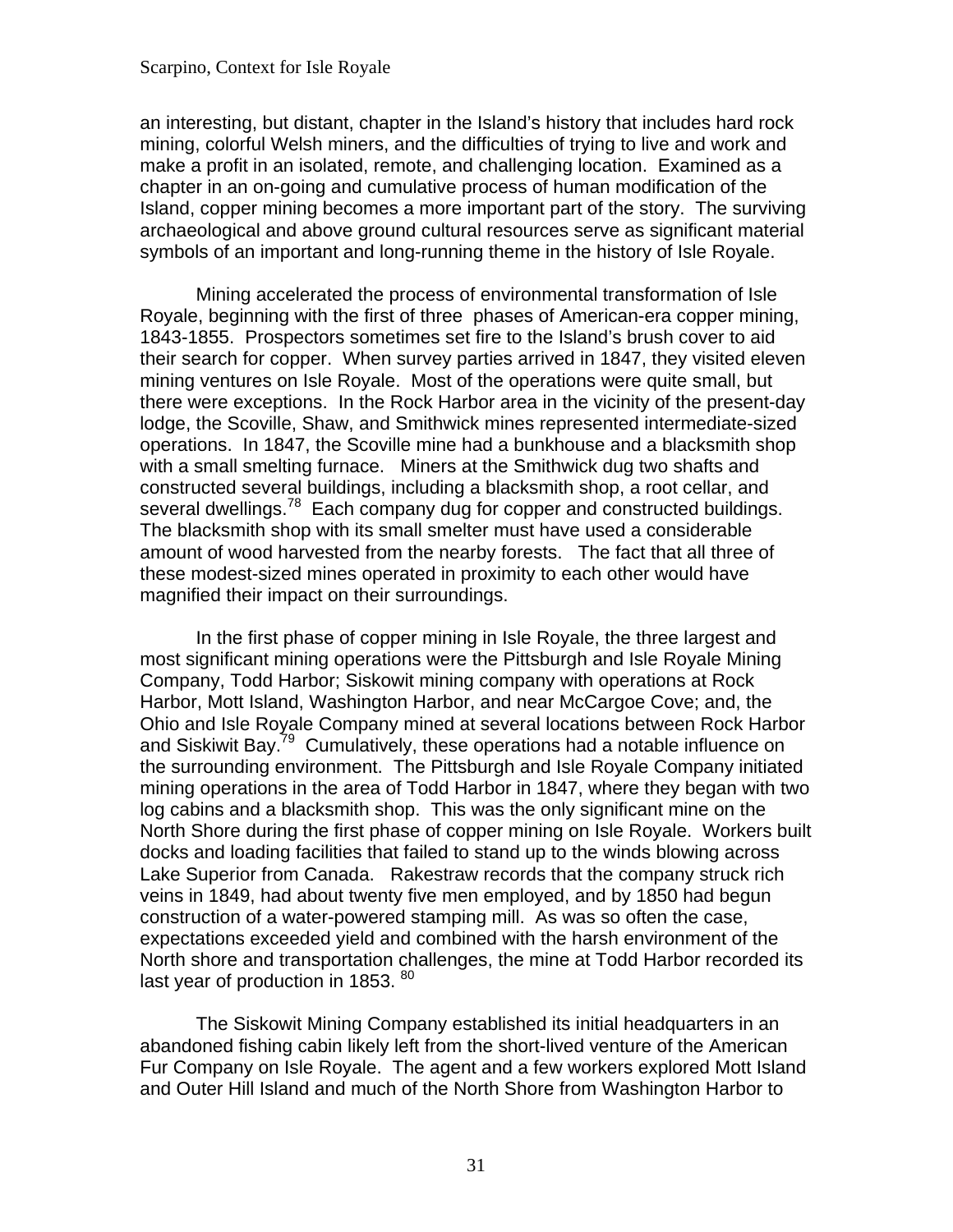McCargoe Cove. At McCargoe a combined deposit of copper and silver was the company's only profitable venture on the North Shore. According to Lawrence Rakestraw, by 1850 the Siskowit Mining Company centered its activities on the Siskowit Mine in Rock Harbor across from Mott Island. Archaeological investigations, including hammer stones recovered from a fissure mine, demonstrate that Native Americans occupied the site in the period roughly bracketed by A.D. 700-1300. The Company's settlement included a large, log house for the agent, "shanties" for workers with families, and a log store house with barracks for a dozen single workers. Workers burned the grass and vegetation to keep accidental fires from destroying valuable buildings and other improvements. They also put in a vegetable garden. The Siskowit mine did well enough to request the purchase of a steam-powered stamp mill for the 1850 season. Karamanski and Zeitlin state that "the stamp mill allowed miners to ship enough ore to produce 30,912 pounds of refined copper from the Rock Harbor mine in 1850."<sup>[81](#page-102-0)</sup> In the winter of 1852-1853, the stamp mill burned, and Rakestraw describes the response:

The whole work force then took to the woods, cut timber, and had it hauled to the mine site by the only horse on the island, an animal that was old, blind, and lame. There saw pits were set up, the timber whipsawed by hand, and a new mill was ready for installation of machinery by spring.

Faced with a series of financial difficulties and geological challenges, the Siskowit mine closed in 1855.<sup>[82](#page-102-0)</sup>

In 1868, the Foote Expedition photographed a substantial building abandoned when the Siskowit mine closed. The image published in Gale and Gale, shows a two-story, five-bay, symmetrical, side-gabled house, which given the building techniques of the 1840s, was either timber framed or constructed of logs and then covered with clapboards. The façade on the first floor has a centered door with two windows evenly spaced on either side. There are five evenly spaced windows across the second story. On the right elevation is a onestory attached annex with a side-gabled roof. The façade of this annex has a centered doorway with a window placed symmetrically on either side. It appears to be of log construction with clapboards in the gable end. In all likelihood, this was the original structure and the more substantial, two-story house a later addition. Either wooden shakes or overlapping clapboards cover the roofs of the two-story house and the one-story annex. Small conifers, in the five to ten foot range, have grown up around the building (measured against a man standing on the left edge of the picture). $83$  This was no simple cabin. It was built to last by people who expected to turn the wilderness into a home while they prospered extracting copper from the Island.

By the late 1840s, the Ohio and Isle Royale Company, had opened mining operations and built a small town very near the modern location of Daisy Farm Campground on Rock Harbor. Caven Clark, writing in Archaeological Survey and Testing at Isle Royale National Park, 1987-1990 Seasons (1995) concludes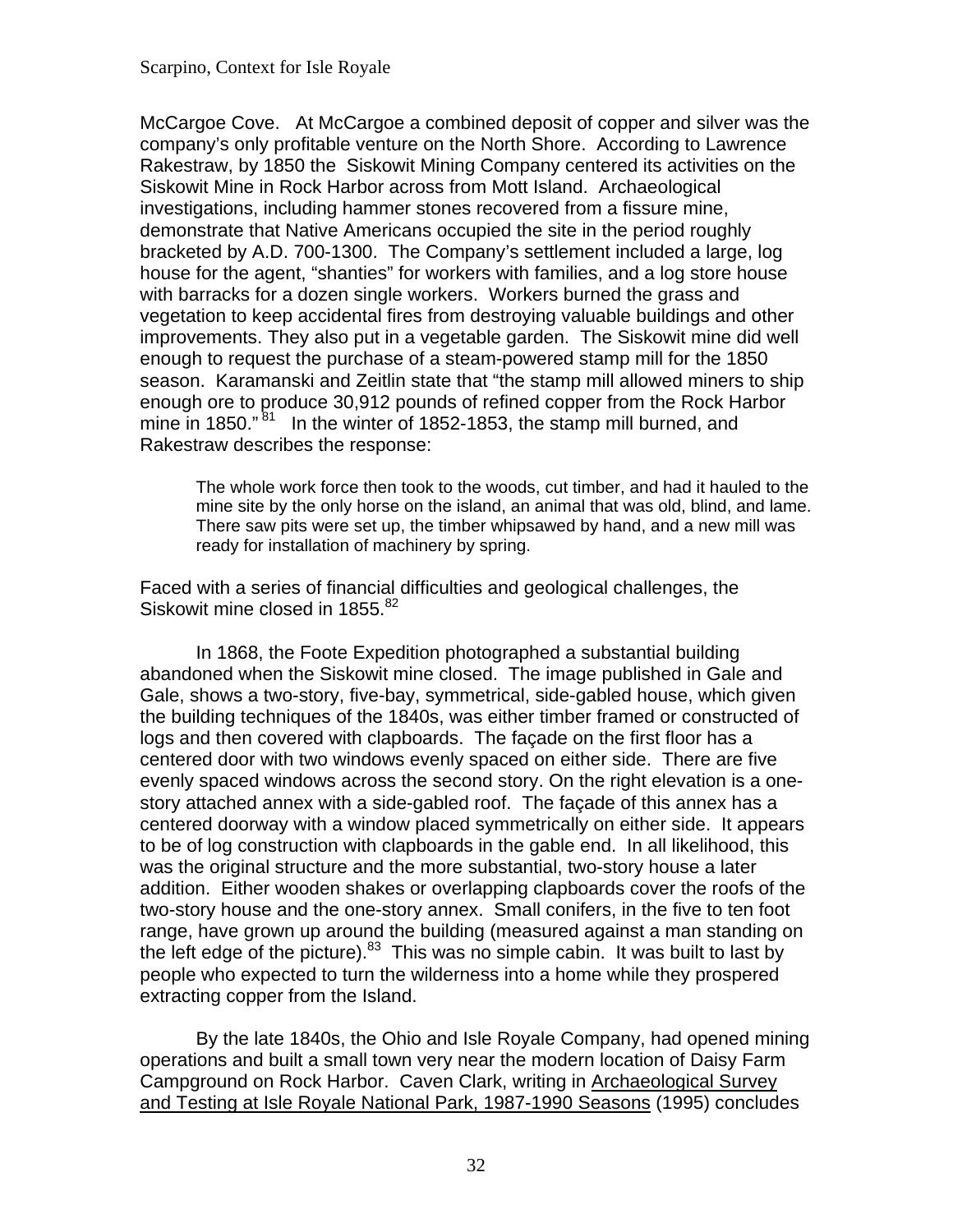that "The Daisy Farm Site clearly ranks with Chippewa Harbor 1 and Indian Point as a significant and archaeologically rich site." He explains that:

The co-occurrence of copper waste, ceramics, lithic tools, and abundant food remains argues for a lack of spatial separation between activities at this site. The nearest known prehistoric copper mine is 300m to the north at the Ransom Mine site (20IR43), and it is likely that most of the initial processing work took place at or near the site of extraction prior to transporting the raw copper to the occupation site at Daisy Farm.<sup>84</sup>

Lawrence Rakestraw reports that in summer 1847 forty to fifty men cleared the land, constructed houses, and explored for copper. Prospects initially looked promising and the company built a smelter. The Ohio and Isle Royale Company created the town site of Ransom. Karamanski and Zeitlin describe Ransom as the unofficial capital of Isle Royale, with a population of about fifty, and several buildings, including a furnace and blacksmith shops, "an engine house, a smelter, and a dwelling house."<sup>85</sup>

Mining dramatically altered the landscape of Isle Royale, as places like Todd Harbor and McCargoe Cove and sections of Rock Harbor took on the look of small industrial operations. Workers constructed crude roads and leveled the surrounding forests for lumber such as that used to reconstruct the stamping mill at the Siskiwit mine, for mine timbers, and especially for firewood. The smelter run by the Ohio and Isle Royale Company and the stamp mill owned by the Siskowit Mining Company would have consumed large amounts of wood to fire the boilers that powered steam engines. Directly due to the impact of mining, the North shore of Rock Harbor was almost without tree cover. Intentional and accidental fires around the mine locations had burned the surrounding forest. Smoke hung in the air from wood burned to fire steam engines, heat metal for the blacksmiths, warm crude buildings, and cook food for the miners and crews of support workers. Blasts shook the ground around the mines, and piles of poor rock grew and covered the land. Sailing ships came and went, tying up at docks, off-loading supplies, and taking away copper and copper ore. Trash and garbage and ashes and human waste accumulated. The entire mining infrastructure lay abandoned by the late 1850s when mining died on Isle Royale; that is until it was resurrected and expanded and rose again from the dead in the early 1870s.

Few material remnants of the first wave of copper mining remain on the surface on Isle Royale, but it is possible to view ruins of the Ransom mine on the trail from Daisy Farm Campground to the Ojibway Mountain fire tower. A short distance inland, hidden by forest cover and brushy understory, a mine pit and poor rock piles mark the location of what in the 1840s was a large mine by the standards of Isle Royale. Even so, the Daisy Farm/Ransom Mine area has seen discontinuous, but long-term human use for thousands of years. It is one of the most significant archaeological sites on the Island. The village of Ransom later became the location of a sawmill, a market garden that grew vegetables for the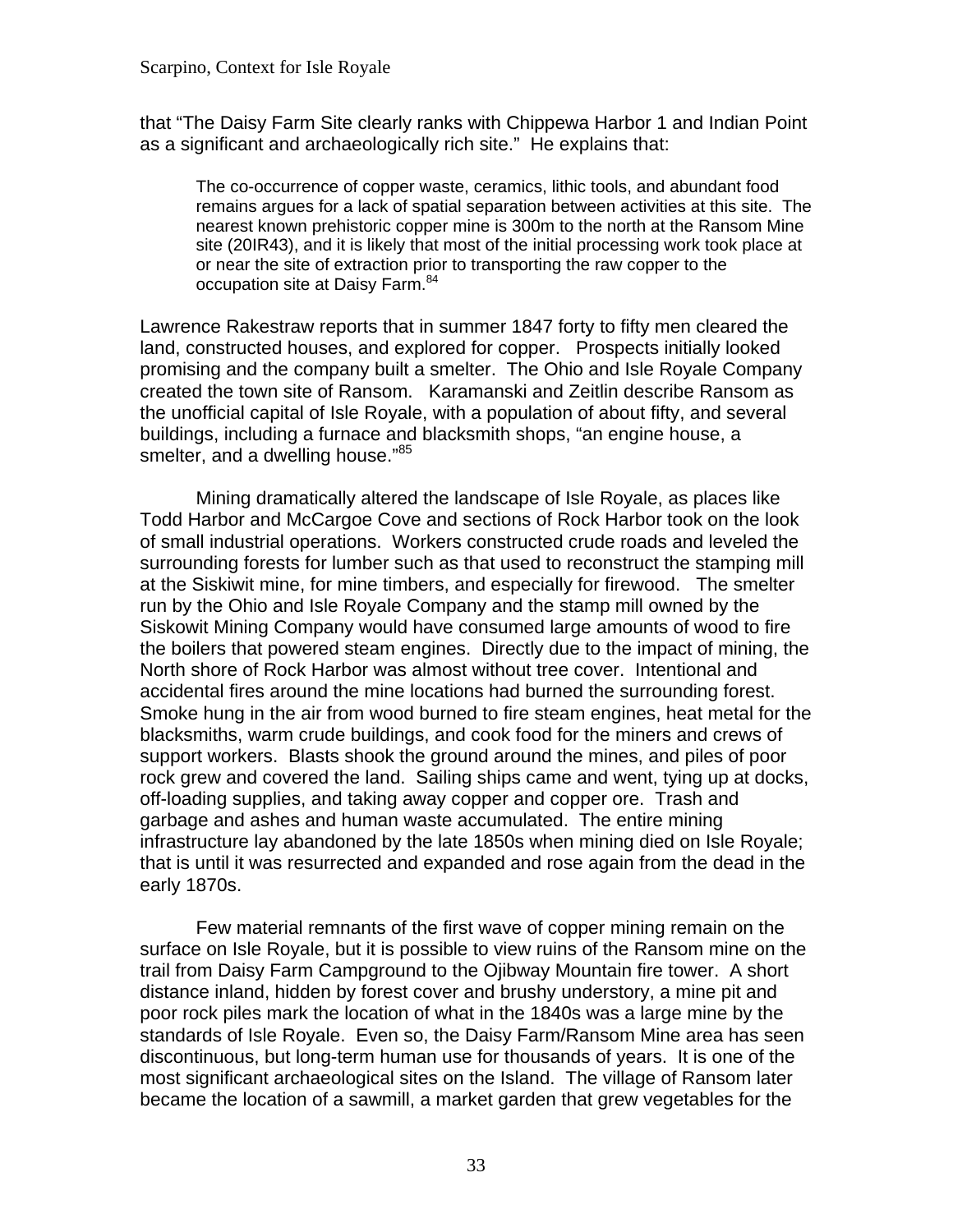survive for visitors to view just off the Stoll Trail near Rock Harbor Lodge. $86$ Rock Harbor Lodge, a camp for the Civilian Conservation Corps, and presently a National Park Service campground. The stamp rock pile from the Siskowit Mine slides down the bank of Rock Harbor across from the National Park Service headquarters on Mott Island. The area around the Siskowit mine has also seen long-term human occupation and use. It was the location of a prehistoric mine and seasonal living area. The American Fur Company established short-lived fishing operation, and there was (in Isle Royale terms) an important nineteenth century copper mine. A heavily used hiking trail follows the shore of Rock Harbor and takes modern hikers past the Siskowit Mine. Remains of the Smithwick mine

By the mid-1860s, the price of copper had risen and transportation improvements, especially rail access in mainland ports, renewed interest in copper mining on Isle Royale. The North American Mineral Land Company bought about 70,000 acres from the U.S. Government and former mining corporations and sent an exploration team to Isle Royale in 1871. They found significant evidence of mining by Native Americans along Minong Ridge, west of McCargoe Cove. They also located potentially important copper deposits on Siskiwit Bay, another area where Native Americans had mined. The Island Mining Company formed to exploit the copper at Siskiwit Bay. (One of the crew bosses was Alfred Merritt later associated with finding and developing the fabulous deposits of iron ore in the Mesabi Range.) In the summer of 1873 eighty men built a small town and a road to the mine. The Island Mining Company shipped in 400,000 board feet of lumber and within a few years had built a town that became the county seat of Isle Royale County, boasting about 130 residents and a school. The company constructed a stone powderhouse on Senter Point, and supported its mining activity with a substantial dock wide enough for horse-drawn wagons, a steam-powered hoist, a saw mill, a stamp mill, an earth dam to form a small reservoir, and a bed for a small-gage rail line. The mine remained in production until 1878.<sup>87</sup>

A crew dispatched by the Minong Mining Company scouted extensive ancient Native American mining sites near the head of McCargoe Cove in the summer of 1874. They found significant evidence of the presence of copper, and in one pit the amazed and delighted workers uncovered the huge mass of copper worked by prehistoric miners and featured on the interpretive sign erected by the National Park Service. Clark reports in Archeological Survey that "the Minong Mine has seen the longest period of active archaeological research of any site on the Island." These Native American mining sites, which may be the "largest continuous area of prehistoric copper mining" in the entire Lake Superior basin, constitute a resource as valuable (and a legacy as important) as any of the wilderness qualities protected, managed, and enhanced under the aegis of the National Park.<sup>88</sup>

Work on what became the largest and most productive mine on Isle Royale began in the summer of 1875. Crews began by excavating Native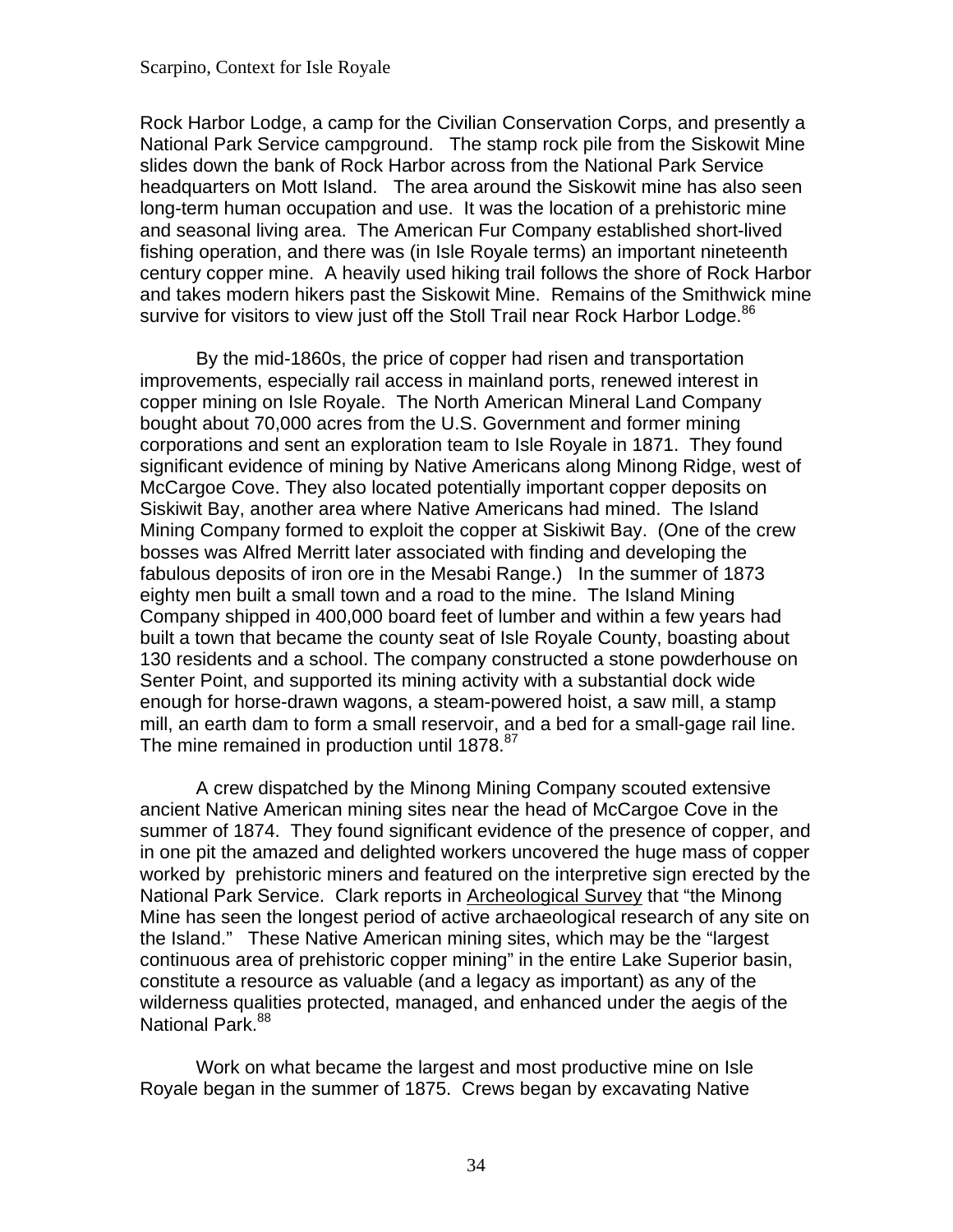American pits with open trenches and latter on added deep shafts. The Minong Company made extensive improvements to support the mining operations, including a warehouse and dock near the present day Park Service dock and campground, a wagon road to the mining area, a small gauge rail line, houses, an office, a store, a steam-powered stamp mill, and a blacksmith shop. It required the labor of many horses to haul ore cars from the mines to rail loading platforms. Water for the stamp mill's boiler came from a reservoir backed up behind a dam on a tributary to Chickenbone Creek. The Company constructed a second dock and warehouse at the mouth of McCargoe Cove to accommodate larger vessels. The living area housed about one hundred fifty workers, as well as some members of their families. Production slowed after 1878, but the mine remained in operation until 1883.<sup>89</sup>

The Saginaw mine near Rock Harbor represented the final, noteworthy attempt to mine copper on Isle Royale in the 1870s. Development began in 1877, as the company shipped in a steam engine and hoist and cleared about two acres to build a residence for the miners. The Saginaw mining company began reworking the poor rock pile left behind by the Ohio and Isle Royale Company. They reopened the Ohio and Isle Royale's mining shaft and dug at least one other shaft. The operation shut down in 1878, as both copper and hope played out and expenses outstripped returns.<sup>90</sup> The Saginaw reopened and further impacted the area of Rock Harbor first exploited by the Ohio and Isle Royale Company. Writing in Archeological Survey, Craven Clark states that in 1987 "remnants of a road lead up to the remains of a brick structure and a stone foundation. Pieces of iron hardware are abundant. On the south side of the broad, marshy swale above the beach there are a number of log structure remains with associated trash.["91](#page-103-0)

The Island Mine on Siskiwit Bay and the Minong Mine near the head of McCargoe Cove had significant impacts on the surrounding environment of Isle Royale. Copper seekers continued to burn the forest and brush to aid their search. Glenn Merritt told historian, Lawrence Rakestraw, in an oral history interview cited by Karamanski and Zeitlin, that Alfred Merritt had witnessed the use of fire to clear the town site for the Island Mine. A tremendous demand for wood resulted in the deforestation of significant areas around both mines. Workers and miners used native lumber for docks and for shoring up tunnels, and huge volumes of wood fueled blacksmith's fires and the steam engines that ran hoists and ore-stamping machines. Wood heated homes and other buildings and cooked food. The Island Mine had a steam-powered saw mill that produced enough lumber to allow some to be sold on the mainland. Draft animals compacted the ground on which they worked, and the imported hay they ate to supplement native vegetation carried with it the seeds of non-native species of plants. The presence of Timothy grass in locations around Isle Royale as disparate as Booth Island and Scoville Point argues for the continuing impact of imported feed for draft animals, long after the practice ended. $92$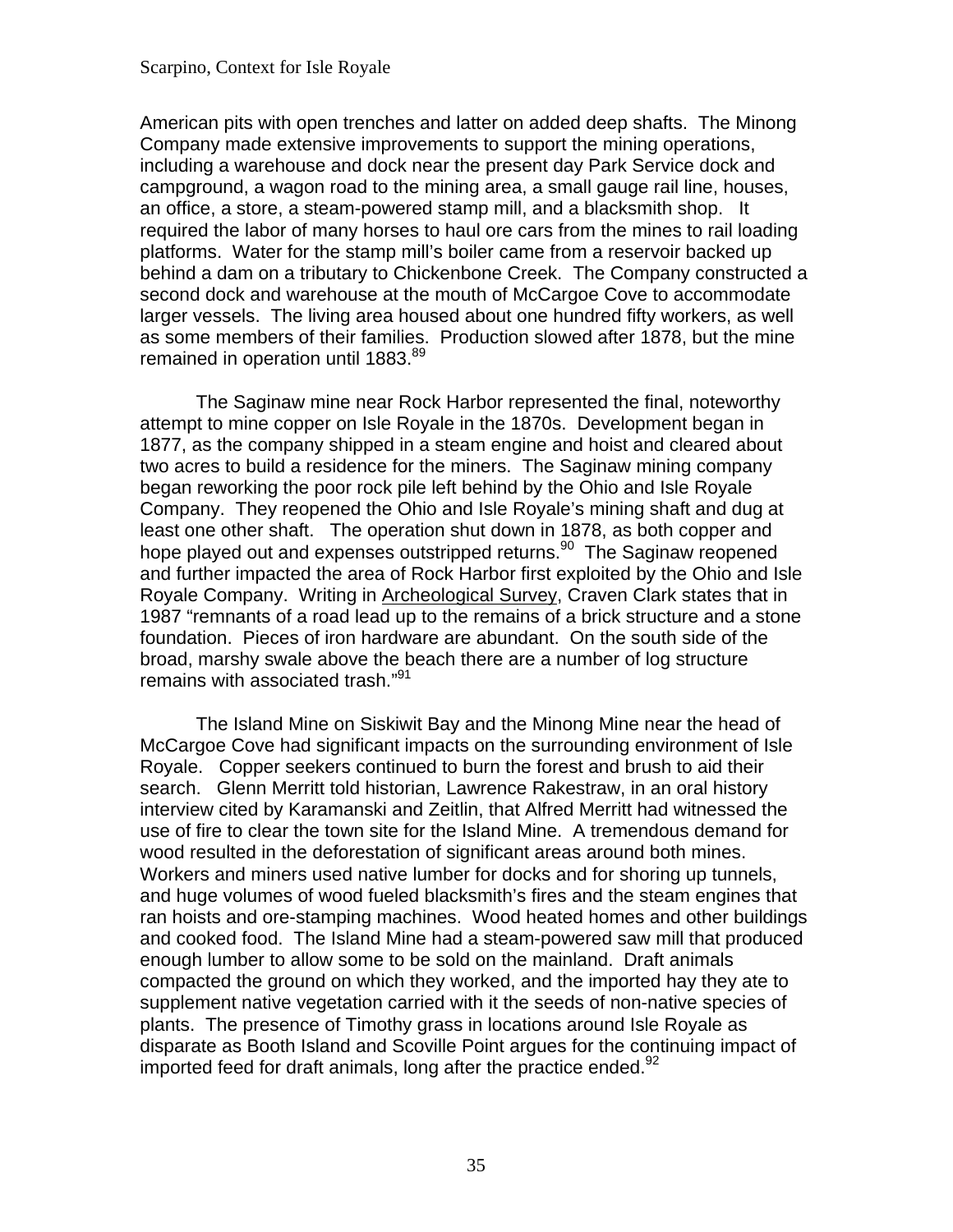In the 1920s and 1930s as momentum built for a National Park on Isle Royale, considerable above-ground remnants of the Island Mine and Minong Mine provided evidence that both had thrived as modest-sized industrial villages within the past half century. At present, not much remains at the location of the Island Mine. Fishermen cannibalized the buildings of the former town to salvage all of that lumber imported to build the town in the first place. Their actions are consistent with a long tradition on Isle Royale of recycling building materials (and even entire buildings) from one location and one need to another. In 1936, the Greenstone fire burned all surviving remains of the town that had once been the county seat of Isle Royale County. Pits and huge piles of poor rock mark the mine site, along with remains of the small gage railway. Cribbing from the dock survives below the water of Siskiwit Bay, and the sandstone block walls of the powder house still stood in the late 1980s. Karamanski and Zeitlin described it as "the most substantial terrestrial cultural resource to survive the nineteenth century."[93](#page-103-0) At the Minong Mine, the town site burned in the 1880s, but the surviving remnants of the mining activity are extensive and significant. The location of the mines is marked by large piles of poor rock, water-filled pits, and substantial mine shafts. The ground is littered with rusting metal, including containers and rails and the wheels of rail carts. The only remains of the many buildings that once stood at the site are a few notched logs that once formed the corner of the blacksmith shop.<sup>94</sup>

The final attempt to mine copper on Isle Royale began in 1889, driven in part by a rapid expansion of the electrical industry and its growing demand for copper. Exploratory work by the Wendigo Copper Company around Todd Harbor came up short, and the locus of this final "boom" on the Island centered on Washington Harbor. The Wendigo Copper Company built a headquarters complex called Ghyllbank at the head of Washington Harbor at the site of the present-day National Park Service dock and visitor center, including a large office building, store houses and sheds, and a substantial dock. Two photographs of Ghyllbank published in Rakestraw dated 1892 show a substantial area inland from the dock and around the buildings cleared of forest cover. One of the images depicts a winter scene with snow on the ground and a toboggan run starting near the headquarters and heading downhill towards the shore. There is a large stack of wood in the foreground and several brush piles on either side of the toboggan run. Two miles inland the company built a small town, Wendigo, on a road they had already constructed, with a number of cabins and two boarding houses for single workers. According to Rakestraw, the mining community numbered about 135, and "many miles of road were built in the Washington Harbor area and as far inland as Lake Desor." Thomas and Kendra Gale included a picture of Richard and Alice O'Neil, with an infant born on Isle Royale, sitting in front of a one-story log cabin alongside an animal shelter and crude wooden fence. The cabin appears to be set in a clearing in the forest, and the caption explains that the O'Neil's cabin was probably located at the town site of Wendigo. Karamanski and Zeitlin report that "forest fires erupted near Todd's Harbor in August [1892], consuming one drilling station and redirecting the efforts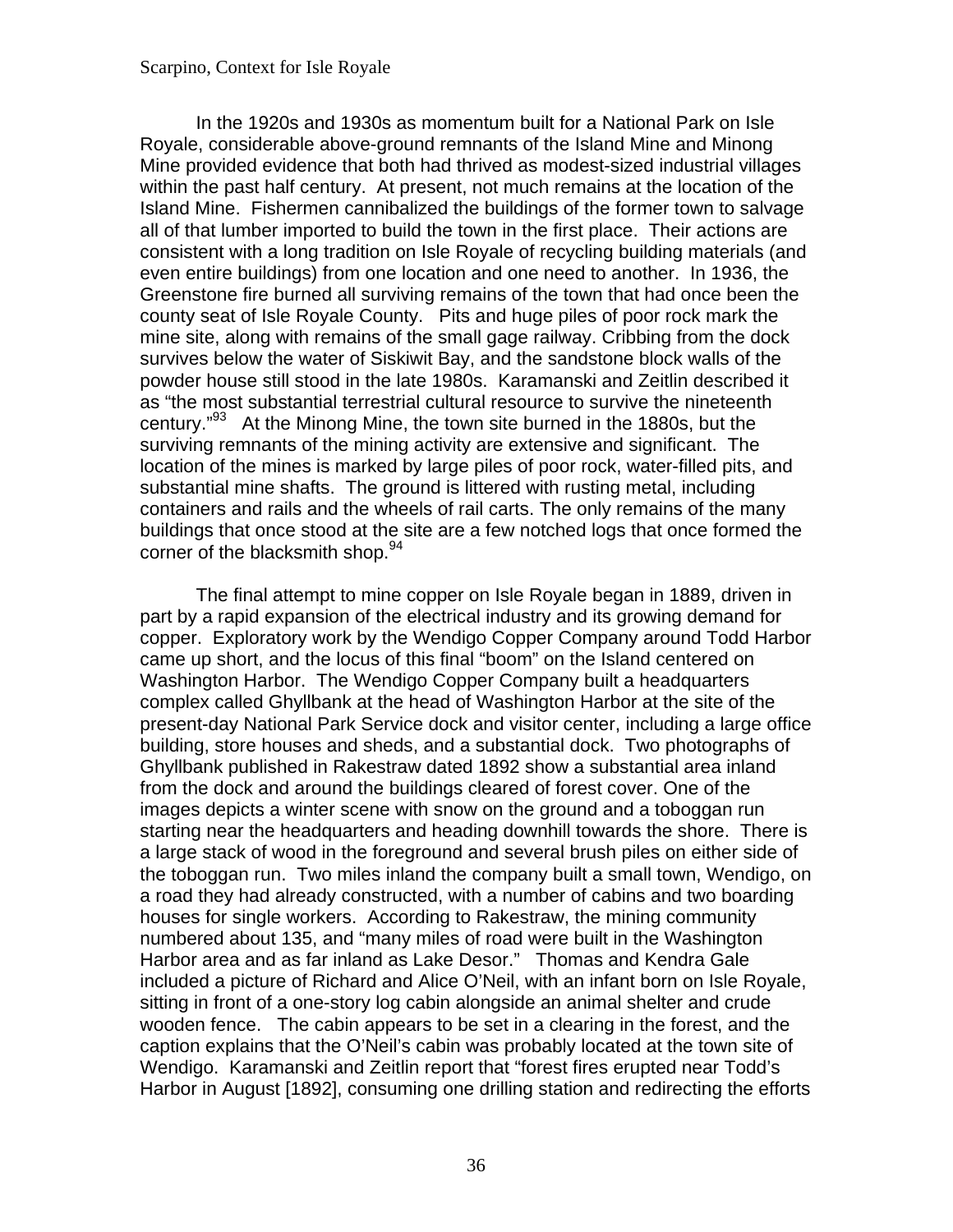of all remaining workers to fighting the conflagration which raged 'entirely beyond control' for three weeks until rains quenched it.["95](#page-103-0)

All of the company's efforts and investments failed to produce copper and the Wendigo Company ceased activity and went out of business in the fall of 1892. Little remains at the site of the once-thriving and short-lived headquarters complex of Ghyllbank, except for the submerged log and rock cribs for the dock that may still be viewed from the service and gas dock at Windigo. Inland there are remnants of the mine roads and of the Wendigo town site, but except for cellar holes and earth banks and metal "junk," not much is visible above ground. Nearby, at the location of the copper explorations, steel rails, rusting mining equipment, a badly deteriorated log cabin, and considerable poor rock are all that survive on the surface to mark the location of the final, unsuccessful attempt to extract copper from Isle Royale.<sup>96</sup>

During the "American Period,' mining and fishing on Isle Royale took place on the "frontier" fringe of those activities in the Lake Superior Basin. Isle Royale was hard to reach, and sustaining operations there required overcoming obstacles that were either less challenging or non-existent on the mainland. One major difference between mining and fishing was that copper was never very abundant on Isle Royale, compared to other locations around Lake Superior, such as Michigan's Keweenaw Peninsula. Copper mining on Isle Royale did not stand out for either the size of its operations or the productivity of its mines. Despite that comparative fact, commercial copper mining played a key role in the history of Isle Royale; archaeological remnants of Isle Royale's nineteenth century commercial copper mining are an important part of the history of the Island. Most properties on the National Register of historic places are listed for their local significance, and the archaeological remnants of commercial nineteenth century copper mining on Isle Royale definitely possess local significance.

Proximity to the most important, known concentration of prehistoric mining activity in the Lake Superior Basin reinforces and augments the significance of nineteenth century archaeological copper mining sites on Isle Royale. The association of prehistoric and historic archaeological sites adds great depth to the potential for understanding the full history of copper mining on Isle Royale, and by extension the larger Lake Superior region. Indeed, the Island's rich combination of ancient and modern archaeological copper mining sites may be unequaled in the area around Lake Superior. The American miners' practice of using ancient mining pits to locate copper sets up an important dynamic between prehistoric and historic mining on Isle Royale. Minong Mine in McCargoe Cove stands out as the best example of an archaeological site that documents the relationship between ancient and nineteenth century mining on Isle Royale. Caven Clark concludes that "The Minong Mine site is the largest continuous area of prehistoric copper mining on Isle Royale, and perhaps in the Lake Superior basin." Along the top of Minong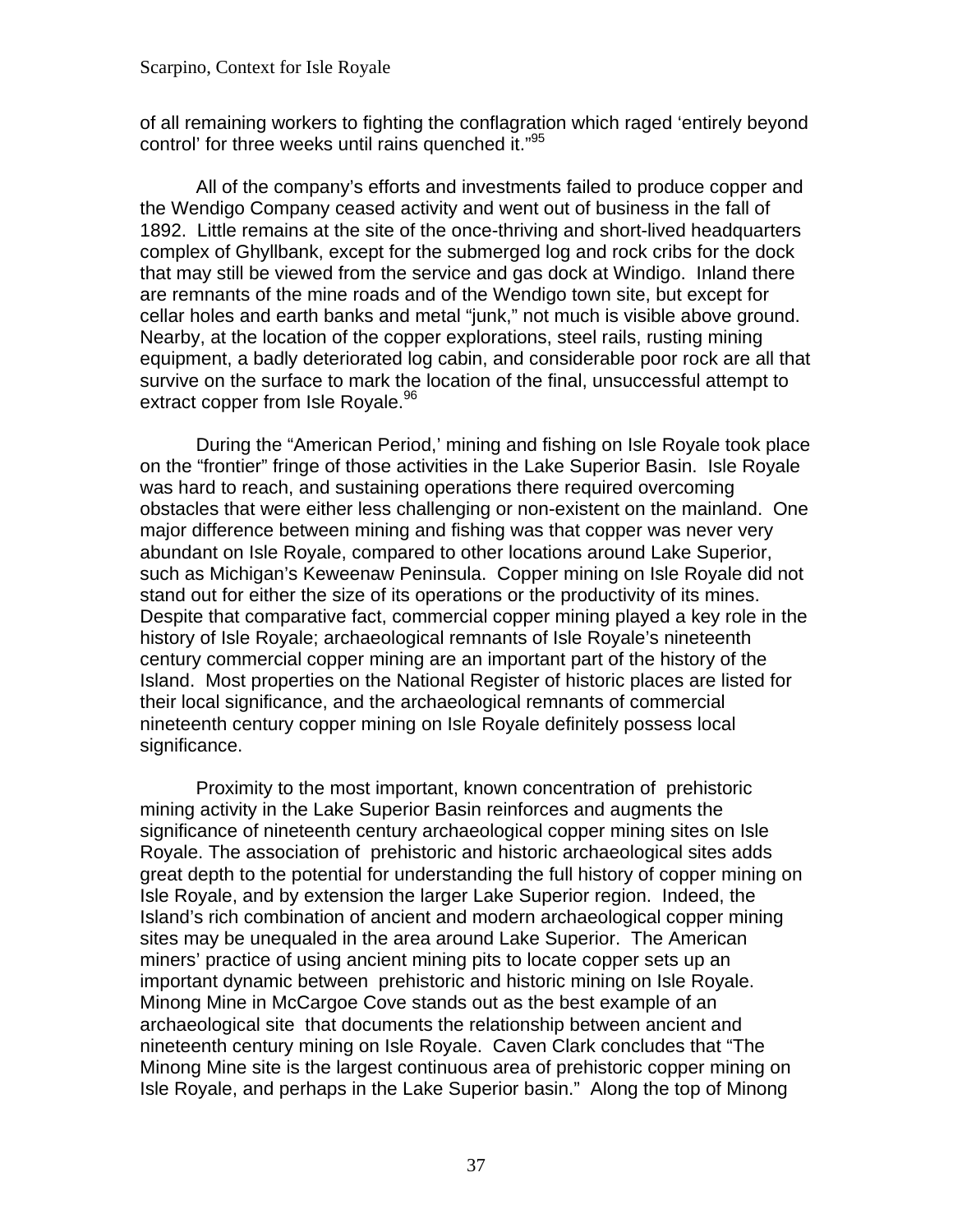Ridge "estimates of the number of aboriginal mining pits and fissures varies from 1500 to 3000." Other locations such as Daisy Farm and the Siskowit Mine on the North shore of Rock Harbor also illustrate a similar dynamic.<sup>97</sup>

## The American Period: Commercial Fishing

In large part because of its location on the "frontier fringe," the fishery around Isle Royale maintained its abundance well into the twentieth century when other locations on the Great Lakes and even Lake Superior had declined. Writing about the condition of the Great Lakes' fisheries as they existed in 1900, historian Margaret Bogue concluded that "in the northern portions of the lakes, a fish population composed of species that had been widely distributed in the lakes in 1800 lasted longest, and around Isle Royale in Lake Superior, this remote and beautiful place, the best examples of trout species since the era of exploitation remain."<sup>98</sup> In the case of the sustained, comparative quality of its fishery and the concomitant significance of fisheries-related resources, Isle Royale's physically isolated, maritime location played a decisive role.

conditions, the Great Lakes fisheries are doomed to commercial extinction."<sup>[100](#page-104-0)</sup> By the 1890s, the Great Lakes fisheries were in trouble. In 1893, the governments of Great Britain (acting for the Dominion of Canada) and the United States each appointed one commissioner to serve on a Joint Commission Relative to the Preservation of the Fisheries in Waters Contiguous to Canada and the United States. The commissioners' final report issued in 1897 reveals that catches of the most valuable commercial species were either in decline or were being maintained through ever more intensive fishing on both sides of the border.<sup>99</sup> In 1925, the herring fishery of Lake Erie collapsed. The shock of the disappearance of the herring in Lake Erie was followed in the late 1930s, by the failure of the whitefish fishery in Lake Huron, due to the introduction of new, efficient, deep-water trap. Any potential benefits associated with restrictions on the use of this gear were canceled out by the predation of the newly arrived, parasitic sea lamprey. In 1937, Dr. John Van Oosten, prominent Great Lakes researcher with the U.S. Bureau of Fisheries, bluntly stated: "Under present Despite over exploitation, habitat degradation, and lamprey depredations throughout the Great Lakes and western Lake Superior, the commercial fishery around Isle Royale persisted and remained comparatively strong through World War II.

Lampreys produced an ecological catastrophe in the commercial fisheries of the three upper Great Lakes (Michigan, Huron, and Superior). The sea lamprey was first discovered in Lake Ontario in 1835. Improvements to the Welland Canal allowed the lamprey to bypass Niagara Falls and migrate to Lake Erie, where they were positively identified in 1921. Lamprey continued to spread through the Great Lakes, appearing in Lake Michigan in 1936, Lake Huron in 1937, and Lake Superior in 1938. By the late 1940s, populations had exploded in all three upper Great Lakes, causing a collapse of the trout, white fish, and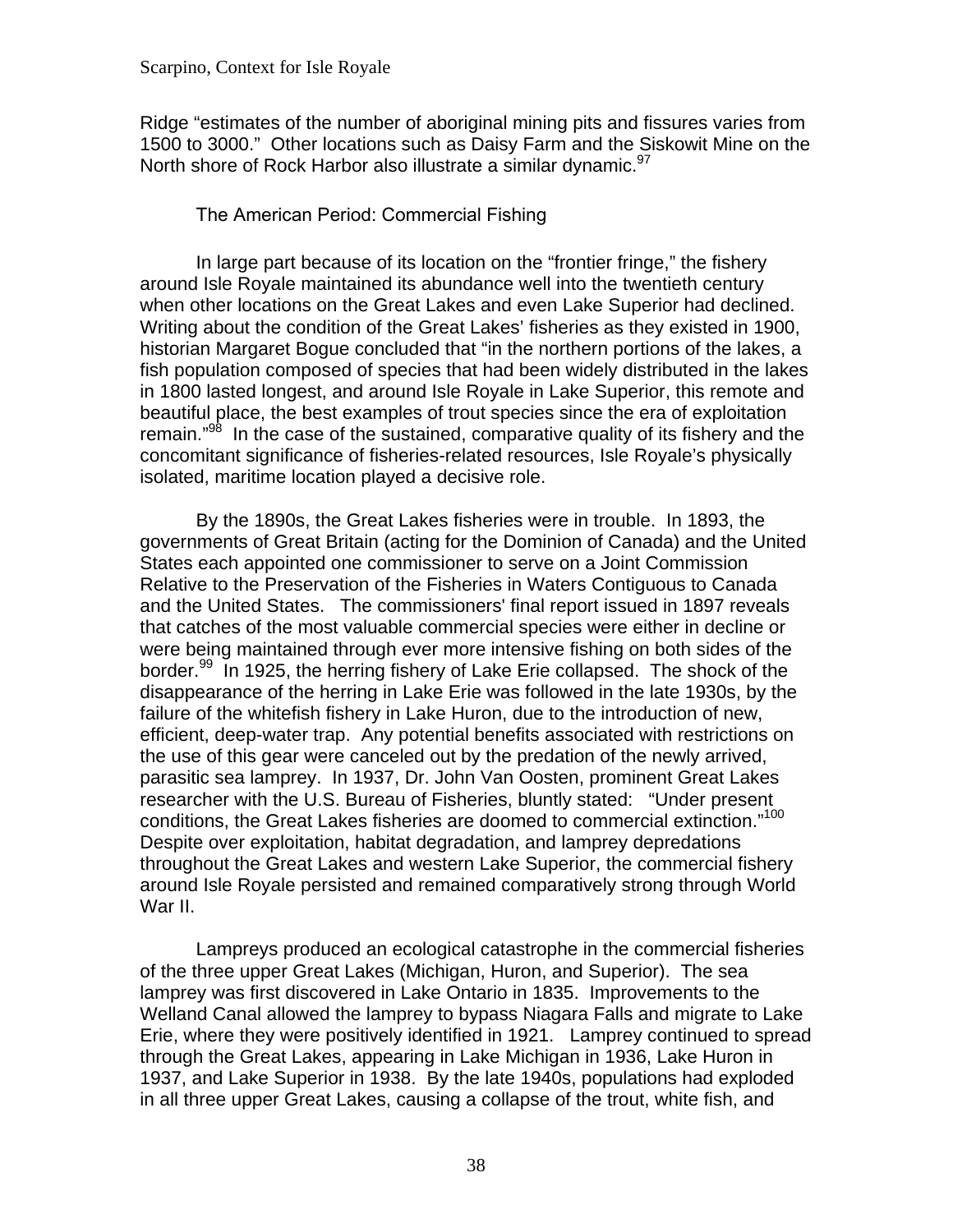chub populations and the concomitant destruction of the commercial fishery.<sup>[101](#page-104-0)</sup> The commercial catch of trout in Lake Huron plummeted from 3.4 million pounds in 1937 to almost nothing in 1947, and the commercial harvest of trout in Lake Michigan dropped from 5.5 million pounds in 1946 to 402 pounds by 1953. In Lake Superior, the annual, commercial harvest of trout averaged 4.5 million pounds from the 1920s through the late 1940s; by 1961, the haul of lake trout  $\frac{1}{2}$  from Lake Superior fell to about 368,000 pounds.<sup>102</sup> Lampreys did not reach the Western end of Lake Superior in substantial numbers until the 1950s, which meant that the fishery around Isle Royale was one of the last on the Great Lakes to experience the devastation caused by the lamprey.

Isle Royale provided work for more than one hundred fishermen in the 1920s.<sup>[103](#page-104-0)</sup> On Isle Royale, a healthy fishery based upon an abundant fish population of original species, such as trout and white fish, outlasted the boom and busts of nineteenth century copper mining and co-existed for decades with the resort and recreation movements. Many of the surviving cultural resources associated with the commercial fishery on Isle Royale share characteristics with other fisheries in the Western end of Lake Superior – heavy emphasis on gill nets and hook lines (pound nets saw limited use on Isle Royale); double-ended, wooden Mackinaw boats; a demanding and dangerous seasonal occupation; working through and dependent upon wholesale dealers. On the other hand, unlike most other locations on the Great Lakes, including Apostle Islands and Sleeping Bear Dunes, many of the fishery-related cultural resources on Isle Royale represent the "Golden Age" of Great Lakes fisheries. Isle Royale was one of the last places on the Great Lakes working an abundant fishery with species that approximated those found in Lake Superior at the start of the nineteenth century. At the same time that the movement to establish a national park emerged and gained momentum, these fishermen contributed to creating Isle Royale as a historical wilderness.

Uniqueness of place influenced the fishing culture that developed on Isle Royale, which in turn molded the significance of the surviving fisheries-related cultural resources on the Island. As Timothy Cochrane explained in an article in Western Folklore, "more than a backdrop or some objective reality to which the folklore referred, the Island was a dynamic and experiential part of fishermen's lives. The island was an active part of folk performance, influencing story outcomes, pervading customs, and material culture competence." "These fishermen," Cochrane added, "shared much in common: insular 'summer' residences, ethnic bonds and enclaves (most were newly immigrated Norwegians and Swedes), long hours of 'back-breaking' labor, dangerous working conditions, unstable fish markets, and yearly moves from the mainland to the seasonal fisheries on Isle Royale."<sup>104</sup> Living seasonally on Isle Royale and fishing the waters off of the Island offered a distinct experience shaped by the relationship between people and place. Part of the significance of surviving fisheries-related material culture on Isle Royale is directly related to the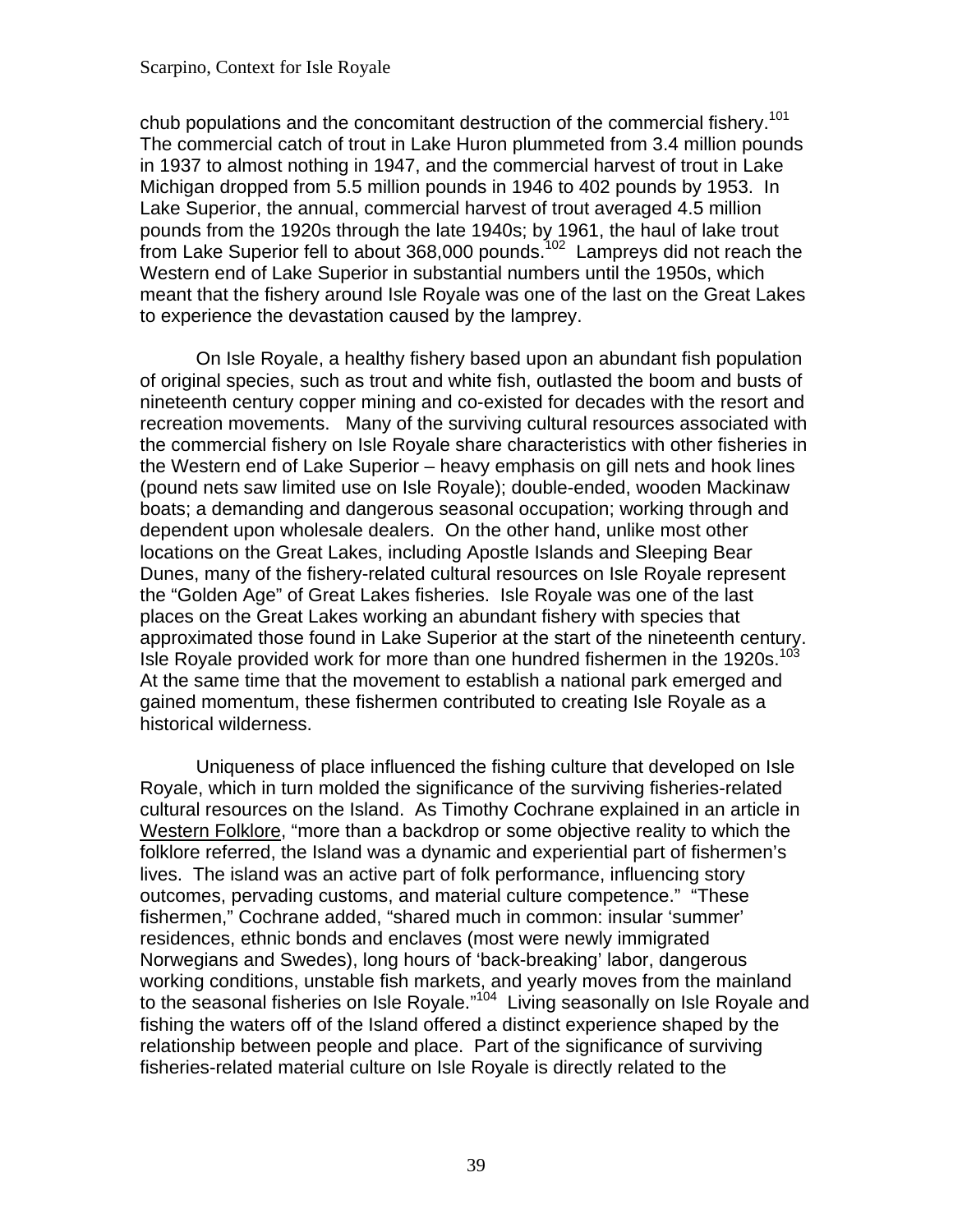uniqueness of the relationship between seasonal fishermen, the Island, and its surrounding fishery.

Human beings have fished the waters of Lake Superior around Isle Royale for thousands of years. Timothy Cochrane's Minong: The Good Place offers an in-depth examination of the Ojibway culture that provides the context for their traditional fishing practices, as well as the Ojibwe's transition from subsistence to involvement in commercial fishing operations. Caven Clark, Archeological Survey, documents numerous examples in the archeological record of Native Americans on Isle Royale who fished for subsistence, along with their involvement in commercial fishing. Rebecca S. Toupal, et al, The Isle Royale Folkefiskerisamfunn: Familiar Som Levde Av Fiske, An Ethnohistory of the Scandinavin Folk Fishermen of Isle Royale National Park (2002), summarizes the traditional fishing practices of the Ojibway people.

 the mainland." [105](#page-104-0) *Sweet william* gone wild in places such as Crystal Cove and Several published sources provide insight into the history of commercial fishing on Isle Royale, including Bogue, Fishing the Great Lakes (2000); Lawrence Rakestraw, Commercial Fishing on Isle Royale (1968); Karamanski and Zeitlin, Narrative History of Isle Royale National Park (1988); and, Toupal, et al, The Isle Royale Folkefiskerisamfunn (2002). Writing in 1968 Lawrence Rakestraw noted that other extractive industries on Isle Royale, like copper mining and timber harvesting, did not enjoy much long-term success. He added that "by contrast, commercial fishing has provided a livelihood for men from the 1830s to the present." (By 2007, commercial fishing had nearly ceased on the Island.) Rakestraw also explained that fishing like mining left an impact on the landscape, noting that, "the clearings made in the wilderness by fishermen for gardens, pasture, or buildings have changed the ecology of the area, through modifications in vegetation types and the introduction of plants and flowers from Tobin Harbor sometimes marks the location of former residences of fishermen or summer dwellers who intentionally sought to beautify their seasonal homes with colorful reminders of their lives on the mainland. (Most knowledgeable people do not pull Sweet William on sight as they do with unwelcome and less attractive exotics such as Mullen.) $106$ 

Commercial fishing on Isle Royale began with the American Fur Company, which initially set up its fishing head quarters at La Pointe, in the Apostle Islands. As the populations of animals that provided fur declined in the western basin of Lake Superior, the American Fur Company looked to fish as another potentially profitable commodity. The American Fur Company built schooners to transport fish salted and packed in barrels to Sault Ste. Marie, where in the 1830s and 1840s they had to be transported around rapids between Lake Superior and Lake Huron. Fishermen sought Lake Trout, Whitefish, and Siskiwit, the latter being an especially fat trout specific to Lake Superior that was rendered for fish oil and was edible only when salted.<sup>[107](#page-105-0)</sup> As they had done in the case of the fur trade, Native Americans worked in the commercial fishery, but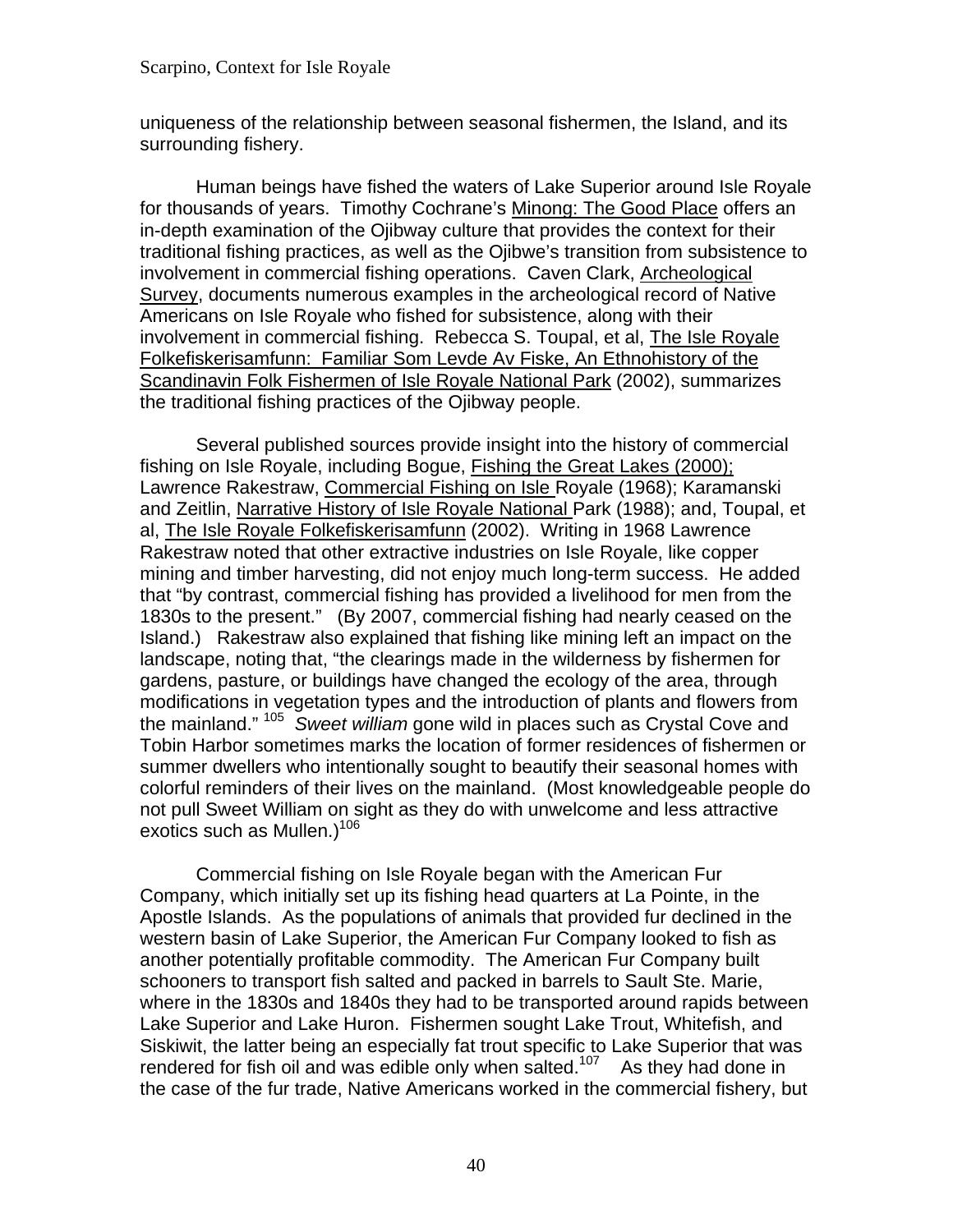they did so as employees and not subsistence fishermen. Toupal et al, citing Timothy Cochrane (1989) describes the way in which the American Fur Company drew upon the Ojibway's knowledge and traditional fishing practices but incorporated them into a market system:

The company built on Ojibway fishing knowledge with a variety of new technologies including net materials (twine and cotton), sailing schooners, docks, fish houses, salt preservation, and commercial shipping and marketing. AFC's reliance on Ojibway labor and their knowledge of fish species and fishing grounds extended to the development of small, interactive complexes. AFC fishing stations and Ojibway camps co-existed at several sites including the Card Point Station and Grace Island camp in Washington Harbor, and the Francis Point Station and several small camps in Siskiwit Bay.<sup>108</sup>

In July 1837, the American Fur Company established its first Isle Royale fish station on Belle Isle (called Fish Island at that time) at the location of the modern campground. Belle Isle joins the list of places on Isle Royale that have witnessed thousands of years of occupation and use. Archaeologists conducting an excavation on Belle Isle in 1988 found "a broad area of occupation midden with good preservation of faunal material. Copper-working is documented by abundant waste and finished copper artifacts and large hammer stones." The Company expanded to several locations within Siskiwit Bay (Paul Islands, Checker Point, Wright Island, Hay Bay) and added additional fish stations at Merritt's Island, Grace Point, Duncan Bay, and Rock Harbor. Checker Point became the primary fishing station, with a barracks building, cooper shop, ware house, salt storage, fish house, and administrative office. A first-person account in 1839 reported thirty three men employed in the Isle Royale Fishery, plus Native American women hired to clean the fish. The Lake Superior fishery saturated the market, which in combination with economic damage inflicted by the Panic of 1837 and a shift in fashion from fur to silk, caused the American Fur Company to fail in 1842. With that failure ended the first organized attempt to commercially exploit the fisheries of Isle Royale. There are no surviving aboveground resources from the American Fur Company period. Following the demise of the American Fur Company, independent fishing continued on Isle Royale.<sup>[109](#page-105-0)</sup>

A second commercial fishing boom took place on Isle Royale in the late 1840s and 1850s, which substantially overlapped with the first American copper boom (1843-1855). Between 1848 and 1857, Hugh H. McCullough ran a large fishing operation on Isle Royale. In many cases, his enterprise occupied buildings and sites used earlier by the American Fur Company, including Siskiwit Bay (Paul Islands, Checker Point, Wright Island, and Hay Bay). Timothy Cochrane concludes that "it is the size of McCullough's operation that makes it noteworthy." McCullough employed as many as three hundred Ojibwe from Grand Portage and Fort William on the North Shore. Ojibwe fishermen caught siscowet, which McCullough's business sold as rendered oil or salted. McCullough's Ojibwe workforce stayed on Isle Royale into the fall to catch trout and whitefish. He paid his fishermen \$2 to \$3 a barrel, with any charges for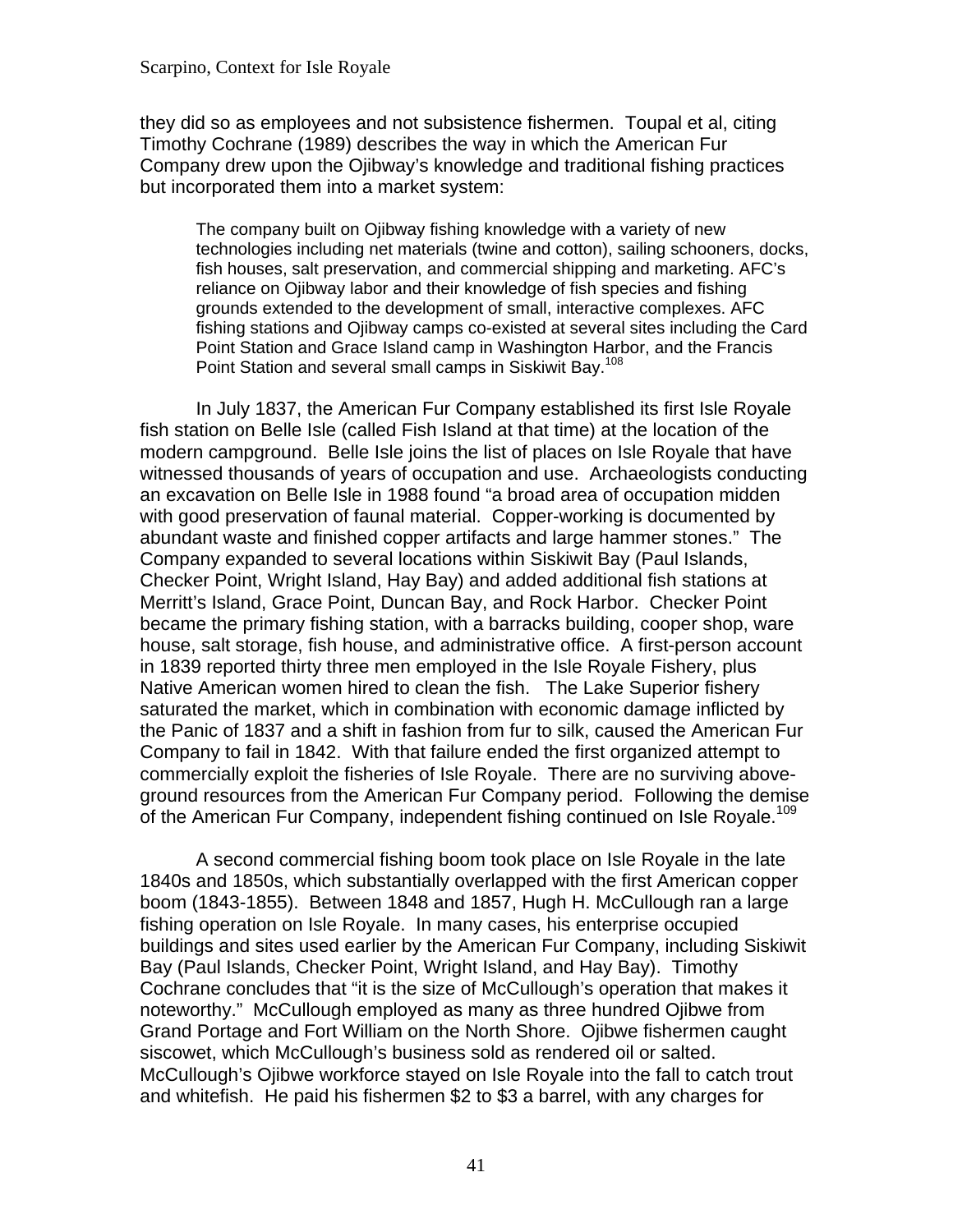goods from his trading establishments subtracted out. Fishing for the American Fur Company and later for McCullough began to accustom the Ojibwe to a cash economy. Because commercial fishing, and to a lesser extent mining, attracted so many Ojibwe to Isle Royale, they had the chance to find out about and make use of caribou and other resources.<sup>[110](#page-105-0)</sup>

Commercial fishing continued on Isle Royale on a more limited basis after the demise of McCullough's fishing operation in 1857. Although historical evidence is limited, it is clear that Ojibwe participation continued. During the 1860s, fishermen occupied the abandoned American Fur Company fish house and the Amygdaloid and Isle Royale mining company building on Fish Island (Belle Isle). By 1866, a fishery established on Wright Island just off shore from Malone Bay produced fish oil from siskowit. Fishermen caught siskowit and brought them to a processing facility on Wright Island where they boiled them down in iron vats so that the oil could be extracted – an operation that must have filled the air with olfactory insults.<sup>111</sup> Several factors, including the Panic of 1857, the Civil War, and a lack of on-shore transportation to move fish to market kept the fishery at a relatively low level until the late 1870s and 1880s.

By the late 1870s, a number of "outside" influences converged to bring a revival to the commercial fishing industry on the western end of Lake Superior and Isle Royale. In 1855, a canal with locks bypassed the rapids at Sault Ste. Marie between Lake Superior and Lake Huron and significantly speeded and improved transit into and out of Lake Superior. The western end of Lake Superior now had much easier access to developing urban centers and markets from Chicago to Detroit to Cleveland to Buffalo and Toronto. Those cities linked the Great Lakes to an expanding railroad system, while the completion of the Lake Superior and Mississippi Railroad at Duluth in 1870 placed rail access much closer to the fisheries on Isle Royale. Steam boats replaced sail boats on the Great Lakes, which allowed shipping lines to operate on more regular schedules. Refrigerated rail cars made it possible to transport fresh fish to market, while a shift from sails to motorized boats and overall improvements in fishing gear made the fishermen themselves more productive. In the late nineteenth and early twentieth centuries' economic difficulties in Scandinavian countries, especially Norway and Sweden, "pushed" immigrants to leave and opportunities in Minnesota "pulled" them to new homes. Toupal et al explain that "many recent migrants found the lake environment of the North Shore similar enough to the marine habitats of Norway that they could apply familiar fishing methods there." Severin ("Sam") Sivertson left Eigersund, Norway, for Duluth, Minnesota, as a teenager in about 1890, because people from Eigersund already resided there. This type of "chain migration" was common among the Scandinavians who migrated to Minnesota. Sam Sivertson's grandson, Stuart, remembered him saying that the coastline and trees of Isle Royale reminded him of Norway, where he had also had some experience as a fisherman.<sup>112</sup>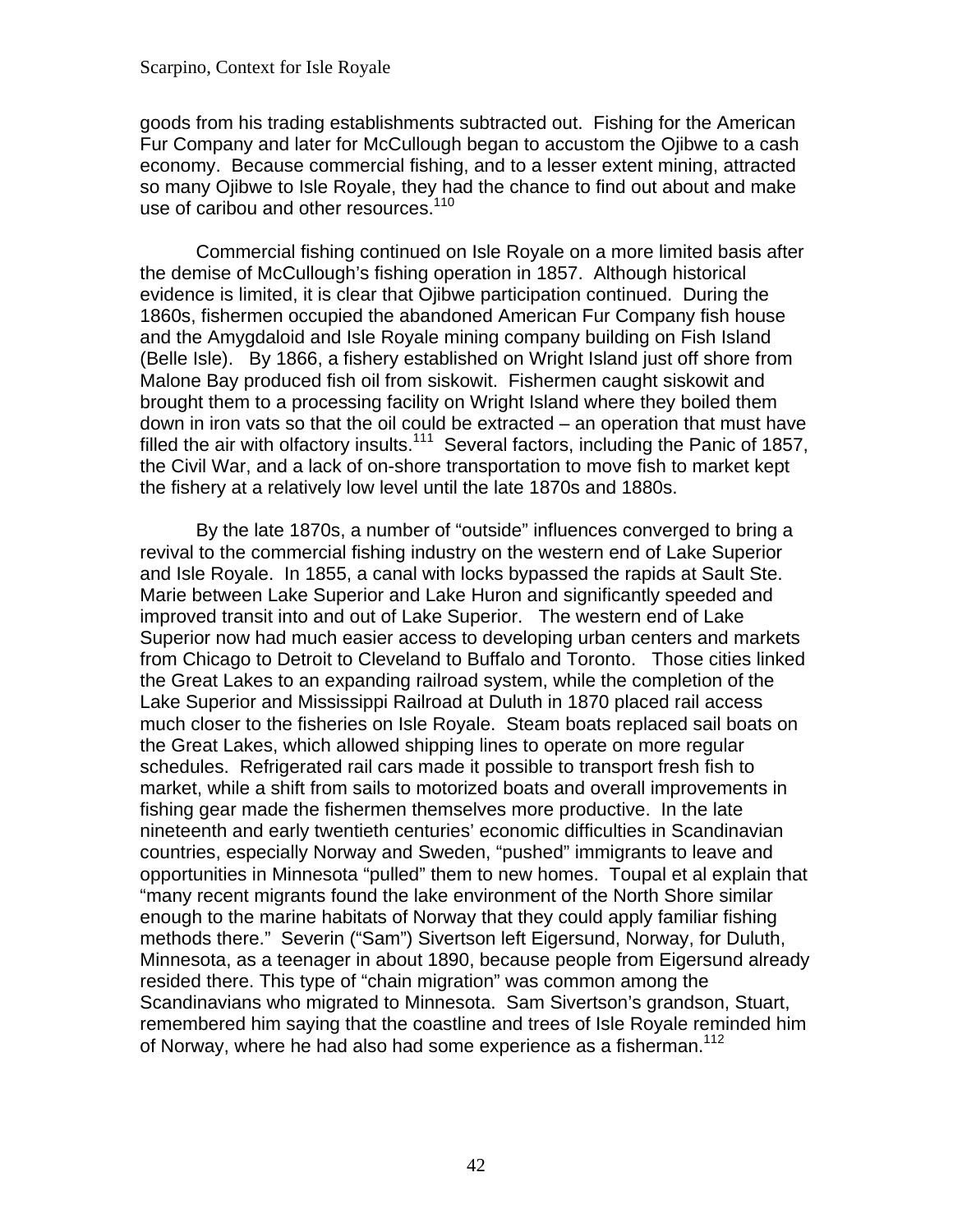seasonal occupation. Most of them spent the late fall and winter on-shore For these largely Scandinavian fishermen, fishing was a part-time, engaged in a variety of occupations. Trout, whitefish, and herring represented the mainstay of the Isle Royale fishery. Norwegian fishermen developed the Duluth-based herring fishery. A typical fishing operation on Isle Royale, whether individual or family, included a boat or perhaps a skiff, set lines, and gill nets (a few of the Isle Royale fishermen used pound nets, especially in places like Siskiwit Bay and McCargoe Cove with the right depth and bottom conditions ). Generally they fished for trout from spring to fall, whitefish in the fall, and herring in the spring and fall. Methods of catching included set lines with individual hooks baited with herring for lake trout and gill nets for trout, whitefish, and herring.<sup>113</sup>

Unlike the summer residents, many of the fishermen never acquired title to the land upon which they built their homes, fish houses, and docks. Sam Sivertson was one of the few exceptions to that general rule. Sivertson began fishing on Isle Royale by squatting on John's Island (Barnum Island) until he was kicked off by Captain Johns. He then squatted on Washington Island in a less sheltered inlet until Walter P. Singer bought the Island and made plans to build a resort. Finding an active fishery to be an incompatible use, Singer asked Sivertson to leave and sweetened the deal by offering him clear title to land further up the bay on Washington Island, albeit in an even less-sheltered location. In exchange, Sivertson promised never to engage in restaurant or lodging operations. Unlike most fishermen Sam Sivertson owned the land under his fish camp, which stayed in his family until establishment of the National Park.<sup>[114](#page-105-0)</sup>

The arrival of Scandinavian fishermen brought one big change to the fishery in the western basin of Lake Superior. Another major change in the Isle Royale fishery took place after 1885 when the A. Booth Packing Company, a Chicago-based, wholesale fish-dealing firm, successfully gained control of the Lake Superior commercial fishery. Booth and other wholesale fish companies on the Great Lakes relied on expansion of the fishery to keep up their profits. Alfred Booth's start in buying and selling Great Lakes fish began in 1850 supplying fish for Chicago, but as that city's rail connections expanded Booth increasingly entered broader markets. During the 1880s, in pursuit of whitefish, Booth gained control of the fishery in all of Lake Michigan. The firm bought fish in many locations including the Manitou Islands, which are presently part of Sleeping Bear Dunes National Lakeshore.<sup>[115](#page-105-0)</sup>

A. Booth Packing Company turned its attention to Lake Superior following completion of the Chicago, St. Paul, Minneapolis, and Omaha Railroad to Bayfield, Wisconsin, in 1883, which was close by the Apostle Islands. Operations in Bayfield began Booth's dominance of Lake Superior. By 1885, Booth had joined three other companies exploiting the rich fishing grounds in the vicinity of the Apostle Islands. Ten years later fishermen and dealers in the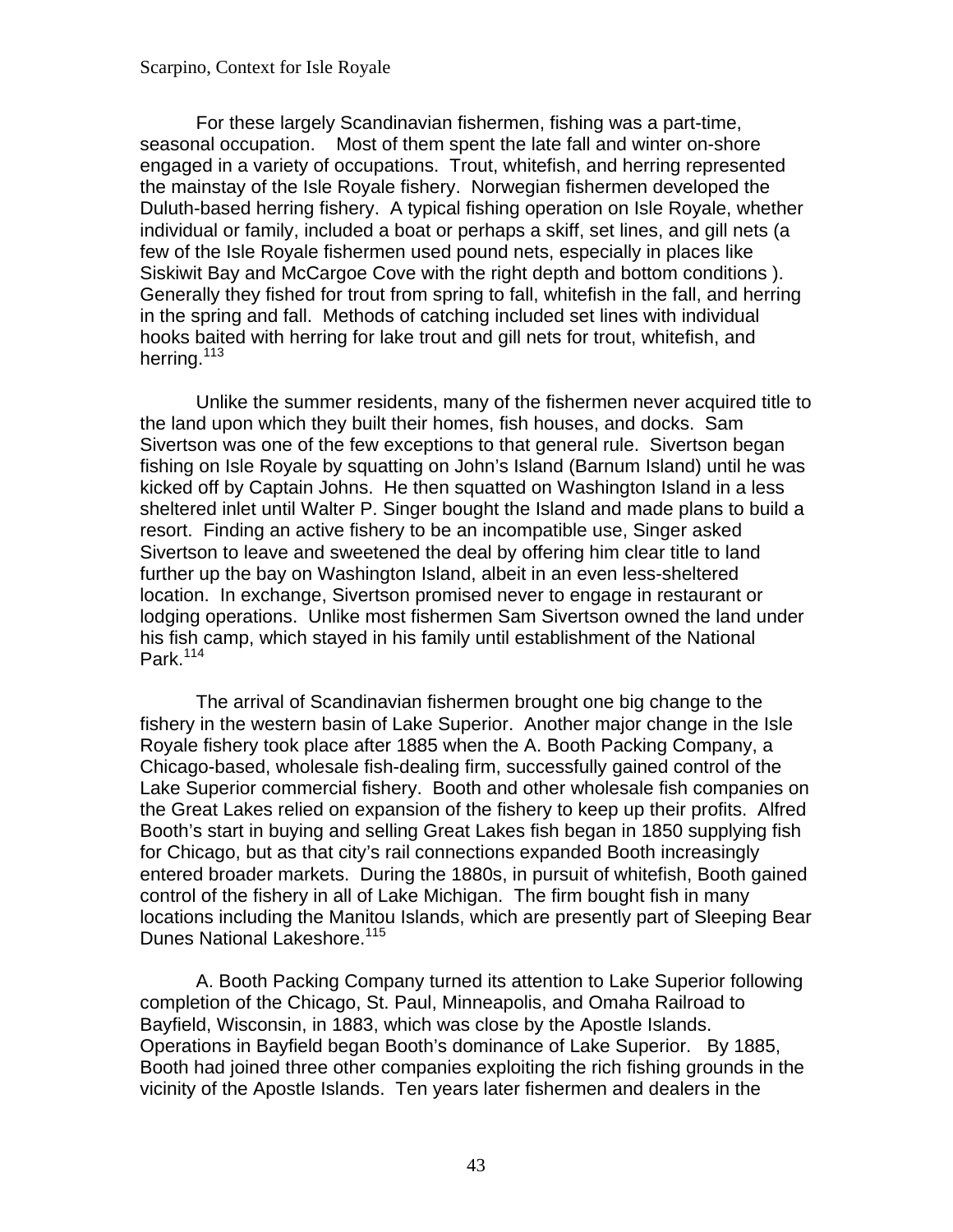Bayfield area complained of declining catches. Booth continued to expand throughout Lake Superior, seeking new fisheries to keep up productivity and profits. In addition to Bayfield, Booth developed fishing and collection centers at Sault Sainte Marie and Whitefish Point, Michigan; Port Arthur, Ontario; and Duluth, Minnesota. Each center served a sector of Lake Superior with steampowered collection vessels. Booth continued to expand its influence in the Great Lakes region, buying up other fish dealers whose businesses failed in the depression of the 1890s. The formation of A. Booth and Company in 1898 consolidated most of the Great Lakes fisheries on the U.S. side of the border, and placed them under control of a single corporation that existed under provisions of Illinois state law.[116](#page-105-0) In the short run, expansion and consolidation enhanced the profits of A. Booth and Company. In the longer run, Booths dominance of the Great Lakes contributed to overfishing and the accelerating downward spiral of the fisheries.

a brief strike in June 1890 and a short-lived revolt in the spring of 1894.<sup>117</sup> Booth and Company also expanded its control over the Lake Superior fishery by extending credit and equipment to fishermen. Booth had captured most of the business of Isle Royale fishermen by the mid-1890s. After spending about two years working on a herring tug out of Duluth, "Sam" Sivertson began fishing on Isle Royale where he was "grubstaked" by Booth. The relationship between fishermen on Isle Royale and Booth was not always a smooth one, with Ingeborg Holte describes the dependent relationship between fishermen and Booth in her account of life on Isle Royale:

Unfortunately, for many years, this was the only company that bought fish from the fishermen all along the north shore and on Isle Royale. I expect it is unnecessary to add that there were no wealthy fishermen. Each fisherman's supplies and freight were delivered on account at the beginning of the season. As the fisherman sold fish to the company through the season, his credit was merely deducted from his account. Rarely did the fisherman or his family see cash. He was considered fortunate if his catches for the season covered the account of supplies laid in for the summer.<sup>118</sup>

growing tourist and summer resident trade on the Island.<sup>[119](#page-105-0)</sup> Booth's steamers, Hiram Dixon and T.H. Camp, served the Isle Royale fishery and had accommodations for passengers. In so doing, they drew together and integrated the developmental trajectories of commercial fishing and recreation on Isle Royale and in the Western end of Lake Superior. The America joined the Booth fleet in 1902 and helped that company dominate not only fish wholesaling but also transportation of passengers and mail and supplies to and from Isle Royale until the late 1920s. Other companies that conducted business with Isle Royale fishermen established themselves in Duluth, with H. Christianson Fish Company, operator of the Grace J and later the Winyah becoming of the most successful prior to World War II. The Winyah, in particular, joined the cast of vessels that supported the fishery and also facilitated the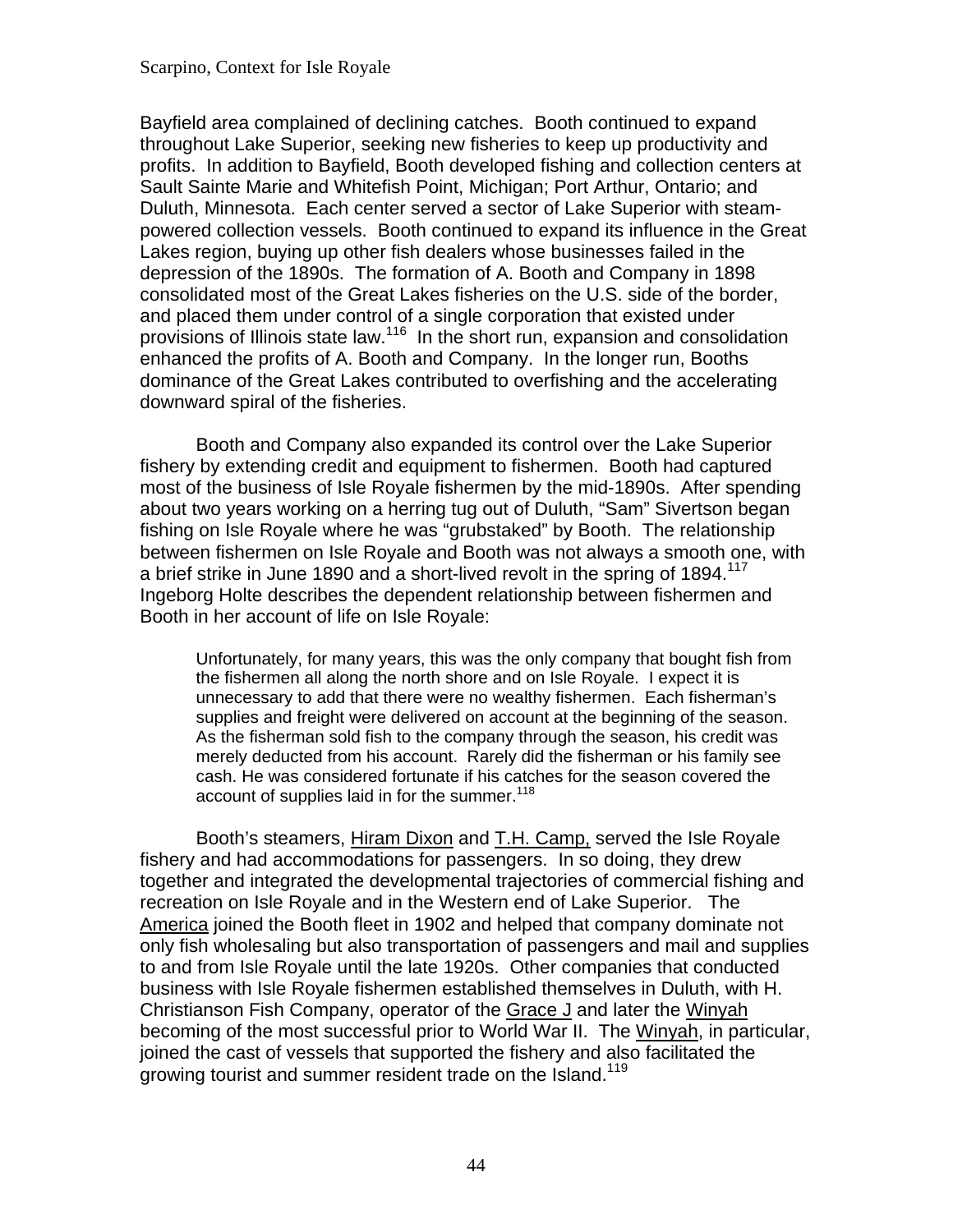Between the 1890s and the 1920s, the largely Scandinavian fishing community on Isle Royale grew and maintained a significant presence on the Island. Information gathered through field work in 1894 by the Joint Fisheries Commission is the best source for estimating the size of the Isle Royale fishery in the mid-1890s. At one point, the investigator's field notes observed that "on Isle Royale there are 23 or 24 boats altogether, and they average 2 men to a boat." At another point, informant C.O. Smith of Duluth reported 130 to 150 men employing about 40 boats engaged in the fisheries of Isle Royale. Some of these fishermen were bachelors, but men also brought their families to the Island for the fishing season. Many of the families continued fishing operations on Isle Royale for several decades: Sivertson, Mattson, Johnson, Holte, Rude, Anderson, Torgenson, Edisen, Seglem, Skadberg, Olson, Eckel, Johns, and Oberg are among the family names that are nearly synonymous with the fishery on Isle Royale. By the late 1920s, around seventy-five families, representing over two hundred people, were fishing commercially on Isle Royale. Considerable intermarriage among the fishing families produced a community that was of the Island -- bound together by common experiences, ethnicity, and family ties. $120$ 

Fisherman put in long, hard days. Stuart Sivertson, who was born in 1941, began going out on the Lake fishing with his father, Stanley Sivertson, when he was eleven or twelve years old. When he was a youngster, his father fished for trout largely with set lines. A typical day would begin at 3:00 or 3:30 am when they headed out to lift the nets left to catch herring for bait. They would return to the dock for breakfast and then motor off again "baiting on" as they ran out to check on one of their sets. Stanley Sivertson had three sets or long lines, one to the South, one to the West, and one to the North. In the spring and early summer when the water was cold, he would have all three sets out and would check each one every third day. As the water warmed in the summer, Stanley would reduce to a single set that he checked every day. By mid-summer the fishing declined significantly. Each of his sets or "long lines" had sixteen lines in a gang with fifty hooks per line for a total of 800 hooks that had to be pulled from the water, fish removed, hooks re-baited, and returned to the water. Two men could handle one such long line per day. (Clara Sivertson also went out and with her husband Stanley to tend to the long lines.) A good day's catch would be four boxes of fish for a total of two hundred pounds. The fishermen usually planned to be home by about 2:00 pm to avoid the "sun breezes" that required bucking the wind to get back to Washington Harbor. They would spend the rest of the afternoon dressing and packing their fish and getting their gear ready to go out again the next day. $121$ 

At various times between the late nineteenth century and the dedication of Isle Royale National Park in 1946 fishing settlements ranging from substantial to minor inhabited most of the harbor facilities on Isle Royale. Gale and Gale, Isle Royale and Toupal et al, The Isle Royale Folkefiskerisamfunn, provide similar maps that locate Isle Royale's fisheries. Photographs published in Gale and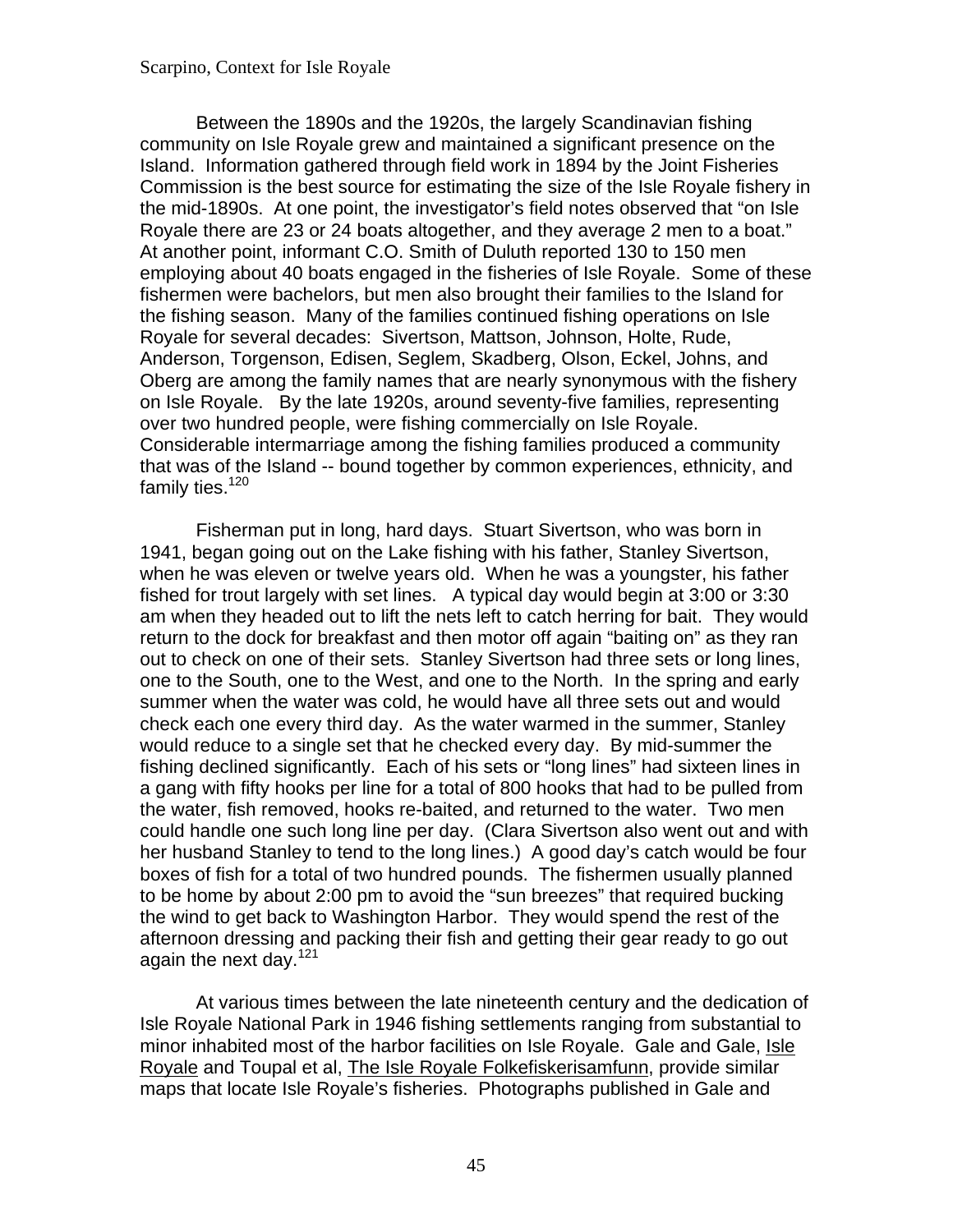Gale and Rakestraw, Commercial Fishing on Isle Royale, supplemented by others housed at the Isle Royale archive facility in Houghton, provide useful information about the structure and construction of these fishing settlements as they existed at their peak between the 1890s and the 1950s. Washington Harbor was home to an active commercial fishery from the 1890s until the lamprey invasion of the 1950s.<sup>[122](#page-106-0)</sup>

 gardens. There are no tall trees in the picture, and outside the living and A photograph taken in 1896 of the eastern end of Johns Island shows a cluster of three or four chinked, single-story log dwellings on the highest ground in the center of the small section of the island, with considerable area devoted to gardening spaces the ground cover looks like small trees and brush. Two additional single-story log buildings on the eastern tip could be dwellings or work areas, as they lack docks and have chimney pipes protruding through their gabled roofs. The logs likely came from nearby forests, as did the piles that supported the docks and the fish houses. On the South shore a row of five fish houses connected by docks made it possible to walk from one to the other. As was often the case, the fish houses are mostly over water. They appear to be frame construction clad with rough-sawn, unpainted lumber. Their roofs are nearly flat, and the buildings themselves look much less substantial than those of log construction. Right behind the docks and fish houses are several reels of the type that were common on Isle Royale for drying nets and long lines. Johns provided space for other fishing families, including Sivertson, Stepnis, and Johnson, until he decided to go into the tourist "resort" business in the late 1890s and evicted the fishermen.<sup>[123](#page-106-0)</sup>

The family fishing spaces on Johns' Island were typical of most of the commercial fishing operations on Isle Royale in construction and in their modest scale. A few such as Holger Johnson's Resort and Trading Post in Chippewa Harbor also earned extra money by functioning as rustic fishing resorts. The homes of the fishermen were generally plain and small. Most burned wood for heat and cooking that they either gathered on the shore or cut in surrounding forests. Often they had vegetable gardens, and wives sometimes planted flowers. Some kept cows and chickens. In addition to the dwelling and accompanying outhouse, the "heart" of the fisheries was the dock built on stone and wood cribbing, the fish house at least partially on the dock and over water for processing fish and storing fish and equipment, and a building for storage of nets. Many of the fisheries had an ice house.<sup>124</sup>

Photographs provide useful insight into both the form and the function of fish camps on Isle Royale. An image of the Mattson fishery in Tobin Harbor taken in about 1891 shows a large dock dominated by a one-story fish house clad with unpainted boards. Most of the other buildings are of the same construction, except for a log dwelling, next to which flies an American flag atop a tall pole. Tar paper, or a similar material, nailed on with rough-cut strips of lumber covers the roofs. A large number of drying reels and several boats,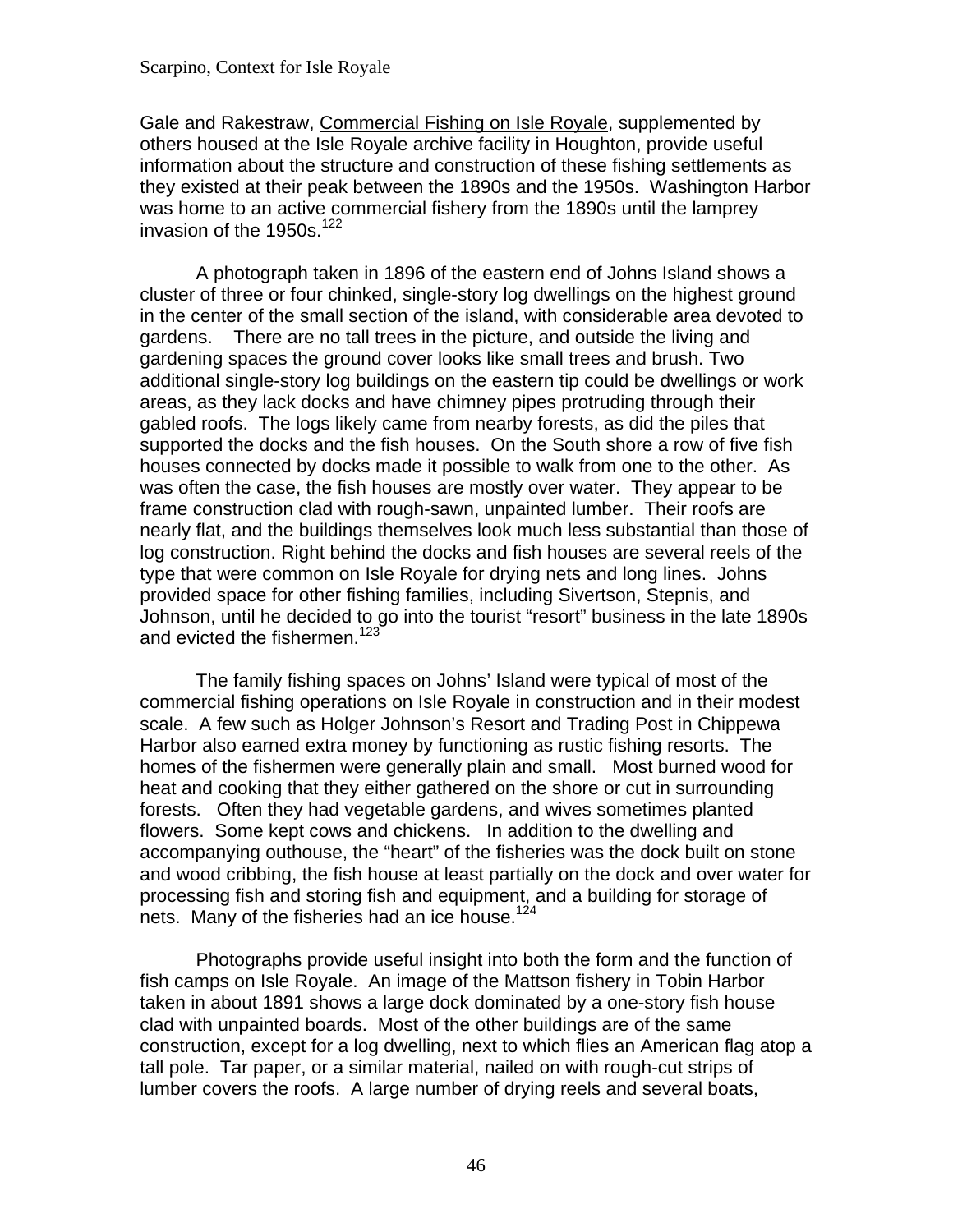including a wooden "double-ended" Mackinaw with sail indicates a busy fishery. A picture of Fisherman's Home taken about 1929 shows similar building types and construction, as do images of Ed Kvalvick's fishery at Hay Bay from about 1937 and the Bangsund and Edisen fisheries in Rock Harbor from the late 1930s or early1940s. The picture at Hay Bay shows Kvalvick standing with ores in his hands in a double ended wooden Mackinaw, with the fishery buildings and docks behind. Dense forest looms darkly beyond the modest clearing around the fishery. In the early part of the twentieth century, Sivert Anderson, Albert Bjorvek, and John Skadberg also fished from Hay Bay. At that point Hay Bay had been home to fisheries for about a century, as the American Fur Company had a fish station there in the 1830s. Elling Seglem fished out of Fishermen's Home, and was joined by another Norwegian immigrant, Andrew Rude, in about 1919. Andrew Rude's son, Sam, and his wife, Elaine, followed at Fishermen's home, and their son Mark fished as a young man and returned and fished his mother's permit in the 1980s.<sup>[125](#page-106-0)</sup>

Black and white images of Booth Island in Washington Harbor taken about 1932 show a large and substantial dock with a two-story, rectangular building just behind the dock that dominates the center of the picture. The building, which was likely a warehouse, has rough-sawn dimension lumber as cladding applied vertically on the first story and horizontally on the second. A smaller one-story building with similar construction sits to its right. There are several drying reels visible behind the main warehouse, and what appear to be dwellings scattered up the forested hillside. At least a dozen barrels rest on the dock. A second photo taken about 1935 from the hillside behind the warehouse reveals the rear and right elevations not shown in the 1932 image. The right elevation is clad in horizontal rough-sawn lumber with two large garage-type doors facing east. Stacks of wooden fish boxes sit next to the doors, perhaps waiting to be loaded aboard the Winyah moored at the dock. The roof of the warehouse had been patched so many times that it had the look of a tar paper quilt, and the ridge of the roof at the peak appears to sag slightly.<sup>126</sup>

A. Booth and Company built a warehouse on the island in the 1890s. H. Christiansen Sons bought the Booth properties on Isle Royale following the sinking of the America in 1928, and continued on Booth Island until the 1940s. One of Stuart Sivertson's earliest memories of Isle Royale concerns a near tragedy when a fisherman at the Booth Island dock was "tapping gas" and set his boat on fire. Sivertson was about four, so the incident that has stayed in his mind all of these years took place in the mid-1940s. In 2007, only scattered surface debris and the submerged cribs of the dock remained at Booth Island to mark the important role that it played in Isle Royale's commercial fishery for decades. The hill side was more barren and free of trees than in the 1932 photo, likely the result of burning by the National Park Service, and timothy grass grew as a reminder of the hay that once must have been shipped in to feed work stock or milk cows. The fishery on Booth Island was atypical in the Isle Royale experience in terms of its size and scale of operations.<sup>[127](#page-106-0)</sup>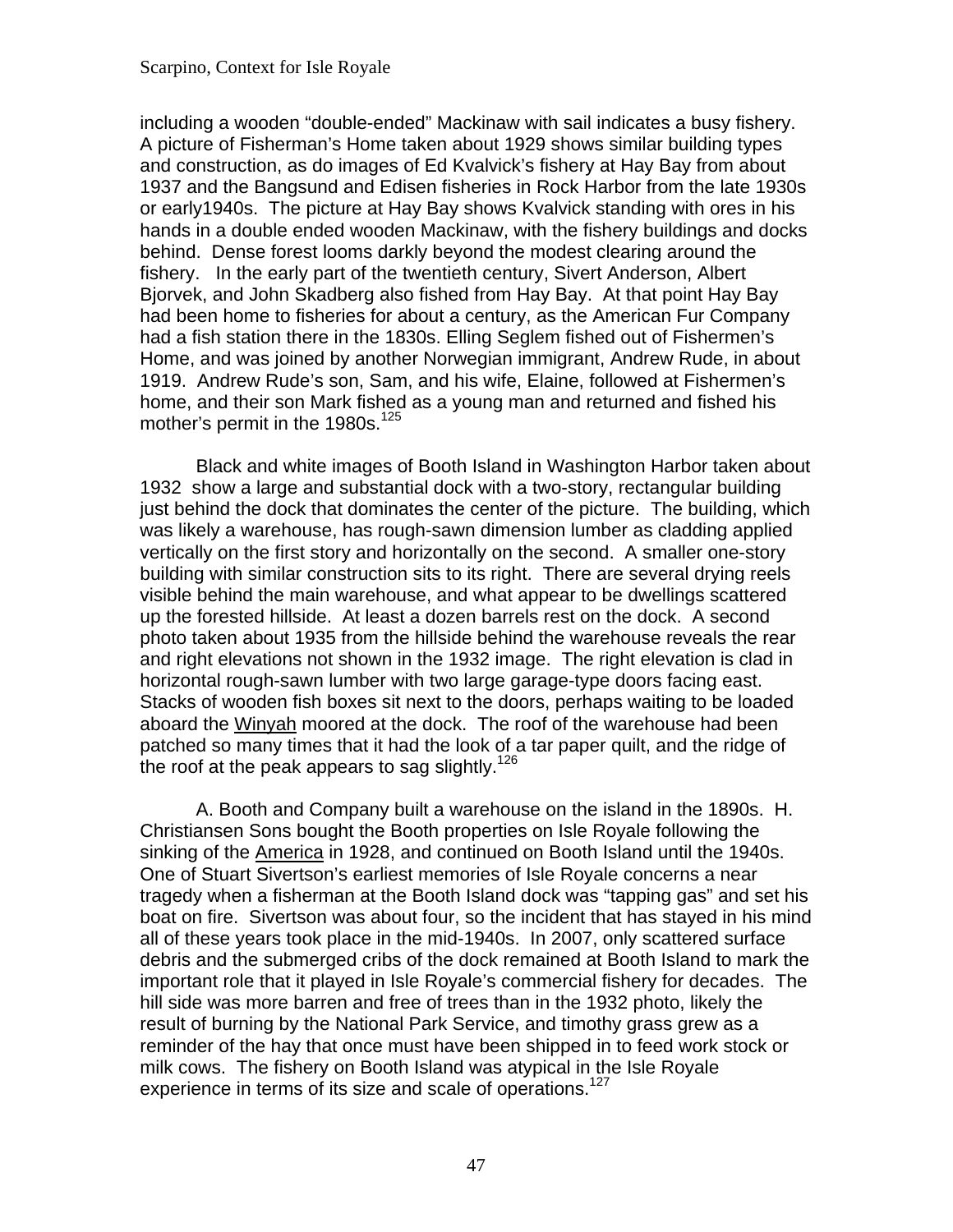Gear used by the fishermen remained basic but did undergo some changes, with cotton gill nets replaced by linen and then nylon. Wooden (cedar) floats that were often turned locally on small lathes were replaced with aluminum and then plastic. Maintenance requirements shifted and declined with the introduction of new materials. Cedar floats had to be soaked at least once a year in hot linseed oil, dried on racks, and individually hand rubbed to prevent the wood from becoming water logged. Stuart Sivertson remembered preserving the cotton long lines with copper sulfate to keep the algae off and occasionally placing them in a barrel of bark or "log wood" to color the lines. As a young boy of seven or eight Mark Rude helped his grandfather, Andrew, treat the cedar floats in linseed oil employing a fire on the beach to heat the oil. Open Mackinaw boats once powered by sails or oars, changed to accommodate engines and propellers. Dying reels, nets, floats, and even boats abandoned with the decline and demise of the commercial fishery on Isle Royale remain as part of the material legacy of the fishery. While the equipment at the Edisen fishery is well displayed, most of the fishing gear left on the Island and under the jurisdiction of the National Park Service is not inventoried and either sits out exposed to the elements or is jammed into deteriorating buildings.<sup>128</sup>

fishing an essential occupation that exempted many fishermen from the draft.  $^{129}$  $^{129}$  $^{129}$ Great Lakes fisheries, including Lake Superior, were largely unregulated by either the United States or Canada prior to World War II. The State of Michigan regulated the commercial and sport fishing in Lake Superior. After the Isle Royale National Park came into existence in 1940, the Park Service regulated fishing on the interior of the Island and the land on which the fish camps resided. By the late nineteenth century, a joint, international study of the Great Lakes fisheries revealed that they were already in decline. The authors of the study attributed that decline to over fishing but their evidence also clearly points to habitat degradation as well. Even so, the fisheries in the western end of Lake Superior remained relatively strong until the arrival of the lamprey in the middle of the twentieth century. World War II saw an upsurge in activity and in the size of the catch, as fish was not rationed and the government declared In some ways World War II was both the best of times and the worst of times for commercial fishing on Isle Royale.

When the new national park came into existence in 1940, the Park developed a policy toward commercial fishing that avoided immediate termination but that was clearly headed towards significant contraction, while maintaining a modest presence for commercial fishing on Isle Royale. The Park Service allowed fishermen to continue on the Island under a special use permit system. A few who owned their own land also had the chance to apply for life leases. The first superintendent of Isle Royale National Park, Charles Baggley, made the following statement on the fishermen and the fishery in 1942: "I rather believe that twelve to fifteen families might well be maintained there as commercial fishermen during the off season and guides during the park season."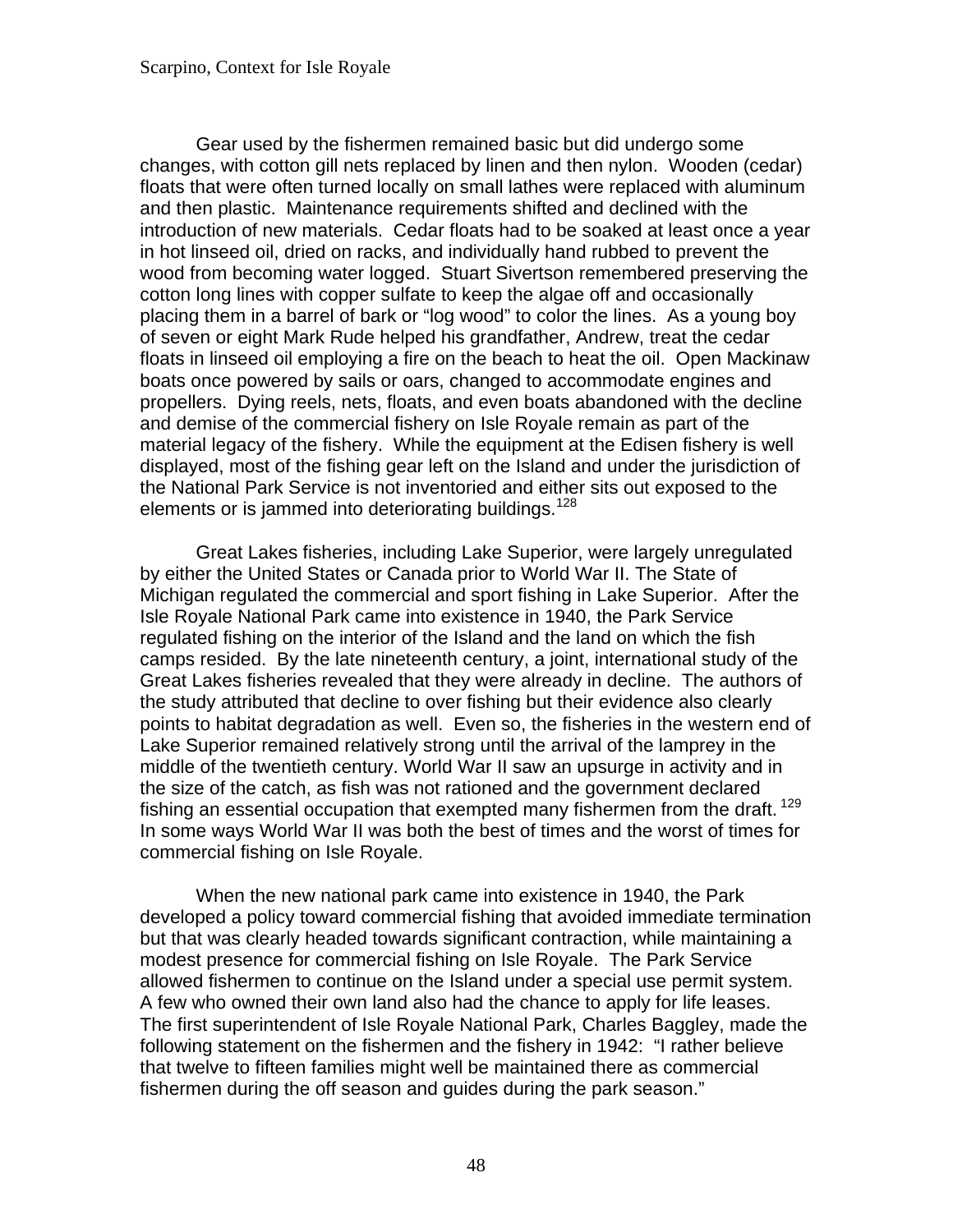In a memo to the Regional Director of the National Park Service, acting Director Hillory A. Tolson wrote [likely in 1948, see note]:

Commercial fishing at Isle Royale is not open to any commercial fisherman who cares to take advantage of its resources. On the contrary, it is a privilege accorded to specific individuals who were established at Isle Royale before the creation of the National Park. This privilege will terminate with the decease or removal of these individuals.<sup>[130](#page-107-0)</sup>

Conrad Wirth, National Park Service Director, argued in a report written in 1955 that the Park should retain commercial fishing at a reduced, modest level out of recognition of its historical significance on Isle Royale. The report stated that the Park Service would encourage the continuation of small fishing operations at twelve locations on Isle Royale, including: Belle Isle (Emil Anderson), Tobin Harbor (Art Mattson), Wright Island (Ed Holte), Fisherman's Home (Sam Rude), Washington Island (Art Sivertson, John Torgersen, Bert Nicoliasen, Tom Ekel), Crystal Cove (Robert Johnson), Hay Bay (John Skadberg), Star Island, Rock Harbor (Milford Johnson), and Old Lighthouse, Rock Harbor (Pete Edisen).<sup>[131](#page-107-0)</sup>

The policy directions suggested by Charles Baggley and Conrad Wirth envisioned a limited, but active fishery, run by commercial fishermen. They laid out at least a theoretical management strategy that acknowledged the historical significance of commercial fishing on Isle Royale and that recognized the intimate bond between form and function with fishery-related cultural resources. Active commercial fishing gave meaning and purpose to the surviving cultural resources. The Park Service never carried through with the proposed goal of retaining a limited but active commercial fishery on Isle Royale. In all likelihood, this shift took place because of the combined impact of the lamprey invasion of western Lake Superior; the post lamprey emphasis on sport fishing, and the growing emphasis on wilderness after 1964.

With the commercial fishery already reeling from the new policies adopted by the National Park Service, the lamprey depredation of the 1950s devastated the trout and whitefish populations of western Lake Superior. In 1959, the twelve remaining special fishing permit holders had a terrible harvest, unable to compete with the lamprey for fish. The following year, in 1960, the Michigan Department of Natural Resources (DNR) closed Lake Superior to trout fishing and did not reopen the fishery until 1967. When Michigan DNR reopened the trout fishery it did so under a highly restrictive system of limited assessment fishing, under which specific fishermen were given a territory (often in their traditional fishing grounds) and a quota. They could keep and sell the catch but in exchange had to supply Michigan's DNR with biological data on the fish they caught. Mark Rude's father originally had a territory in his traditional fishing area with a quota of 1,000 lake trout and 10,000 pounds each of white fish and herring. When Ed Holte of Wright's Island died, Michigan DNR awarded Rude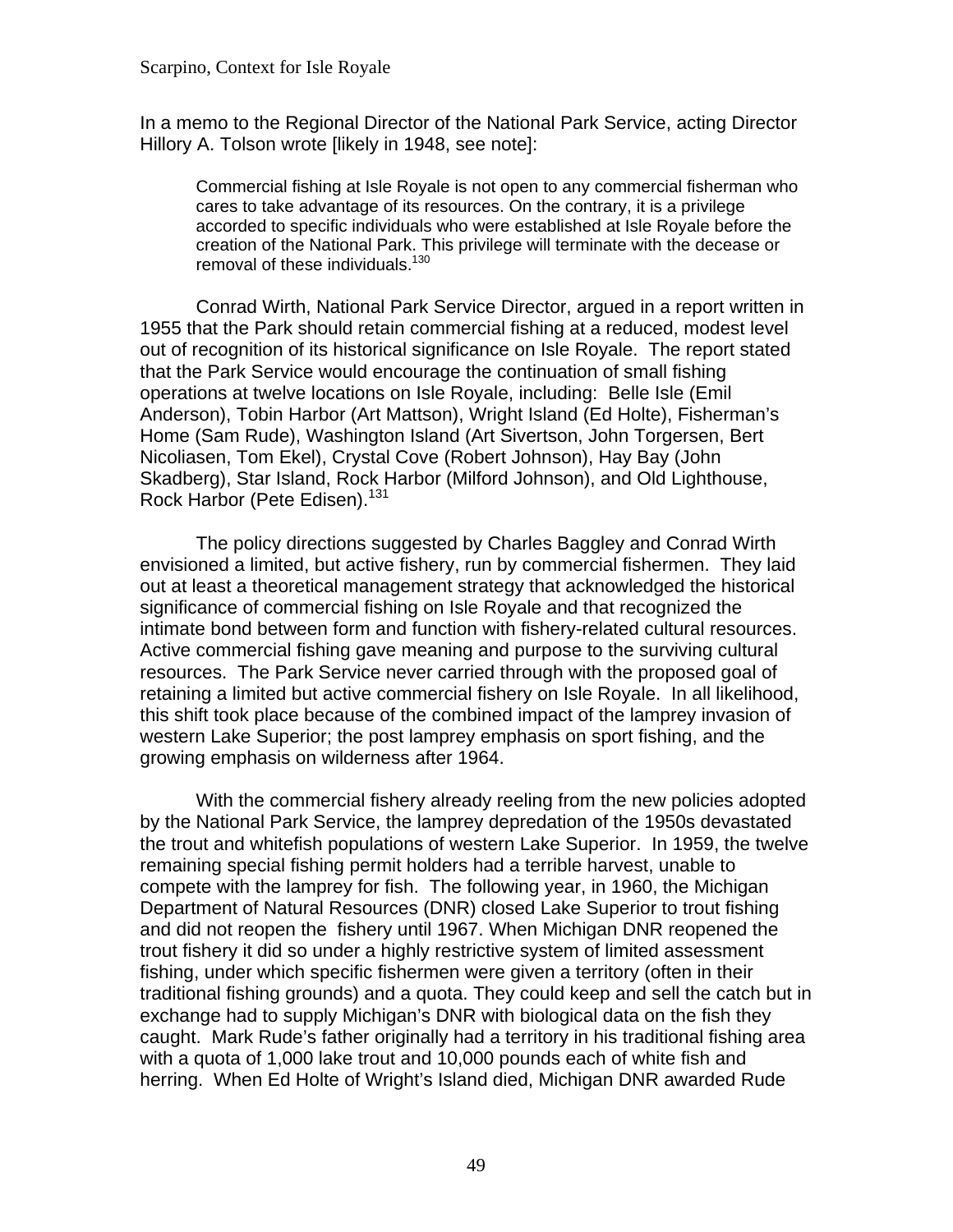Holte's quota (500 pounds of Lake Trout) and his territory that adjoined Rude's. $132$ 

home in Duluth.<sup>[133](#page-107-0)</sup> The combined interaction of Park Service regulations and growing emphasis on wilderness, the lamprey, and the corrective actions taken by Michigan's DNR sent the commercial fishery on Isle Royale into free fall. As late as the 1950s, more than twenty families continued to fish seasonally on the Island. By the mid-1960s, only eight fishermen remained and they struggled with catch limits imposed by the State of Michigan. On a field research trip to Isle Royale in 1986, Theodore Karamanski and Richard Zeitlin found that Crystal Cove, operated by Milford Johnson, Jr., was one of three active commercial fisheries. At that point, the Johnson family had been living seasonally on Isle Royale for nearly a century. By 2007, that number had dropped to one as Enar and Betty Strom fished part time from a fish house on Washington Island; the last on the Island to fish under Michigan DNR's assessment permit system. Following a long tradition of fishermen on Isle Royale Enar Strom also maintained many of the buildings and docks on Barnum and Washington Islands. When he died unexpectedly on August 20, 2007, active commercial fishing on Isle Royale died with him. The last commercial fishing license associated with Isle Royale belongs to Clara Sivertson who in January 2008 resided in a nursing

After WWII and on through the catastrophe produced by the lamprey, as fishermen gave up and left or failed to return to fish their special use permits or retired or died, the Park had a policy of burning their buildings. Timothy Cochrane points out that the Park Service burned the Hay Bay fishery in his comments on the draft of this report. In January 2008, Clara Sivertson recalled that one summer Art Sivertson was unable to make it to his fishery on Washington Island and the Park Service burned his two houses, net houses, docks, and a community ice house. The Park burned the fishing buildings and structures on Booth Island and the Island Hotel (Singer). Fishermen and cabin owners dismantled some of the abandoned fishery buildings and recycled the lumber and other useful materials into active fisheries or summer cabins. Burning was part of a policy intended to create wilderness in places like Washington Harbor where it had not existed for a very long time. The authors of The Isle Royale Folkefiskerisamfunn concluded: "Some abandoned buildings were burned by the NPS in an effort to return the Island to a pristine 'wilderness' state it had not known for thousands of years."<sup>134</sup>

Burning as a policy was not restricted to Isle Royale National Park. In her comments on the draft version of this report, Kathryn Eckert, former Michigan State Historic Preservation Officer, offered the following observations about the fate of fishing-related buildings at Sleeping Bear Dunes National Lake Shore: "To return the Manitou Islands to wilderness NPS tore down and burned historic structures before conducting the inventories and National Register assessments required by the National Historic Preservation Act.["135](#page-108-0) At Isle Royale, the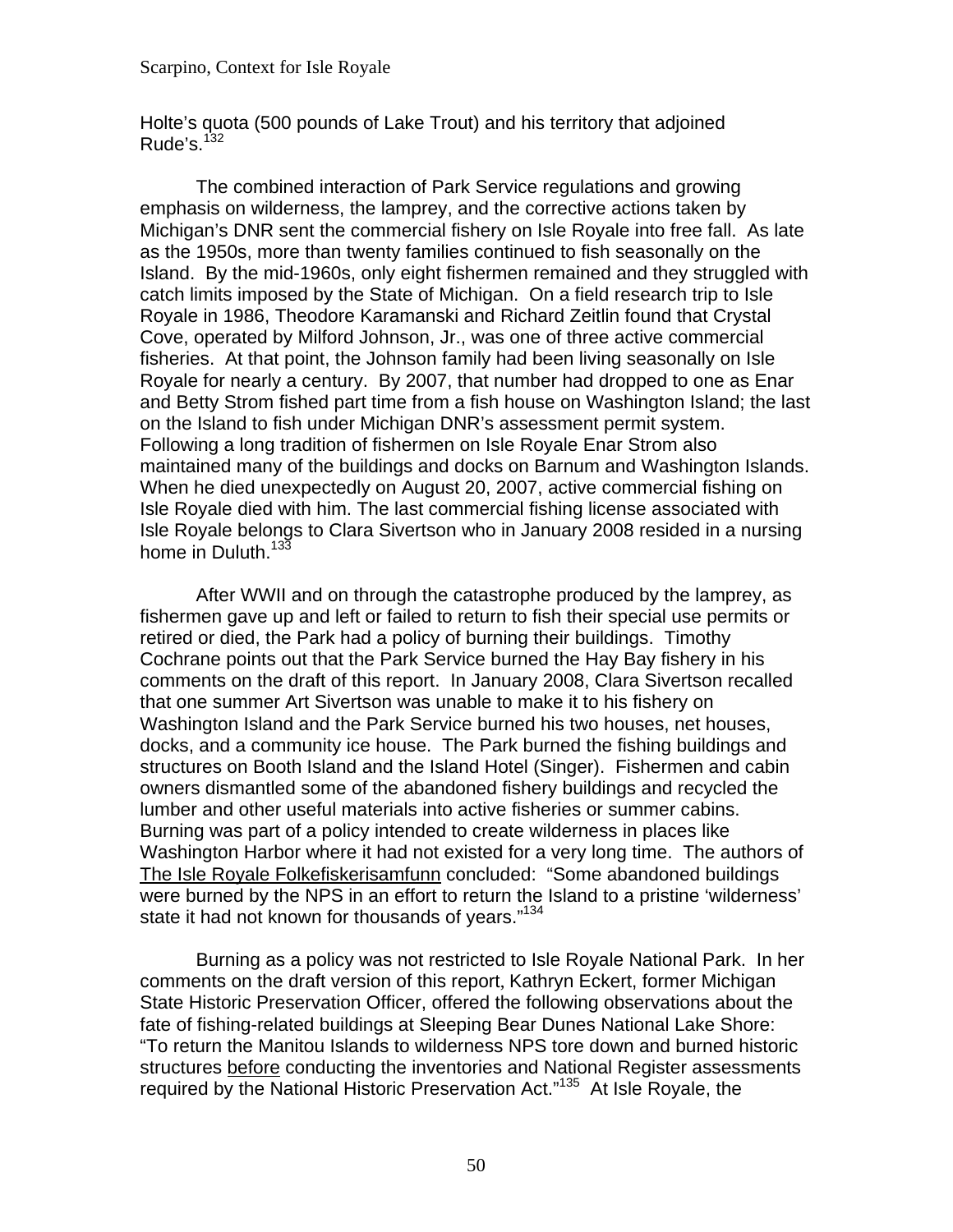practice of burning fisheries-related properties started years before the National Historic Preservation Act and continued after its passage in 1966. In the end, burning contributed to a significant reduction of cultural resources on Isle Royale as well as at Sleeping Bear and other National Park Service properties in the Great Lakes Basin. Those that survive and retain integrity have become the comparatively scarce material remnants of a commercial enterprise that was an important part of Isle Royale's history for over a century.

Little remains of the buildings and docks and the general material culture of commercial fishing on Isle Royale. In 1963 an inventory of properties on Isle Royale reported twenty five fishing-related buildings on Washington Island associated with Sam Miller (6), Carl Ekmark (3), Einar Ekmark (1), John Skadberg (3), Stanley Sivertson (6), and Art Sivertson (6). By 1995, Historic Structures at Isle Royale National Park listed about half that many, along with piles of discarded fishing nets and so forth.<sup>[136](#page-108-0)</sup> The heavy loss can be partly accounted for by deterioration, abandonment, and reuse; and partly by the direct and intended outcome of the policy of burning practiced by the Park Service.

Wright Island have continued to decline largely due to neglect since 1999.<sup>137</sup> Kathryn Franks and Arnold Alanen state in Historic Structures at Isle Royale National Park that at one time or another there were over fifty commercial fishing camps on Isle Royale. Only ten survived in various states of maintenance and repair when Franks and Alanen published their study in 1999: Bangsund Fishery in Rock Harbor (which had become headquarters for the wolf/moose project), the Holte Fishery on Wright Island, the Mattson Fishery in Tobin Harbor, the Andrew/Scotland camp on Amygdaloid Island, the Anderson Fishery on Johnson Island, the Rude Fishery/Fishermen's Home on Houghton Point, the Sivertson/Ekmark/Singer property on Washington Island, the Milford and Myrtle Johnson fishery at the McGrath Camp at Crystal Cove, a few of the early Johns' buildings on Barnum Island Washington Harbor, and the Edisen Fishery in Rock Harbor. (The Edisen Fishery was listed on the National Register of Historic Places in 1977. It has benefitted from significant restoration and an informative public interpretation of commercial fishing on Isle Royale.) Franks and Alanen concluded that three of the surviving fishing camps on Isle Royale possessed a high degree of historical integrity: the Edisen Fishery, the Rude Fishery/Fisherman's Home, and the Sivertson/Ekmark/Singer property. They ranked two additional fish camps as possessing medium to high historical integrity: The Holte Fishery, Wright Island, and the Anderson Fishery, Johnson Island. Some of these sites, such as the Johns Hotel, the McGrath Camp, and

On Labor Day weekend 2006 the Wright Island fishery site exhibited a significant disconnect between Park Service plans and reality on the ground. A laminated paper sign informed visitors landing at the government dock (rebuilt in 2002) that Ingeborg Holte grew up here, the daughter of fisherman, Sam Johnson, who "rowed his family and all their possessions from Chippewa Harbor to Wright Island in the early 1900s." Ingeborg lived her adult life here, marrying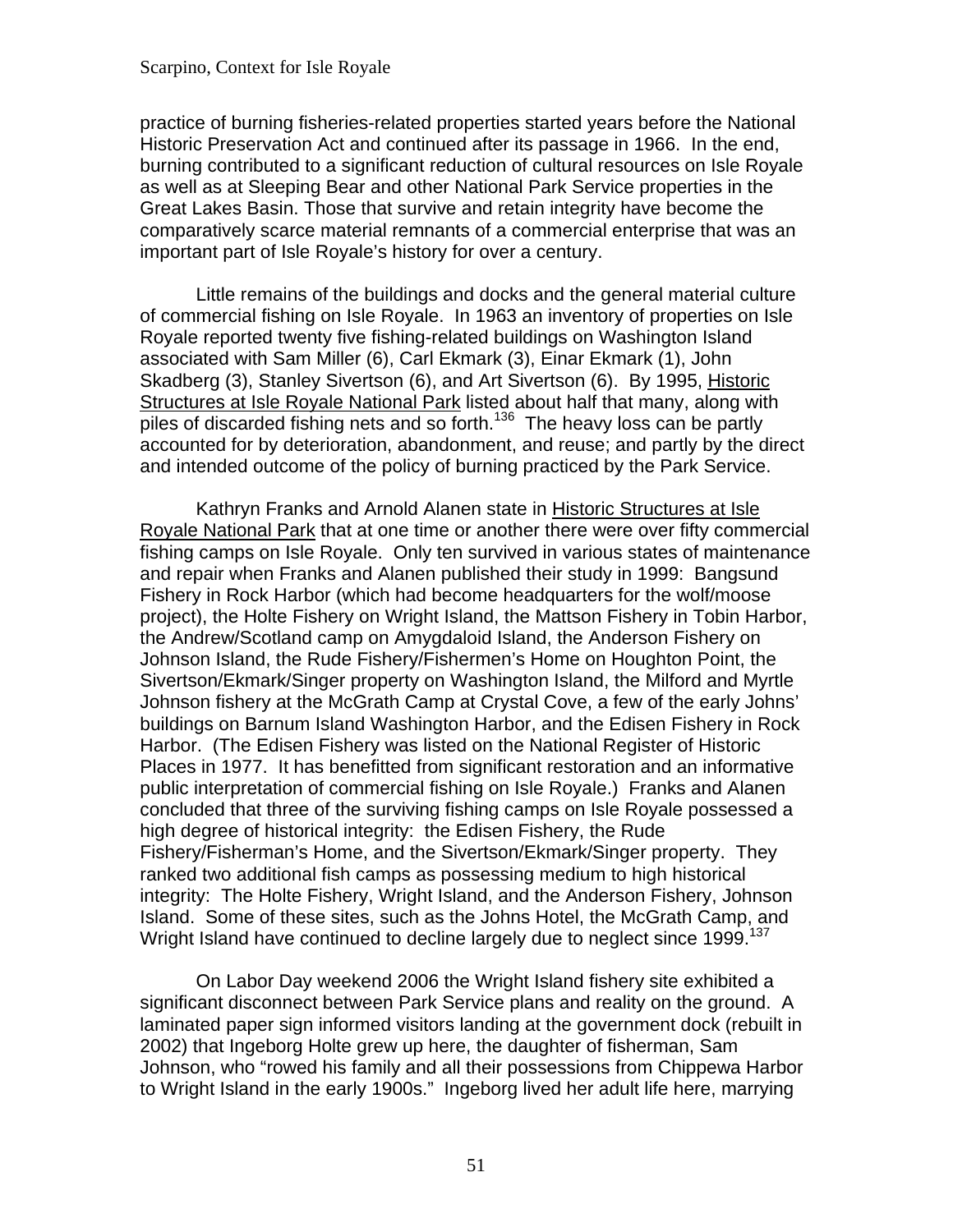Ed Holte who also fished from Wright Island. Ingeborg and Ed Holte raised their daughter, Karen, on the island. The sign further explained that the Park's General Management Plan calls for a campground on the Wright Island. It also asked visitors to "Please respect this place and the memories of Ingeborg and her family." "Maintaining a historic scene," the sign stated, "is important at this location." In the early fall of 2006, the former fishery was overgrown with brush and weeds, a wooden boat lay rotting at the water's edge alongside a pile of logs and lumber that could have come from a dock or a boat house. The main cabin of peeled log construction exhibited significant and advanced exterior dry rot on many of the logs. The trim around the door and windows badly needed paint, and the tar paper covering on the roof over the front stoop had torn away. Someone had made a modest attempt to fix things up by replacing the deck on the entryway and the support posts with what appeared to be "hardware store type" dimension lumber that was unsympathetic with the original fabric of the building. The advancing deterioration of the buildings and grounds stood in stark contrast with the goals and sentiments expressed on the laminated sign.<sup>[138](#page-108-0)</sup>

Wright Island boasts a long history as a fishery. Native Americans fished from Wright Island, while the American Fur Company and Hugh H. McCullough employed it as a fish station in the 1830s, 1840s, and 1850s. In the late 1860s, Wright Island was the location of an operation that rendered siskowit for oil. For most of the twentieth century, it was home to a commercial fishery run first by Samuel Johnson and then by Ingeborg and Ed Holte. Wright Island was one of ten locations that in 1955 National Park Service Director, Conrad Wirth, advocated leaving in operation out of respect for the historical significance of commercial fishing on Isle Royale. The Wright Island fishery was National Register eligible in 1999, and a quick examination revealed that it likely remained so in 2006. Stabilization of the resources on Wright Island will be essential to maintaining integrity and National Register eligibility.

For Wright Island, and all other cultural resources on Isle Royale, entropy is the enemy of excellent intentions. In the absence of a management plan that provides for maintenance, time and weather will inevitably combine to compromise physical integrity. Wright Island was one of five remaining fish camps on Isle Royale that in 1999 still possessed enough integrity to qualify for the National Register (Edisen Fishery, Rude Fishery/Fisherman's Home, Sivertson/Ekmark/Singer property, Anderson Fishery, and the Holte Fishery). Those five fish camps survive as the material culture embodiment of the entire history of commercial fishing on Isle Royale.<sup>[139](#page-108-0)</sup> Yet, minus the human activity that gave those places purpose, they serve at best as lifeless symbols of commercial fishing on the Island. Returning limited commercial fishing to some of these locations offers a strategy that respects the importance of human history and fishing on Isle Royale and that plans for a historical wilderness on the Island. As Charles Baggley and Conrad Wirth noted decades ago, the key to preserving fish camps lays in using them for their original purpose, with people living and fishing there and carrying out on-going maintenance on a seasonal basis.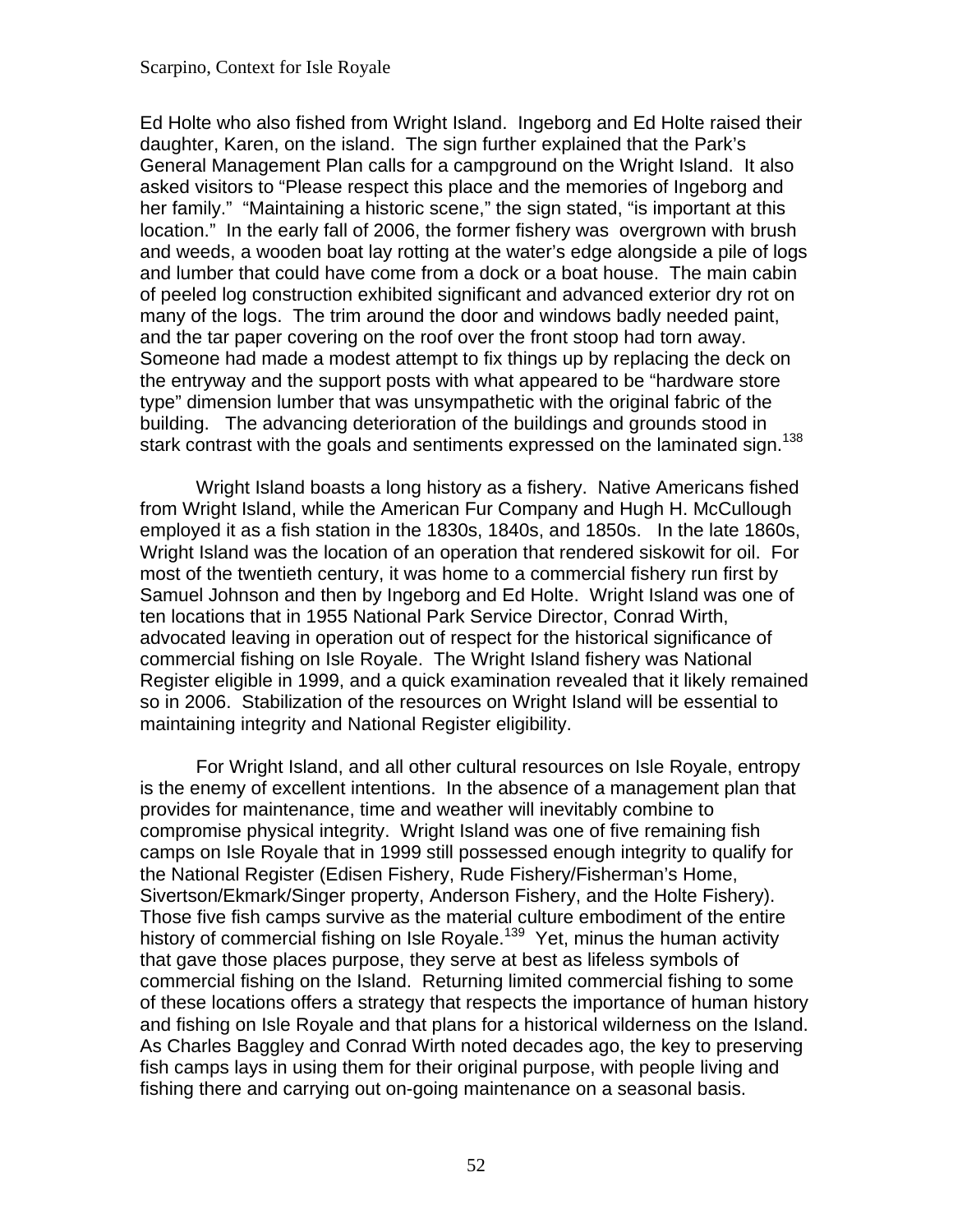# The Making of an "Historical Wilderness": Converting Isolation into

# an Asset

Recreational use of Isle Royale did not begin in any significant way until the end of the nineteenth century. Fur seekers and copper miners, commercial fishermen and loggers came to Isle Royale intending to find and extract resources. They did so in the belief that God created nature to serve humanity; that people were superior to nature; and that human beings improved nature and their own society and economy by developing and using what nature provided. They measured progress in terms of conquering wilderness and making nature productive. Agriculture, logging, mining, and fishing capitalized on nature's potential and produced socially beneficial results. Other widely held attitudes included the belief that nature's bounty was limitless, including its capacity to absorb waste. Most people divided nature into "good" and "bad," with good being species that benefitted humanity and "bad" being those that did not. Deer and cattle were good, while predators like wolves and bears were bad and need to be killed. The U.S. Bureau of Biological Survey (incorporated into the U.S. Fish and Wildlife Service in 1940) waged a decades-long campaign against predators, first using hunters and traps and later employing poisons that were cheaper and much more indiscriminate. Most Americans shared a view of government that Abraham Lincoln succinctly and powerfully articulated in a special message to Congress on July 4, 1861. Lincoln asked Congress for funds to wage war against the Confederacy, and he explained his goal of preserving a Union that stood for economic equality of opportunity:

This is essentially a people's contest. On the side of the Union it is a struggle for maintaining in the world that form and substance of government whose leading object is to elevate the condition of men; to lift artificial weights from all shoulders; to clear the paths of laudable pursuit for all; to afford all an unfettered start and a fair chance in the race of life. Yielding to partial and temporary departures, from necessity, this is the leading object of the Government for whose existence we contend.<sup>[140](#page-108-0)</sup>

Citizens expected government to promote economic equality of opportunity by, among other things, providing access to land and timber and minerals, which is what happened in the case of Isle Royale. Government exercised very little regulation over resource use. Fish Culture, as it was practiced on Lake Superior in the late nineteenth and early twentieth centuries, was a nearly perfect response to fishing pressure in this political and ideological context. The government paid for raising and releasing desirable species of fish, which expanded supply without placing restrictions on use.

As more and more Americans lived in cities, attitudes towards nature began to change, largely in response to the unintended and unanticipated consequences of rapid and nearly unregulated urban/industrial growth. People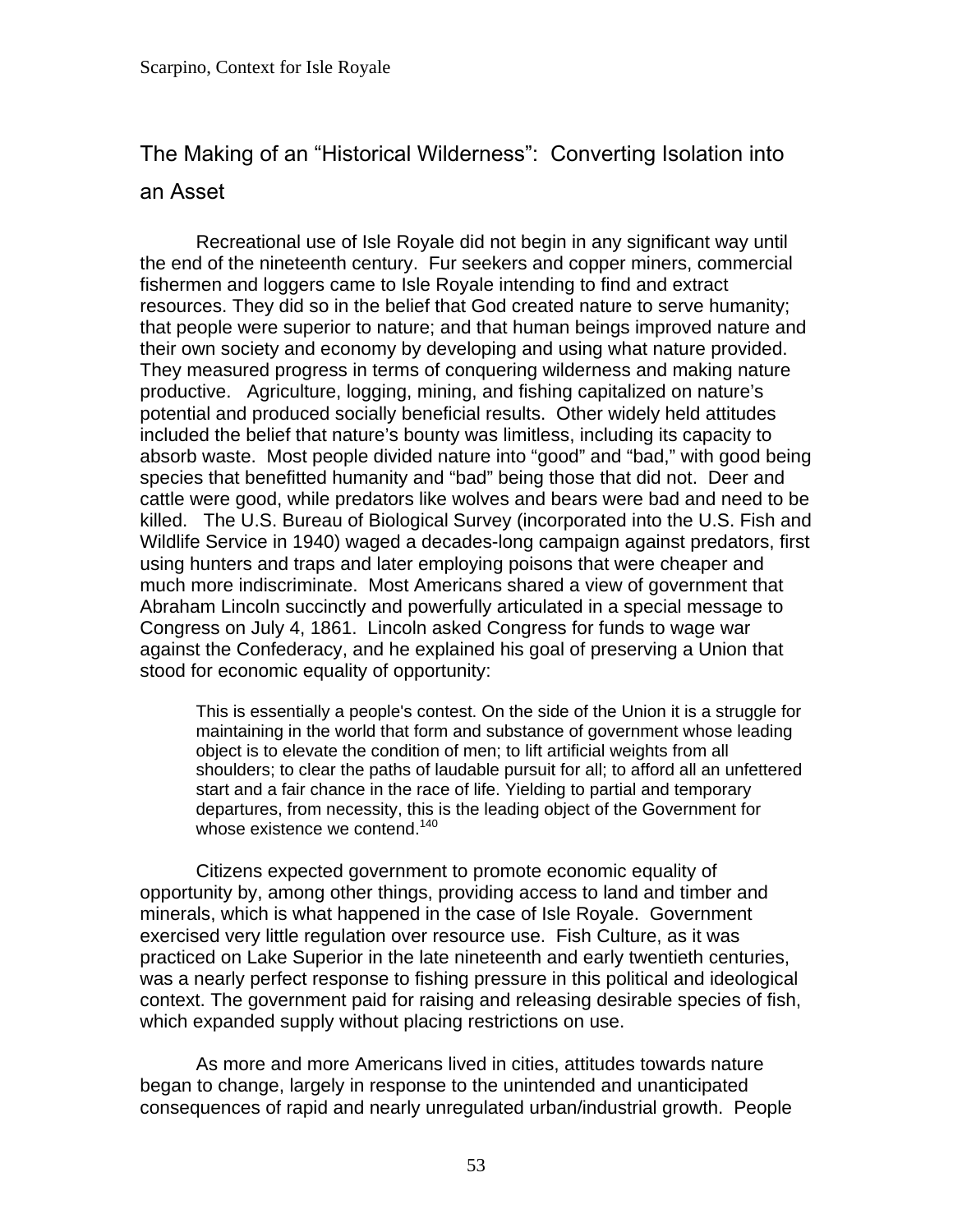with less and less direct contact began to miss what they no longer had. Several well-publicized examples demonstrated that natural abundance had limits: Extinction of passenger pigeons that had once numbered in the millions and whose flocks sometimes blocked the sun; near extinction of the buffalo on the Great Plains; and the rapid and wasteful destruction of the pine forests of the Great Lakes. Coal smoke smothered and choked cities; domestic sewage and industrial effluent fowled rivers and streams. Urban/industrial growth caused many people to worry about the quality of the places in which they lived, while water pollution, drainage of wet lands, expansion of agriculture, and lumbering threatened outdoor fishing and recreation areas.

Sport hunting and fishing and nature appreciation began to play greater roles in American culture by the last third of the nineteenth century. Many Americans longed for the "strenuous life" and for the contact with nature they believed had shaped the American character. This growing emphasis on sport hunting and fishing, nature appreciation, and the strenuous life was most popular among the white, middle and upper class Protestant people who saw themselves as the descendants of the pioneers who had conquered the wilderness and formed the American character. Part of their interest in nature grew out of a desire to preserve their own culture and values in a changing world where their children would grow up in cities filled with immigrants. As Thomas Dunlap explains in Saving America's Wildlife:

The next generation would grow up in cities, and not on farms, and it would consist in large part of immigrants and immigrants' children. It would have no contact with the old civilization. If the virtues formed in the struggle with the wilderness – the virtues that had made America what it was – were to continue to be the bedrock of American life, the new generation would have to be educated to appreciate nature and 'manly sport with a rifle.'<sup>[141](#page-108-0)</sup>

By the late nineteenth century, the Progressive conservation movement developed and embraced a broad spectrum of attitudes towards nature from wilderness preservation preached by John Muir, founder of the Sierra Club, to wise use and efficient management advocated by Gifford Pinchot, Chief Forester under President Theodore Roosevelt. While goals and strategies differed widely, what conservationists had in common was a belief that nature's abundance had limits. In January 1922, fifty-four Chicago fishing enthusiasts, led by advertiser Will Dilg, formed the Izaak Walton League of America. In less than three years, fifty four became more than one hundred thousand, and the organization had persuaded Congress to establish the Upper Mississippi Wildlife and Fish Refuge to protect overflow lands between Rock Island, Illinois, and Wabasha, Minnesota.

The Izaak Walton League had a strong presence in the upper Midwest, and its message conveyed in a slick, color magazine, Outdoor America, looked nostalgically to the past when unspoiled nature supported ample fishing and hunting; it touted the benefits of outdoor experience; and it called upon readers and members to organize and protect the out-of-doors from threats such as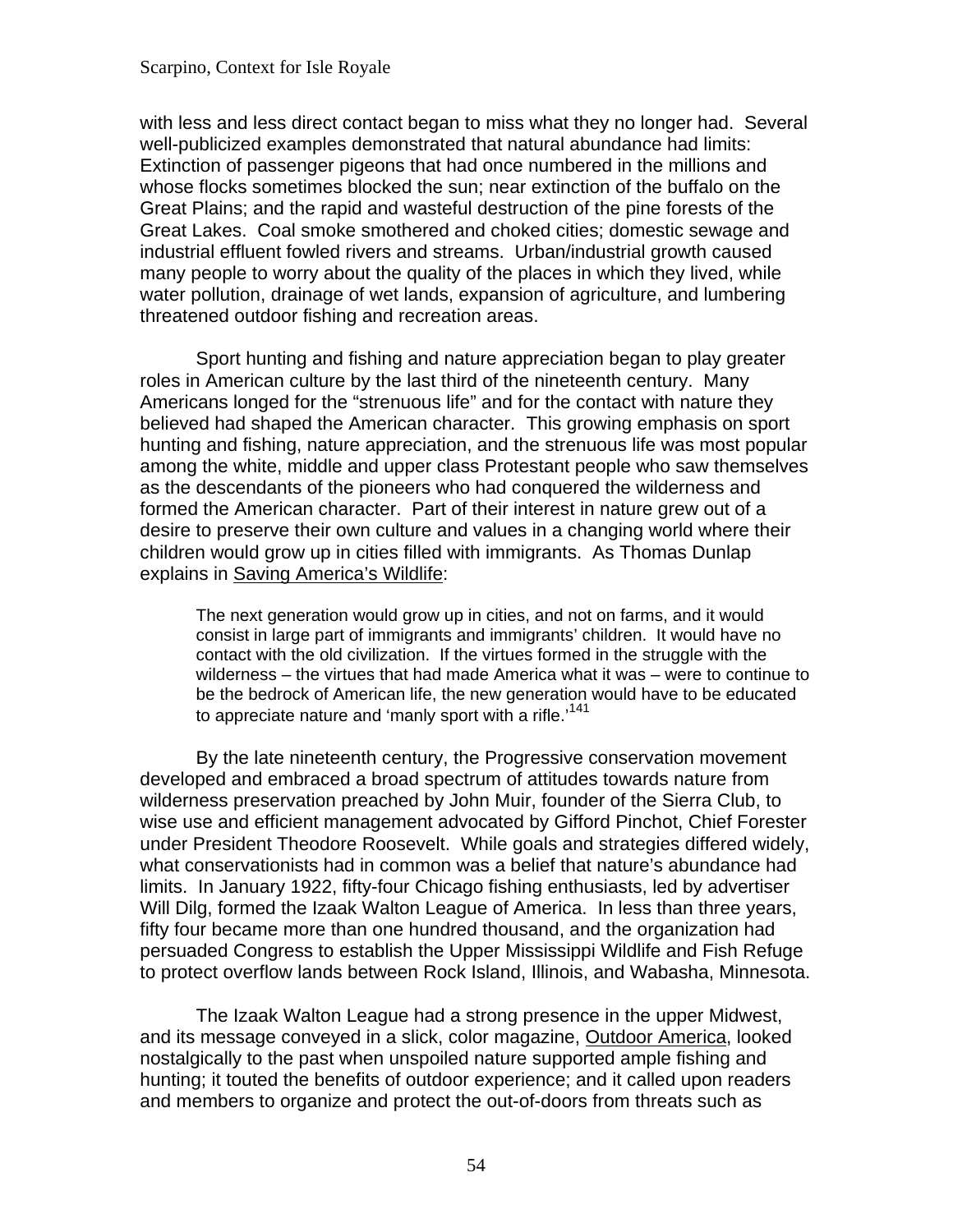pollution. The first issue of Outdoor America, published in August 1922, set the tone and message for the magazine and accounted for the popularity and appeal of the Izaak Walton League. In an editorial Will Dilg warned that "Already the boy born today is foredoomed to have no fishing at all, unless his parents can take him to far and remote places." Writer, Robert Davis, captured the profound sense of loss felt by many in his poem, "The Rape of the River." On a pilgrimage to a favorite stream he had enjoyed as a youth, he found that "Forest and stream in grief had died/By vandals crucified." His stream was now "putrid, and loathsome – and stinking," destroyed by owners of a saw mill who discarded their sawdust in his stream. Romer Grey, young son of writer Zane Grey, appealed to fathers to join the Izaak Walton League:

My Dad takes me places where there are a few fish left. And so I have fun. But I wonder what the lots of boys do who are not so lucky as I am. They ought to have places to fish. It was fishing and hunting that made the pioneers of early days such men. I say the Daddies who love to fish should somehow get together and fix it so their boys could also learn to love to fish.<sup>[142](#page-108-0)</sup>

It was against this backdrop of shifting attitudes towards nature that Americans from cities like Chicago and Omaha and Minneapolis and St. Paul and Duluth who could afford to do so sought recreation away from those urban areas. The railroad and steamship lines on the Great Lakes provided access to the out-of-doors, well before the wide spread availability of cars and improved rural roads. Isle Royale was one of the places that attracted them, with its promise of beauty and fishing and hiking and boating and collecting greenstones. Just getting there could be an adventure. Isle Royale's clean air relatively free of pollen provided relief for people suffering from allergies or respiratory problems at time before antihistamines. Mark Rude's grandfather, Andrew, left Duluth to fish on Isle Royale about 1919 partly because he suffered from summer time allergies on the mainland.<sup>[143](#page-108-0)</sup> Even so, the Island was not for everybody. It was isolated and hard to reach, which for the summer residents made travel to the Island, getting supplies and building materials, and maintaining contact with the outside world a challenge. In the days before marine radio and satellite up links, Isle Royale was cut off from the outside world. Summer residents had no electricity, and they hauled water for washing their dishes, their clothes, and themselves. Yet, those who "felt the magic" developed an appreciation for the Island and a bond with the place that passed from parents to children and has persisted for decades.

### Recreation and Summer Resorts

Tourist accommodations and summer resorts were the first commercial recreational activities on Isle Royale. For entrepreneurs who started those businesses, Isle Royale's fishing and outdoor recreation opportunities became a new set of commodities that could be "extracted" from nature --- marketed and sold to buyers who would pay their own transportation costs to the Island.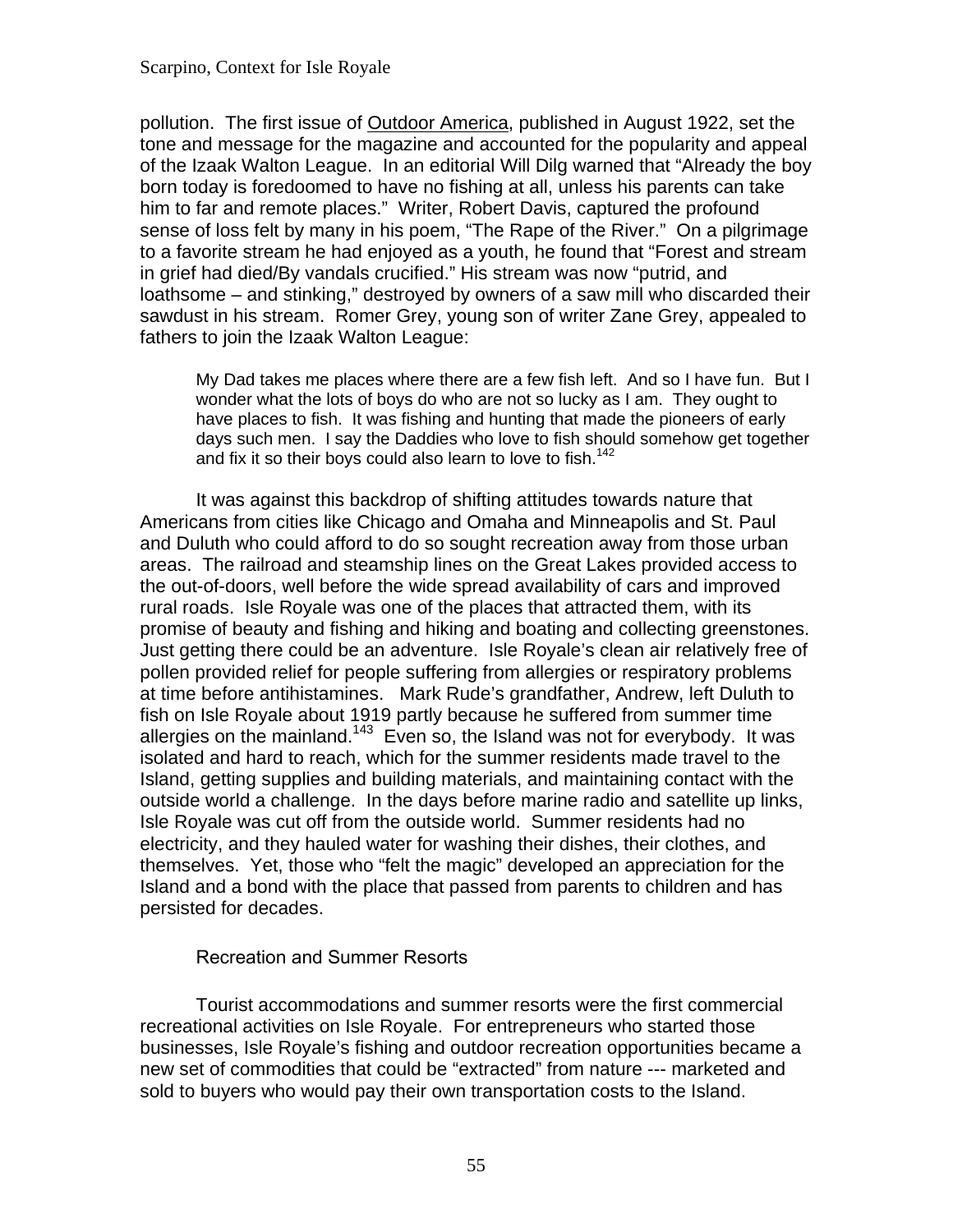This was a Whether they did so intentionally or stumbled upon it by chance, these entrepreneurs hit upon a way to convert physical isolation into an asset. Tourism and recreation became the alchemy that turned isolation into "gold." At the same time, people who traveled to Isle Royale to enjoy its recreational potential or to find relief from hay fever did so as consumers instead of producers. new way of using the Island and of thinking about nature more generally, which eventually helped create a constituency for preserving those unique and increasingly scarce qualities that attracted people to Isle Royale.

Individuals who had been involved in mining and fishing saw opportunity in serving sport fishermen and recreation seekers, actions that further bound together the stories of mining, fishing, and recreation on Isle Royale. When the Wendigo Copper Company went out of business in 1892, its parent company, the Isle Royale Land Corporation, began selling its land for recreational users. The Isle Royale Land Corporation made plans to develop its holdings as a game reserve and a summer resort. "The Wendigo idea," Karamanski and Zeitlin explain, "was an extension of a nationwide interest in resorts and recreation made possible by the development of railroads and steamship lines. Wilderness resorts were springing up throughout the United States." Once again, a larger national trend influenced developments on the ground on Isle Royale. The Isle Royale Land Company was ultimately unsuccessful, as was a plan by Duluth businessman, George G. Barnum, to develop a resort on Mott Island.<sup>[144](#page-108-0)</sup> Other entrepreneurs did much better.

In Washington Harbor, John F. Johns, a former mine captain who had also done some fishing, had by 1893 put up a few small tourist cabins and a larger, adjoining "hotel" with a dining room, a sitting room, and a front porch. The Johns Hotel, which in on the National Register of Historic Places and under the care and ownership of the National Park Service, stands vacant and deteriorating. Mr. Johns cut the small-diameter logs for his hotel from a nearby island, which was one-story, made of horizontal log construction up to the roof line. Two windows in the front gable under the roof indicate usable space upstairs.<sup>145</sup>

The Johns Hotel is the oldest surviving building representing the resort era on Isle Royale. It dates to the beginning of the recreation and resort movement when some entrepreneurs first began to exploit Isle Royale's recreational potential. The hotel's accommodations were rustic but consistent with its roots - a new commercial niche developed by an enterprising entrepreneur with connections to the commercial fishing industry. In the mid-1890s, the hotel and its guests shared the Eastern end of Johns Island with an active fishery. Historically, the Johns Hotel is one of the most important, standing buildings related to recreation and tourism on the Island. Although the hotel needs stabilization and restoration and no longer co-exists with an active fishery, it still possesses sufficient integrity to make it National Register eligible under Criterion A.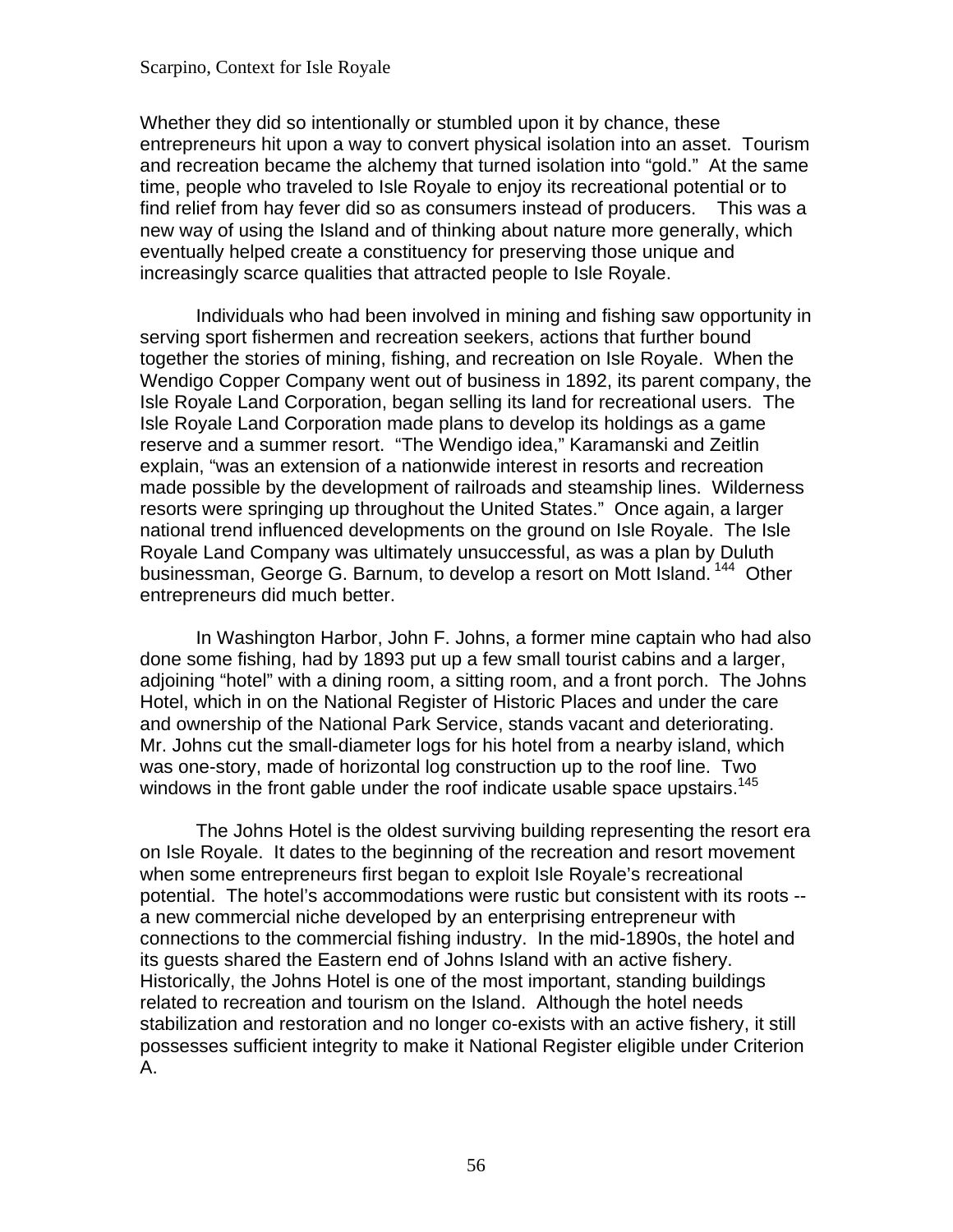The hotel is also significant for its association with the active career of John Johns under National Register Criterion B. John's career embodies the connections between mining, fishing, and recreation on Isle Royale. He had worked in both mining and fishing. In August 1893, A. J. Woolman, representing the International Joint Fisheries Commission, interviewed John Johns on Isle Royale. The interview revealed among other things that Johns lived on an Island at the mouth of Washington Harbor at the "south end of Isle Royale." Johns reported he had resided in the region for sixteen years but had only been fishing for seven years. Mr. Johns was not the only entrepreneur interviewed by the Joint Fisheries Commission in the western end of Lake Superior to see financial opportunity in recreation. Captain C. O. Flynn, Duluth, owned the steamer R. G. Stewart, which in season he ran to Isle Royale once a week to pick up salt fish. Captain Flynn told the interviewer that for the past two years he had been "down around the island a good deal with pleasure parties."<sup>[146](#page-108-0)</sup> Flynn and Johns were co-participants in the developing the incipient recreation movement on Isle Royale. Flynn transported early recreational users to Isle Royale on a vessel he also used to haul salt fish. His passengers were the kind of mainland residents who sought Johns' simple accommodations and the chance to enjoy the comparatively abundant and unspoiled fishery off the western end of Isle Royale.

The next tourist venture in Washington Harbor was of a much-different quality than the Johns Hotel. Island House Hotel built in 1902 by Captain Walter P. Singer became the first large-scale resort on Isle Royale. Island House was a two-story, wood frame, rectangular building, about 150 feet long, containing 22 bed rooms, a pool room, and a barbershop. A nearby pavilion boasted a bowling alley and a dance floor. There were also 10 guest cottages, each with a nearby outhouse. By 1904, several passenger vessels stopped at the Singer Hotel, including the America and for awhile Singer's luxury vessel, the Iroquois. The Chicago, St. Paul, Minneapolis and Omaha Railroad offered weekend rail/boat excursions to Isle Royale. A wireless radio tower built atop a ridge behind the Island House Hotel in 1910 made it possible to communicate with inbound vessels and allowed guests to make reservations. Hay fever sufferers seeking relief from pollen that made their summers miserable joined the ranks of those flocking to the Island Hotel. Once they enjoyed the Island, well-todo families from Minneapolis and St. Paul, Duluth, and Omaha began to purchase lots and build summer cabins on Isle Royale. Singer attempted to compete with the Booth Company for the fish trade and passenger business. While those businesses failed, Singer's hotel, run by his wife, Mary, remained the leading resort destination on Isle Royale until the early 1920s, when Belle Isle Resort upgraded.<sup>[147](#page-108-0)</sup>

 headquarters building of the Wendigo Mining Company. The Club also owned The third major effort to develop the recreational potential of Washington Harbor took place in 1902 when a group of mostly Duluth businessmen organized into the Washington Club bought the two-story, log former an adjoining building that housed a kitchen, dining room, and quarters for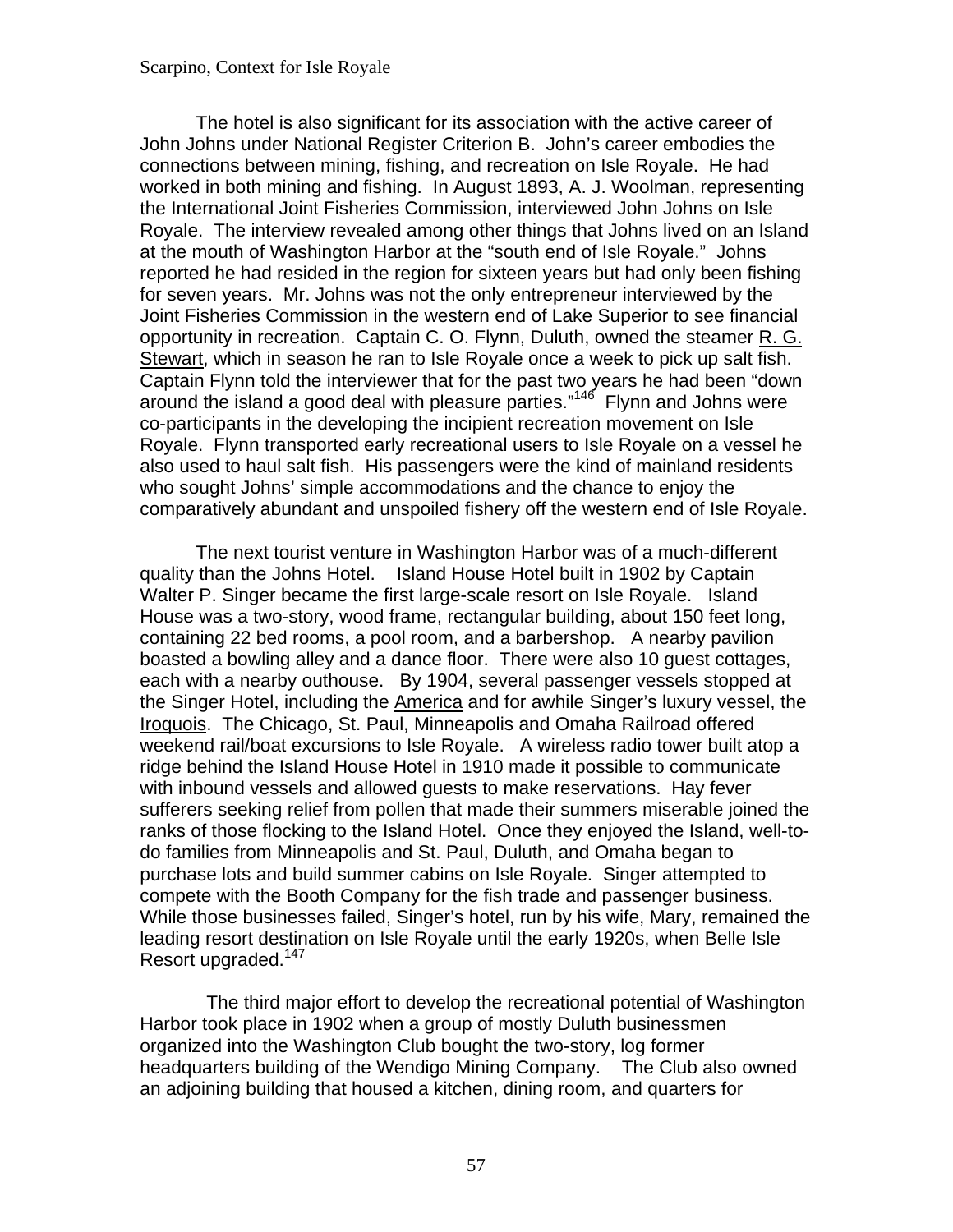servants. Members created a private rod and gun club that most of the time was "men only." Their club boasted hot water and showers. The purchase of seventy acres at the head of Washington Harbor along Washington Creek provided members a private preserve where they enjoyed fly fishing for brook trout. While their highest interest appeared to be fishing, they did engage in an unsuccessful attempt to introduce white tailed deer to Isle Royale.<sup>[148](#page-108-0)</sup> The presence of the Washington Club and the Island House Hotel increased the passenger boat traffic in Washington Harbor, which combined with several fishing stations and the comings and goings of fishing boats made the harbor a busy place.

Nearly all of the buildings associated with the tourist cabin and resort business in Washington Harbor are gone. The most notable survivor is the onestory log-constructed Johns hotel on the eastern end of Barnum Island. In the summer of 2007, it was surrounded by encroaching brush and weeds with materials that could have been used for repair and renovation stacked nearby. Johns' vernacular construction will pose expensive restoration challenges, which should only be undertaken after consultation with experts in that type of work. The Park Service burned the Island Hotel and some of the associated buildings. When Franks and Alanen published their Historic Structures at Isle Royale National Park in 1999, two frame cabins built between 1902 and 1920 survived, along with the radio tower, some fragments of boardwalk, and some ruins of the dock. By summer 2007, the board walk was not in evidence and only the submerged rock and timber cribs remained from the dock. There is no surviving above-ground evidence of the Washington Club. In his comments on the draft version of this report, Timothy Cochrane stated that the Park Service burned the Wendigo Mine/Washington Harbor Club building in the 1980s.<sup>[149](#page-109-0)</sup>

Rock Harbor and Tobin Harbor became a second center of tourist accommodation on the East end of Isle Royale. By 1900, Gus Mattson, who had a fishing station in Tobin Harbor was renting rooms to sportsmen, while his wife cooked meals. He was one of several in the fishing industry who saw a further business opportunity in recreation and tourism. Mattson owned boats he could rent for fishing or sightseeing. In 1906, he sold his business to Fred K. Guck, W.H. Faucett, and G. Martini, all of Calumet, Michigan. The new owners changed the name to Tobin Harbor Resort and built additional facilities to augment what they had purchased from Mattson. Their resort had wood framed sleeping cottages and a log cabin dining room with a sitting room. Martini, Faucett, and Guck published a multipage brochure to advertise their resort. Interestingly a note on the back of the copy filed in the Isle Royale Archives at Houghton states that it was found in the Missouri State Historical Society, Columbia, Missouri, in 1972. The brochure offers guests rest and recreation and promises that those who "have tasted of the happiness" "have left Tobin's Harbor with better and brighter minds, finer physical condition and a renewed general health which years of physicians' care and attention could not bring about."[150](#page-109-0)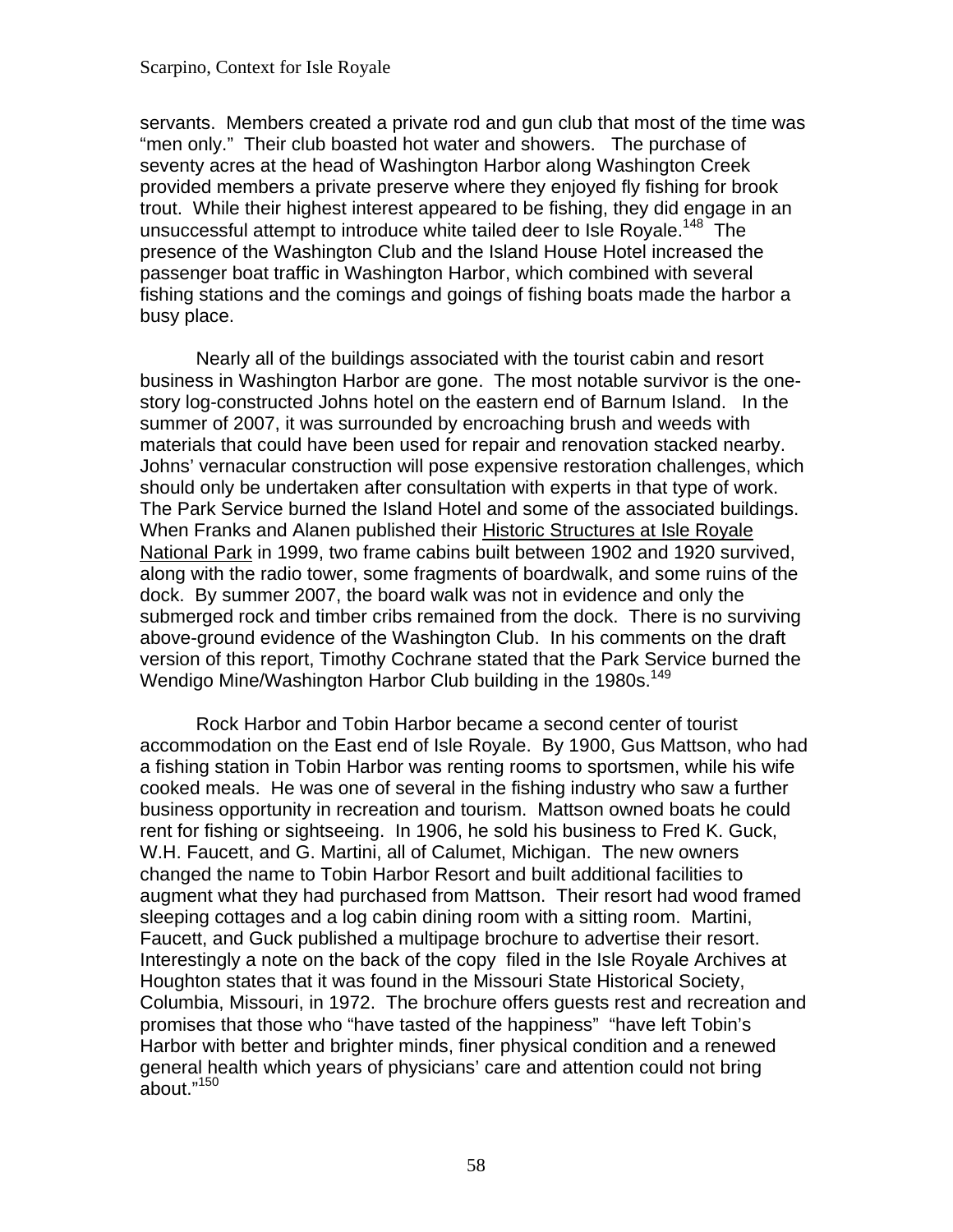Renamed Minong Lodge in the early 1930s, the resort in Tobin Harbor remained a rustic-type retreat and the center of the Tobin Harbor community, which included the resort's guests, summer residents, and fishing families. Tobin Harbor became a busy and crowded place. Boat days attracted summer residents for supplies and mail. Regatta Day, held in the 1920s and 1930s drew large crowds to the resort's sturdy and spacious dock. Richard Edwards, born in 1916, spent parts of several summers during his pre-teen and teenaged years at his family camp on Edwards Island off the mouth of Tobin Harbor. Edwards described the Tobin Harbor resort as "a real center of our social life," and "a kind of focal point for social life." His father and grandfather were both ministers, and they held Sunday evening services in the common area of the hotel. The family often visited on boat days, which he remembered as a big day for getting together and socializing. Fishermen like the Mattsons would bring their fish to the boat and take delivery of ice. The Minong facility remained in business until the late 1930s when the National Park Service bought out the last owners, Helena Smith and her daughter, Grace, and closed the resort.<sup>151</sup>

In 1901, "Commodore" Kneut Kneutson sailed from Duluth on a Booth steamer; fleeing the mainland pollen that made him miserable with hay fever, he rented quarters from Gus Mattson at Tobin Harbor. Kneutson found relief for his allergies and also "discovered" Snug Harbor an inlet off of Rock Harbor. He purchased half a mile of shore line, including Snug Harbor, and started the Park Place resort, which his daughter, Bertha Farmer, renamed Rock Harbor Lodge when she took over in 1922. Park Place offered, simple, one-room, wood-frame sleeping cabins. One of the few amenities was pails of hot water delivered to cabin doors each morning. Summer residences developed in Rock Harbor when Kneutson sold lots to visitors to Park Place. In 1924, under Bertha Farmer's management, Rock Harbor Resort added a large, two-story guest house, with guest rooms, electric lights, hot and cold running water, and two bathrooms with showers and indoor, "sanitary toilets." (In all likelihood, the sewage from those toilets and the soapy waste water the hot showers ended up in the lake.) The Rock Harbor Lodge also added a tennis court, with lessons available from Coach Orsborn, a high school teacher from Elgin, Illinois. Franks and Alanen conclude that during its "heyday" in the 1920s, "the informal summer community that formed in Rock Harbor as a result of Kneutson's development was equivalent to the community in Tobin Harbor."<sup>152</sup>

The final commercial recreational development took place in Rock Harbor when in 1907 a Scandinavian fisherman named Erick Johnson opened Tourist's Home Resort on Davidson Island in Rock Harbor. Johnson's resort was composed of several one- and two-room cottages with a larger, central dining room. An undated photograph in Gale and Gale shows a one-story, square, wood-framed cottage with a moderately pitched pyramidal roof. A sign on the roof reads, "Tourist Home." The cottage is on the beach very near the water and appears to be set a few feet above the ground on posts or perhaps cement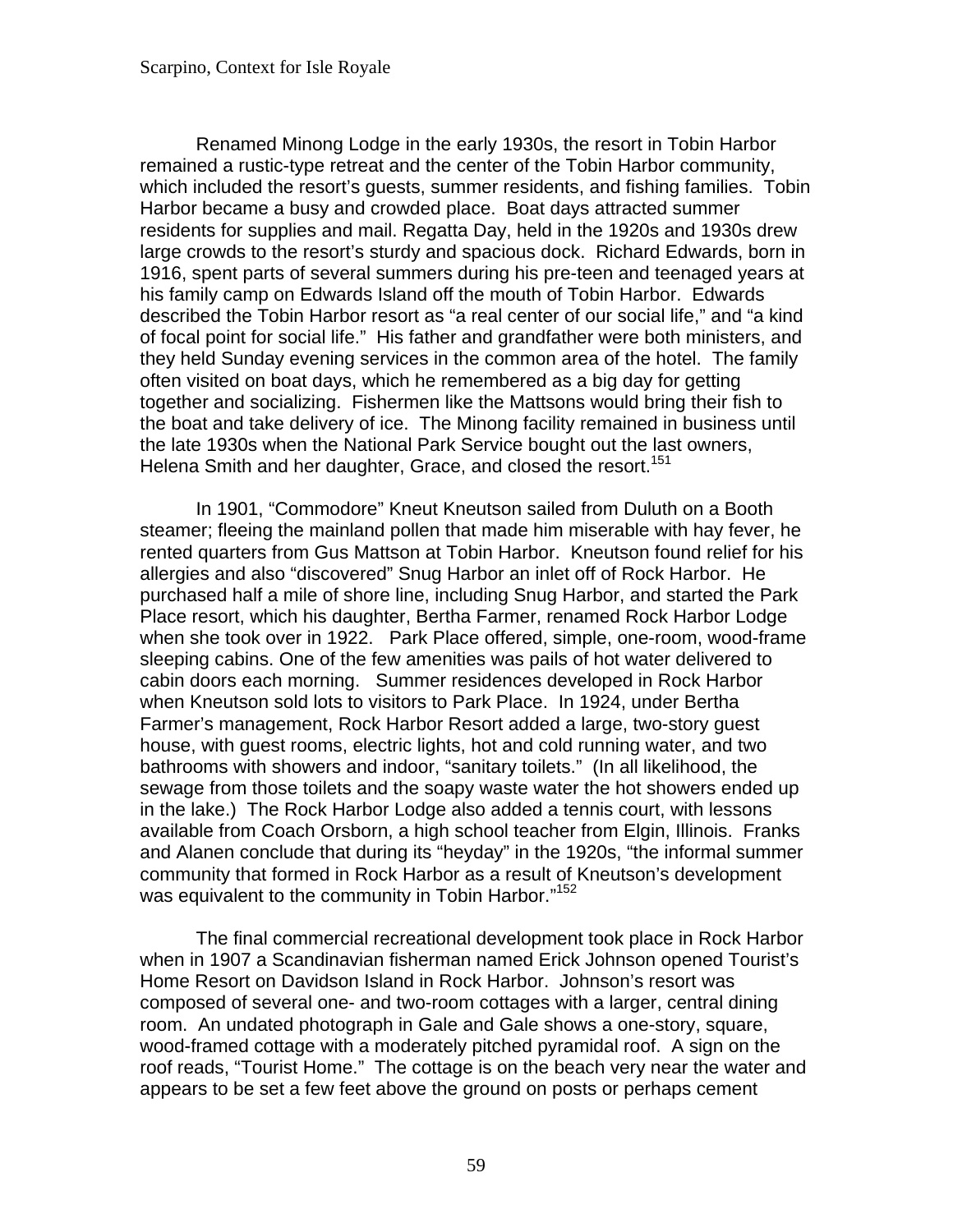"piers." The façade has a centered door (standing open), with a single doublehung window positioned symmetrically on either side of the door and a full-with uncovered deck. There is a two-story building of similar construction behind. Several wooden row boats lie pulled up on shore. In 1910, Johnson sold out to the Davidson family of St. Paul. Many of Tourist Home's cabins were sold and reused as sleeping cabins at the Tobin's Harbor Resort. In 1922, the Davidson family built a two-story home on the island that shows some colonial revival influences. It was larger than most summer homes on the Isle Royale and also unusual in attempting to follow a recognized and popular architectural style. The Davidson's home remains in use as seasonal lodging for Park Service employees.<sup>153</sup>

Among the small universe of buildings that remains from the resort era in Rock Harbor and Tobin Harbor, the guest house built at Rock Harbor in 1924 stands out. It is historically important under National Register Criterion A. (A clever nomination might also make a case for Criterion B, for the guest house's association with individuals like Kneut Kneutson and Bertha Farmer who played key roles in the history of Isle Royale.) The guest house and the Johns Hotel constitute the equivalent of material cultural book ends for the resort period on Isle Royale. Unlike the Johns Hotel, the guest house has been pretty well maintained, possesses a high degree of integrity, and continues in service with quarters for employees of the current Rock Harbor Lodge upstairs and a sitting room on the first floor.<sup>[154](#page-109-0)</sup>

Assessed against the National Register's measures of integrity (location, design, setting, materials, workmanship, feeling, and association), the guest house retains the highest degree of integrity of any resort-period building on the Island. The guest house is a two-story, wood frame building with some Craftsman features (exposed rafters on the dormers and the roof line, knee brace-type brackets in the gable ends). It joins the Davidson house as one of the few buildings on Isle Royale that reflects an attempt to follow an architectural style. Modern visitors still sit on the broad deck at the water's edge to enjoy the view and the breezes or maybe to brave the wind and feel the spray for a few minutes on a stormy day. In photographs taken in the 1920s and in 2007, the deck appears remarkably the same from the water. For a building that has seen continuous use for more than eight decades, it looks much like it did in the 1920s. A bold sign that announced, "Rock Harbor Lodge," to inbound boats no longer adorns the harbor side elevation, and the colors have become "Park Service standard," green roof and red/brown stain on the exterior. While the whole complex of buildings is much larger than it was in the 1920s and 1930s, the guest house still functions in an active resort-type setting. Compared to other resort buildings on Isle Royale -- in their current uses and present states of repair -- the guest house is the best surviving material cultural symbol of the "mature" resort era on Isle Royale.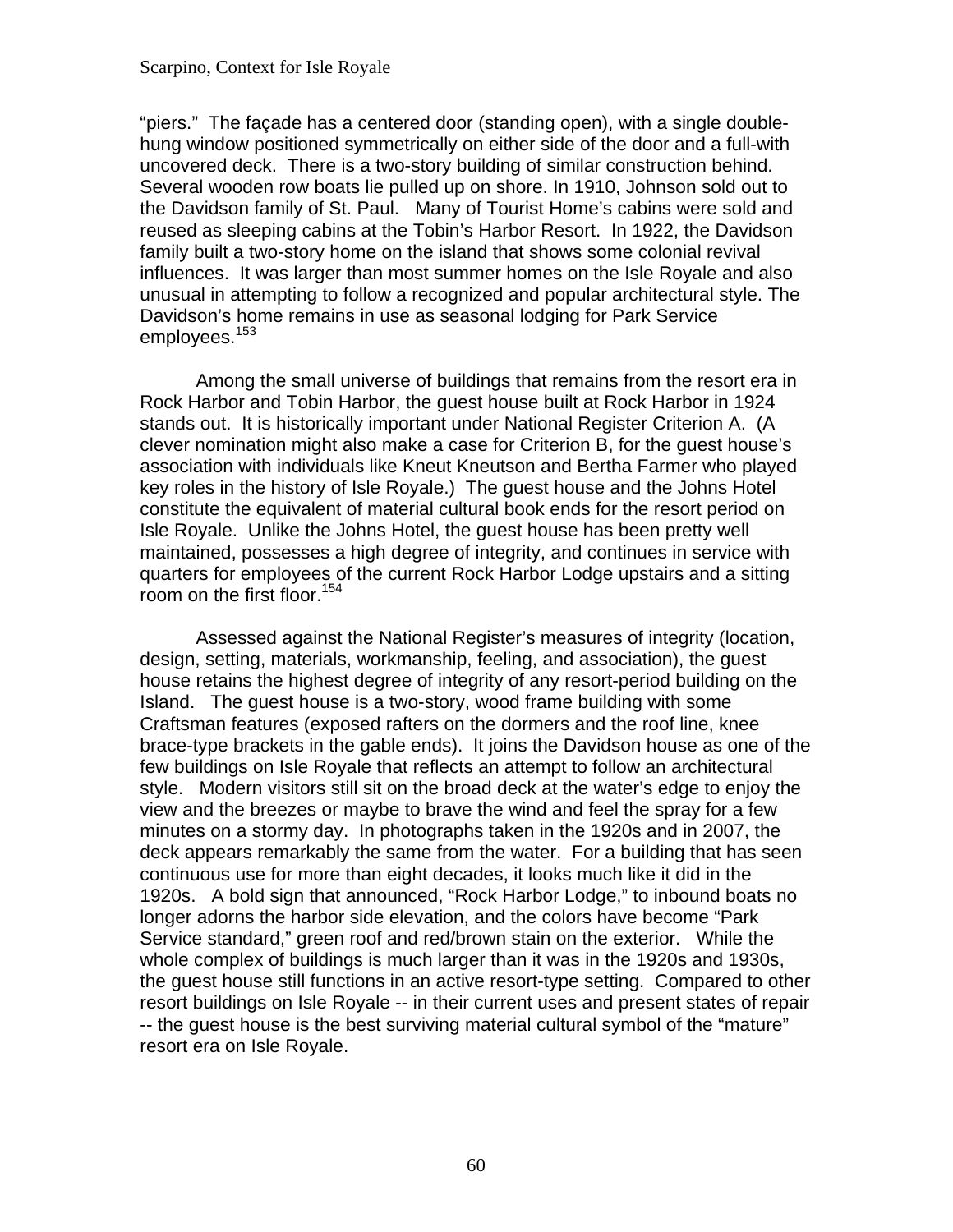Other than the guest house, the cohort of resort buildings that remains in Rock Harbor and Tobin Harbor is small and scattered. Franks and Alanen in Historic Structures at Isle Royale National Park mention two additional structures in the vicinity of the guest house: "The Spruce's cabin" built by Kneut Kneutson and his son for Kneutson's Park Place resort in good condition and a muchaltered dining room constructed in 1908. The Park Service purchased and burned the Tobin Harbor (Minong) resort, and almost nothing remains near its original location except for some overgrown foundations and a single cabin maintained by the Park. (A sketch map on page 145 of Historic Structures at Isle Royale National Park, dated December 1987, provides a location for the cabin.) Another of the Tobin Harbor resort cabins found a new life at the Snell camp. Joan Snell remembered: "Then the hotel was sold to the Park Service. When Grandpa Snell heard about that, he sought permission to row one of the hotel guest cabins across the water to his place. He also picked up some lumber and windows for an extension, either from the hotel or from one of the other properties." The Park Service relocated two more of the guest cabins to the Park Headquarters on Mott Island. The Snell family and the Park's administrative headquarters became part of the long tradition of reusing and recycling buildings and building materials on Isle Royale. For historic preservation purposes, these former guest cabins no longer retain their association with the Tobin Harbor/Minong resort.<sup>[155](#page-109-0)</sup> They have, however, been in their current "homes" for more than fifty years and may be assessed for the significance related to those locations.

In 1912, Fred Schofield opened what became the gold standard for resorts on Isle Royale in the Northeast quadrant of the archipelago. Schofield, who had co-owned the Tobin Harbor resort for a short time, had in mind something much grander. He bought Fish Island and a few additional nearby islands and began the hard work of creating a resort by renaming Fish Island, Belle Isle, and relocating two fishermen, Herman Johnson and John Anderson, who had squatted on the island since the early 1890s. Schofield gave these fishermen nearby Johnson Island, which he mistakenly believed he owned. The two men later gained title, and their grandson, Jim, and great granddaughter, Carla, maintain a summer residence on Johnson Island. Schofield opened his lodge and four cottages in the spring of 1912. Eventually, Belle Isle Resort boasted twenty eight cabins, two bath houses with electric lights, hot running water, and indoor sanitary toilets. Schofield offered his guests a tennis court and shuffle board courts, the latter on cement pads. Lake Superior was far too cold for an enjoyable swim, but Schofield solved that problem by using rock walls to create a sheltered pool that could be warmed by the sun. His greatest effort went into constructing a small nine-hole golf course on top of what had been forest clinging to rock. Building this course required cutting and burning the trees and pouring cold lake water on the hot rock so that it could be broken up and removed and then hauling top soil "mined" from McCargoe Cove several miles away. Schofield successfully overcame these obstacles and the harsh winter climate of northwestern Lake Superior to create a nice little golf course.<sup>[156](#page-109-0)</sup> He wrapped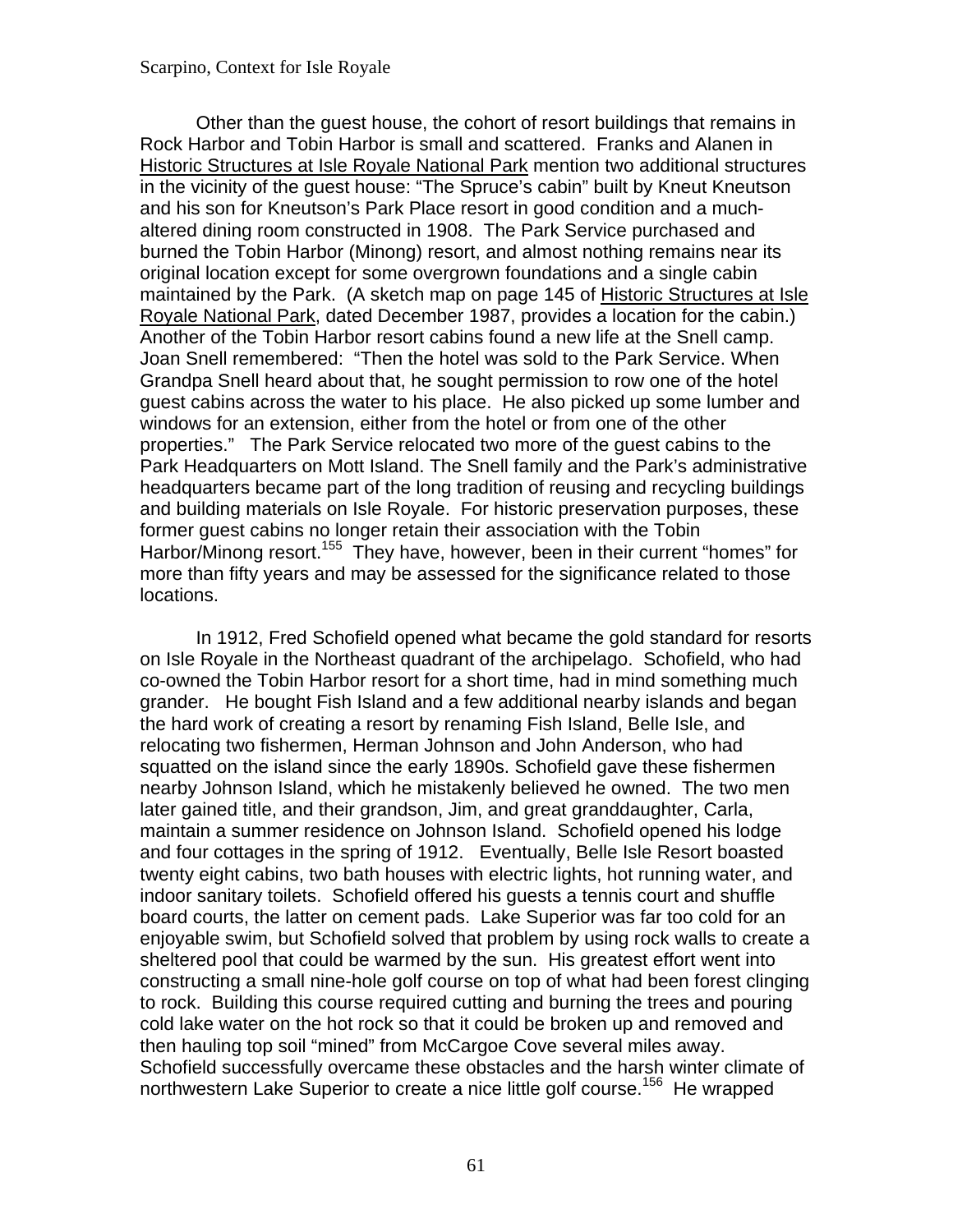comfort and recreation around the idea of wilderness and the strenuous life, and by all reports his guests enjoyed it very much.

Belle Isle's fortunes eroded with the sinking of the America in 1928, compounded by the Depression and shifts in transportation away from lake steamers and towards personal autos, supplemented by railroads. Little remains of the once busy, rustically elegant, and popular Belle Isle Resort. None of the original buildings survive, with the exception of a single wood frame cottage. A National Park campground occupies most of the site of the golf course. Adirondack-type shelters and a sturdy federal dock make concessions to use. Sally Orsborn (McPherren), whose family summered on nearby Captain Kidd Island starting in the mid-1930s, described Belle Isle as lively place. They would cross over for boat days. "Oh, it was beautiful," she reflected. "I loved that big old lodge." "To me it was a travesty when that wasn't kept up, when it was torn down; just such a waste."<sup>[157](#page-109-0)</sup>

In the 1920s, Swedish-born fisherman Holger Johnson and his wife, Lucy, operated Johnson's Resort and Trading Post on Chippewa Harbor. Johnson was seeking a way to supplement the income he earned from fishing. The Johnsons catered to fishermen, but they also sold souvenirs to boaters and guests at other lodges who stopped in for a visit. They maintained canoes at some of the interior lakes for the enjoyment of their guests who wanted to hike and try the fishing inland from Lake Superior. Johnson's Resort and Trading Post has gone the way of the other resort properties on Isle Royale. A single log cabin remains along with a few apple trees that still produce small, tasty apples early in the fall and some of the cribbing from the Johnson's dock.<sup>158</sup>

Bertha Farmer. By the early 1950s, only Rock Harbor remained open.<sup>[159](#page-109-0)</sup> During the 1910s and 1920s, four "higher end" resorts, Island House, Rock Harbor, Tobin Harbor, and Belle Isle, and several more rustic operations catered to tourists during the summer season. Fishermen started many of the rustic ventures as a way to generate additional income. The bays and inlets of Isle Royale were busy places in the summer with boats, including large deepdraft craft like the America coming and going on a regular schedule. In 1938, acting on a report prepared by landscape architect, Donald Wolbrink, the Park Service bought all of the resort properties on Isle Royale. For a few years, the Park contracted the operation of Rock Harbor, Windigo, and Belle Isle to Mrs. Outside of Rock Harbor only a few scattered cabins, and the deteriorating but highly significant Johns Hotel, survive as the material cultural heritage of the resort heyday on Isle Royale.

### Recreation and Summer Residents

During the first half of the twentieth century, there were three clusters of "settlement" on Isle Royale: Rock Harbor/Tobin Harbor on the southeastern corner, Belle Isle/Amygdaloid Channel in the northeastern quadrant of the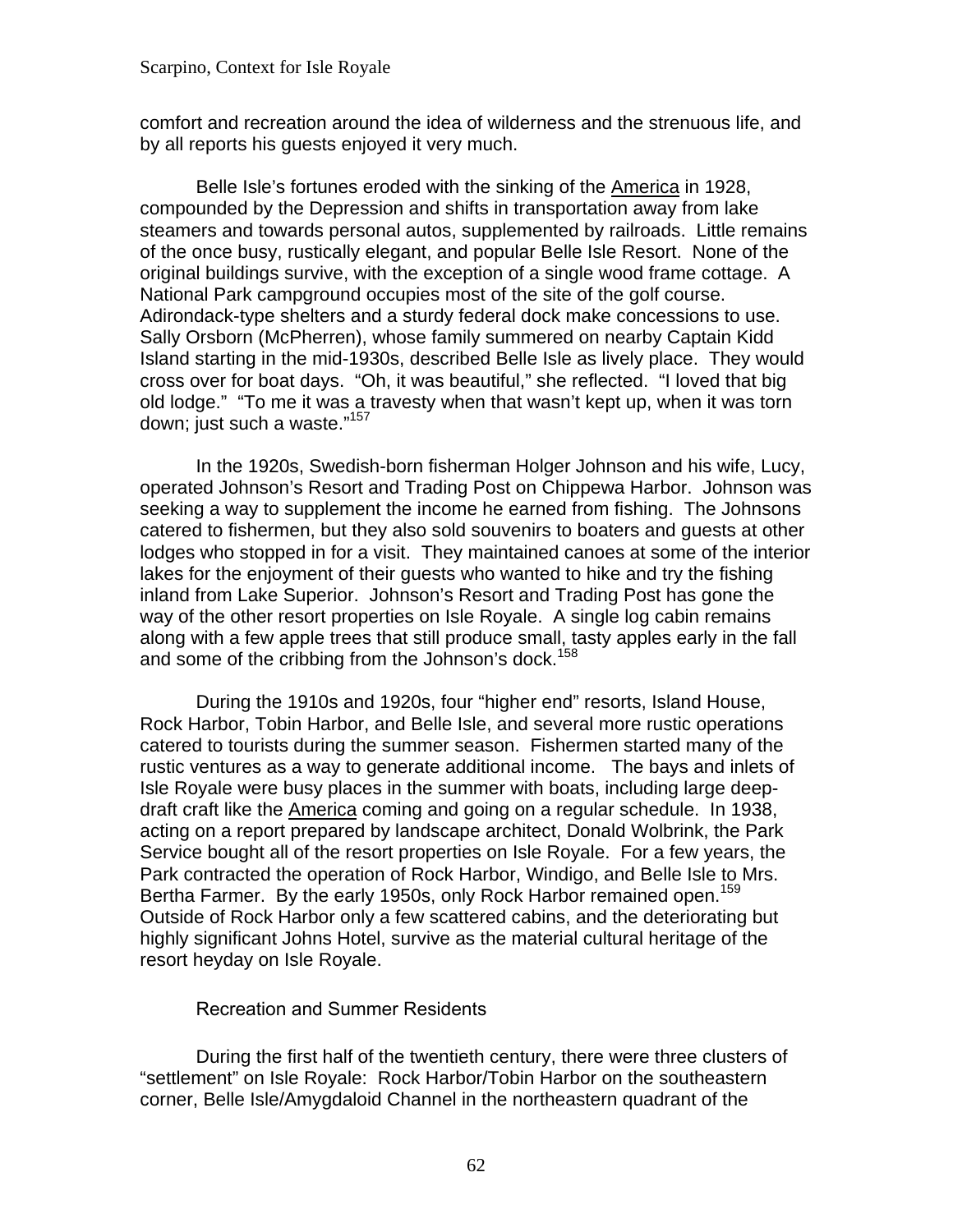archipelago, and Washington Harbor on the far western end. Each of these three population centers included resorts, active fisheries, and the homes of summer residents, which actually and symbolically drew these trends together into a common history of Isle Royale. Given available transportation, the inhabitants of those enclaves had limited interaction with people and places on the Island outside of their own area. The combination of the four flagship resorts (Tobin Harbor [Minong], Rock Harbor, Belle Isle, and the Singer Resort), plus several more rustic facilities, active fisheries, summer cabins, and the comings and goings of numerous commercial and recreational boats made these three population centers busy and even crowded places in the summer. People came to these harbor sites to enjoy themselves and to "get away from it all." At the same time, summer increases in population compromised water quality, while wood smoke, boat exhaust, and the stink of active fisheries mixed with breezes over the water and competed with the smells of the forest and the lake for the sensory attention of visitors. Fishermen, resort owners and guests, and summer residents were all participants in the process of creating a historical wilderness.

Here were living, functioning, seasonal landscapes that reflected a blend of recreational and social activity combined with the hard, tough work of commercial fishermen. Throughout the first half of the twentieth century, these harbor communities on Isle Royale combined an improbable but increasingly symbiotic mix of working class fishing families and comparatively well off summer residents into active and busy seasonal communities. Summer residents depended on the fishermen to construct and maintain buildings and docks, while the fishermen found an additional source of income providing these services. Richard Edwards described his family's relationship with fisherman Art Mattson and his wife Inez as blend of social interaction and hired assistance. Art Mattson helped Richard's family get from Rock Harbor to Edwards Island. Mattson also assisted with the upkeep of the buildings on Edwards Island, among other things putting a new roof on one of the cabins. In August 1946, Art Mattson wrote to Richard's father, Deane Edwards, telling him that "Mrs. Gale noticed that your door on the store house was open, so we went out and nailed it shut. One of the windows was broken too." For their part, the Edwards family would also visit the Mattson fishery in Tobin Harbor and go there for dinner. Jack Orsborn, whose father Coach Orsborn came to Rock Harbor from Gary, Indiana, to teach tennis and escape the misery of summer-time hay fever, recalled that his sister babysat for Inez Mattson so she could go out fishing with her husband.<sup>[160](#page-110-0)</sup> Teenage sons of fishermen and summer families earned extra money serving as fishing guides. People enjoyed themselves socializing at the larger resorts. The historical significance of these places is vested in the interplay among the various groups, which is represented by the surviving material culture, and not in isolated categories like resorts, private summer cabins, and commercial fishing.

While a few of the summer homes were large and even grand by Isle ' Royale standards (the Davidson House in Rock Harbor, the McGrath House at Crystal Cove), summer camps on Isle Royale typically consist of simple, one-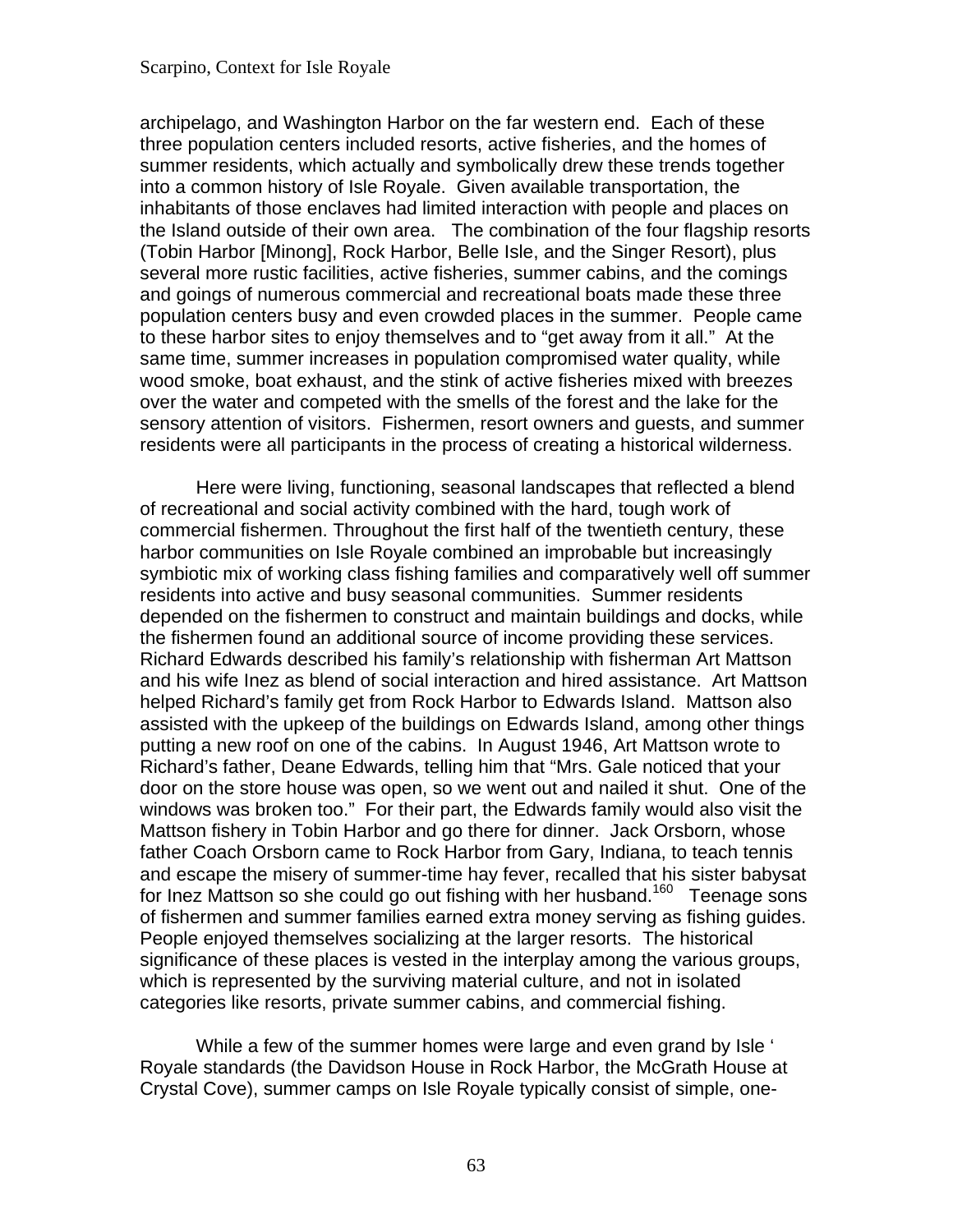story frame structures, with one or more guest cabins intended for seasonal use. Wood stoves or stone fire places supply heat. Owners usually oriented their cabins towards the water. Materials of construction range from dimension lumber to peeled logs to lumber recycled from other buildings on the Island. While some have generators, most lack electricity and running water, which means dry sinks in the cabins, hauling water for domestic use, and trips outside to the privy (which on Isle Royale often goes by the upper Midwestern vernacular, biffy). California Coolers, such as the one in the Stack/Wolbrink house, pull air from beneath the cabin and circulate it to keep food cool. Summer residents ranging from the Gales to the Andersons to the Orsborns have developed clever and ingenious technologies to heat water for baths or showers. Interiors of cabins that remain in active use reflect the life of those places – stepping inside is almost like taking a walk back in time, with furnishings and "appliances" suitable for a pre-electrical world and decorations that reflect family and social history on Isle Royale, in some cases going back several generations.[161](#page-110-0)

 Summer communities represent a maritime culture with boats and boating a part of the fabric of life. Most seasonal residents travel to and from the Isle Royale by boat, and boats are an essential means of transportation while on the Island. Boats and the material culture of boating have been, and continue to be, an essential part of the historic landscapes of summer residences. Timber and rock cribbing provides support for docks, which along with boat houses require maintenance and repair in the face of winter and the relentless siege of the ice. In July 2007, the Savage boat house in Tobin Harbor abandoned to the care of the Park, lay on a rocky shore in shattered piles of lumber. One of the best extant boat houses belongs to the Barnum family on Barnum Island. Upkeep and repair of boats and docks and boathouses and related facilities represents both a major expense and an essential aspect of maintaining the integrity of summer residences.<sup>[162](#page-110-0)</sup>

decades speaks to the power of their bond to that place.<sup>163</sup> The Belle Isle/Amygdaloid Channel settlement cluster that included the McGrath's private resort at Crystal Cove, Belle Isle Resort, the Anderson and Johnson fisheries, and the summer home of the McPherren family on Captain Kidd Island is the least-used of the three remaining population centers. Andrew Johnson and Conrad Scotland, Norwegian bachelors, fished from Amygdaloid Island from the 1920s to the 1950s, based in the 1930s at the site of the presentday ranger station. All three of John Anderson's sons (Gilbert, Emil, and Ed) fished at various times from Johnson Island, and Gilbert also led fishing expeditions from Belle Isle. Captain Kidd is the most remote of the inhabited summer camps on Isle Royale. Wind or fog can prevent access and trap people on the island for days at a time. Living there even in the summer is both a labor of love and a challenge. The fact that the McPherren family has done this for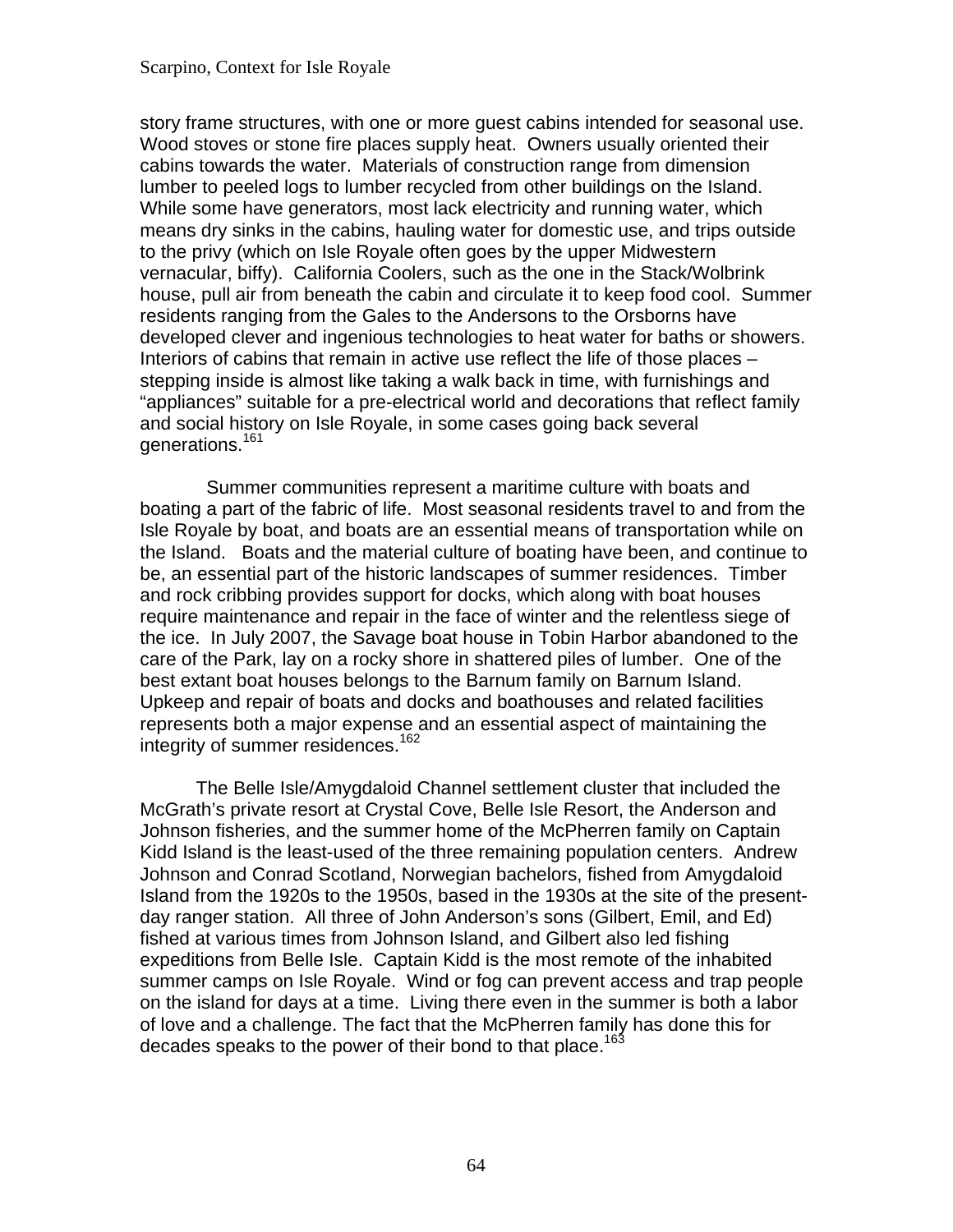In the early 1920s, George W. McGrath, a resident of Omaha, Nebraska, and an executive of the Sheridan Coal Company, built Isle Royale's most opulent private resort on the Northeast end of Amygdaloid Island at Crystal Cove. The McGrath compound used log construction to create a rustic look, but the place was anything but wild. McGrath had installed a generator house away from the main complex so the noise would not disturb his family and their guests. The generator supplied power for electricity and for hot and cold, indoor plumbing. McGrath did not put a privy on his Island. There were three additional cabins along with a boat house and deep water dock substantial enough to accommodate the America and the McGrath's impressive yacht. George McGrath sold his resort to the John Nixon family, also of Omaha, in the early 1930s. Nixon sold out to the National Park Service in the late 1930s, and after a period in which the resort compound was unoccupied, the Park Service allowed a fishing couple, Milford and Myrtle Johnson, to occupy and use the site in the late 1950s. The Johnsons remained at Crystal Cove until they retired in the 1980s. The Johnson's employed a net house and installed several net drying reels. Crystal Cove stood empty after the Johnsons departure in the 1980s, and by fall 2006 and summer 2007, it had become overrun with brush and had deteriorated considerably despite maintenance by the National Park Service, which has included a new dock, some re-roofing, and painting of a few of the cabins. In July 2007 the roofing material on the main house had been breached by the weather, and the overall condition of what had once been a grand home had slipped to the point where it will be expensive and time consuming to effect restoration, especially following the Secretary of the Interior's Standards for Rehabilitation.<sup>[164](#page-110-0)</sup>

Crystal Cove and Captain Kidd Island represent chapters in a common story. Sally Orsborn (McPherren) grew up on in Omaha, Nebraska. She recalled that her father Wayne (or Mack) worked for John Nixon also of Omaha. When Nixon purchased Crystal Cove from George McGrath, he also bought Captain Kidd Island, which already had some cabins that had housed the McGrath's servants. Nixon wanted someone he knew living on Captain Kidd, and he invited Wayne McPherren to consider the island as a summer retreat. Sally's father and mother, Margaret, traveled to Captain Kidd in 1935 to see if her mother could find relief from her hay fever.<sup>165</sup>

As with so many others, Margaret found relief, and the McPherren family began a summer time association with Captain Kidd Island that through Sally and her husband, Jack Osborn, and their son and his children, was still going strong in July 2008. Wayne McPherren came back to Captain Kidd in 1936 with his wife and two young daughters. Sally was about four at that point. He stayed for a week and then left his wife and daughters alone on Captain Kidd for most of the rest of the summer with only a row boat for transportation. McPherren arranged for fishermen, Emil and Ed Anderson, to check up on his family and to deliver the mail and basics like milk. The fishermen were so concerned that Mrs. McPherren had only a row boat at her disposal that Ed came by with an old skiff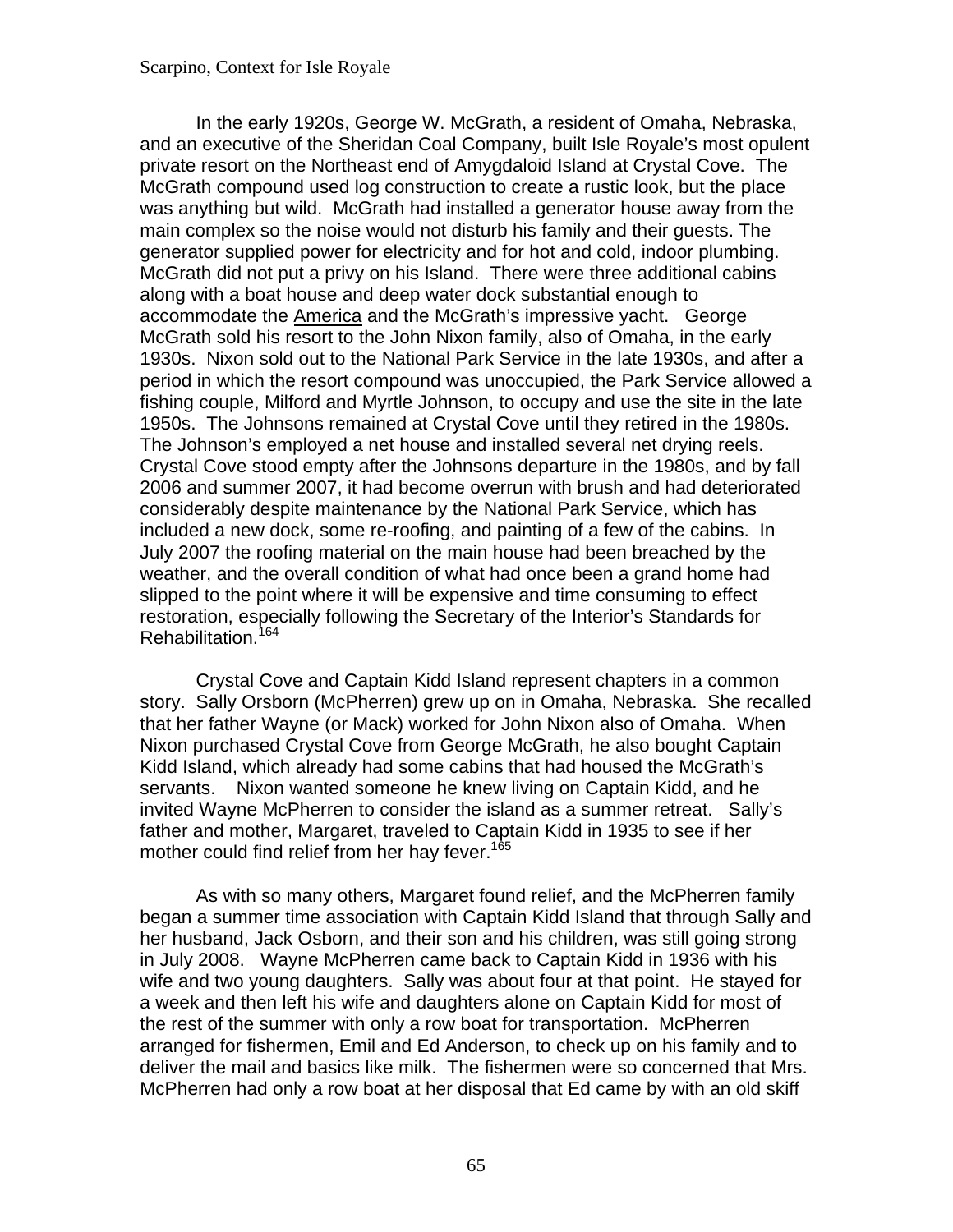and a motor and taught her how to use the motor boat. As Sally and her sister grew up and had access to small motor boats, they had what she described as a "lively interchange" with the Anderson's children Jim and Mary on Johnson Island. But, she explained that as Jim approached his teens he went to work fishing with his father. "He had a job," she said, "We didn't. We were just sort of at loose ends." The McPherren family built up and improved their compound, recycling some buildings from other areas and constructing new ones, including a cottage and a boat house. They moved the bath house and likely one of the sleeping cabins from the McGrath resort, and they hauled dirt by boat to create a level lawn around the main cabin and the sleeping cabins. One of the highlights of the McPherren compound is the elaborate wood stove-fired system for heating water for bathing and washing clothes. Sally and her family maintained social contact with the Nixons until they sold out and left in the late 1930s. When the Johnsons moved in the family traveled back and forth for mail and to pick up grocery orders.<sup>166</sup>

Franks and Alanen combine the McGrath and McPherren compounds in historic preservation terms due to the interconnectedness of their history and architecture. They note a similarity of design and construction between buildings in the McGrath Compound and on Captain Kidd Island and conclude that they were built by the same person, fisherman Emil Anderson. They state that both compounds possess significant integrity and "retain many of the original structures, the majority of which are in good condition. The McGrath property has a high degree of integrity." "The McPherren Compound on Captain Kidd Island," they note, "... has eleven surviving structures most retaining high integrity."<sup>[167](#page-110-0)</sup>

 Crystal Cove offers a very good example of the likely outcome of leaving historically significant buildings unoccupied and empty -- despite well-crafted plans and good intentions. Placing a long-term lease holder (or special use permit holder) in that complex combined with a "package" that included a historic preservation and natural area covenant, a maintenance requirement, and visitor/park ambassador responsibilities would go a long way towards ensuring the preservation of the complex in a manner consistent with the Secretary of the Interiors standards. The same could be said about the future of the camp on Captain Kidd Island.

Summer cabins and resort properties and active fisheries made the Tobin Harbor/Rock Harbor complex a vital and interconnected summertime community that survives, albeit in attenuated form, to the present. Reverend Maurice D. Edwards of St. Paul, Minnesota, was one of the first people to establish a summer residence in the Tobin Harbor area. Maurice Edwards' love of fly fishing originally attracted him to Isle Royale in the late nineteenth century. He first camped near the old Rock Harbor Lighthouse and then "squatted" on Edwards Island just outside the mouth of Tobin Harbor until he purchased the island in the early twentieth century at auction with Alfred Merritt running interference to make sure he was successful. Thereafter, Edwards began the more permanent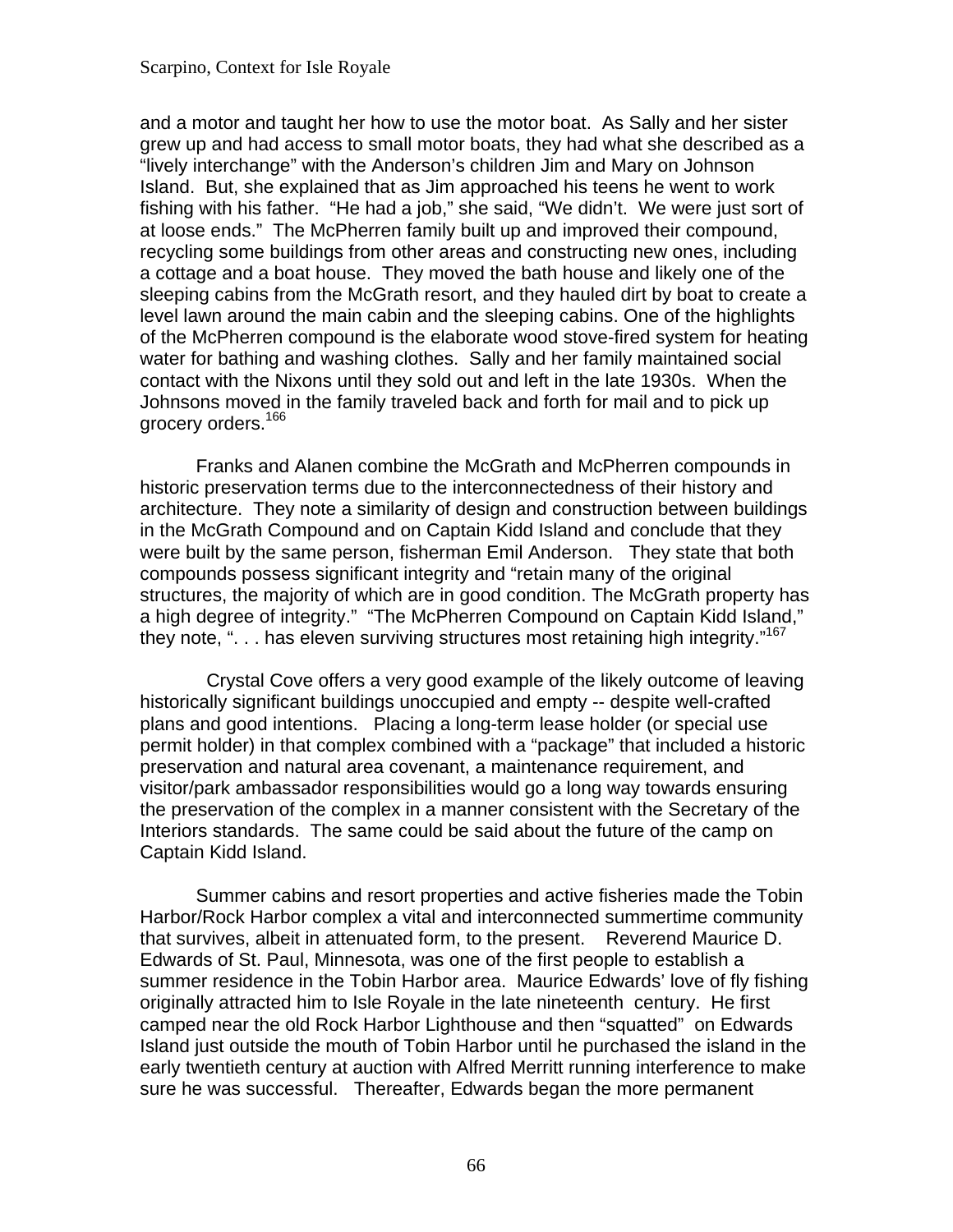improvements that still characterize the summer complex on Edwards Island. The family of Roy Snell was one of the last to establish a summer residence in the Tobin Harbor area before establishment of the National Park closed off that option. <sup>168</sup> The Edwards and the Snells and many other summer families joined resort owners and visitors and fishing families in forging a seasonal community in Tobin Harbor that also had significant social and economic interaction with Rock Harbor. Until well into the post-WWII period these two densely settled and heavily used harbors (in Isle Royale terms) existed in relative isolation from other population centers on the Island.

 Kemmer, Connolly, Wallin, Lichte, and Bell). The Passage Light was also a The mail house on Minong Island, now empty and unused, stands as an important material symbol of the seasonal community that existed in Tobin Harbor. Although some of the names and designations on the mail distribution boxes are hard to read, those that survive evoke a time when this facility drew together summer families, fishing families, and Coast Guard personnel associated with the Passage Lighthouse (Stacks, How, Dassler, Edwards, A. Anderson, Gale, Snell, Light House, Mattson, Robinson, Beards, Merritt, social and recreational destination, along with Lookout Louise.

 Plan for Preservation and Use: Isle Royale National Park, Michigan." That Surviving properties located in Tobin Harbor possess the historical and physical integrity that will make them eligible for the National Register of Historic Places. In September 1963, the National Park Service published "The Master report contains a detailed map of extant life lease holders and special use permits (largely fishermen) as of the fall of 1963. The Master Plan lists eleven summer compounds in the Eastern end of Tobin Harbor and Edwards Island, held by life lease holders, and one special use permit, the Mattson fishery in Tobin Harbor. Life lease holders included, Kemmer, Gale, Merritt, Snell, Seifert, Connolly, Dassler, Stack, Howe, Green, and Edwards. In 1999, Franks and Alanen found that eight surviving properties retained a high level of integrity: Kemmer, Merritt, Snell, Siefert, Connolly, Edwards, Beard, and Stack/Wolbrink. They evaluated four additional Tobin Harbor properties as having high to medium integrity: Gale, How, Dassler, and Savage. In 2007, the Mattson fish house and dock, which had once been a central part of the Tobin Harbor community was in poor repair[.169](#page-110-0) Franks and Alanen's Historic Structures on Isle Royale National Park (1999) combined with the Cultural Landscapes Inventory: Tobin Harbor, Isle Royale National Park (1997) and the author's field work in 1996, 1997, and 1998 provide a strong and persuasive case that critical mass of properties exists to support a successful nomination to the National Register of Historic Places in a either a District or a Multiple Property format. Despite a thinning of the human ranks due to age and of the material culture due to destruction and neglect, the people who have lived, and continue to live, in these buildings constitute a community that has existed for over a century. These are people historically bound to each other and to Isle Royale. As Robert Edwards explained: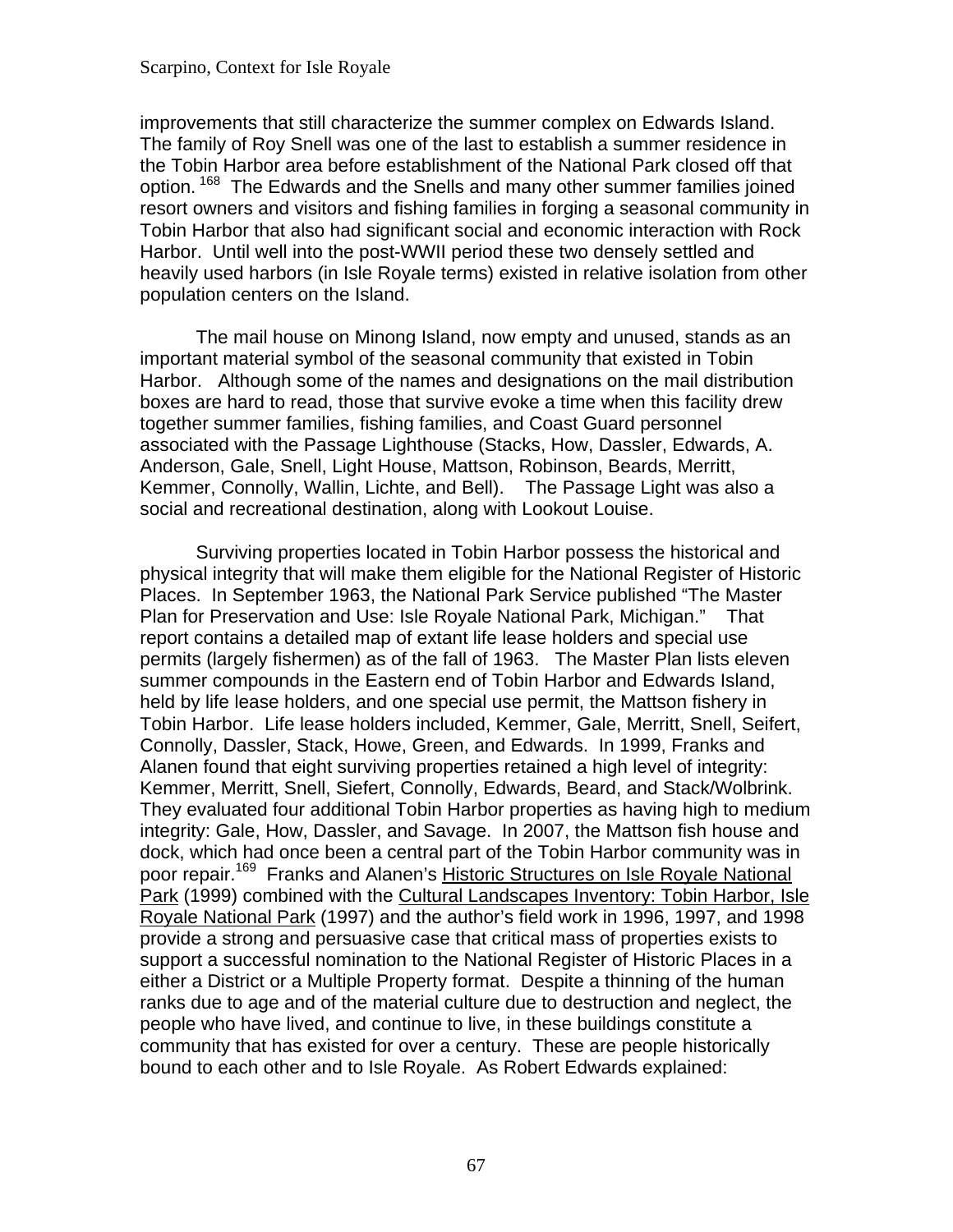One evening in the 1970s a number of us were lounging around a campfire, enjoying a fish dinner, reminiscing and doing a little spontaneous singing. As I sat there I could not help thinking how our Edwards grandparents would smile at the sight of their great-grandchildren . . . camping on ground they possessed as squatters long ago. There we were, part of a long family tradition, finding the same pleasure and renewal they had discovered in the beauty of the vast Lake and its 'royale isle.'<sup>[170](#page-110-0)</sup>

Unlike Tobin Harbor and Washington Harbor, Rock Harbor's summer homes have not survived as part of a seasonal community. A few remain, which in combination with a number of other important buildings and structures constitutes a significant collection of cultural resources. Several families bought land from "Commodore" Kneut Kneutson and built summer cabins, including Warren, Langworthy, Orsborn, Ralph, Tooker, Davidson, and Manthey. The National Park Service burned many of the summer dwellings and guest cabins in Rock Harbor. Jack Orsborn's family cabin, which had also been briefly occupied by the Snell family, was hauled out on the ice along with other Rock Harbor buildings and torched. Franks and Alanen list three surviving homes in Rock Harbor that had once been private camps, and among that group they rate the Ralph Cabin as the best example, followed by the Davidson House, and the Warren Camp. The former used as seasonal housing by the National Park Service, and the latter serves as the Rock Harbor Ranger Station.<sup>[171](#page-110-0)</sup>

In addition to summer residences, Rock Harbor embraces a collection of significant historic properties, which instead of constituting an inter-related community are set like small jewels in an intricate tapestry woven from the combined fabric of the natural and humanized landscapes. Franks and Alanen rated the Edisen Fishery as the best surviving example of a small-scale commercial fishery on Isle Royale, with nine historic structures possessing a high overall degree of integrity. The Bangsund Cabin is a material symbol of the wolfmoose project, a major study of predator and prey that has national and even international impact, as well as a former fishery. The Historic Rock Harbor Lighthouse is not only an important relic of navigation history and likely the oldest lighthouse on the Great Lakes, but it also served temporarily as a fishery and it is one of the most important visual symbols on the Island. Mott Island at Park Headquarters has two excellent CCC-constructed rustic-type buildings (a home and a pump house), and the Rock Harbor Guest House is the best extant example of resort-era architecture on Isle Royale.<sup>[172](#page-111-0)</sup> Cumulatively, the surviving cultural resources along Rock Harbor possess the significance and integrity to be nominated to the National Register as a District or perhaps as thematic representatives in an Island-wide Multiple Property nomination. In addition to the above-ground resources, Rock Harbor includes a significant collection of archaeological sites, such as the Daisy Farm Campground, that document the history of human occupation and use of the Island for thousands of years.

Washington Harbor is another area of Isle Royale that has witnessed human occupation and use for thousands of years. Caven Clark reports in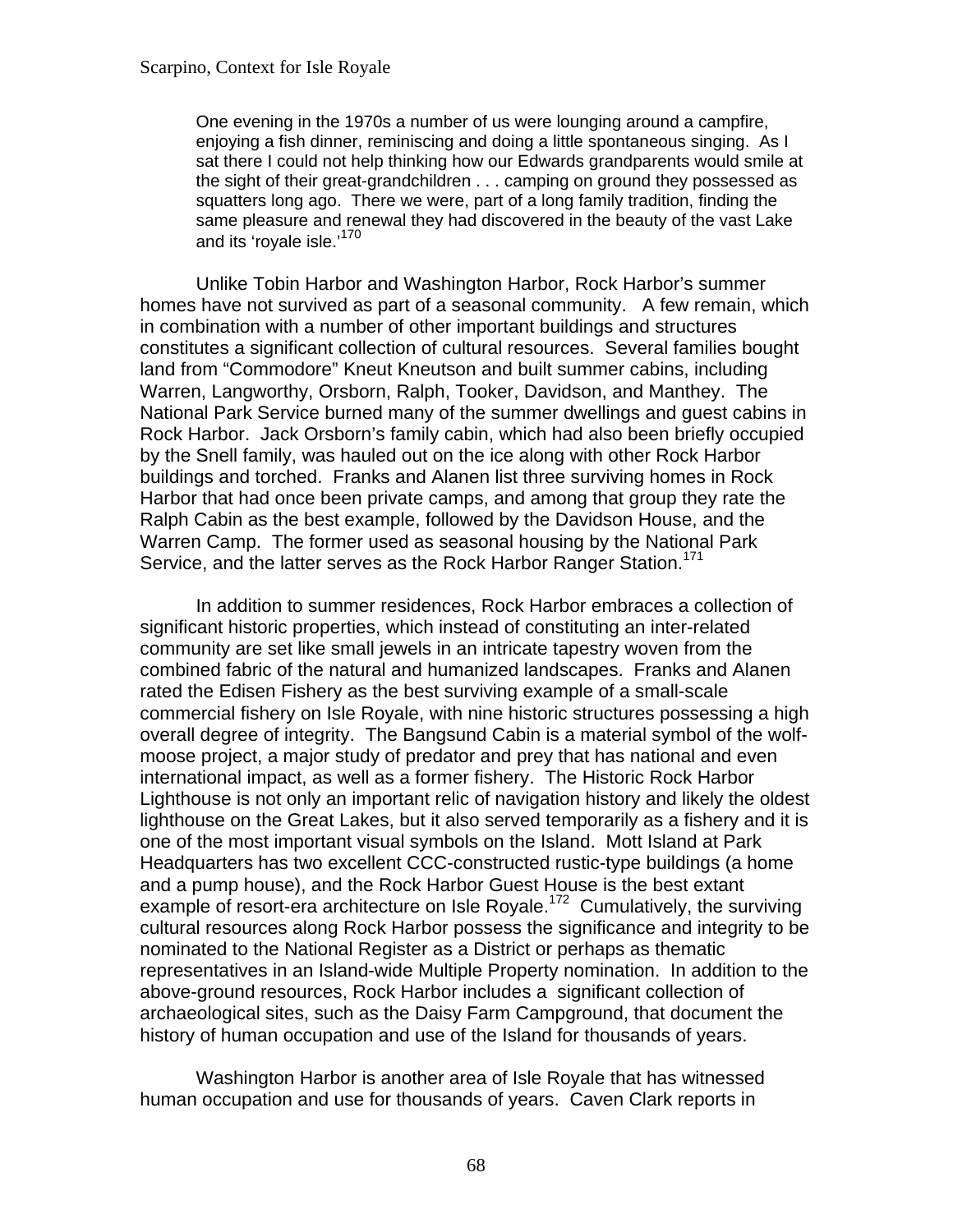Archaeological Survey the identification of a Native American site on Barnum Island on the East end near the present location of the Johns Hotel. He also discusses significant archaeological findings on Washington Island, including three mining pits at the Singer excavation (201R80), along with hammer stones. Clark explained that "the activities reflected in this site indicate only copper extraction and preliminary fabrication. The nearby occupation site probably served as the focus of related domestic and subsistence activities for the miners of the Singer site." He also chronicles Native American transient residence at Phelps on Washington Island and a previously unrecorded "Terminal Woodland occupation" at Washington Island 2. Clark concluded that "The Phelps site, in combination with Singer and Washington Island 2, constitutes a configuration of activities associated by proximity and necessity." A large prehistoric site also exits at North Gap. <sup>173</sup>

After 1892 and the final demise of copper mining on Isle Royale, commercial fishing and increasingly resort and summer residence activity came to dominate Washington Harbor. Rock of Ages Lighthouse (1908), located about 2.5 miles outside the mouth of Washington Harbor, still lights the way for recreational and commercial navigators. On Washington Island near Sunset Point a radio tower from the early twentieth century remains a symbol of the development of radio and of the use of technology to break down Isle Royale's physical isolation. The wreck of the America sunk in North Gap, June 7, 1928, remains on the bottom visible through the clear waters of Lake Superior. For many years, the America transported passengers, delivered mail and supplies and ice, and hauled away the fresh-caught fish. It remains today as a material symbol of those economic and social activities on the Island, as well as the hazards of navigating around Isle Royale. There was a CCC camp at Windigo during the 1930s, and the harbor continues in relatively heavy use by boaters, summer cabin users, and a range of activities related to National Park facilities. Descendants of original fishing families and of recreational families make common cause and a socially integrated summer-time community on Washington and Barnum Islands, in ways that would not have been typical or possible when a thriving commercial fishing industry meant that one group came to the Island to work and the other to vacation and escape work.<sup>174</sup>

George Barnum, a wealthy grain merchant from Duluth, was one of the first to establish a summer compound on Isle Royale. In 1889, Barnum visited the Island and stayed at the Johns Hotel. Barnum returned, and in 1902 he bought the Island, after having Johns and his son build him a cabin on the Western end of what he renamed Barnum Island. George Barnum then invited a number of his friends to build cabins on his island, employing his carpenter, Ole Daniels from Duluth. In relatively short order, Daniels built frame cabins for the Andrews, Ray, and Dunwoodie families, as well as a common dining room on the Eastern end of the Island. By the 1920s, Barnum Island was a busy place, and in that decade Daniels put up five more buildings, including the Ray Cottage and outhouse and two Andrews' cottages and privy. Barnum Island also has two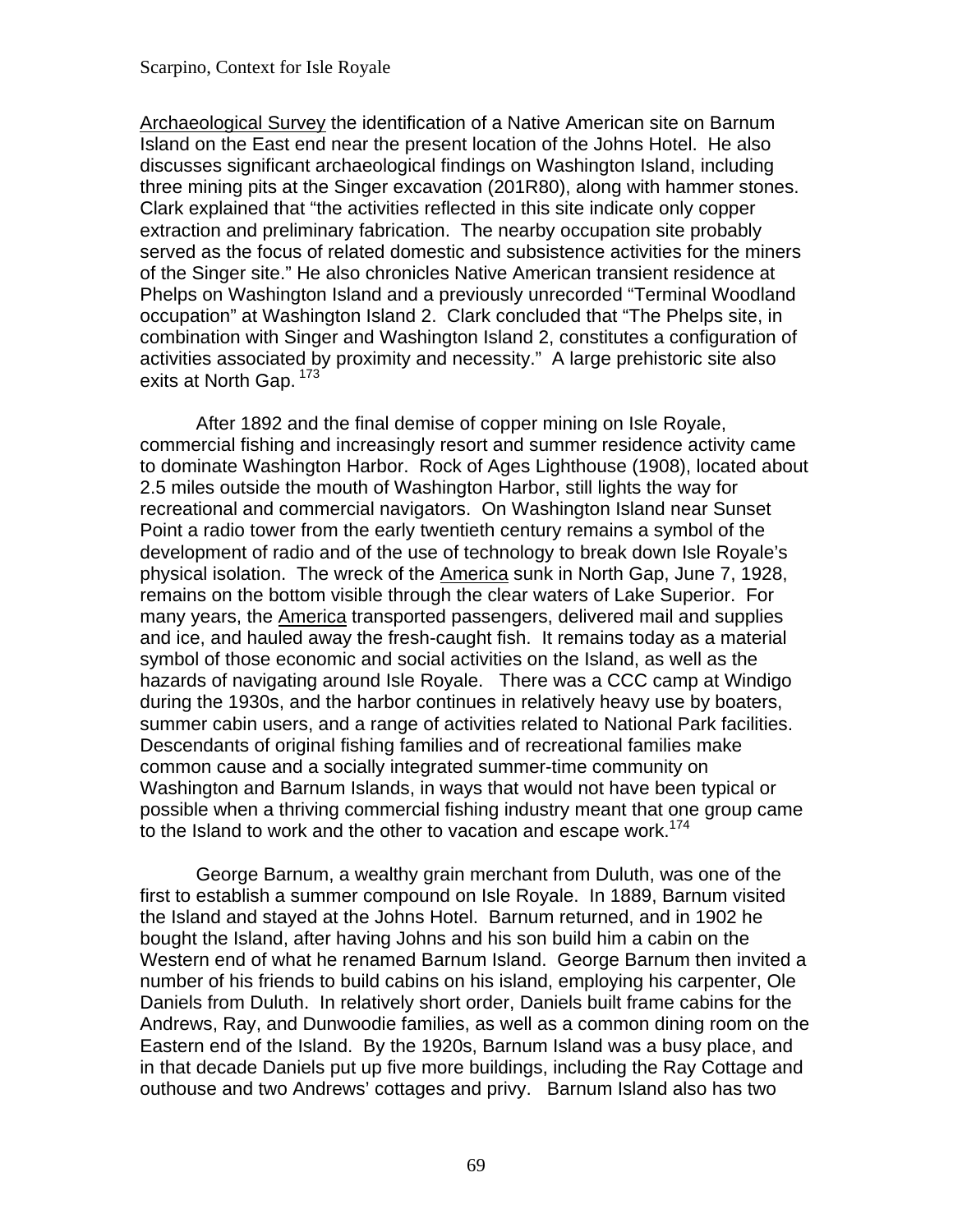boat houses, a large one built in 1910 and a smaller on in the early 1930s. The residents of Barnum Island joined an active community that included the Singer's hotel and several fishing settlements on Washington Island. Despite heavy loss to the overall body of cultural resources in Washington Harbor, many of the surviving buildings on Barnum and Washington Islands represent an active summer community that has persisted for more than one hundred years. Because the same carpenter built most of the buildings on Barnum Island, they demonstrate considerable similarity in workmanship, materials, and design. Franks and Alanen conclude that the "Barnum Colony" possesses a high degree of integrity, and as one of the earliest recreational developments on Isle Royale retains seventeen historic structures: six residential cottages, four privies, two boat houses, a woodshed, and a smoke house.<sup>175</sup>

### Conservation and Administration

There were two major periods of conservation/administrative construction on Isle Royale. One of those associated with "Mission 66" falls outside the fiftyyear cut off for the National Register of Historic Places, but the surviving buildings should be inventoried and rated (Outstanding, Contributing, Noncontributing) so that they can be assessed and nominated if qualified once they reach the age of fifty.

The most important period of conservation activity on Isle Royale took place between 1935 and the outbreak of World War II when the Civilian Conservation Corps (CCC) supplied work to unemployed young men during the Depression and provided labor that helped Isle Royale undergo the transition from private land to a National Park. Known as "Roosevelt's Army," the CCC employed a rustic style that made use of local materials so that the buildings "fit" into the landscape on which they were constructed. Three CCC base camps at Daisy Farm, Siskiwit Bay, and Windigo provided recruits with jobs and helped the new National Park by building administrative infrastructure and performing a variety of conservation-related tasks. The best examples of CCC rustic architecture are located at the Park's headquarters on Mott Island. Franks and Alanen identify eleven CCC buildings on Mott Island. So much development has taken place on Mott Island since the 1930s that these extant CCC buildings do not possess much integrity as a complex, but some of them retain a high degree of individual integrity. Among those with the highest levels of integrity are the first residential unit built on Mott Island – one-story, with board and batten siding and considerable "cobble" stone construction in the foundation and chimney – and the pump house that remained in service in 2008.<sup>[176](#page-111-0)</sup>

## Navigation

Isle Royale is fundamentally a maritime park situated in a huge inland sea of fresh water. Navigation is a key theme in the Island's history. Almost every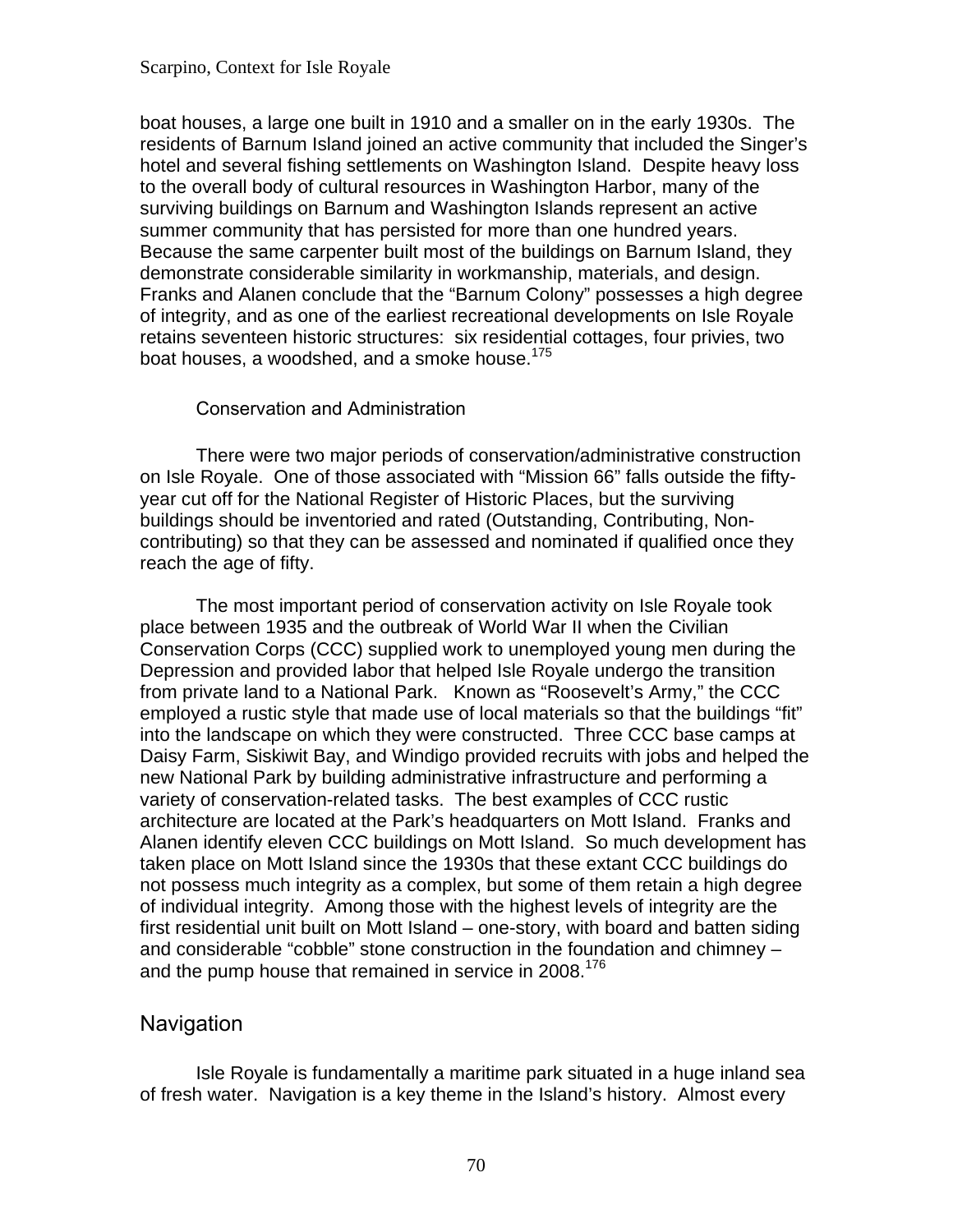human being who has ever set foot on the Island navigated Lake Superior to get there. The waters around Isle Royale present challenges and danger to navigators. In the 1840s and 1850s, with the first copper boom and the completion of the navigation locks at Sault Ste. Marie in 1855, lake traffic picked up around Isle Royale. The federal government responded by constructing a lighthouse at Middle Islands Passage, the narrow and relatively shallow primary entrance to Rock Harbor from Lake Superior. The Rock Harbor Lighthouse opened in 1855 and stayed lit for only four years when the government abandoned it, as copper mining ventures on Isle Royale played out and the first boom turned to bust. Rock Harbor Light House is one of the oldest lighthouses on Lake Superior. The next copper boom (1873-1881) prompted the United States Government to construct a second lighthouse, built in 1875 on Menagerie Island off the south-shore entrance to Siskiwit Bay, where the Island Mining Company was headquartered. The government also re-lit the Rock Harbor Lighthouse between 1874 and 1879, to serve the needs of increased copperrelated boat traffic going in and out of Rock Harbor. In 1882, as commercial shipping traffic expanded on Lake Superior, pushed along in part by a silver strike on the Canadian north shore, the United States government completed a third lighthouse on Isle Royale on Passage Island, especially for shipping that elected to pass through the three-mile gap between Passage and Blake Point on the Eastern tip of Isle Royale. Traffic into and out of Washington Harbor and more generally in the Western end of Lake Superior prompted the government to start work on the fourth Isle Royale Lighthouse, Rock of Ages, completed in 1908 on a tiny and difficult-to-approach rock atoll just west of the mouth of Washington Harbor.<sup>[177](#page-111-0)</sup>

Rock Harbor Lighthouse, owned and maintained by Isle Royale National Park, is listed on the National Register. The fact that it is already on the National Register attests to its significance and the obligation for upkeep. Its active service is directly correlated with copper booms on Isle Royale. Beyond that, the lighthouse served intermittently as a fishery. Situated on the West side of Middle Passage between the open lake and a sheltered harbor, Rock Harbor Lighthouse has become a visual icon on the landscape of Isle Royale. It may be among the most photographed material culture symbols on the Island. Rock Harbor Lighthouse is significant for its relationship to nineteenth century navigation on Lake Superior, for its intimate connection to history of Isle Royale, and for its role as an important material symbol of the Island and the National Park. Along with the Edisen Fishery and the Bangsund Cabin, it is among the most-visited historical sites in the Rock Harbor area. Rock Harbor Lighthouse has benefitted from maintenance and interpretation; the bright white color adding to its visual impact.

The United States Coast Guard owns the three remaining lighthouses at Menagerie (1875), Passage (1882), and Rock of Ages (1908); they are lit but no longer staffed. All are eligible for the National Register, and Rock of Ages and Menagerie are listed on the National Register as part of a Thematic Resource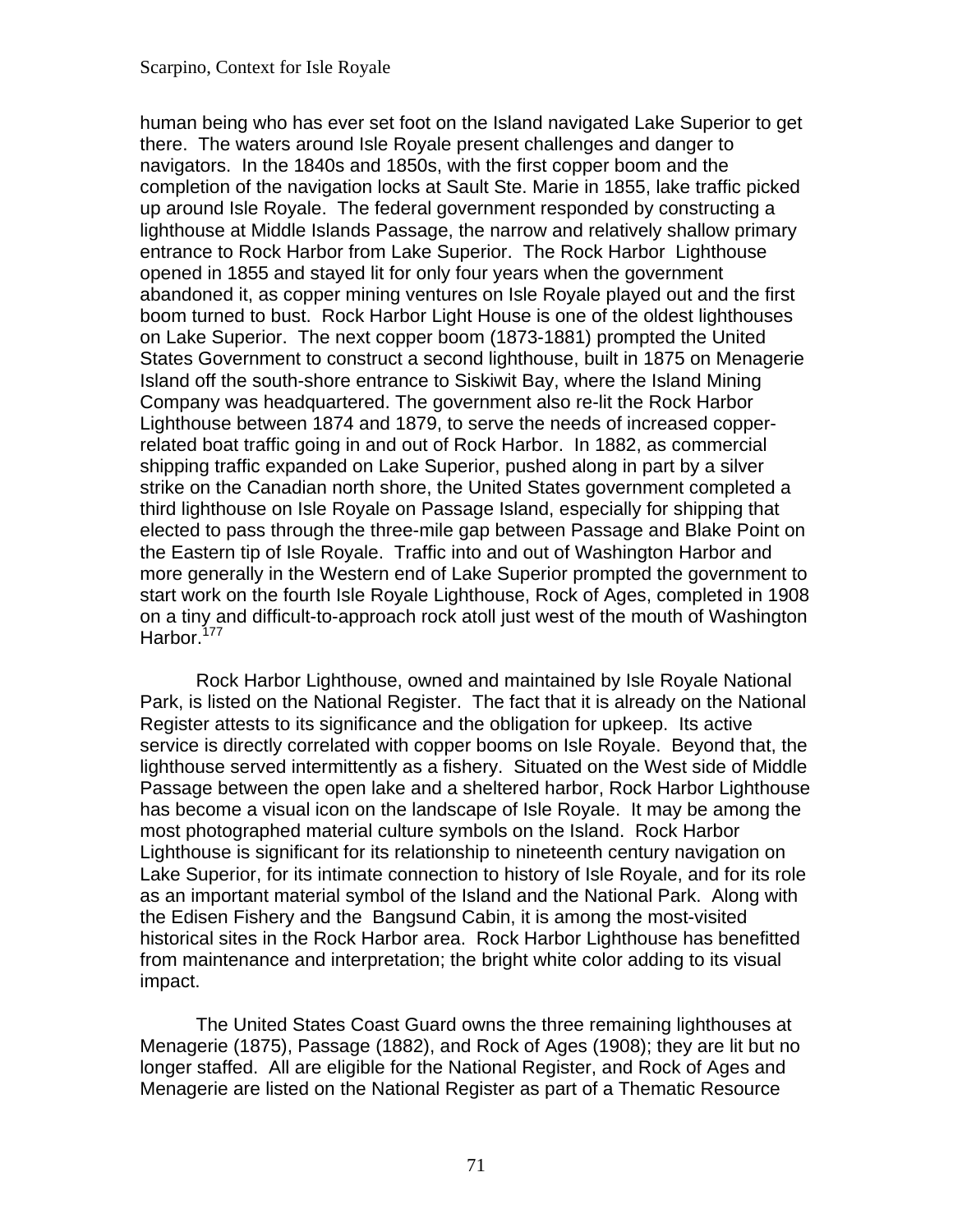nomination. Passage is the only lighthouse associated with Isle Royale that has historically and in the present lit an important, commercial shipping lane; the route that connects Sault Ste. Marie with Thunder Bay, Ontario. Lake freighters sometimes shorten the journey by cutting between Passage and the Eastern tip of Isle Royale. Passage also has a long history of social and recreational use, especially by people spending their summers in Tobin and Rock Harbor. Coast Guard personnel associated with the Passage picked up mail in Tobin Harbor and undoubtedly enjoyed social time there as well. Rock of Ages has served traffic headed in and out of Washington harbor for more than a century, providing a beacon for fishing and passenger boats, as well as the commercial vessels that played a key role supporting fishing and recreation on Isle Royale and the Western end of Lake Superior (Hiram Dixon, T.H. Camp, America, Grace J. Winyah, Rita Marie, Disturbance, Voyageur, and others). Menagerie's heyday occurred during the copper booms of the last quarter of the nineteenth century. Of the three Coast Guard-owned lighthouses, it serves the least amount of contemporary marine traffic.

### Comparison with Other NPS Sites on the Great Lakes

The original Scope of Work calls for comparison between Isle Royale National Park and other National Park Service units located on the Great Lakes, such as Apostle Islands National Lakeshore(1970), Sleeping Bear Dunes National Lakeshore(1970), and Voyageurs National Park (1975). Some of that comparative perspective is woven into the narrative. Keeping in mind that most National Register significance is local, this section addresses ideas and examples that provide perspective for assessing the significance of cultural resources on Isle Royale. Budget and time permitted only a single, one-day site visit to Apostle Islands. A number of reports and National Register nominations commissioned by the National Park Service added depth and perspective to the comparative dimension of this study.<sup>[178](#page-111-0)</sup>

The material culture that exists in these federal sites derives its significance from the history of its own place. Preserving a recreational property or a summer cabin or fishing camp or a lighthouse at one of these locations does not somehow "cover" all of them. In historical and historic preservation terms, significance is closely related to use and to integrity, which includes the original relationship of cultural resources to each other and to their surrounding environment.

In common with Isle Royale, Apostle Islands, Sleeping Bear, and Voyageurs are historical wildernesses. In December 2004, for example, President George Bush signed legislation designating about eighty percent of the land area of Apostle Islands National Lake Shore as wilderness.<sup>[179](#page-112-0)</sup> The Apostle Islands, which are located much closer to shore than Isle Royale, have higher visitation and a larger inventory of cultural resources. On both the Apostle Islands and Isle Royale, as the Park Service moves towards restoring wilderness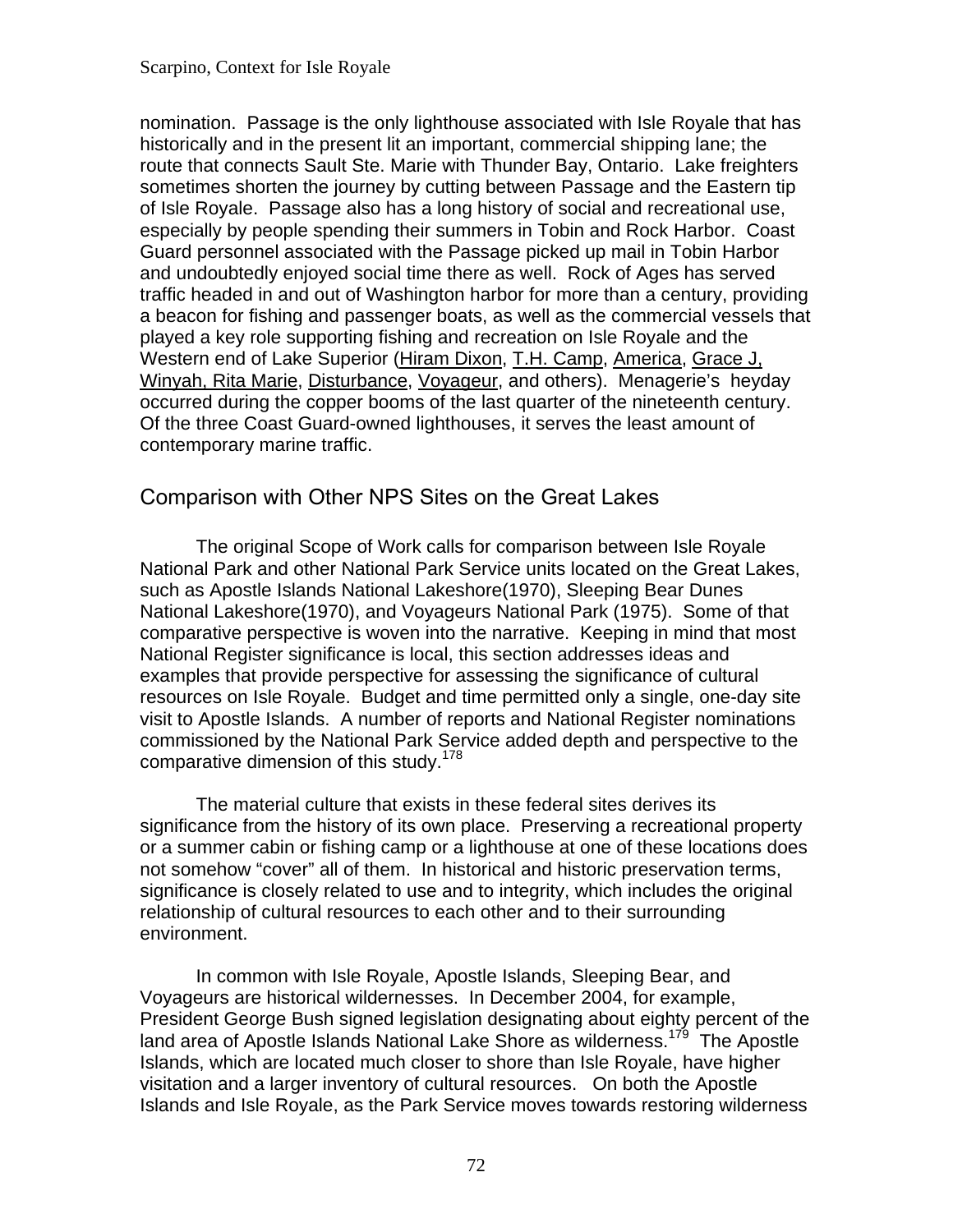qualities, it will confront management challenges relative to separating land from water and human history from natural history.

Isle Royale, Apostle Islands, Sleeping Bear, and Voyageurs share several common experiences and themes that are part of the fabric of their historical use and development. Extractive industries such as quarrying, mining, and logging played a historical role in these units. Family farming took place on Apostle Islands and at Sleeping Bear. Navigation was a significant theme in the history of Isle Royale, Apostle, and Sleeping Bear. Historically and in the present, Lake Michigan shipping passed through the busy Manitou Passage between North and South Manitou Islands (now designated wilderness areas) and the Michigan mainland part of which includes the National Lake Shore. The North Manitou Shoal Lighthouse (owned by the Coast Guard), the South Manitou Island Lighthouse (owned by the Park Service), and the Sleeping Bear Point Coast Guard Station and Maritime Museum attest to the historical connections between that place and navigation on the Great Lakes.<sup>[180](#page-112-0)</sup> The Apostle Islands are close to the main commercial navigation route into and out of Duluth. These Islands also presented navigation hazards to commercial shipping following the opening of a navigation lock at Sault Ste. Marie in 1855. Six surviving lighthouses within Apostle Islands National Lakeshore are listed on the National Register of historic places, with the Raspberry Island Lighthouse described as the "Showplace of the Apostle Islands" on the Lakeshore's official web page (built in 1862; extensively remodeled in 1906; carefully restored in 2006).<sup>181</sup> Historically lighthouses on the Manitou Passage and in the Apostle Islands served much more lake traffic than any of the lighthouses on Isle Royale.

Where there are surviving cultural resources on the Apostle Islands, Voyageurs, Sleeping Bear, and Isle Royale, the greatest areas of overlap come with commercial fishing and recreation. Every one of these National Park Service units supported a commercial fishery and experienced significant recreational use. These two themes provide the most comparative value in indentifying, protecting, and preserving cultural resources. All four of these units have (or had) cultural resources associated with fishing and recreation that were lived in and used at the time they come into possession and control of the Park Service. Each has properties related to these themes still occupied by holders of life leases or special use permits or that recently reverted to the Park Service, which raises important issues related to the disposition of those resources when they eventually come under the control of the Park Service.

A useful comparative perspective that might be incorporated into Isle Royale's planning process can be gained from examining how other National Park units on the Great Lakes have addressed cultural resources under provisions of the National Historic Preservation Act. Apostle Islands, Voyageur, and Sleeping Bear have at least one district or Multiple Property, National Register nomination listed or in process. Sleeping Bear successfully nominated Port Oneida Rural Historic District to the National Register of Historic Places and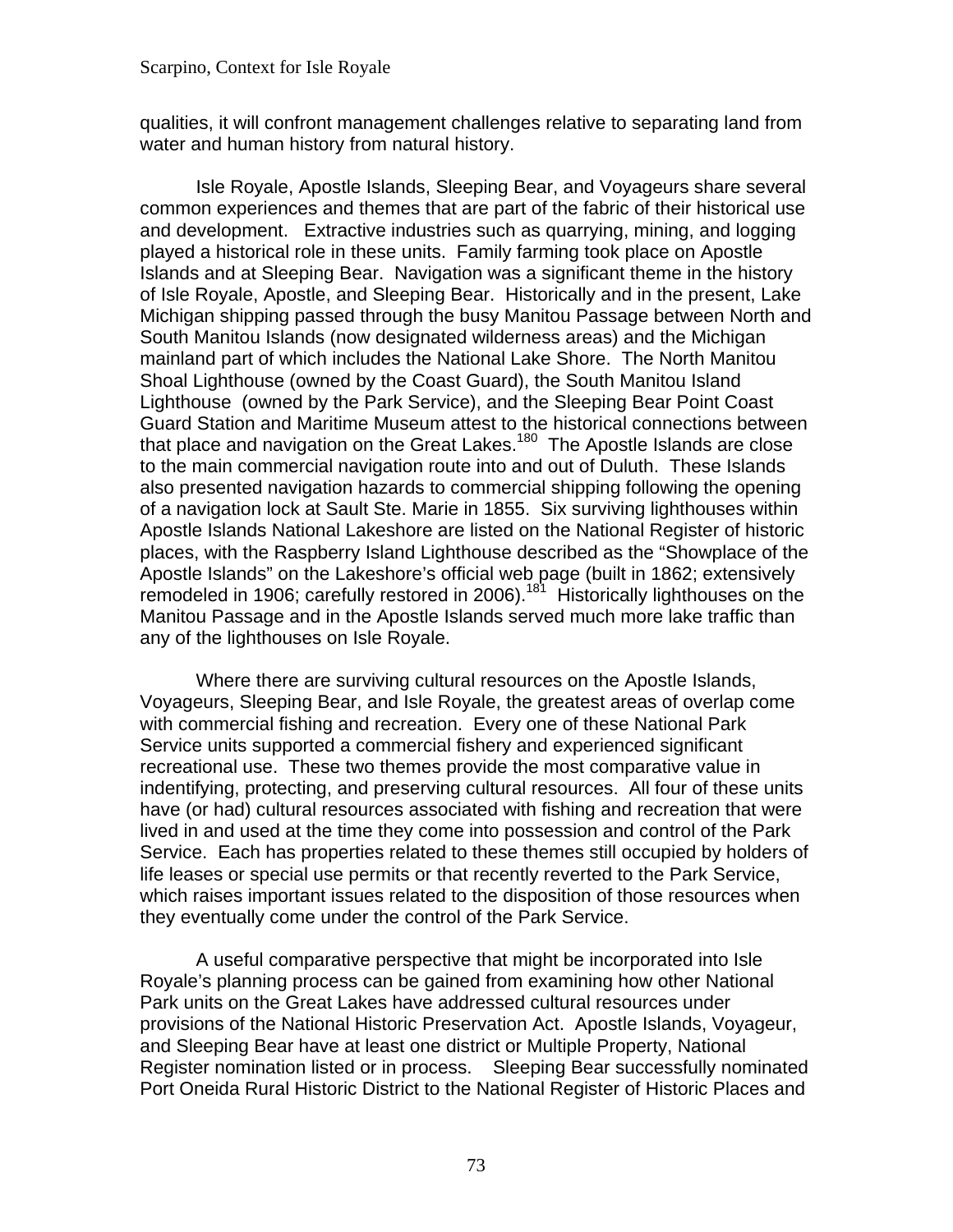subsequently completed an environmental assessment of that endeavor in June 2008 indicating no significant impact. Plans call for the District to remain in service as a kind of living history farm within the borders of a park that also has wilderness as a part of its land management mission. In addition, Sleeping Bear commissioned a study of agricultural landscapes on one of its off-shore locations, North Manitou Island.<sup>[182](#page-112-0)</sup>

Sleeping Bear's Port Oneida Rural Historic District illustrates some of the challenges associated with preserving cultural resources in an environment where established managerial goals clashed with changes in scholarship and in corresponding ways of understanding and practicing historic preservation. Between the late 1970s and the mid-1990s, a growing body of landscape scholarship (combined with social history's emphasis on the ordinary and everyday) drew increasing attention to the historical and cultural significance of rural, vernacular landscapes.<sup>[183](#page-112-0)</sup> That scholarship contributed to a transformation of the philosophy and an expansion of the boundaries of historic preservation to embrace rural, historic landscapes. Robert Z. Melnick's, Cultural Landscapes: Rural Historic Districts in the National Park System (1984), provided the National Park Service with an introduction to the preservation-related significance of historic landscapes. In 1989, the National Park Service published Bulletin 30: Guidelines for Evaluating and Documenting Rural Historic Landscapes. Bulletin 30 explained in its Introduction that "in recent years, there has been a growing interest among preservationists in recognizing and protecting the cultural values that centuries of land use and occupation have embodied in rural America. Understanding the forces that have shaped rural properties, interpreting their historical importance, and planning for their protection are current challenges in historic preservation."<sup>[184](#page-113-0)</sup> By the early 1990s, the National Park Service had taken a leading, national role in indentifying, evaluating, and nominating rural historic districts.

Consistent with these new directions in historic preservation, the Cultural Resources program in the National Park Service's Midwest Regional Office initiated a series of studies of the cultural resources associated with Port Oneida and other locations within Sleeping Bear. The Midwest Regional Office contracted with outside scholars to perform these evaluations because Sleeping Bear's management resisted the "growing interest among preservationists in recognizing and protecting the cultural values that centuries of land use and occupation have embodied in rural America."[185](#page-113-0) The National Register of Historic Places listed the Port Oneida Rural Historic District in 1997, although doing so did not guarantee protection of the cultural resources contained within its boundaries or elsewhere in Sleeping Bear.

A continuing managerial disconnect between cultural and natural resources presented a serious threat and led directly to the founding of Preserve Historic Sleeping Bear. According to Kathryn Eckert, former Michigan State Historic Preservation Officer, "before the establishment of PHSB, moldering ruins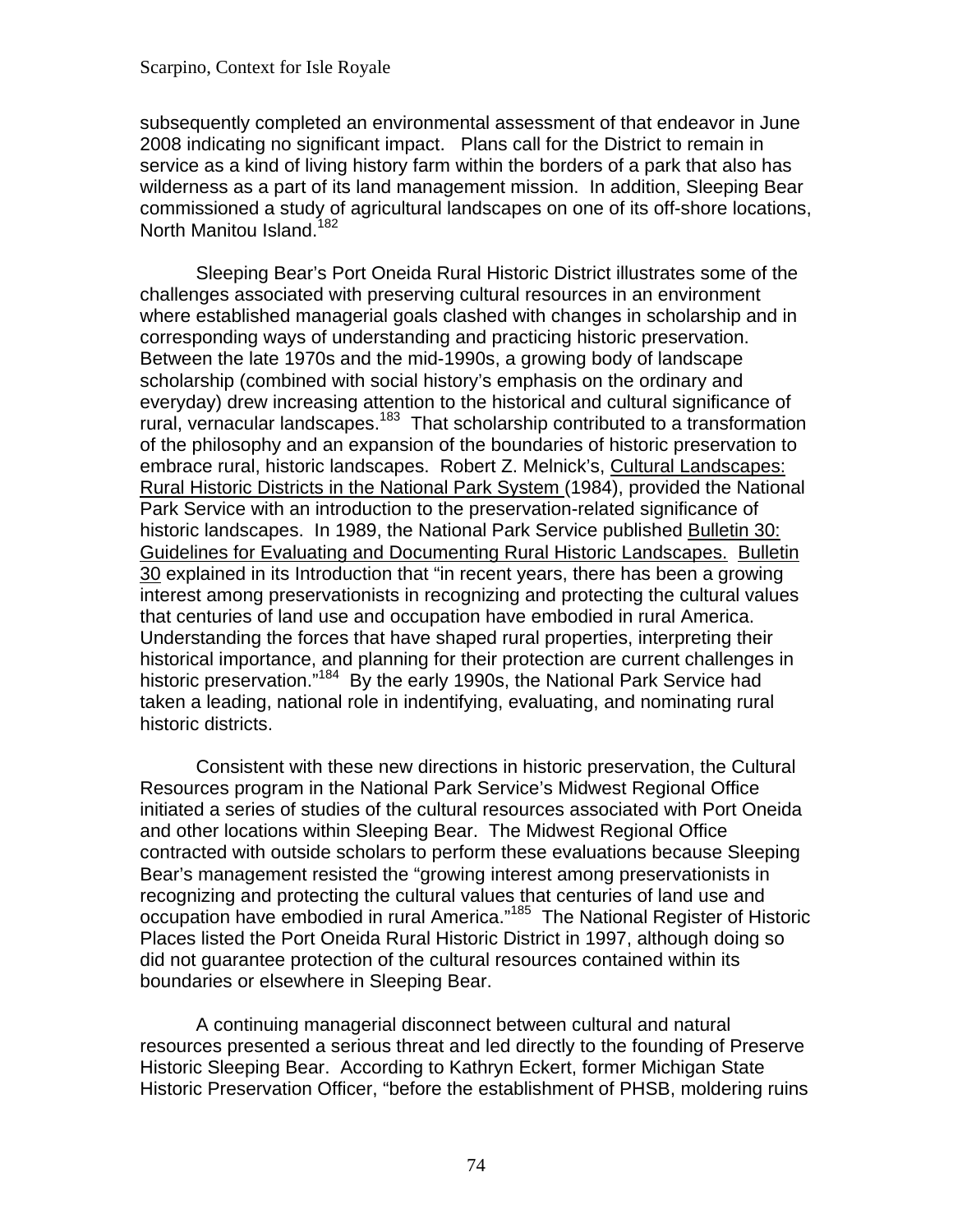#### Scarpino, Context for Isle Royale

was an acceptable treatment alternative" at Sleeping Bear. "In fact," she noted, "this practice and the destruction of secondary structures (corncribs, privies, chicken coops, and the like) that support the farmhouse and the barn at Port Oneida precipitated the establishment of PHSB." Preserve Historic Sleeping Bear's web site reinforces this version of the organization's genesis:

In 1998, the public was alerted to the park's intent to demolish over 200 of the 366 historic structures currently identified in the Park. Citizens voiced opposition to the proposed demolition plan at public meetings and urgently pleaded with Sleeping Bear Dunes National Lakeshore to save as many historic structures as possible. Immediately, a grassroots effort led by local residents founded Preserve Historic Sleeping Bear (*Preserve*) to advocate for, and assist the Park in saving these priceless historic resources that tell of Great Lakes history and grace the landscape. With the support of Preserve Historic Sleeping Bear, the Park recognized the historic significance of the structures and escalated efforts to protect them.

Preserve Historic Sleeping Bear's web site concludes that "Today, the historic Port Oneida Rural Historic District, as an example, is recognized by historians as **"one of the most prized historic landscapes in the nation!"** It is unique as one of few intact historic agricultural communities in public ownership.["186](#page-113-0) 

Preserve Historic Sleeping Bear offers a public/private model of what could be accomplished on Isle Royale through a strong friends' organization with a focus on cultural resources. Friends of the Apostle Islands National Lakeshore provide an additional example of a private, non-profit working in conjunction with the National Park Service on behalf of cultural resources.

The National Register of Historic Places listed Apostle Islands' "Rocky Island Historic District" in 2008, under Criterion A, "as a maritime landscape reflecting the commercial fishing culture along the shores of Lake Superior, and the mid-twentieth century regional shift to an economy heavily reliant on tourism and recreation."[187](#page-113-0) (When compared to "Rocky Island Historic District," recreation and recreation-related cultural resources have a much longer history on Isle Royale.) The shift in use came as a direct result of the decline of the fishery in the Western end of Lake Superior due to over fishing and predation by the lamprey.

"Rocky Island Historic District" encompasses dwellings and related structures on the eastern shore of Rocky Island. All are now owned by the National Park Service and are either presently occupied or were recently occupied by descendants of Scandinavian commercial fishermen who established fish camps in the early 1930s. Many of the buildings covered by the nomination were moved to Rocky Island from other locations; several were moved one or more times on the Island. The nomination includes five fish camps and notes that the Hedland Fish Camp, which was already individually listed on the National Register in 1977, possesses the least integrity, largely because it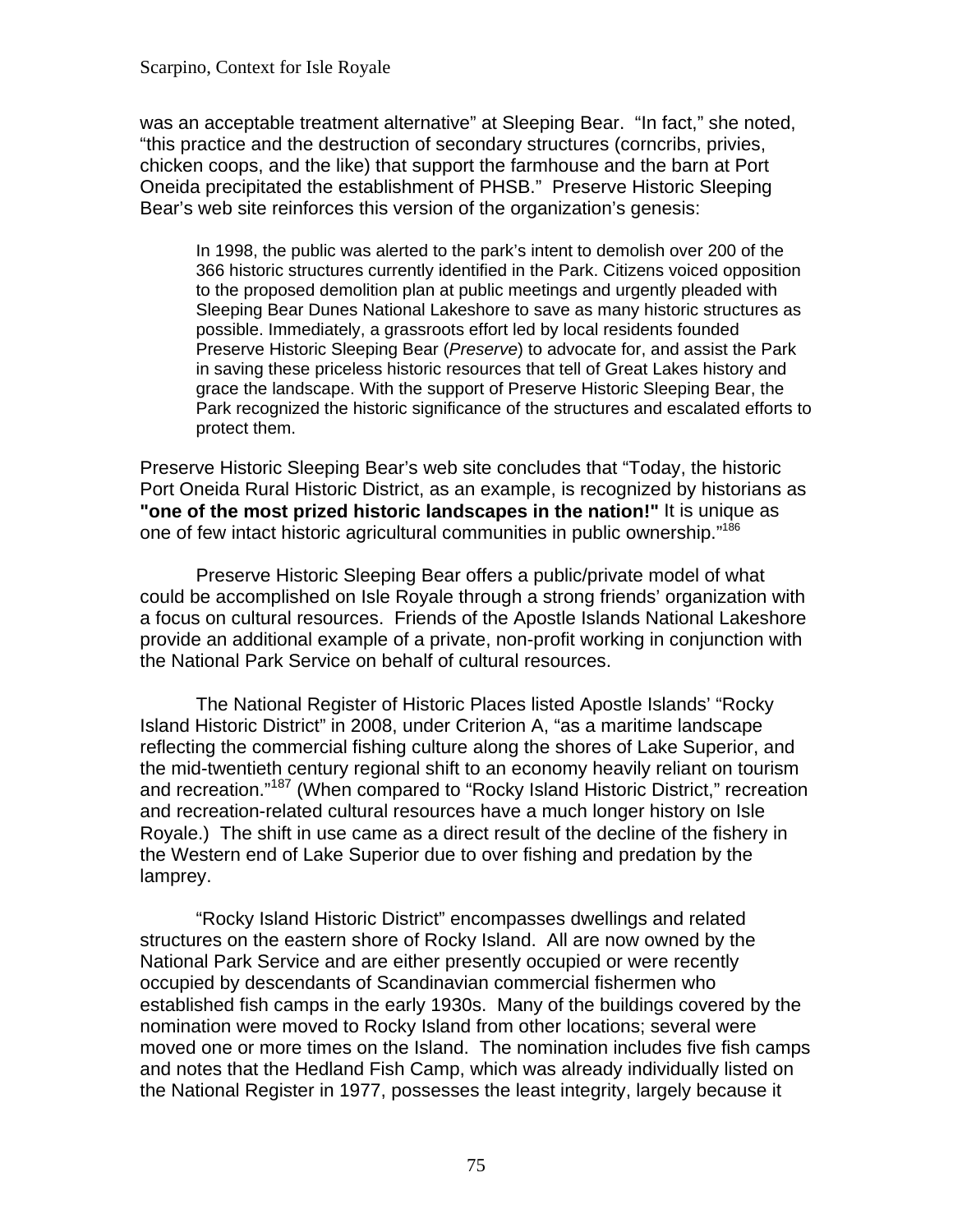from those existing in the last years of the commercial fishing era."<sup>[188](#page-113-0)</sup> has stood empty since 1988. Evidence in the nomination, as well as field examination by the author demonstrates a strong correlation between use and integrity. Some buildings outside of the National Register district that had reverted to the Park remained empty and exhibited considerable deferred maintenance and deterioration. Even though use has shifted from commercial fishing to recreation, the nomination notes that "the island residents, retaining use-and-occupancy agreements, maintained conditions essentially unchanged

Voyageurs National Park has in process a multiple property nomination, titled "Tourism and Recreational Properties in Voyageurs National Park, 1880 1950," which provides an historic context and nominations for some of the eligible properties. The multiple property identifies several property types: Seasonal estates ("seasonal home complexes built for wealthy tourists and outdoor adventurers who took prolonged vacations in northern Minnesota's remote areas"); Lakeside summer cottages ("reflect the modest financial capacity of their original owners"); resorts (subtypes, resort complex and resort lodge); and youth camps. Each of these property types includes a close variation of the following language as part of the registration requirements: "The property does not need to retain its significant historic function, but it must retain historic integrity as described herein." The "Summary of Identification and Evaluation Methods" lists thirteen eligible structures. "Tourism and Recreational Properties in Voyageurs National Park, 1880-1950," includes four nominations.<sup>189</sup>

"Tourism and Recreational Properties in Voyageurs National Park, 1880 1950," reveals some resource-related issues that are useful for comparative purposes, especially when considering properties related to recreation and tourism. The repeated caveat that "the property does not need to retain its significant historic function, but it must retain historic integrity as described herein," severs integrity from historical function. In National Register terms, integrity is supposed to link character-defining physical qualities to the case for significance. Sometimes there are good reasons to sever this link, such as adaptive reuse of historic buildings that for one reason or another can no longer fulfill their historic functions (converting an abandoned factory or school to housing would be an example of adaptive reuse). The CCC is never coming back, so "sympathetic" adaptive reuse off CCC-related cultural resources makes sense. On Isle Royale, the Dassler property on Tobin Harbor employed for an artist in the Park program represents adaptive reuse of a sympathetic type. The fact that the Park forced the Dassler family to vacate the Island also highlights some of the multi-faceted challenges of managing cultural resources that remain in private use in a public park. In all likelihood, this particular registration requirement is a function of the fact that most of the properties covered by "Tourism and Recreational Properties in Voyageurs National Park, 1880-1950," are empty and no longer fulfilling their historic function.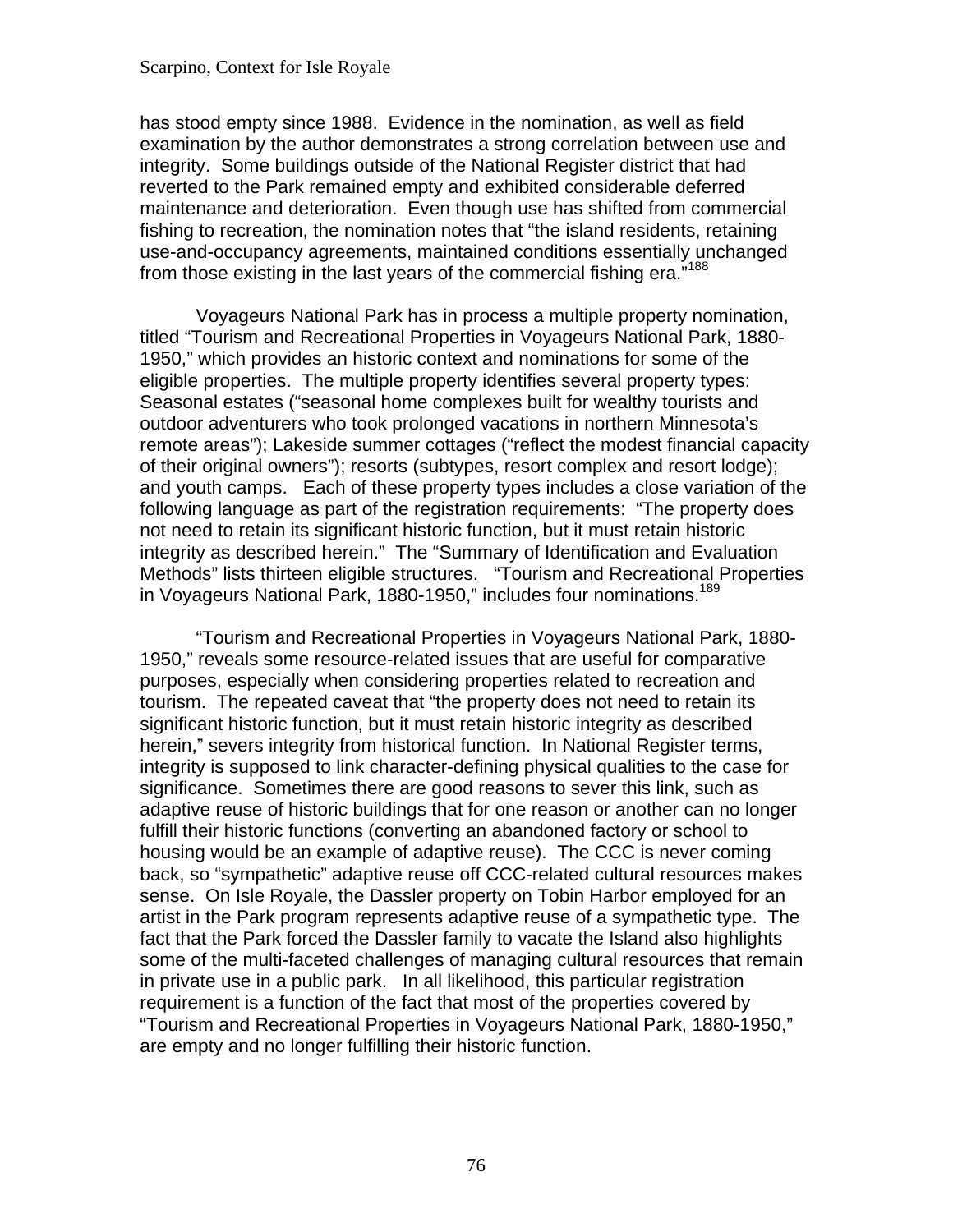#### Scarpino, Context for Isle Royale

In a National Park or a National Lakeshore, which is a historical wilderness, the unity of form and function, of historical use and integrity, of historic preservation and accurate interpretation is too important to sever – at least without careful thought and planning for the best possible outcome and the most sympathetic end use. Based upon evidence provided with the multiple property nomination, many of the buildings and structures on Voyageurs appear to be abandoned and showing signs of deferred or "catch up" maintenance. What is left at Voyageurs is less "pristine" than similar, surviving cultural resources on Isle Royale.

Voyageurs offers tour boats that allow the visitor to see natural and cultural resources that are otherwise not readily accessible.<sup>[190](#page-113-0)</sup> Such a system, if offered on Isle Royale by the Park, could provide visitors a chance to experience both land and water and to see many of the natural features and cultural resources that are presently not available to those who lack access to a boat. If affordable, this opportunity might actually increase visitation by making it possible to see parts of the archipelago that cannot be reached by hiking, and by giving visitors who are not prepared for or interested in back packing a chance to see and learn about the natural and human history of Isle Royale.

Writing in "*The Riddle of the Apostle Islands*," William Cronon states that "in keeping with the principle that the Park Service should not be in the business of promoting illusions about a pristine wilderness with no human history, the default management assumption should be that existing human structures and artifacts will not be removed even from designated wilderness. No erasures should be the rule except where absolutely necessary." Kathryn Eckert, former Michigan State Historic Preservation Officer, refers to a policy at Sleeping Bear that resulted in the erasure of cultural resources: "At Sleeping Bear, before the establishment of PHSB, moldering ruins was an acceptable treatment alternative." Timothy Cochrane notes that on Isle Royale, "The old paradigm was to erase cultural resources which is clearly wrong, contrary to law, and contrary to the historical realities on the Island."[191](#page-113-0)

The policy and practice of "erasure" or "moldering ruins" has resulted in the significant destruction and deterioration of cultural resources in four historical wildernesses situated on the Great Lakes: Isle Royale (1931/1946), Apostle Islands National Lakeshore (1970), Sleeping Bear Dunes National Lakeshore (1970), and Voyageurs National Park (1975). An important comparative lesson from the experiences of these four National Park Service units is that erasure due to deliberate policy or neglect is not an acceptable outcome for cultural resources in an historical wilderness. All of these National Park Service sites have begun to step away from erasure with the district and Multiple Property nominations evidence of that shift. In all of these cases, the Park Service and wilderness supporters have long-championed a narrative that privileges a cultural myth of actual wilderness. Part of the process of rethinking the role of cultural resources in a historical wilderness should be educating visitors and American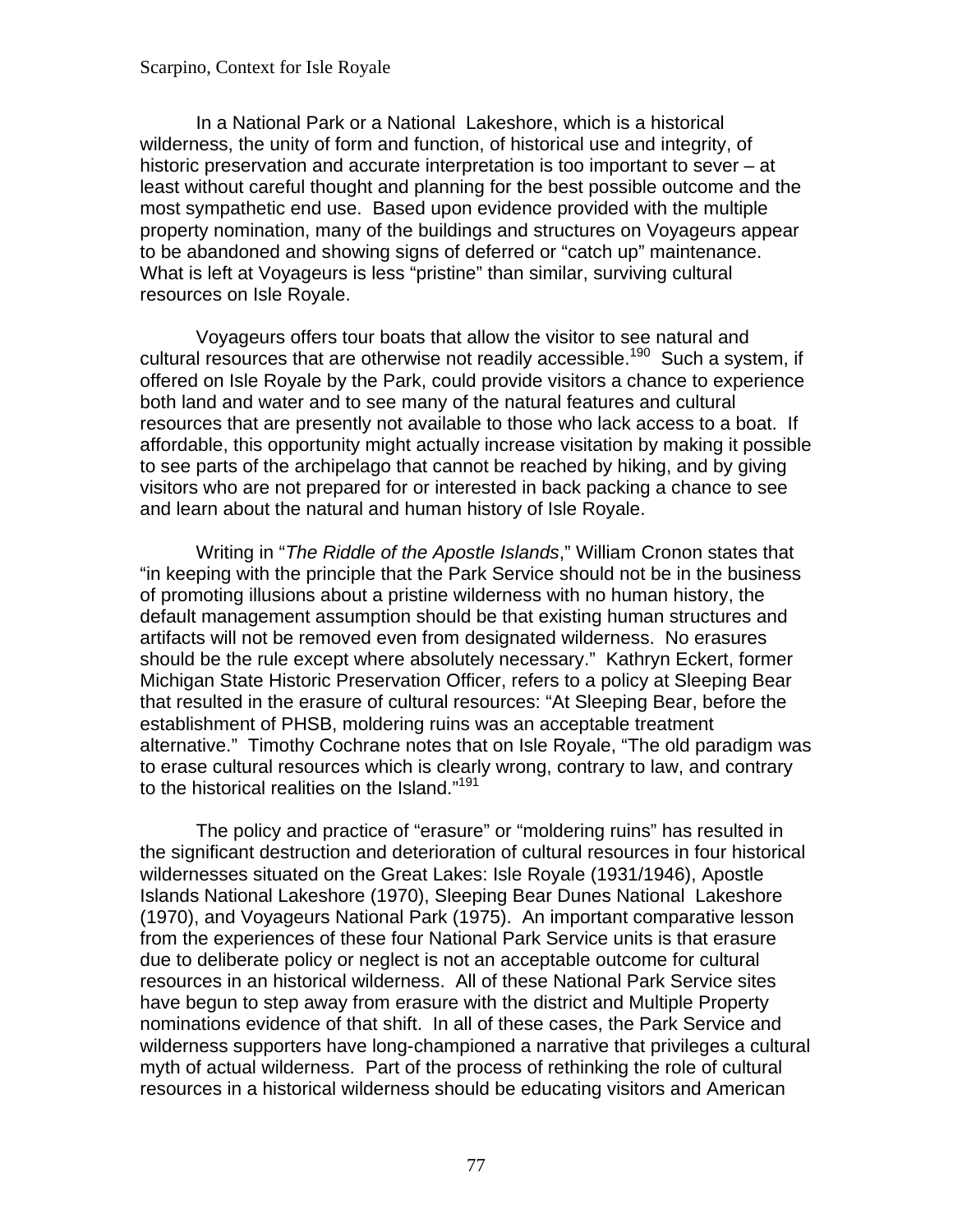citizens more generally to the fact that erasure is an outdated policy. "Let burn" educational campaigns by the United States Forest Service and the National Park Service give evidence that it is possible to change both established policies and public attitudes. Closer to home, publicity related to the long-running wolf/moose study on Isle Royale has contributed to shifting public attitudes towards wolves.

Beyond that is an essential question: What happens to cultural resources after the Park Service spares them from erasure? Developing management plans that integrate human and natural history is an important next step. Very few people would find wolves in cages or moose in fenced enclosures acceptable preservation and interpretation of those species in a national park. While they would be alive, their existence would be devoid of its essential natural context. By the same token, cultural resources that stand empty are devoid of context – especially those related to recreation and fishing that have come to the Park Service from holders of life leases or special use permits. Cultural resources also have a context that gives them purpose and meaning. Integrity ties the important physical characteristics of cultural resources to their significance, with key measures of integrity being Location, Design, Setting, Materials, Workmanship, Feeling, and Association. These variables are intertwined, physical elements that express context. In many cases, the significance of cultural resources is directly related to use. Management plans need to pay a great deal of attention to the long-term purpose of protecting, preserving, using, and interpreting cultural resources in a historical wilderness. "Mothballing" them against the elements is at best a short-term solution.

## Conclusions<sup>\*</sup>

 $\overline{a}$ 

Isle Royale is a place represented by multiple stories – over time one narrative theme emerged dominant over others – and that process itself has a history. A major goal of this context is to reconnect the narrative threads of Isle Royale's history in order to provide a framework for assessing the significance of the Island's surviving cultural resources. On Isle Royale, wilderness and the cultural remnants of past and present use are part of an intertwined story. As Aldo Leopold so aptly noted in his seminal work, A Sand County Almanac (1949), "Many historical events, hitherto explained solely in terms of human enterprise, were actually biotic interactions between people and land."<sup>[192](#page-113-0)</sup> So it was on Isle Royale, where water and land, natural and human history, cultural resources and wildness are nearly inseparably bound together in a common history of the creation of that place over time. For management purposes, it makes little sense to separate these elements or to privilege one over the other.

<sup>\*</sup> The recommendations presented in this study reflect the opinion of the author and have not been endorsed by the National Park Service.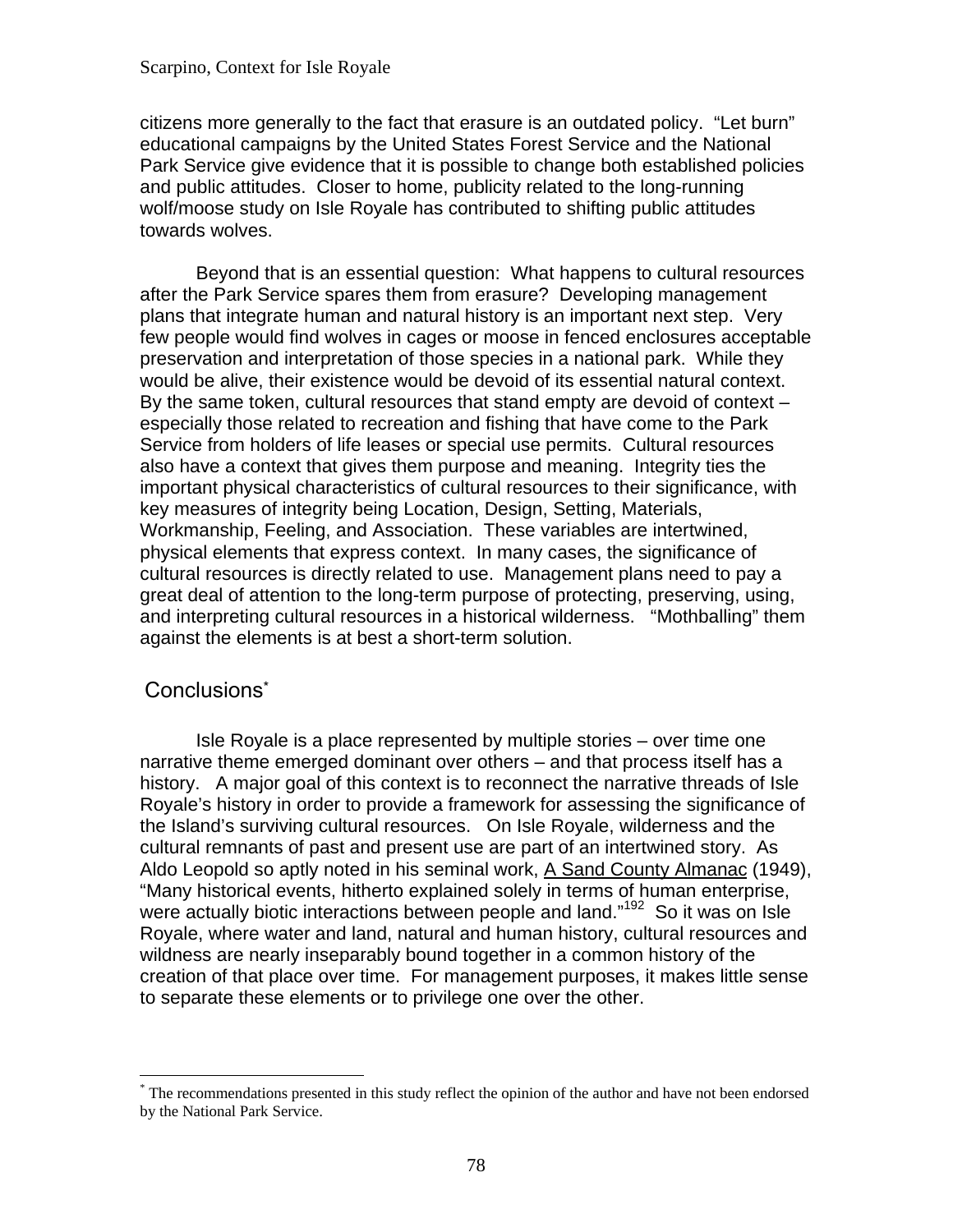#### Scarpino, Context for Isle Royale

Nearly everyone who has ever journeyed to Isle Royale shares one common experience; they came as visitors looking for something. The reasons they came, and what they sought has changed dramatically over time. For the prehistoric, indigenous peoples, copper was worth the dangerous trip across the open lake to access Isle Royale. By mining copper and living intermittently on the Island they began a long process of human beings creating a historical wilderness. By the "dawn" of the historic period, the Ojibwe were the only Native American group still using the Island.

The North Shore Ojibwe had a long presence on Isle Royale. They hunted and gathered and practiced traditional life ways on the Island. Ojibwe living on the North Shore and seasonally on Isle Royale also underwent a cultural and economic transition at the same time that their knowledge and skills assisted Americans with the commercial exploitation of copper and fish. They maintained a strong presence on the Island through the middle of the nineteenth century. By the time of the movement to create the National Park gathered force in the 1920s, the Ojibwe presence on Isle Royale had diminished to just a few people. The Park Service paid little attention to the historical relationship between the Ojibwe and the Island when creating the new National Park. Finding ways to recognize Ojibwe's historical connections to Minong and to invite them to renew their personal association with the Island would respect their centuries-long association with Isle Royale and their role in creating a historical wilderness in that place. A National Register nomination developed in full consultation with the North Shore Ojibwe and organized around traditional cultural values might be a way to begin.

Nineteenth century Americans came for furs and fish and copper and timber. All of these people extracted something from nature, took it away from the Island, and sold it in a national and international market economy. Isolation and distance proved to be liabilities and obstacles in the way of cashing in on nature's bounty. Each of these groups left their mark on the land. Each contributed to the creation of a historical wilderness.

Starting in the late nineteenth century, increasing numbers of Americans traveled to Isle Royale for recreation and pleasure. Clever entrepreneurs transformed isolation from a liability into an asset; they built resorts that attracted people and persuaded them to pay their own "freight" as they visited the island to enjoy themselves. These tourists engaged the Island as "consumers" of sport fishing and hiking and scenery and relative solitude and of air with a low pollen count. On the heels of the tourists came an increasing number of summer residents, so that by the 1910s Isle Royale had significant concentrations of population in the harbors and inlets around the periphery of the Island. Recreational visitors and summer residents formed a constituency for uses of the Island that were not compatible with extractive industries like logging and mining or crowding of the type that occurred on Mackinac Island.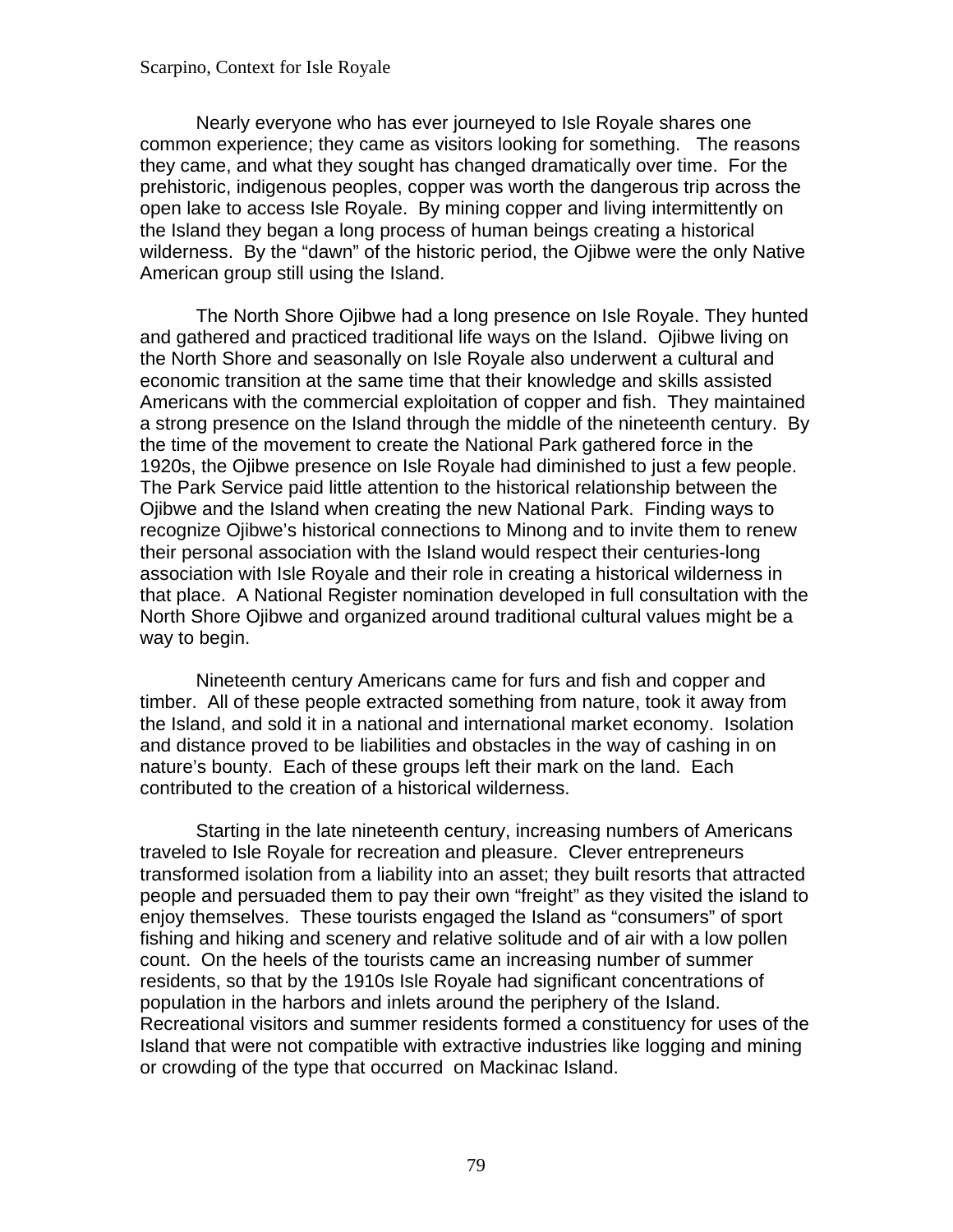#### Scarpino, Context for Isle Royale

Other visitors traveled to Isle Royale; instead of mining or fishing or recreational landscapes with intermittent occupation for centuries, they saw wilderness. These visitors came at a time when an important segment of the American population had become interested in, and supportive of, sport hunting and fishing, nature appreciation, and the challenges of the strenuous life. A strong conservation movement sought ways to protect parts of the natural world that still provided opportunities to engage in those activities. Creation of the National Park Service in 1916 and formation of the Izaak Walton League in 1922 represent important institutional manifestations of that point of view.

needed to be saved by establishing a national park. The Detroit News, Grand While Isle Royale was not a pristine wilderness, it was wild when compared to other places east of the Mississippi, and it was isolated and could be relatively easily protected. Visitors like William Shiras (naturalist), Albert Stoll (journalist), Hubert Work (Secretary of the Interior), Stephen Mather (first Director of the National Park Service), and Francis Farquhar (President of the Sierra Club) saw what they wanted to see or what they were prepared to see, and for advocates of parks and wilderness, Isle Royale was a pristine wilderness. These were visitors who eagerly spread the word that Isle Royale was a wilderness that Rapids Journal, Outdoor America, National Geographic, American Forests, and other publications added their editorial support to the growing call for establishing Isle Royale as national park.

Advocates of a national park and of the Island as wilderness held the public relations high ground and their narrative became set in federal policy when Congress passed legislation in 1931. Thereafter, the National Park Service lent its powerful voice to the growing chorus defining Isle Royale as a wilderness area. Isle Royale's public story became a single-theme narrative, supporting a management plan that would eventually strip away much of the material culture representing human history in favor of re-establishing an "actual" wilderness that had not existed on the Island for a long time. Moose and wolves became iconic symbols of wilderness on Isle Royale, even though neither species had a proven presence on the Island before the twentieth century. (Human beings have fished the waters around Isle Royale for thousands of years. If one does not artificially separate human and natural history in managing and interpreting Isle Royale, then an Ojibwe or Scandinavian fisherman offers an iconic representation of Isle Royale at least as valid a wolf or a moose.)

After the dedication of Isle Royale National Park in 1946, wilderness and historic preservation continued to evolve and grow as national movements so that by the 1960s the constituencies existed that gave Congress the political fortitude to pass significant, national legislation. Many of the same attitudinal shifts that gave rise to the historic preservation movement also account for growing interest in the environment and in designating (or establishing), preserving, protecting, and restoring wilderness. Both historic preservationists and wilderness advocates were motivated by a sense of loss. As elements of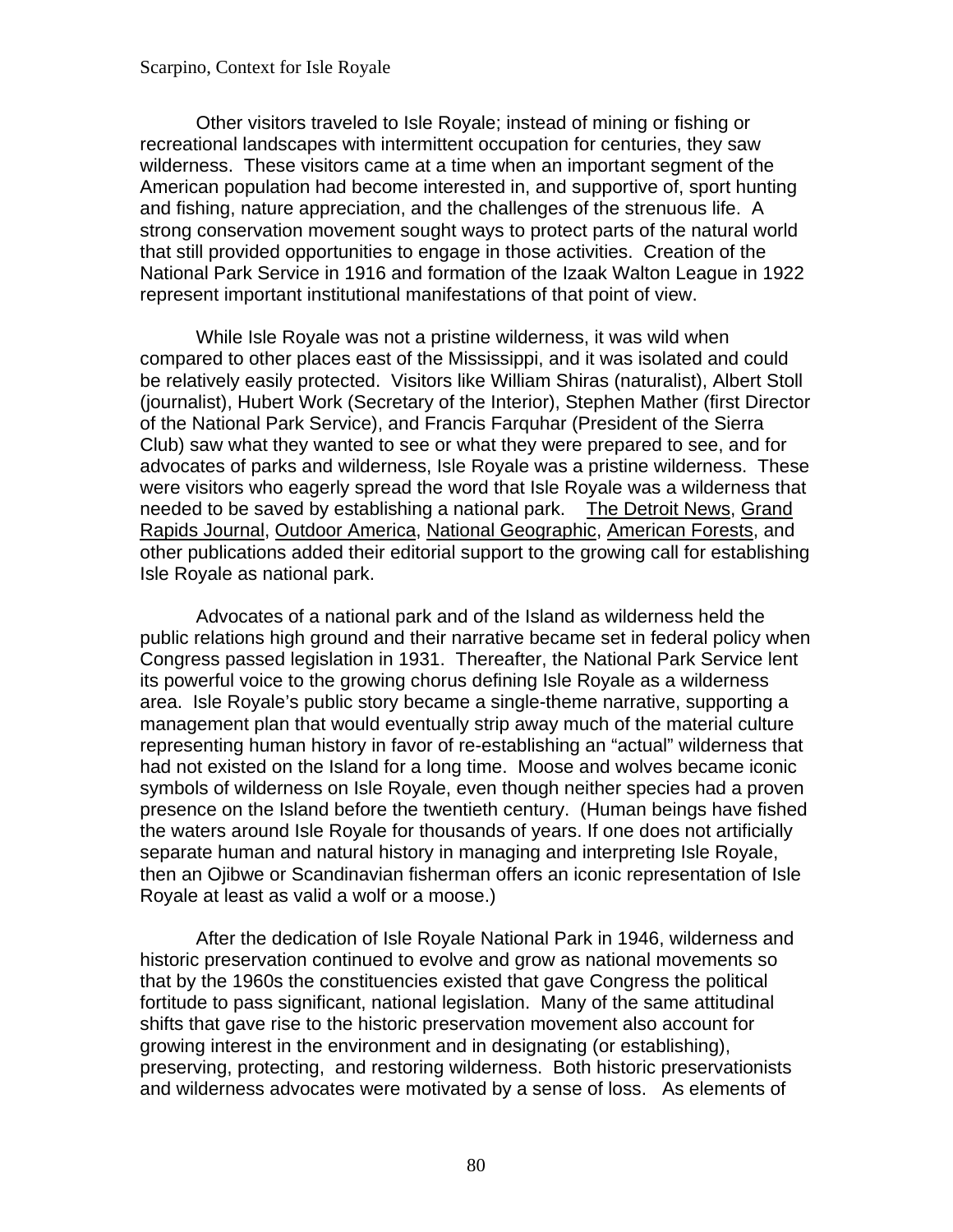the built and natural environments became scarce in the face of accelerating development and resource exploitation, an increasingly urban and suburban population mourned their loss. In so doing, they provided constituencies for the historic preservation movement and the environmental/wilderness movement, both of which turned to the federal government for help in protecting the natural and the built environments. It is no accident that Congress passed and the President signed the Wilderness Act in 1964 and the National Historic Preservation Act (NHPA) in 1966.

Even though the national movements that prompted Congress to pass the Wilderness Act and the NHPA had similar attitudinal roots, there was in the 1960s, 1970s, and 1980s little overlap or common cause between historic preservationists and environmentalists. These movements developed on parallel tracks a fact that was reflected in the management and oversight missions of the United States Department of the Interior and the National Park Service. Both had missions that called for protecting, preserving, and managing wilderness and cultural resources, but there was little common ground between those responsible for natural resources and those responsible for cultural resources. In the case of the National Park Service, historic preservation was part of its "external" programs, while the National Parks were among the "internal" programs. On Isle Royale, the ecology-based environmental and wilderness movements became powerful advocates pushing the Park Service towards stronger and more comprehensive wilderness policy on Isle Royale, while historic preservation was barely at the negotiating table in the 1960s, 1970s, and 1980s. (It is worth adding that at this same time, the North Shore Ojibwe were a "forgotten people" when it came to planning for the management of the Island or any possible role for them in this ancestrally significant place.)

Over several decades, park managers greatly reduced the number of fishing camps, recreational resorts, and summer cabins. What is left today is much less than had been there in 1931 or 1940 or 1946, and most of it is limited to a few locations in Washington Harbor on the far west end of the Island and Tobin Harbor and Rock Harbor on the east and southeast corner. Beyond that, there remains a scattering of other places on the periphery of the Island, Fishermen's Home and Wright Island on the South shore; and, Crystal Cove, Johnson Island, and Captain Kidd in the far northeast quadrant of the Island, as well as three off-shore lighthouses (owned by the U.S. Coast Guard). Their existence and continued use does not in any significant way interfere with the ability to enjoy most of the Island for back country or wilderness experiences or for kayaking along the shore and among the reefs and islands that constitute the archipelago.

In practice, the use patterns on Isle Royale resemble the designations in the National Park Service's 1967 wilderness plan. The majority of the land area and nearly all of the interior serves hikers and back packers and others seeking solitude and wildness. At the same time, many coastal and harbor locations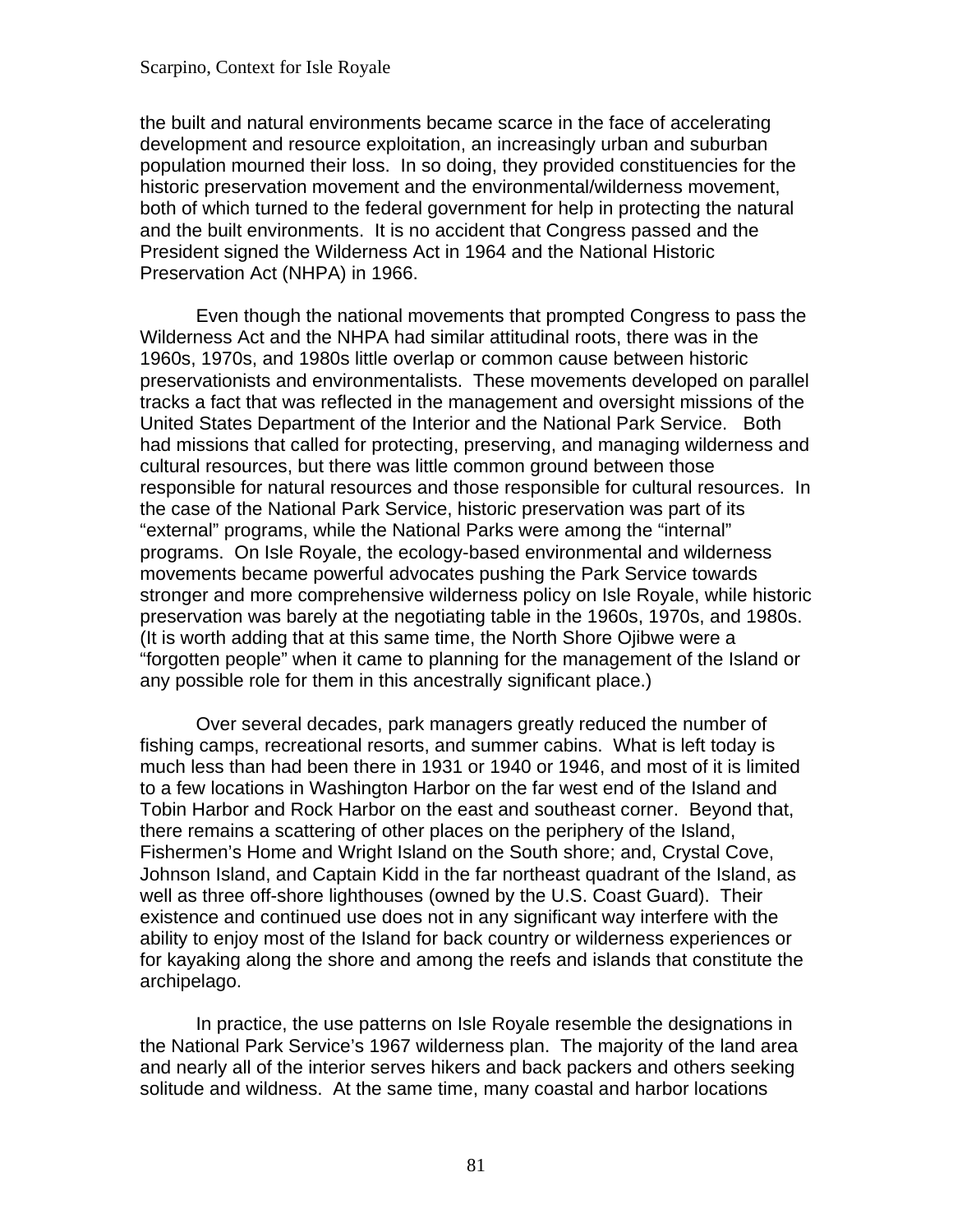experience heavy boat traffic, including recreation, sport fishing, and scuba diving, as well as the Ranger III, Voyageur II, Isle Royale Queen and other commercial craft that bring visitors to the Island. Summer residences remain in Washington Harbor, Tobin Harbor, and other locations along the shore and as far out as Captain Kidd Island in the extreme north east corner of the archipelago. Park Headquarters on Mott Island is a densely packed, almost suburb-like development with extensive docks, a significant volume of marine traffic, and large work areas visible up and down Rock Harbor and from a popular hiking trail between Rock Harbor Lodge and Daisy Farm. Docks and shore lines at Rock Harbor and Windigo are busy places in the summer season. Interpretive signs and Adirondack-type shelters and board walks of treated lumber above delicate wetlands all make practical concessions and compromises between use and wilderness qualities. No wake zones recognize fragile shore lines and the needs of wildlife like loons. The current pattern of some mixed use on the periphery and wilderness/back country activities on most of the Island makes considerable sense; it respects the important and inter-related roles of natural and human history on Isle Royale; it allows for multiple and compatible constituencies and uses; and it leaves the majority of the Island as undeveloped wild land that permits a first-class back country experience.

While Isle Royale National Park is literally on an island, when it comes to historic preservation the Park is not an island unto itself. The National Historic Preservation Act (NHPA) -- along with related legislation such as the National Environmental Policy Act (NEPA)-- applies to the cultural resources on Isle Royale. Section 1 of the NHPA declares that "the spirit and direction of the Nation are founded upon and reflected in its historic heritage." Section 2 lays out the policy of the federal government under the NPHA, as amended:

It shall be the policy of the Federal Government, in cooperation with other nations and in partnership with the States, local governments, Indian tribes, and private organizations and individuals to

(3) administer federally owned, administered, or controlled prehistoric and historic resources in a spirit of stewardship for the inspiration and benefit of present and future generations;<sup>193</sup>

Section 2 states the government's responsibility to administer prehistoric and historic cultural resources that it owns or controls "for the inspiration and benefit of present and future generations." In effect, the responsibility for cultural resources under Section 2 of the NHPA is similar to the one that relates to natural resources and wildness on the Island.

In the case of Isle Royale, Section 106 and Section 110 of the NHPA also apply to the administration and management of cultural resources. Section 106 calls for a review if activities that the federal government sponsors or licenses or pays for have the potential to compromise the defining characteristics of properties that are either on the National Register or are eligible for the National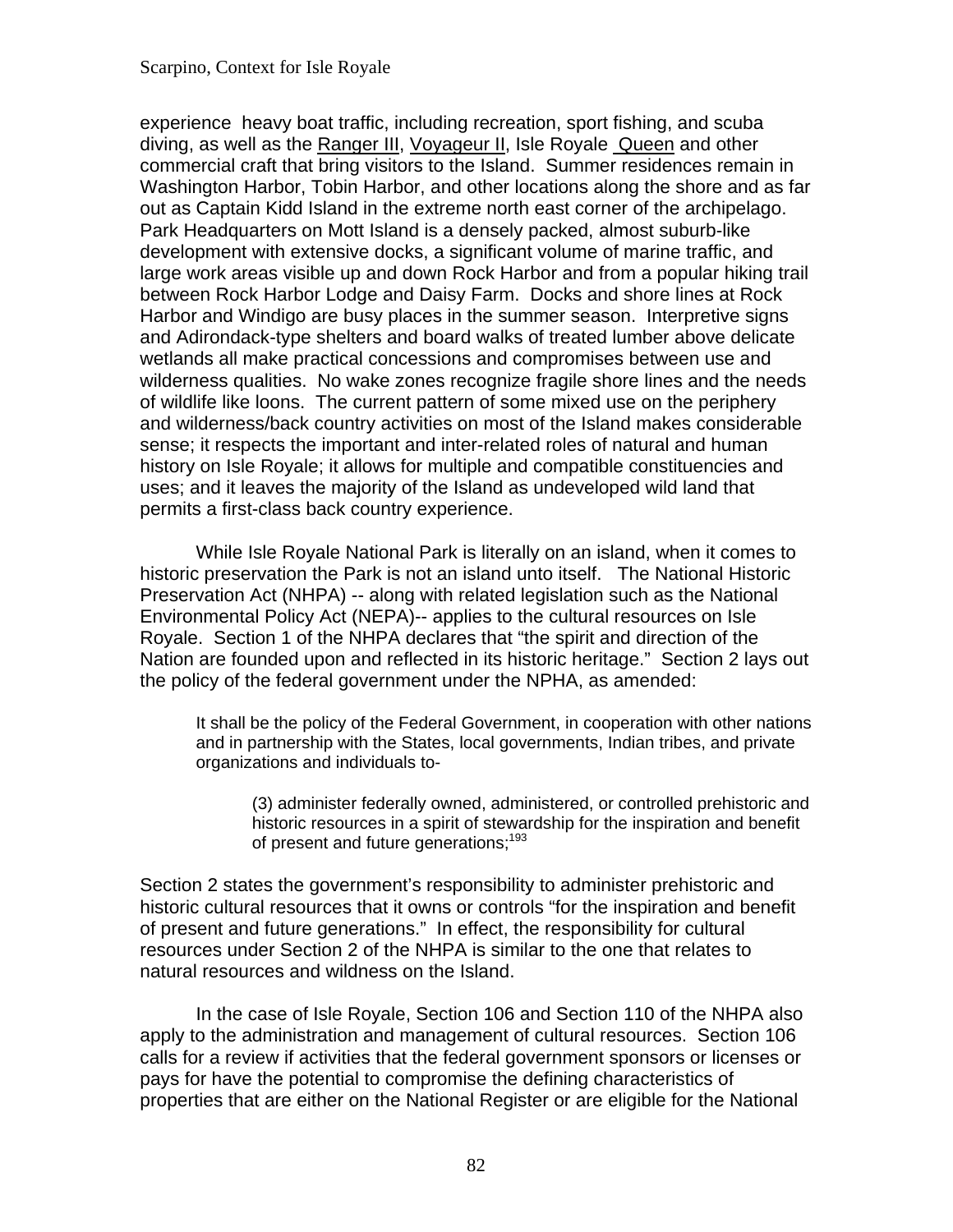#### Scarpino, Context for Isle Royale

Register. While there are only a few properties on Isle Royale presently listed in the National Register of Historic Places, the evidence presented in this context combined with several other studies commissioned by the National Park Service demonstrate beyond any doubt the eligibility of many more.<sup>194</sup>

Remaining above-ground cultural resources in Washington Harbor and Tobin Harbor greatly exceed the thresholds for establishing historical significance and physical integrity, as does the collection of historic structures in Rock Harbor, ranging from the Rock Harbor Guest House to the Davidson House to the surviving CCC buildings on Mott Island to the old lighthouse to the Edisen and Bangsund cabins. It would be possible to nominate these three areas as separate National Register districts or to think in terms of an Island-wide multiple property nomination that would cover properties with significance related to commercial fishing, recreation and summer use, navigation, and conservation (thereby including the two extant lookout towers). The multiple property approach would embrace Fisherman's Home and Wright Island on the South shore and the McGrath compound, Captain Kidd Island, and Johnson Island in the Northeast part of the Island, which also possess resources with the significance and integrity necessary for eligibility to the National Register. Mining ruins should be "covered" with an Island-wide multiple property nomination employing Criterion D, and Native American archaeological sites an archaeological, multiple property nomination. Either the District or the Multiple Property formats allow for more comprehensive, efficient, and speedy nomination than the alternative of addressing one property at a time.

When Congress approved the NHPA in 1966, the law did not cover properties owned by the United States Government. Many historic preservation constituencies, including the National Trust for Historic Preservation and the National Conference of State Historic Preservation Officers, lobbied to correct that omission. President Richard Nixon, who was neither a historic preservationist nor an environmentalist, recognized the strength of the historic preservation movement in the nation when he signed Executive Order 11593 in 1971, which closed a huge loop hole by requiring federal agencies to comply with the NHPA. Congress incorporated the intent of Executive Order 11593 into Section110 of the NHPA when amending the Act in 1980. Section 110 makes federal agencies responsible for protecting and preserving historic properties that they own or control by establishing programs or procedures for identifying, evaluating, and nominating those properties to the National Register of Historic Places.<sup>195</sup> Section 110 reinforces the directive that properties eligible for or listed in the National Register must be maintained and managed in a manner that considers the preservation of their defining characteristics.

Following from the NHPA and the Wilderness Act and the historical trajectory of human use and development of Isle Royale, it would make sense to plan for integrated management of the natural and cultural resources on the Island. It is important to protect and preserve the integrity of both the cultural and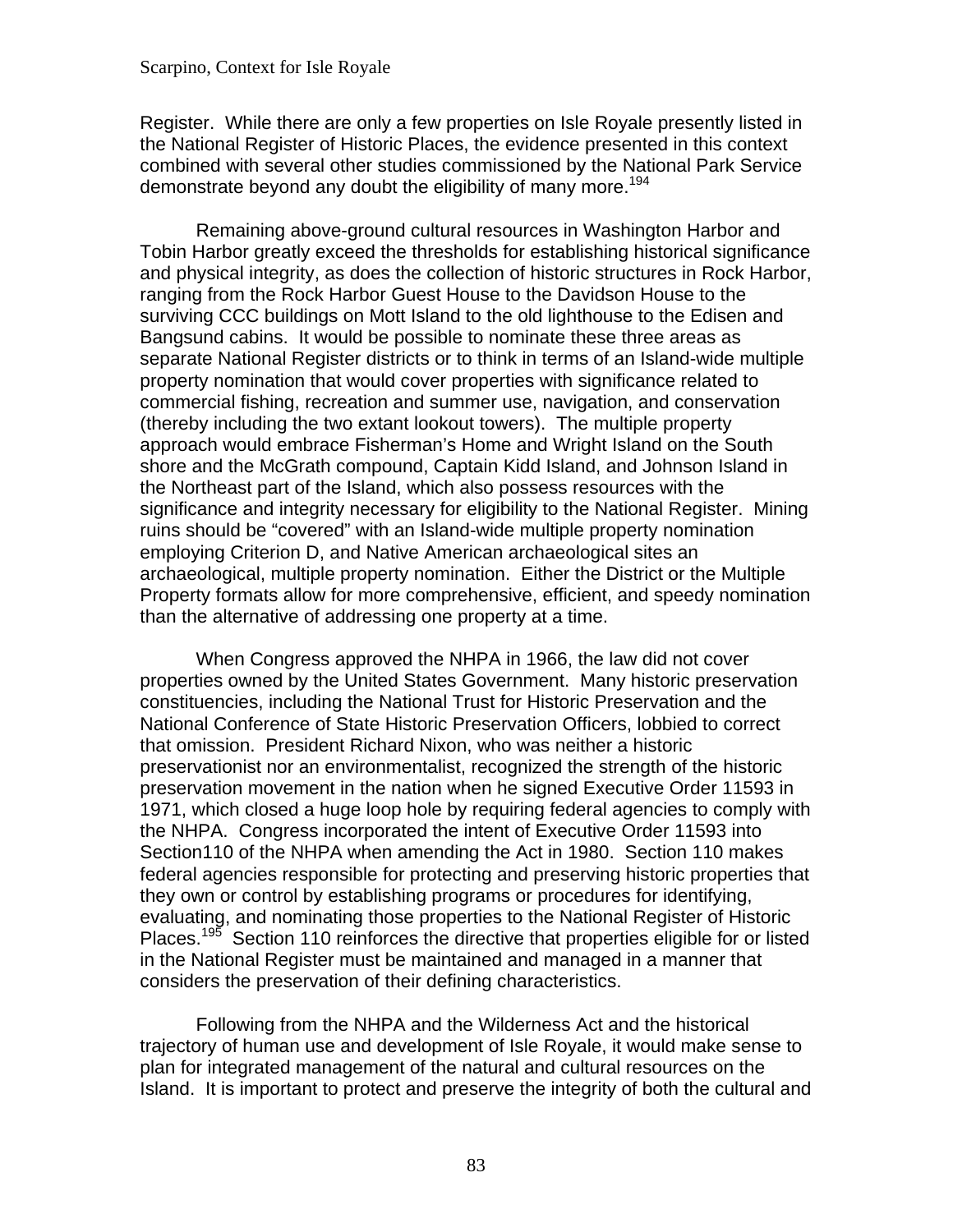natural resources -- to manage both in such a way that their character-defining features (those physical and biological qualities that connect to and embody their significance) remain viable. James Deetz's definition of material culture offers a starting point for thinking about integrated management of cultural and natural resources on Isle Royale: "That portion of man's physical environment purposely transformed by him according to culturally dictated plans." Deetz's definition highlights the fact that the key cultural artifact is the Island itself, with the wilderness and the cultural resources both being the products of the Island's history and transformation "according to culturally dictated plans." As former fisherman, Mark Rude, explained in mulling over the question what should this park represent?

I personally think that the cultural heritage and history of this island are part and parcel of what should be included in the Island. I don't think it's all just flora and fauna and watch it grow and don't touch it.<sup>196</sup>

The significance of above-ground cultural resources on Isle Royale is in most cases directly related to their historical and present-day use, as well as their relationship to each other and their terrestrial and maritime surroundings. The buildings clustered in Washington Harbor on Barnum and Washington Islands and in Tobin Harbor are important because they are physical representations of historical and contemporary seasonal communities with a heritage that blends working class commercial fishing enterprises with leisure-time summer recreational use. Historic preservation of the present-day seasonal communities in Washington Harbor and Tobin Harbor is as much about a mélange of traditional cultural practices and life ways associated with summer residence and commercial fishing as it is about the buildings that symbolize that context. That fact deserves serious consideration as Isle Royale National Park makes plans for their preservation under provisions of the NHPA.

A sound historic preservation plan should envision nomination to the National Register of Historic Places, a program of maintenance consistent with the "Secretary of the Interior's Standards for Rehabilitation," and continuing use as part of a community that is consistent with, and respectful of, the historic context that defines their importance. Although less viable as modern-day seasonal communities, several of the buildings in Rock Harbor, Fisherman's Home/Wright Island, and the Amygdaloid Channel area derive their significance from the same historical context.

Generally speaking buildings that have reverted to the National Park Service with the passing of life lease holders or the termination of special use permits, such as the McGrath Compound, have not fared well in historic preservation terms. Those that the Park controls and that have continued in use, like the Kemmer Cabin, the Edisen Fishery, and the Bangsund Cabin, generally remain in better shape than those that are empty and unused. The Park will clearly be challenged in terms of funds and appropriately skilled craftspeople to maintain the historic properties it already has, including one historic lighthouse in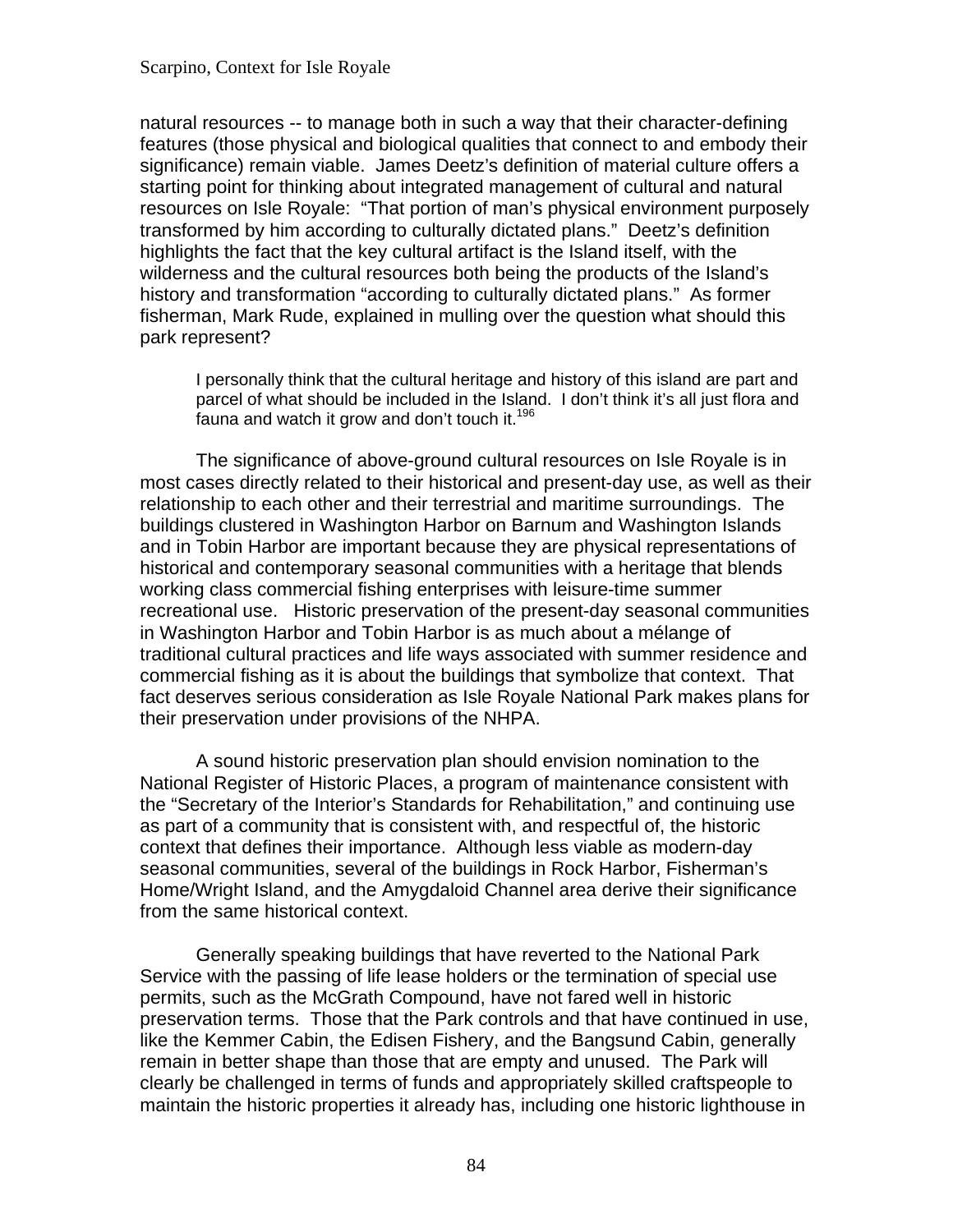Rock Harbor; two CCC properties on Mott Island; the Edisen Fishery and the Bangsund Cabin; and the scattering of other significant historic properties like the McGrath Compound, the Johns Hotel, and the Stack/Wolbrink House.

Particularly in the case of summer cabins and commercial fishing-related buildings, the Park should consider a system of long-term (perhaps ten- or twenty-year), renewable special use permits with the right of first refusal going to families with active life leases or year-to-year special use permits and perhaps families that have left the Island but would like to renew their association with Isle Royale. Couple the special use permits with historic preservation and conservation "easements," so that as a condition of keeping the permit in effect the holder must maintain the property according to the Secretary of the Interior's Standards for Rehabilitation and use the property in a manner that is consistent with the Park's overall land management strategy.

Keeping people in recreational cabins and fisheries under a permit system will require a clear and fair policy, and public education. As Timothy Cochrane noted in his comments on the draft of this report, "But still, to change that course much has to change, including convincing the American public that it should be changed. And it has to be changed in way that benefits all Americans, not just families that have a long tenure at the Island. And it has to change in a way that won't invite public discord because of appearances of favoritism to a small few. And it has to change in a fiscally responsive and sustainable way."<sup>197</sup> While these are serious issues, they are not insurmountable -- certainly not as challenging as re-introducing wolves to Yellowstone National Park.

As a regulatory mechanism consider establishing an historic preservation "commission" composed of Park Service personnel and permit holders who review and make recommendations to the Superintendent to approve or disapprove rehabilitation (other than routine maintenance), reconstruction, and demolition. Perhaps working through an established organization like the Isle Royale Friends and Families Association (IRFFA) develop a plan to put the holders of multi-year special use permits "to work" as volunteer advocates for, and even fund-raisers for, preserving and protecting and interpreting the cultural resources on Isle Royale. Members of that organization should be in the mix of public programs offered at Rock Harbor and Windigo.

A multi-year special use permit system will establish a bold and innovative public/private partnership for preserving many of the extant cultural resources on Isle Royale. It will place the responsibility for paying for maintenance and preservation on the permit holders and remove those costs from the Park's budget (with the Park Service retaining ownership and authority, as well as oversight and supervision); it will give the permit holders a limited voice and a "stake" in the management of cultural resources; and it will ensure that cultural resources are maintained and lived in as elements of functional seasonal communities. (At the present time, with little in the way of guarantees that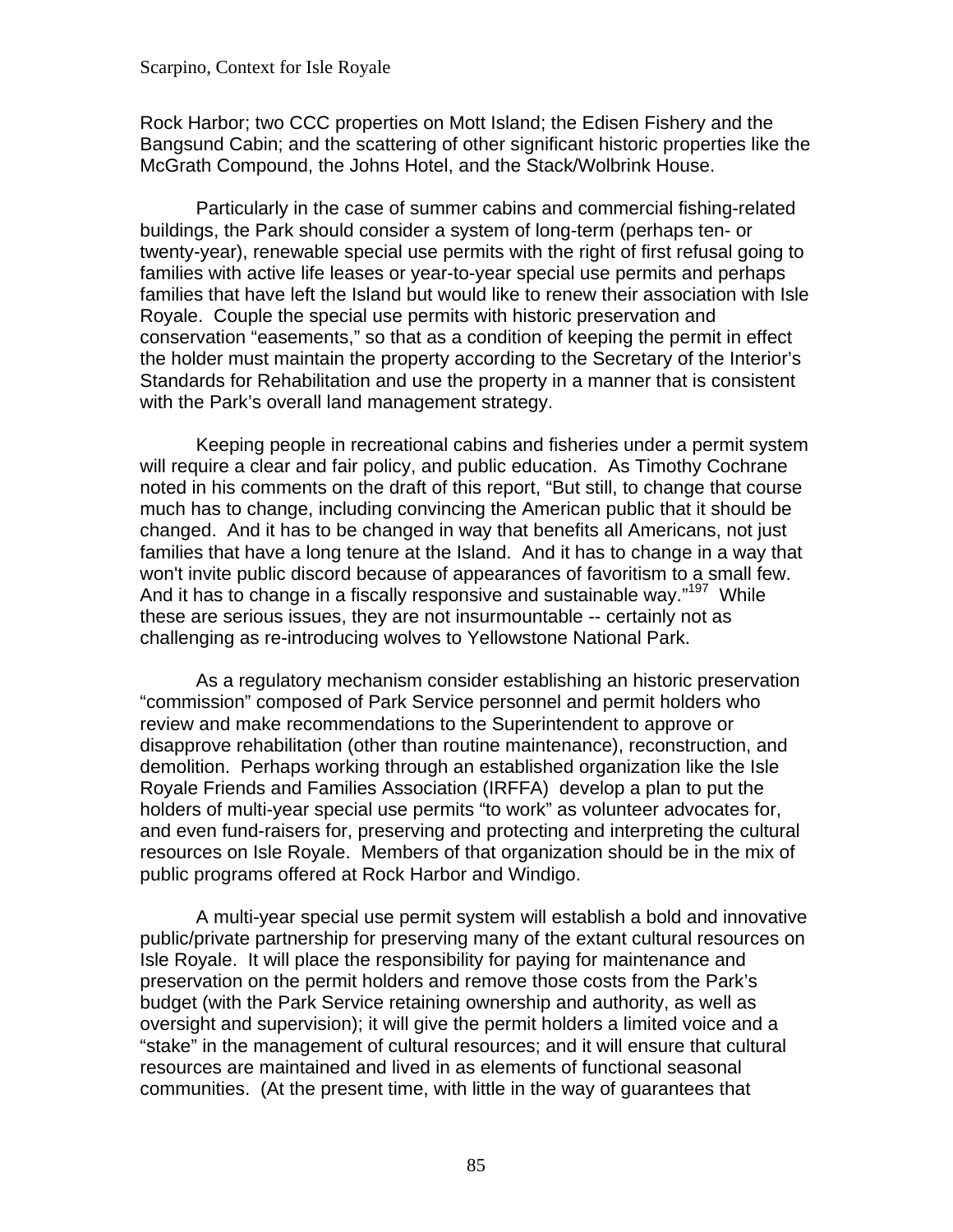#### Scarpino, Context for Isle Royale

special use permit holders or life lease holders will be able to enjoy the results of investing in upkeep and preservation, it is little short of amazing how much money and time some of the families invest in "their" summer places on Isle Royale.) Historic preservation emphasizes using cultural resources either for their original purpose or adaptively reusing them in a manner that is compatible with (sympathetic with) their historic function. Buildings abandoned and standing empty or used out of context may be "saved," but they are not preserved – any more than placing a stuffed wolf in a Park visitor center would adequately represent, or substitute for, living wolves in a functioning, healthy ecosystem.

Fishing related buildings, including the few surviving fish houses, present a special challenge. These places were historically active fisheries that represented a both a way of earning a living and a way of life; these were working-class landscapes connected to and in many cases embedded in the recreational and seasonal communities that thrived on the Island. Empty buildings and abandoned net reels and even displays of fishing gear are at best static illustrations of an important element of life on the Island for well over a century. Maintaining nets and reels and other equipment is expensive and time consuming and not likely to happen given Isle Royale National Park's budgetary and personnel constraints.

It makes sense in terms of restoring the integrity of fishing-related properties to encourage and foster a few appropriately scaled commercial fishing operations on Isle Royale, consistent with the regulations of the State of Michigan (similar to the Michigan assessment permit system fished by Enar and Betty Strom until 2008). Provide these fishermen with long-term special use permits, as described above. Restoring limited commercial fishing to Isle Royale would be in the interest of historic preservation by returning some of the buildings to their original use; by reviving a way of life traditionally associated with the cultural resources; and by fostering a kind of living history that few people will ever get to experience. It might be possible for fishermen to add real depth to visitor experiences on the Island (and perhaps supplement their incomes) by taking tourists or summer residents (with proper licenses and permits) out for a day and giving them a first-person experience with commercial fishing and maybe a chance to buy and take home a few fish from "their" catch packed on ice. Fishermen should be available on shore to show tourists around their facilities, to demonstrate equipment use and maintenance, and to answer questions and represent the Park to the public.

After World War II, the Director of the National Park Service and the first Park Superintendent recommended preserving commercial fishing on a modest scale out of respect for its historical importance and because it might be of interest to visitors. In a 1955 policy report, the Director of the National Park Service, Conrad Wirth, stated that "The National Park Service will encourage the continuance of small commercial fishing operations." George Baggley, first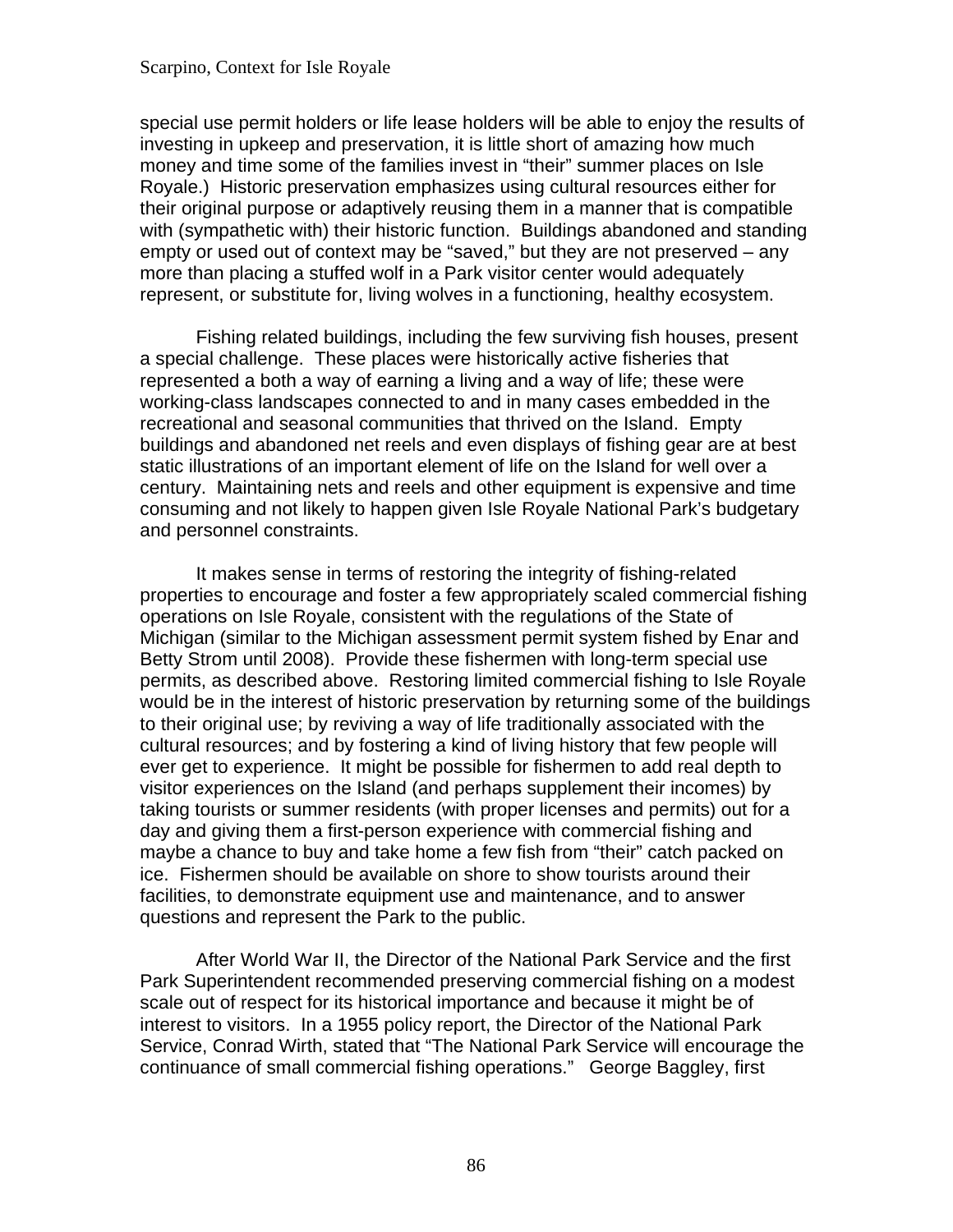Superintendent of Isle Royale National Park, supported continuing commercial fishing on Isle Royale, recommending in 1955 that:

The important part commercial fishing played in the history of Isle Royale could be effectively interpreted to park visitors through the preservation of a typical fishing operational base, complete with the sheds, the net drying racks, the dock and typical boats. Selected fishermen might be employed to help interpret the story of commercial fishing and to demonstrate methods and equipment used.

Superintendent Baggley recognized that the fishery might not survive economically, observing that: "Economic conditions may bring about such an event; with it could come an abrupt abandonment of visible evidence of this historic story." Director Wirth supported Baggley's recommendation for limited continuation of commercial fishing on Isle Royale, stating on June 16, 1955:

The hardy fishermen provided a reliable means of communication from the mainland ports to various points on Isle Royale. Their picturesque bases are a source of enjoyment and interest for park visitors. In view of this it seem desirable to continue commercial fishing activity on a modest but representative scale. $198$ 

Since 1955, commercial fishing on Isle Royale has suffered "abandonment of visible evidence" of its historic story. The need for active intervention to preserve not only the buildings but also a historically important way of life is much greater in 2010 than it was in 1955.

A policy that manages Isle Royale National Park as an "actual wilderness," as opposed to a wilderness in progress, a historical wilderness, a "rewilding" landscape, artificially separates the human and natural histories of the Island. It privileges natural history over human history; it elevates the cultural myth of actual wilderness over reality on the ground; and it separates the terrestrial from the aquatic. In so doing, it diminishes the essence of the Island. Isle Royale is a maritime park – a place where a "speck" of land surrounded by a sea of fresh water has shaped human and natural history. A management plan constructed on that intellectual foundation would go a long way towards protecting and preserving the Island in a way that unites land and water, respects human and natural history, and makes allowance for limited use and a first-class wilderness experience.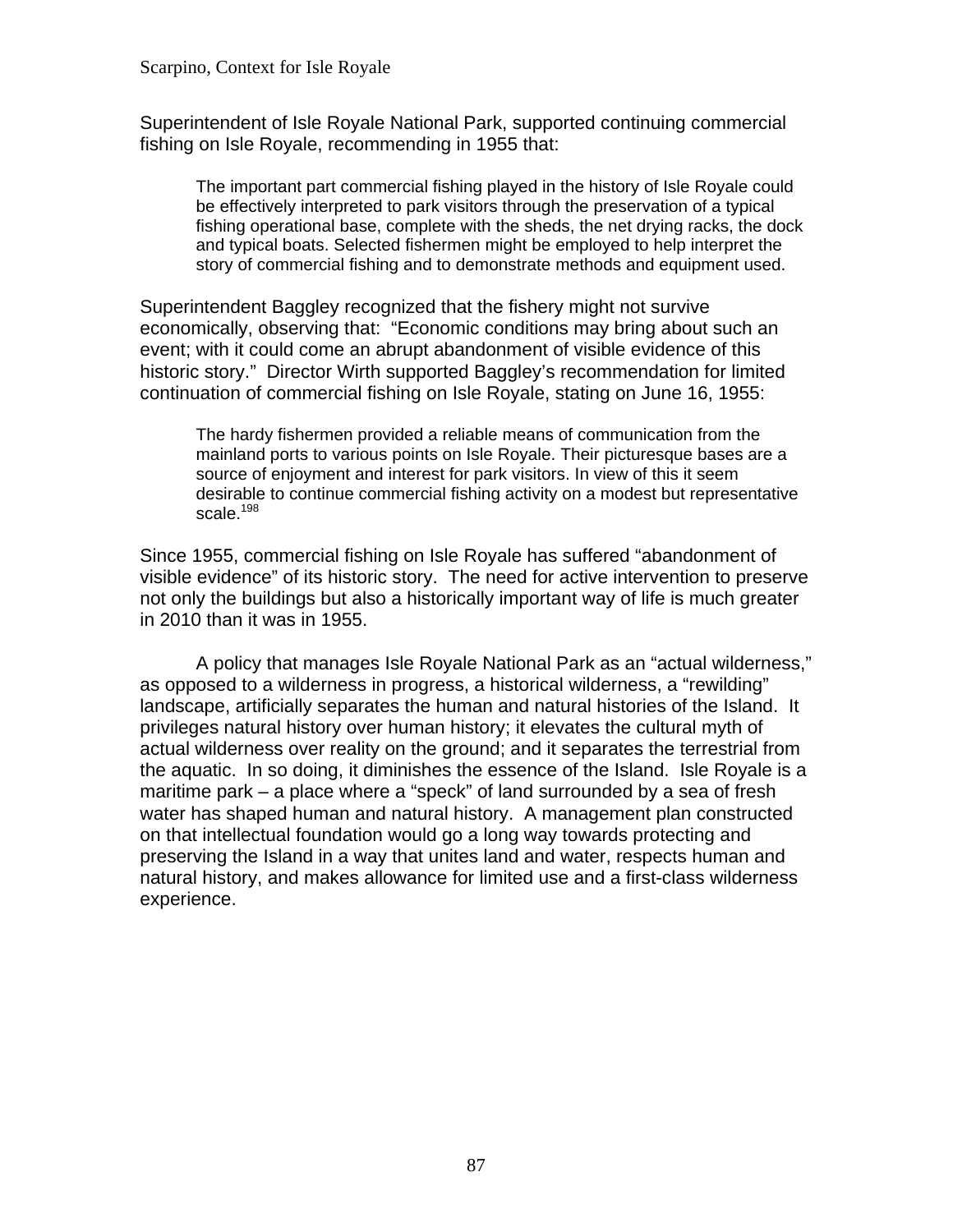# End Notes

 $\overline{a}$ <sup>1</sup> Field work on Isle Royale included an exploratory trip over an extended Labor Day weekend in 2006 and several weeks in July and August 2007 and July 2008, as well as a day at Apostle Islands National Lakeshore in August 2008.

 $2$  Oral history interviews conducted by the author: Jim Anderson, former fisherman, recorded at his family cabin, Johnson Island, Isle Royale National Park, July 2007 (daughter, Carla, present and participating); Clara Sivertson, fishing family, holder of commercial fishing license, recorded in Duluth, Minnesota, January 2008; Richard Edwards, life lease holder, recorded at his home in Ann Arbor, Michigan, May 2008; Laurie Snell, life lease holder, recorded in his office on the campus of Dartmouth College, Hanover, New Hampshire, June 2008; Mark Rude, former fisherman from Fisherman's Home, recorded on Isle Royale, July 2008; Stuart Sivertson, former fisherman member of a fishing and summer family, recorded on Isle Royale, July 2008; Thomas Gale, co-author of Isle Royale: A Photographic History and son of life lease holder, recorded on Isle Royale, July 2008; Sally and Jack Orsborn, life lease holders, recorded at their family cabin on Captain Kidd Island, July 2008.

<sup>3</sup> Theodore J. Karamanski and Richard Zeitlin, Narrative History of Isle Royale National Park (Mid-American Research Center, Loyola University of Chicago, February 1988). Timothy Cochrane, Minong: The Good Place – Ojibwe and Isle Royale (Michigan State University Press, 2009). Caven P. Clark, Archaeological Survey and Testing at Isle Royale National Park, 1987-1990 Seasons (Lincoln, Nebraska: Midwest Archaeological Center, United States Department of Interior, National Park Service, 1995). John J. Little, *Island Wilderness: A History of Isle* Royale National Park, PhD Dissertation, History, The University of Toledo, August 1978. Located in the archives of Isle Royale National Park, Houghton, Michigan; hereafter, NPS Archives, Houghton. Lawrence Rakestraw, Historic Mining on Isle Royale (Isle Royale Natural History Association in cooperation with the National Park Service, 1965), NPS Archives, Houghton; Rakestraw, Commercial Fishing on Isle Royale (Isle Royale Natural History Association in cooperation with the National Park Service, 1968), NPS Archives, Houghton. Rakestraw specialized in what he called "conservation history," and he became one of the leading scholars in that area. His work informed the field of environmental history as it developed in the 1970s and 1980s. See: Lawrence Rakestraw, "Conservation History: An Assessment," Pacific Historical Review Vol. 41 No. 3(August 1972): 271-288. Rakestraw conducted a number of oral histories with people associated with Isle Royale that should be fully transcribed and made more readily available, perhaps on the Internet. Those oral histories could add much to what we know about the history of the Island. Thomas P. Gale and Kendra L. Gale, Isle Royale: A Photographic History (Isle Royale Natural History Association, 1995).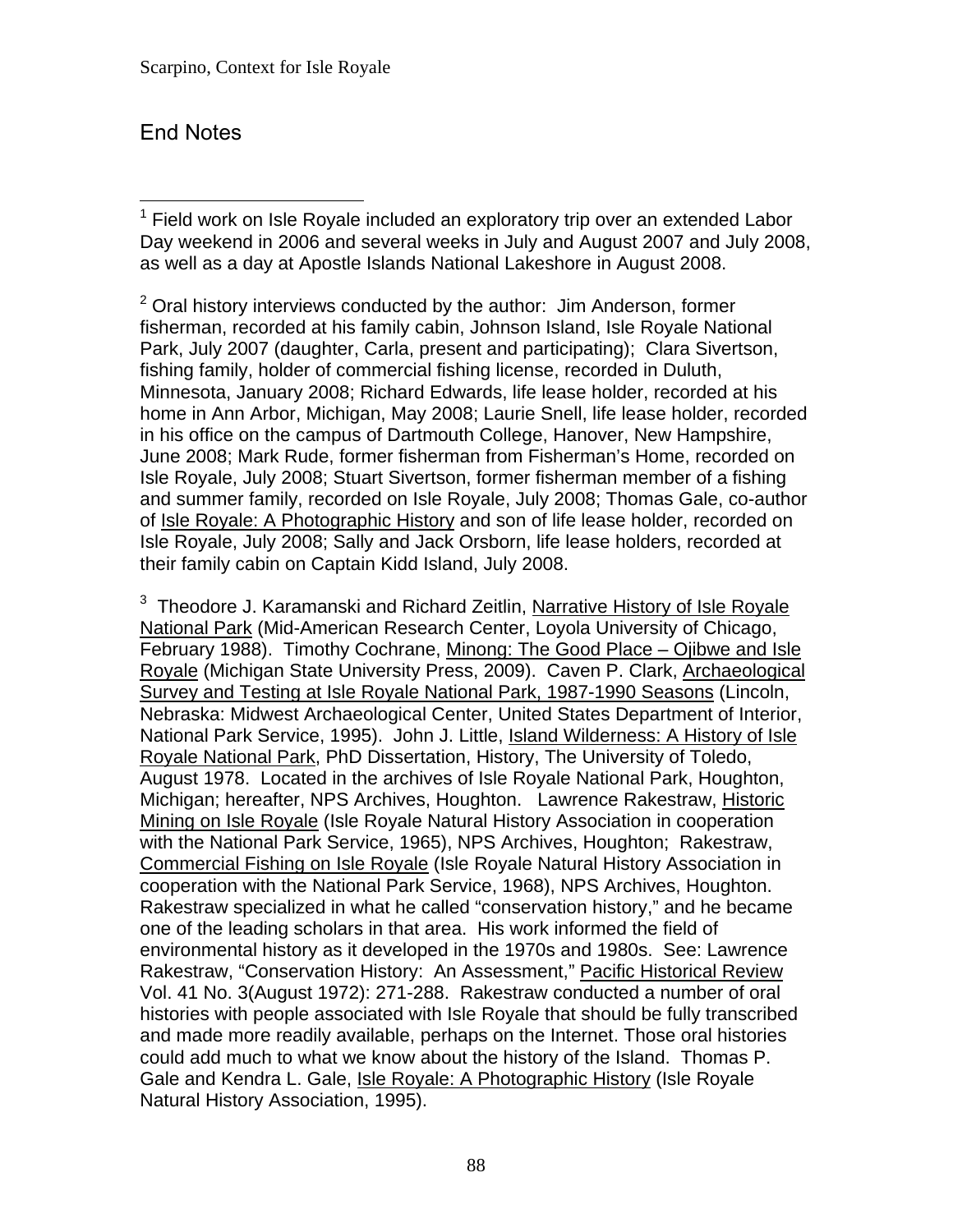$\overline{a}$ 

<sup>4</sup> On historic contexts and historic preservation planning, See: "Planning for Preservation: A Look at the Federal-State Historic Preservation Program, 1966 86," The Public Historian (Spring 1992): 49-66. James Deetz's definition of material culture quoted in Thomas J. Schlereth, "History Museums and Material Culture," in Warren Leon and Roy Rosenzweig, editors, History Museums in the United States (University of Illinois Press), p. 294.

<sup>5</sup> Patricia Zacharias, "The Campaign to Preserve Isle Royale," The Detroit News, August 11, 1998, http://apps.detnews.com/apps/history/index.php?id=191.

 $6$  Little, Island Wilderness, NPS Archives, Houghton. Chapter II, "The National Park Impulse," Chapter III, "New Deal to the Rescue," and Chapter VI, "From Private to Federal Hands, 1935-1940," offer a good over view of the formation of Isle Royale National Park and the role of Albert Stoll and the Detroit News. Very useful in understanding the formation of Isle Royale National Park are two photocopied packets of documents titled "Chronological History of the Isle Royale National Park Project." Both are labeled "File Box 2," and both carry the notation: "Return to Albert Stoll, Jr. The Detroit News. These two packets cover the period from September 1921 to August 6, 1946, NPS Archives, Houghton. The author viewed the plaque commemorating Stoll's contributions during field work in summer 2007 and 2008. A good, summary history of Isle Royale may be found in Tim Cochrane, "Isle Royale, 'A Good Place to Live,'" Michigan History (May/June 1990).

<sup>7</sup> Zacharias, "The Campaign to Preserve Isle Royale."

<sup>8</sup> See, for example, R. Newell Searle, Saving Quetico-Superior: A Land Set Apart (Minnesota Historical Society, 1977, 1979).

<sup>9</sup> Karamanski and Zeitlin, Narrative History, pp. 313-316, discusses the connections between the Citizens' Committee of Isle Royale and Albert Stoll. Karamanski and Zeitlin also provide an overview of the property ownership situation and the threats posed by lumbering and pulp harvesting, stating on p. 314 that the "Copper Company planned to sell 65,000 acres of island property to the Minnesota Forest Products Company in early 1922." A resolution passed by the Citizens' Committee of Isle Royale in August 1923 identifies the buyer as an Indiana Company. "Isle Royale Protective Association (Defunct)" ledger-type book, NPS Archives, Houghton, Cab 1, Drawer A, IRPA, contains a membership list of the Citizens' Committee of Isle Royale, undated by annotations, and membership lists and dues payment for the Isle Royale Protective Association, 1930-1937. Additional material on the role of summer residents, including their motivation and goals, exists in Cab. 1, Drawer A, NPS Archives, Houghton; See: letter, July 3, 1941, with significant marginal notations demonstrating activity up to 1955; for example, 36 attended a picnic July 23, 1949.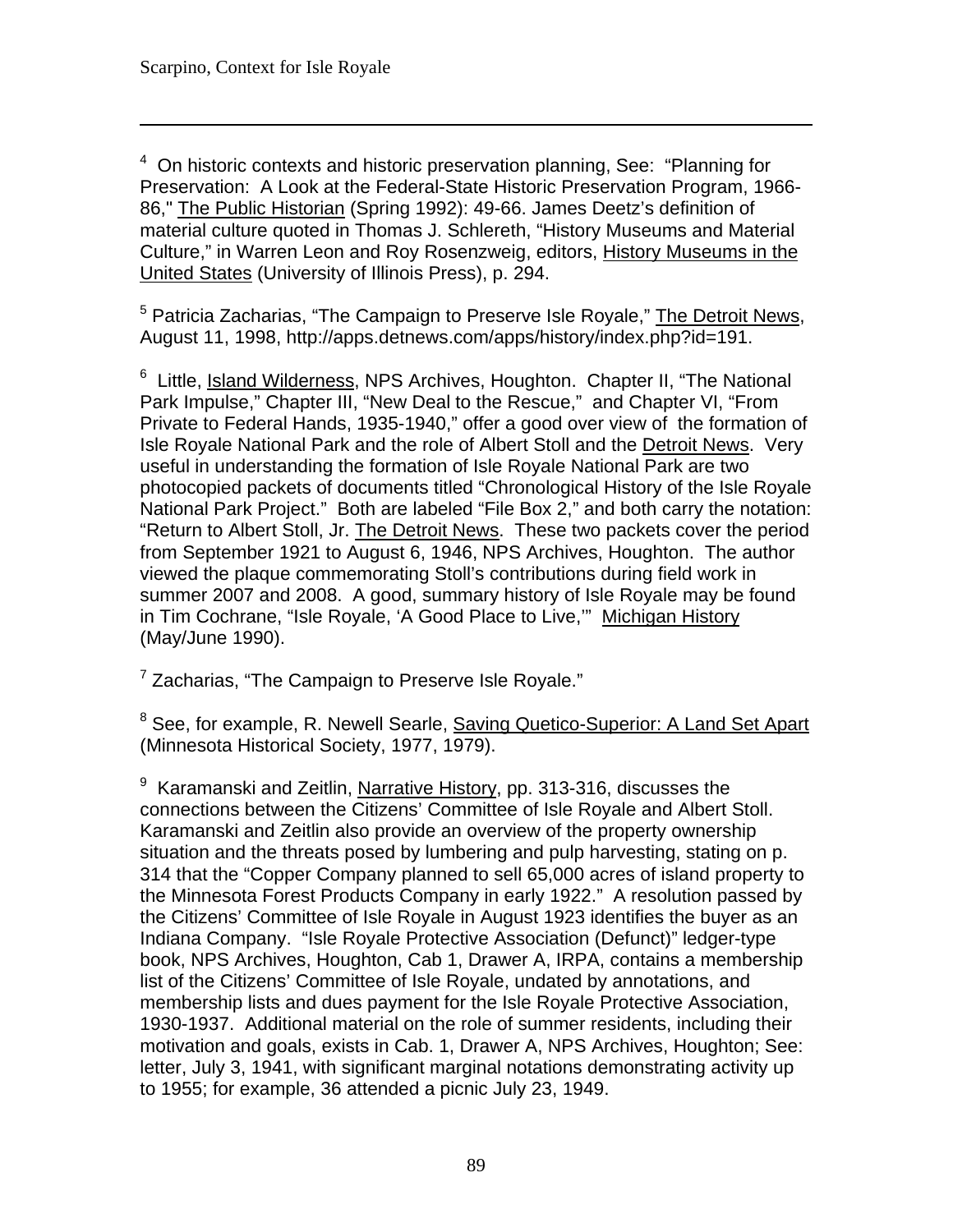$\overline{a}$ 

<sup>10</sup> Resolution, Cab 1, Drawer A, Resolutions, NPS Archives, Houghton.

<sup>11</sup> "The Citizens' Committee of Isle Royale," Cab 2, Drawer A, "The Citizens' Committee," NPS Archives, Houghton.

<sup>12</sup> Karamanski and Zeitlin, Narrative History of Isle Royale National Park, pp. 314-318.

13 "Pulp Wood Meade Lumber Company" and "18,000 Cords Pulp Wood 1 Mile Long," Green Album, unfiled, Lawrence Fitzsimmons, NPS Archives, Houghton. Both photos labeled 1936. Fitzsimmons was a mate on the USS Beaver. Thomas P. Gale and Kendra L. Gale, Isle Royale: A Photographic History (Isle Royale Natural History Association, 1995), p. 143.

<sup>14</sup> On the issue of long-term occupation and use, see: Clark, Archaeological Survey, pp. 73-99.

<sup>15</sup> Cochrane, Minong, p. 2. Clark, Archaeological Survey offers a helpful contextual examination of pre-historic, Native American copper mining, working, and trading on pp. 173-179.

<sup>16</sup> Rakestraw, Historic Mining, p. 1, NPS Archives, Houghton.

<sup>17</sup> "Superior Pursuit Facts about the Greatest Great Lake." Minnesota Sea Grant, http://www.seagrant.umn.edu/superior/facts, reports that the commercial harvest of lake trout from Lake Superior, which had annually averaged 4.5 million pounds from the 1920s to the late 1940s, fell to 500,000 pounds in 1960. Viral Hemorrhagic Septicemia (VHS) in the Great Lakes, Sea Grant, Michigan, http://www.miseagrant.umich.edu; Molecular Epidemiology of Viral Hemorrhagic Septicemia Virus in the Great Lakes Region, US Geological Survey, http://wfrc.usgs.gov/pubs/factsheetpdf/vhsfs2011108.pdf.

 $18$  Comparative, historical analysis of the GLWQA presented in Philip V. Scarpino, "Addressing Cross-Border Pollution of the Great Lakes," in Michael Behiels and Reginald Stuart, Editors, Transnationalism in Canada-United States History into the Twenty First Century (McGill-Queen<sup>1</sup>s University Press, 2010), pp. 146-167. See also: Don Munton and Geoffrey Castle, "The Continental Dimension: Canada and the United States," in Robert Boardman, editor, Canadian Environmental Policy: Ecosystems, Politics, and Process (Toronto: Oxford University Press, 1992), pp. 205-212.

<sup>19</sup> Wayland R. Swain, "Chlorinated Organic Residues in Fish, Water, and Precipitation from the Vicinity of Isle Royale, Lake Superior," Journal of Great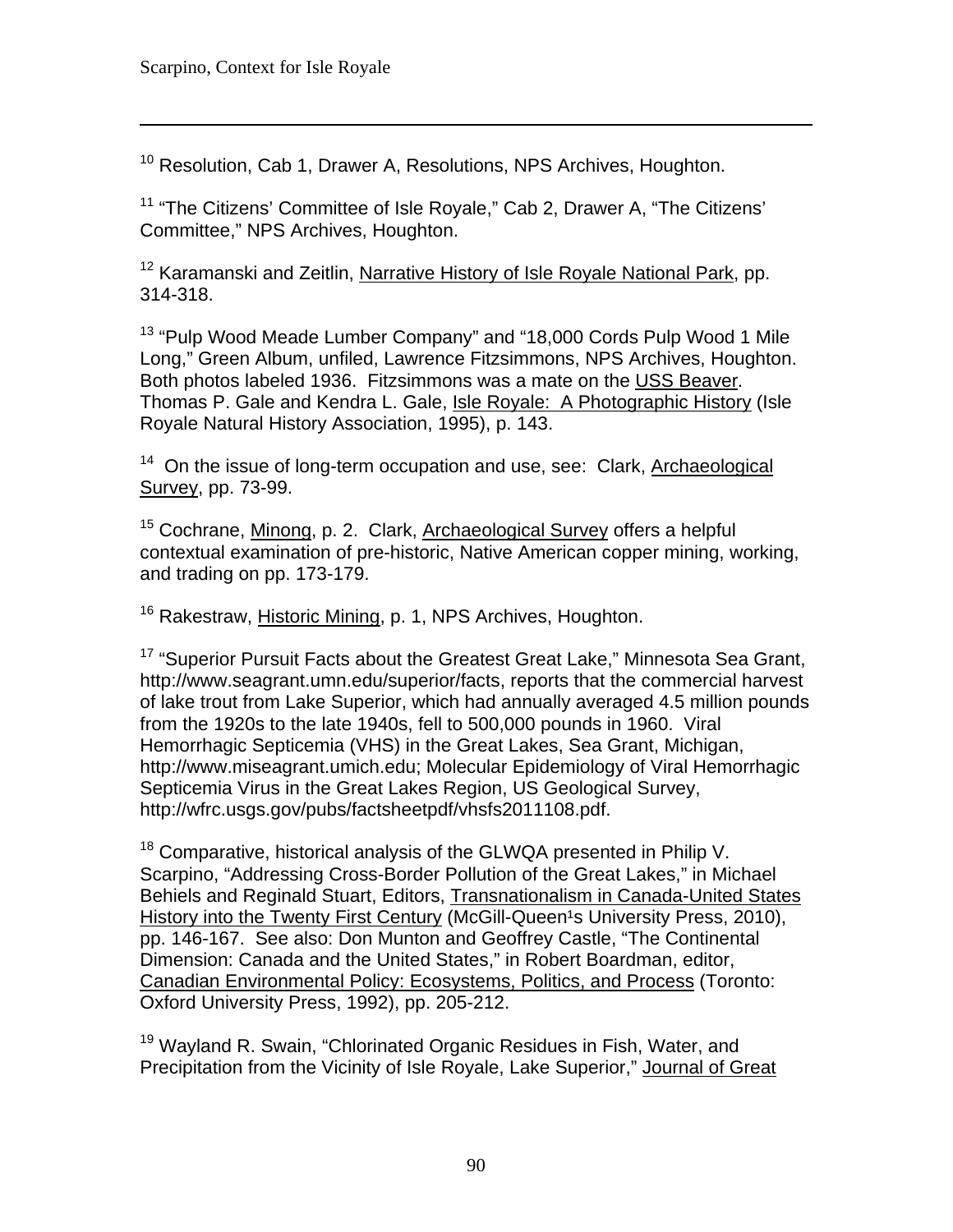$\overline{a}$ Lakes Research (December 1978): 398-407. Swain's quote on the isolation of Siskiwit Lake, p. 399.

 $20$  Swian, "Chlorinate Organic Residues in Fish," pp. 405-06. Swain is discussed in William Ashworth, The Late Great Lakes: An Environmental History (Detroit, Michigan: Wayne State University Press, 1987), pp. 235-36.

<sup>21</sup> Rolf O. Peterson, The Wolves of Isle Royale: A Broken Balance (New edition University of Michigan Press, 2008; original edition Willow Creek Press, 1995), p.57.

<sup>22</sup> Alfred Runte, National Parks: The American Experience, 3<sup>rd</sup> Edition (University of Nebraska Press, 1997), pp. 241-242, discusses the signing of wilderness legislation by President Ford. Doug Scott quoted in Campaign for America's Wilderness reproducing an article by Doug Scott in The Mining Journal (March 15, 2007), http://www.leaveitwild.org/news/commentary/341.

<sup>23</sup> An excellent summary of the decade-long struggle between wilderness advocates and the Park Service may be found in "Isle Royale Wilderness: A Silver Anniversary," Michigan Environmental Council, History Project. While the article is sympathetic to the outcome and lacks citations, it offers insight into the role of the wilderness advocates, including Doug Scott, Oregon native, who began his leadership of the movement when he was a student at the University of Michigan, School of Natural Resources. After he graduated Scott went to work for the Wilderness Society in Washington, D.C., where he remained a leader in the movement to force the Park Service to revise the location and expand the extent of wilderness on Isle Royale. He later served as Conservation Director and Associate Executive Director of the Sierra club. See: http://www.mecprotects.org/isleroyale.html. Useful for Scott's views on wilderness in general and eastern wilderness in particular: Doug Scott, The Enduring Wilderness: Protecting our Natural Heritage through the Wilderness Act (Golden, Colorado: Fulcrum Publishing, 2004), especially Chapter 4, "Putting the New Wilderness Act to Work," which includes sections on "Eastern Wilderness and the 'Purity Theory,'" and "National Park Service Resistance to Wilderness Designation." Karamanski and Zeitlin, Narrative History of Isle Royale National Park, Chapter 8, "Lake Superior's Wilderness Park," pp. 312-348 (figures for acres of wilderness on pages 340-42).

 $24$  Public Law 94-567,

http://www.wilderness.net/NWPS/documents/publiclaws/PDF/94-567.pdf ; Public Law Public Law 88-577, the 1964 Wilderness Act, http://wilderness.nps.gov/document/wildernessAct.pdf.

 $25$  Cochrane, Minong: The Good Place, p. 10, map of traditional use areas, pp. 14-15.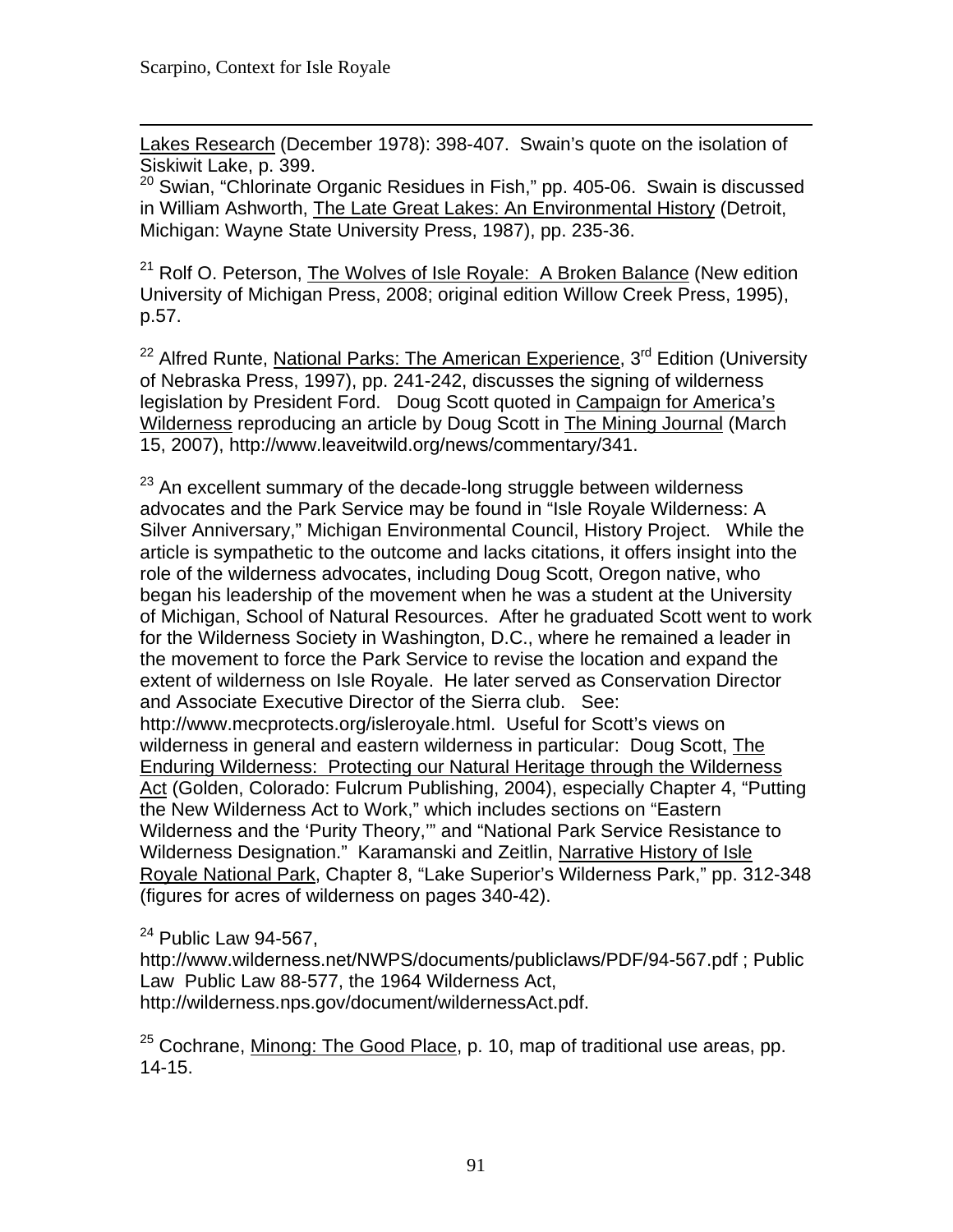$\overline{a}$ <sup>26</sup> William Conon, "The Riddle of the Apostle Islands: How Do You Manage a Wilderness Full of Human Stories?" in Nelson and Callicot, The Wilderness Debate Rages On, pp. 634-635. Cronon's management recommendations are similar to, but not the same as, those of the author of this study.

<sup>27</sup> Cochrane, Minong: The Good Place, pp. 160, 169-170.

 $^{28}$  George Shiras 3rd, Hunting Wild Life with Camera and Flashlight: A Record of Sixty-five Years' Visits to the Woods and Waters of North America, Volume 1, Lake Superior Region (National Geographic Society, 1935) p.189.

<sup>29</sup> Adolph Murie, "The Moose of Isle Royale," University of Michigan, Museum of Zoology, Miscellaneous Publications Number 25 (University of Michigan Press, July 7, 1934), pp. 9-10. Clark, Archaeological Survey, p. 213. Rolf O. Peterson, "Letting Nature Run Wild in the National Parks," in Nelson and Callicot, p. 652.

 $^{30}$  Shiras, <u>Hunting Wild Life with Camera and Flashlight</u>, pp. 187-190, quote p. 190.

31 Ibid, pp. 186, 189-191.

<sup>32</sup> Murie, "The Moose of Isle Royale, p. 10.

<sup>33</sup> Ibid, "The Moose of Isle Royale," p. 39.

 $34$  Ibid, "The Moose of Isle Royale," pp. 41-44, quotes on pp. 42 and 43.

<sup>35</sup> Rolf O. Peterson, "Wolf-Moose Interaction on Isle Royale: The End of Natural Regulation?" Ecological Applications Vol. 9, No. 1 (1999): 10. Peterson cites Murie (1934) and himself (1995), but does not explain how he arrived at the population estimate of 3,000 moose on Isle Royale by the early 1930s.

 $36$  Shiras, Hunting Wild Life with Camera and Flashlight, pp. 191, 195.

<sup>37</sup> See: http://www.nps.gov/isro/naturescience/index.htm. Since June 2009 the explanation of moose colonization of Isle Royale on the Park's official web site has changed from "sometime early in this century, moose immigrated to the island, probably swimming from Canada's mainland" to "Genetic information also suggest that the island's moose population is most closely related to moose in northwestern Minnesota, perhaps challenging the long-held idea that moose swam across the lake to reach Isle Royale. Did humans bring them here?"

<sup>38</sup> The author asked Samuel Scarpino, PhD student in biology, University of Texas, Austin, to run some preliminary "ball park" statistics to determine what the starting size of the moose population would have to have been in the early  $20<sup>th</sup>$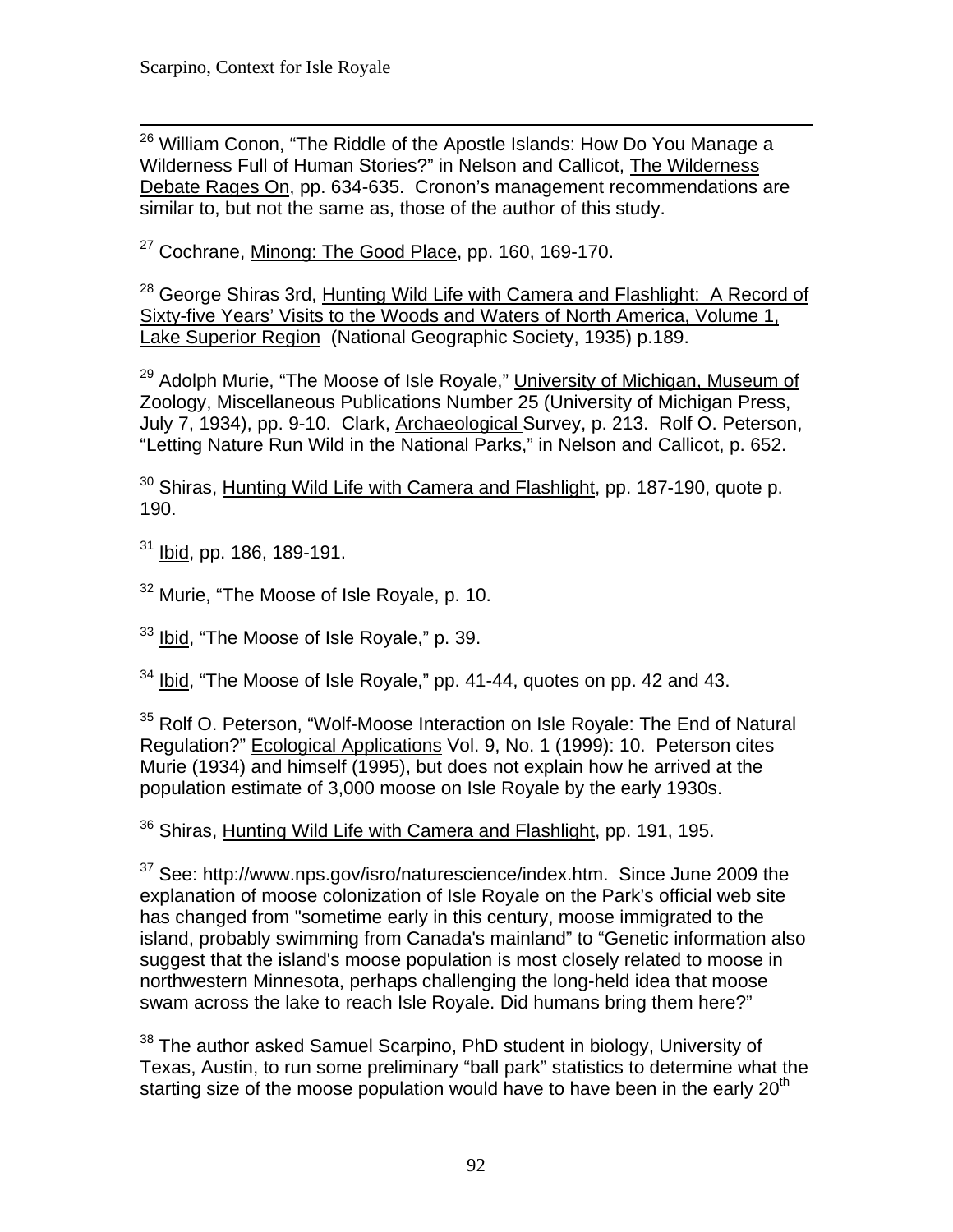$\overline{a}$ century in order to produce total populations of 1,000, 2,000, or 3,000 by 1929. He used Peterson, "Wolf-Moose Interaction on Isle Royale," as his starting point for analysis. He explained that: "In order to investigate the initial migrant population size in 1912, we constructed a simple population growth model using published data on moose density and controlling for the effect of wolf predation. Our results suggest that 50-75 moose would need to arrive in 1912 for a population of 1000-3000 to exist by 1929. These results are robust to moderate increases in the growth rate estimate, for example a 20% increase in growth rate would only result in a 10% reduction in the initial population size (45-68 moose)." He also projected that for the moose to have originated from a single pair, they would need to have arrived in 1874, and that by 1910 they would have produced 174 descendents, who would have been highly visible to observers. While these figures are preliminary, they do suggest the possibility that moose did not swim or wander over the ice in order to colonize Isle Royale and reinforce the need for careful and verifiable historical and scientific research.

<sup>39</sup> Peterson, mentions the important role of the 1936 fire in bringing back the moose population in, "Wolf-Moose Interaction on Isle Royale," p. 10.

<sup>40</sup> "Fire Management Plan 2004 for Isle Royale National Park," United States Department of the Interior, National Park Service, NPS Archives Houghton, Map of burn, p. 17; description, p.18. This plan uses the name "Greenstone Fire."

<sup>41</sup> "Isle Royale National Park Landscape Technician's Report by Donald Wolbrink, - Junior Landscape Architect, June 20 to July 31, 1936, in Don Wolbrink, Pre-Park Survey of Isle Royale (1937), NPS Archives, Houghton.

<sup>42</sup> Roger L. Rosentreter, Roosevelt's Tree Army: Michigan's Civilian Conservation Corps. Http://www.michigan.gov/hal/0,1607,7-160-17451\_18670\_18793-53515 -- 00.html.

<sup>43</sup> Donald Smith, "Los Alamos Sparks Debate on Burn Policy," National Geographic News (May 17, 2000),

http://news.nationalgeographic.com/news/2000/05/0517\_alamos.html, discusses rebounding of the moose population following the fire. Laurel G. Woodruff, et al, "Landscape Geochemistry and Forest Fire," in Impact of Fire on the

Geochemistry of the Forest Floor and Mineral Soils, North-Central US, United States Geological Survey,

http://firescience.cr.usgs.gov/slides/woodruff\_geochemsoils2.pdf. Peterson, The Wolves of Isle Royale, p.56. Peterson mentions the connection between the fire of 1936 and recovery of the moose population in Peterson, "Wolf-Moose Interaction on Isle Royale," p. 10.

<sup>44</sup> John A. Vucetich and Rolf O. Peterson, Chapter 3, "Wolf and Moose Dynamics on Isle Royale," in A.P. Wydeven, et al, Recovery of Gray Wolves in the Great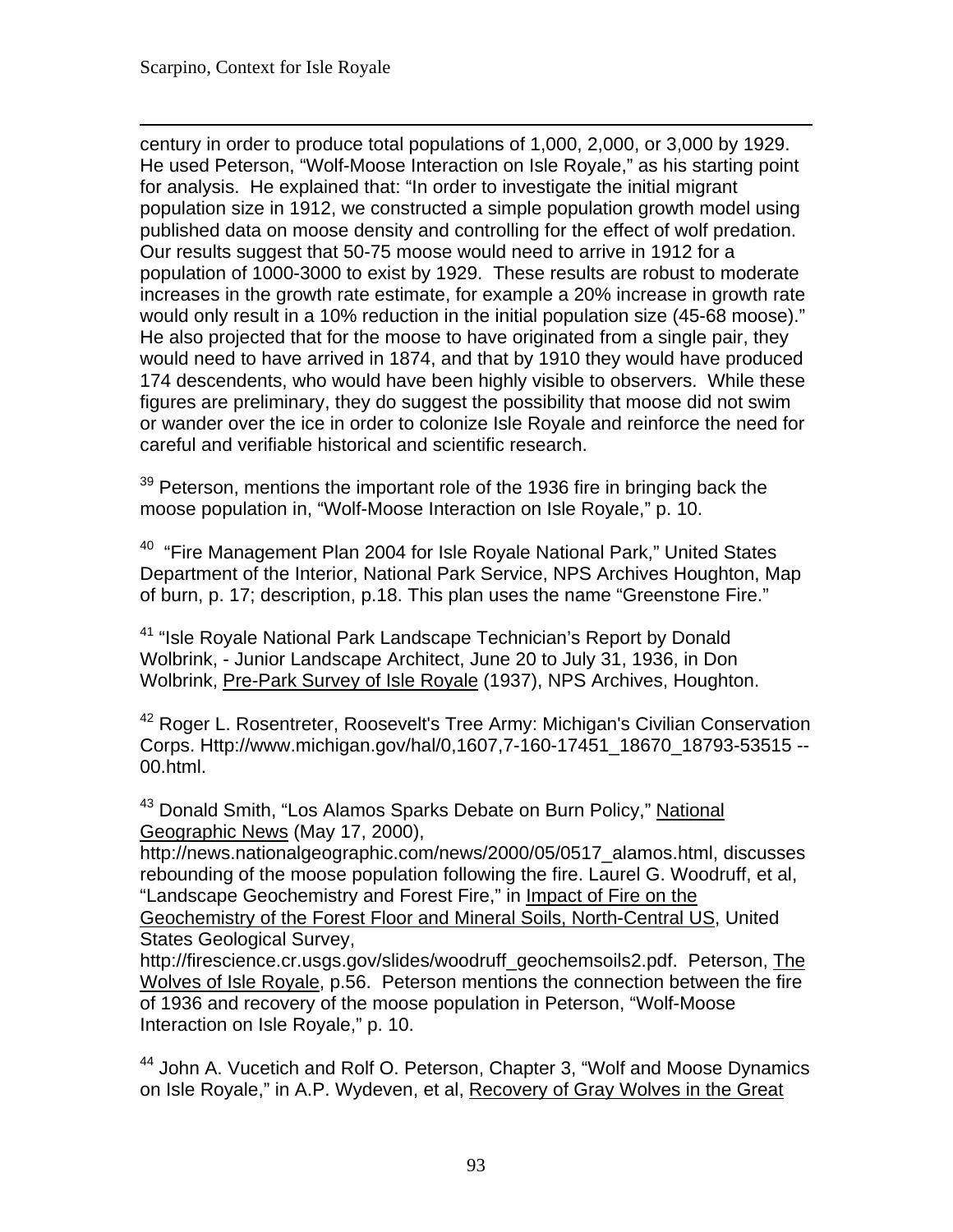$\overline{a}$ Lakes Region of the United States: An Endangered Species Success Story (New York: Springer, 2009). Chapter 3 offers insightful background, including a summary of the boom and bust of the moose population between the early  $20<sup>th</sup>$ century and the 1930s and citations to key scientific studies that address that time period. Vucetich and Peterson also mention the failed attempt to introduce wolves to Isle Royale.

<sup>45</sup> Michael P. Nelson, Rolf O. Peterson, and John A. Vucetich, "The Isle Royale Wolf-Moose Project: Fifty Years of Challenge and Insight," The George Wright Forum, Volume 25, Number 2 (2008): 98-113, offers an overview of the history of the wolf-moose project and an excellent bibliography.

<sup>46</sup> Les Line, "In Long-Running Wolf-Moose Drama, Wolves Recover from Disaster," Science Times, The New York Times, Tuesday, March 19, 1996, addresses the issue of parvovirus. Les Line was an extraordinarily prolific nature writer, especially for the National Audubon Society, see a list of his Audubon Society publications at: http://www.bookfinder.com/author/les-line/. Peterson, "Wolf-Moose Interaction on Isle Royale," p. 12. Peterson discusses parvovirus on p. 12 as well.

 $47$  Cronon, "The Riddle of the Apostle Islands," p, 635.

<sup>48</sup> Peterson, The Wolves of Isle Royale, p. 170 and 175.

<sup>49</sup> National Register Bulletin 16A: How to Complete the National Register Registration Form (U.S. Department of the Interior, National Park Service, Interagency Resources Division, National Register Branch, 1991), "Preface," p. i.

<sup>50</sup> National Register Bulletin 15: How to Apply the National Register Criteria for Evaluation (U.S. Department of the Interior, National Park Service, Interagency Resources Division, 1990, revised 1991), discusses "Categories of Historic Properties," pp. 4-5, and Criterion A, pp. 12. Bulletin 16A examines National Register Criteria on pp. 36-37 and categories of significance on pp. 40-41.

51 National Register Bulletin 15 discusses Criterion B on pp. 14-16. Useful biographical information on Stanley Sivertson, Howard "Buddy" Sivertson, and Weston Farmer may be found in Peter Oikarinen, Island Folk: The People of Isle Royale (Isle Royale Natural History Association, 1979; University of Minnesota Press, 2008).

<sup>52</sup> National Register Bulletin 15 discusses Criterion C on pp. 17-20. Useful in identifying boat builders and their surviving work: Hawk Tolson, "The Vernacular Watercraft of Isle Royale: A Western Lake Superior Boatbuilding Tradition," Maters Thesis, Anthropology, Texas A&M, 1992: Timothy Cochrane and Hawk Tolson, A Good Boat Speaks for Itself: Isle Royale Fishermen and their Boats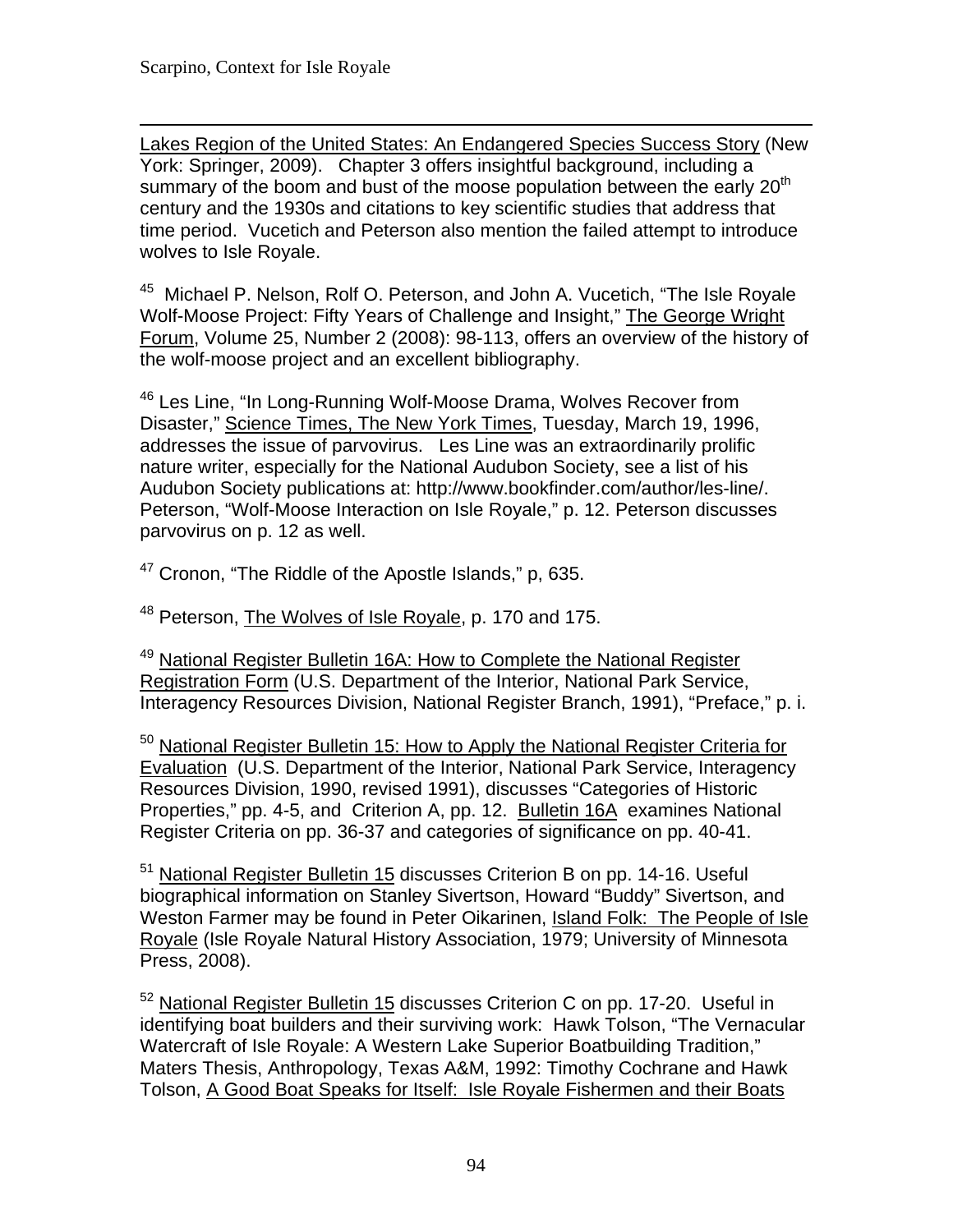$\overline{a}$ (University of Minnesota Press, 2002), especially Chapter 3, "Island Boats." Cochrane makes reference to the adaptation of Mackinaw boats to Lake Superior conditions in his comments on the draft version of this report, p. 9. On the work of Art and Ed Mattson and Emil Anderson and Ole Daniels, See: Kathryn E. Franks and Arnold R. Alanen, Historic Structures at Isle Royale National Park: Historic Contexts and Associated Property Types (January 1999), pp. 131-132, 150-151, and 156.

<sup>53</sup> National Register Bulletin 15 discusses Criterion D on pp. 21-24; Bulletin 16A covers Archaeology's subcategories on p.40.

<sup>54</sup> Patricia L. Parker and Thomas F. King, National Register Bulletin 38: W. Smythe, "The National Register Framework for Protecting Cultural Heritage Agency Authority to Manage Native American Cultural Sites," pp. 45-56. Identification and Documentation of Traditional Cultural Properties (U. S. Department of the Interior, National Park Service, 1990). Thomas F. King, Places that Count: Traditional Cultural Properties in Cultural Resource Management (Alta Mira Press, 2003). The George Wright Forum, Volume 26, Number 1 (2009) is a special issue titled, "Traditional Cultural Properties: Putting the Concept into Practice," especially helpful are articles by Charles Places," pp. 14-27; Thomas F. King, "Rethinking Traditional Cultural Properties?" pp. 28-36; Paul R. Lusignan, "Traditional Cultural Places and the National Register," pp. 37-44; and, Sherry Hutt, "The Evolution of Federal

55 Bulletin 38, p. 1.

 $56$  Ibid, p. 1.

 $57$  Ibid, p. 2.

58 Cochrane, Minong: The Good Place, pp. 170-171.

<sup>59</sup> Rebecca S. Toupal, et al, The Isle Royale Folkefiskerisamfunn: Familiar Som Levde Av Fiske, An Ethnohistory of the Scandinavian Folk Fishermen of Isle Royale National Park (The National Park Service Midwest Regional Office and Isle Royale National Park, 2002).

 $60$  National Register Bulletin 15, p. 7. On the recent history of historic preservation planning and the origin and application of historic contexts, See: Scarpino, "Planning for Preservation," pp. 43-60. Much of the research for "Planning for Preservation," is based on oral history interviews with key figures in the historic preservation movement during the 1960s, 70s, and 80s.

<sup>61</sup> National Register Bulletin 15, p.8.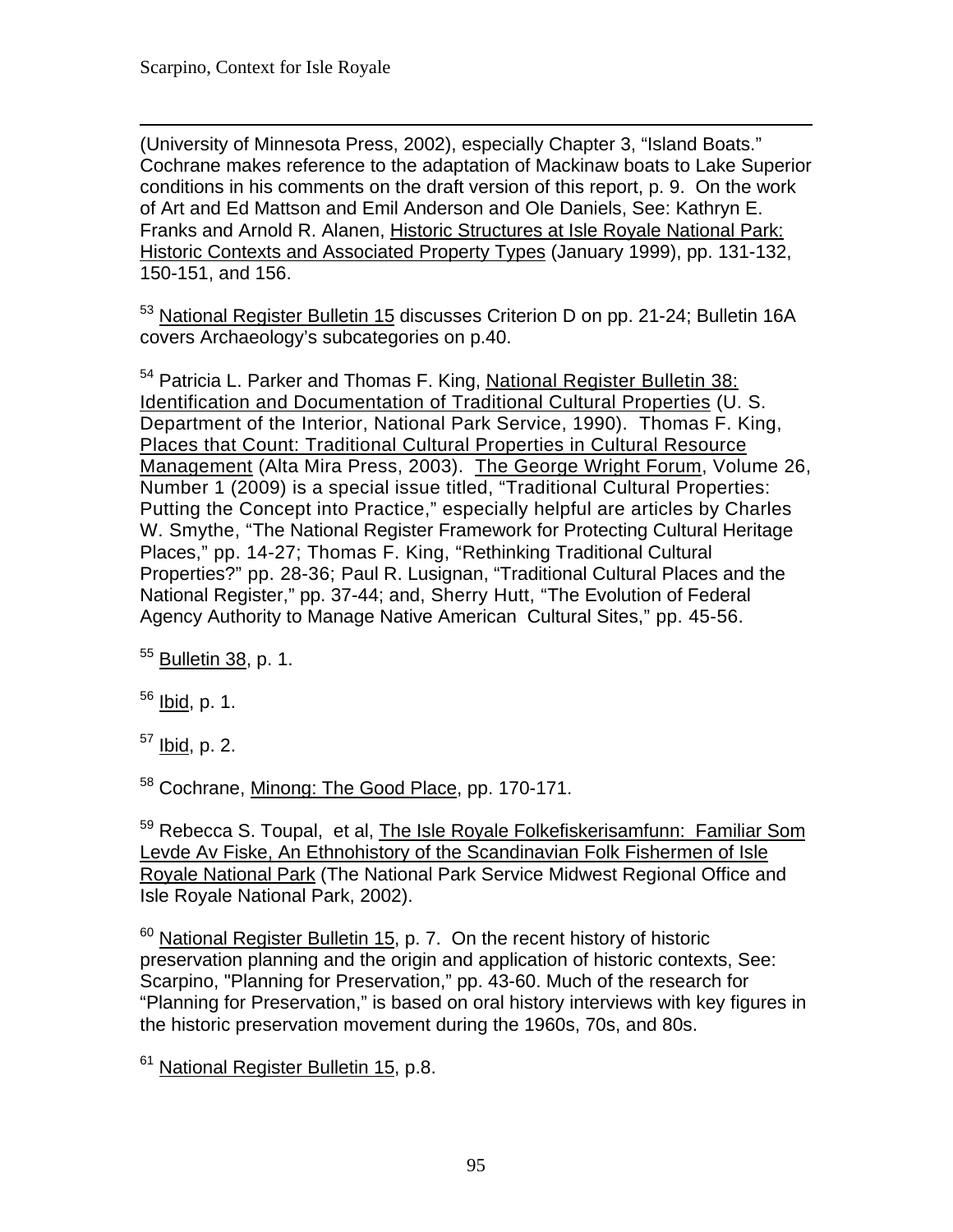$\overline{a}$ <sup>62</sup> Franks and Alanen, Historic Structures at Isle Royale National Park; National Park Service Cultural Landscapes Inventory (1997): Tobin Harbor, Isle Royale National Park.

 $63$  National Register Bulletin 15, pp. 44-49, quotes on pp. 44 and 45.

<sup>64</sup> Comments on draft of this context, by Kathryn Eckert, former Michigan State Historic Preservation Officer, July 23, 2009, files of Donald Stevens, National Park Service Regional Office, Omaha, Nebraska. Field work by the author on Apostle Islands National Lakeshore, August 2008.

 $65$  The Secretary of the Interior's Standards for Rehabilitation may be found at: http://www.nps.gov/history/hps/TPS/tax/rhb/stand.htm. For a copy of 36 CFR 67, See: http://www.wbdg.org/pdfs/36cfr67.pdf. The definition of Rehabilitation may be found in Section 67.2, p. 356.

<sup>66</sup> Cochrane, Minong: The Good Place, pp. 71-72.

<sup>67</sup> Clark, Archaeological Survey, pp. 173-175.

<sup>68</sup> Cochrane, Minong: The Good Place, pp. 75, 78-79, 96-105, quote p.97; Clark, Archaeological Survey, p. 16.

<sup>69</sup> Cochrane, Minong: The Good Place, pp. 96-105.

 $70$  Ibid, pp. 157-58, quote, p. 165.

 $71$  Brown photo album, with annotations by Weston Farmer, Pete Edison, and Roy Olberg dated September 20, 1975, Cab 1, Drawer A, Album, Farmer, et al, NPS Archives, Houghton.

 $72$  Cochrane, Minong the Good Place, p. 158. On the subject of burning, Cochrane says: "In the mid-1970s, the cabins were burned to the ground in order to create wilderness."

73 Karamanski and Zeitlin, Narrative History of Isle Royale National Park, p. 19. Also useful, Rakestraw, Historic Mining on Isle Royale.

 $74$  Field work by author conducted in July 2007.

 $75$  Ibid.

<sup>76</sup> Annual Report of the Commissioner of Indian Affairs, Transmitted with the Message of the President At the Opening of the Second Session, Twenty Eighth Congress, 1844-1845( date crossed out and hand written, 1843/44 (Washington: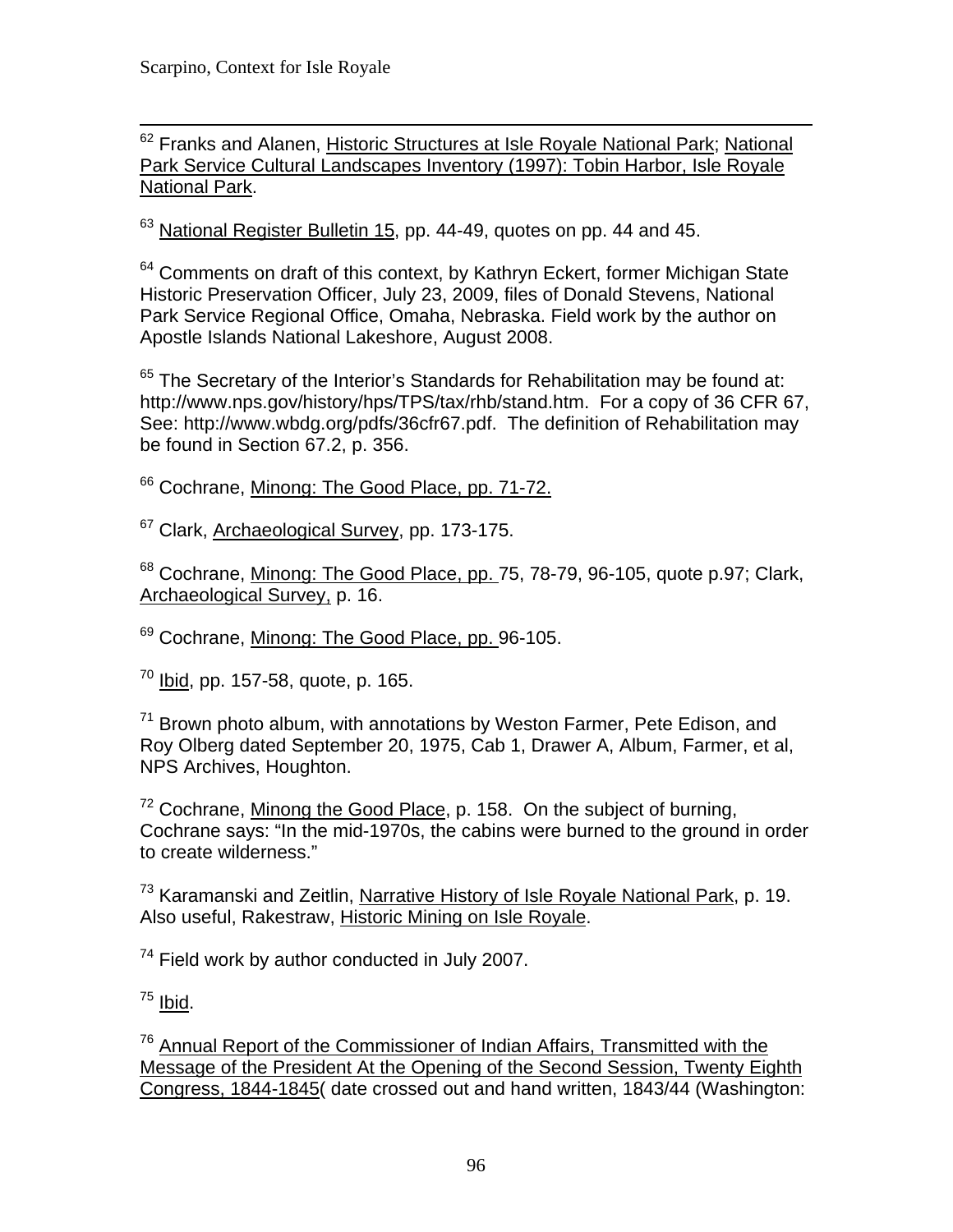$\overline{a}$ C. Alexander, Printer, 1844), p. 22-24. These federal documents refer to the Native Americans as Chippewa. Digitized by Google at: http://books.google.com/books?id=7tYRAAAAYAAJ&pg=PA22#PPA23,M1.

77 Karamanski and Zeitlin, Narrative History of Isle Royale National Park.

78 Karamanski and Zeitlin, Narrative History of Isle Royale National Park, pp. 61, 73; Rakestraw, Historic Mining on Isle Royale, p. 5.

 $79$  Karamanski and Zeitlin, Narrative History of Isle Rovale National Park, p. 63; Rakestraw, Historic Mining on Isle Royale, pp. 6-8.

<sup>80</sup> Karamanski and Zeitlin, Narrative History of Isle Royale National Park, pp. 64-65; Rakestraw, Historic Mining on Isle Royale, p. 6.

<sup>81</sup> Clark, Archaeological Survey, pp. 69-72; Karamanski and Zeitlin, Narrative History of Isle Royale National Park, p. 65-71; Rakestraw, Historic Mining on Isle Royale, pp. 6-8.

<sup>82</sup> Rakestraw, Historic Mining on Isle Royale, p. 8.

<sup>83</sup> Gale and Gale, Isle Royale, pp. 22-23.

 $84$  Clark, Archaeological Survey, quotes on pp. 80 and 76, Daisy Farm discussed, pp. 73-80, with a picture of the field work on p. 81.

<sup>85</sup> Karamanski and Zeitlin, Narrative History of Isle Royale National Park, p. 71-73, 82-84; Rakestraw, Historic Mining on Isle Royale, p. 6.

<sup>86</sup> Field work by the author conducted in July and August 2007. Also helpful in gaining a picture of the surviving archaeological remnants of this early era of mining, as well as long-term occupation, is Clark, Archaeological Survey, pp. 69 81. Rakestraw, Historic Mining on Isle Royale, offers some insight into what remained in 1965.

<sup>87</sup> Karamanski and Zeitlin, Narrative History of Isle Rovale National Park, pp. 86-92. See, also: Lawrence Rakestraw, Historic Mining on Isle Royale; and, Little, Island Wilderness, pp. 13-14.

<sup>88</sup> Clark, Archaeological Survey, pp. 53-54. Karamanski and Zeitlin, Narrative History of Isle Royale National Park, p. 95, discuss the discovery of the huge chunk of copper.

89 Karamanski and Zeitlin, Narrative History of Isle Royale National Park, pp. 93-100. Rakestraw, Historic Mining on Isle Royale, p.11-12. See also: Little, Island Wilderness , pp. 13-14.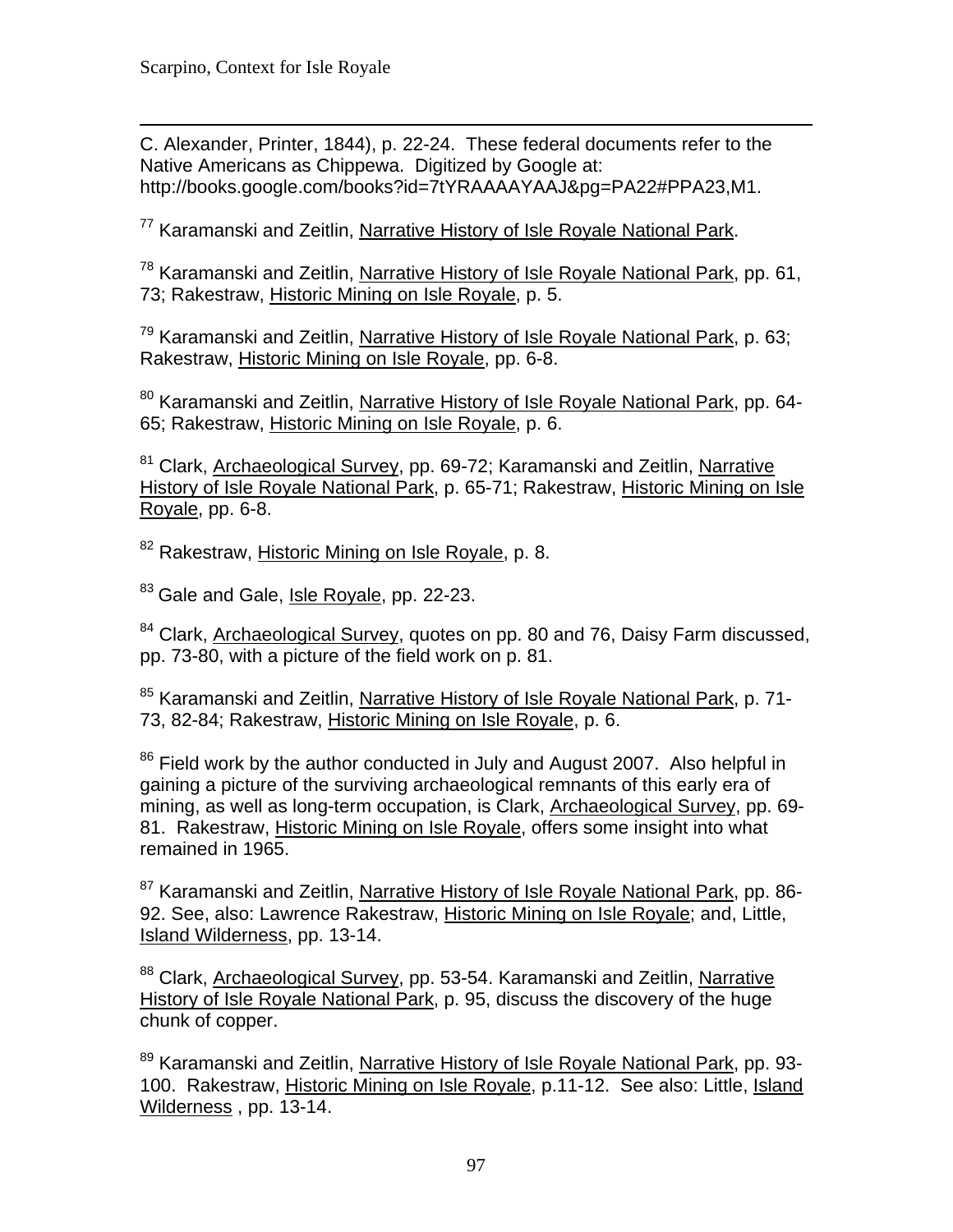90 Karamanski and Zeitlin, Narrative History of Isle Royale National Park, pp. 101-103; Rakestraw, Historic Mining on Isle Royale, p. 15. See also: Little, Island Wilderness , p. 14.

<sup>91</sup> Clark, Archaeological Survey, p. 50.

92 Karamanski and Zeitlin, Narrative History of Isle Royale National Park, pp. 107-108.

93 Ibid, pp. 91-93.

 $\overline{a}$ 

 $94$  Field work by the author conducted in July 2007.

95 Karamanski and Zeitlin, Narrative History of Isle Royale National Park, pp. 108-117, forest fire quote, p. 113; Rakestraw, Historic Mining on Isle Royale, pp. 15-16; Gale and Gale, Isle Royale, p. 31.

 $96$  Field work by the author conducted in July 2007.

<sup>97</sup> Clark Archaeological Survey, p. 53, quote. See: Notes 85, 86, and 87 for further information on Caven Clark's examination of pre-historic and historic mining sites at Daisy Farm, Siskowit Mine, and McCargoe Cove.

<sup>98</sup> Margaret Beattie Bogue, Fishing the Great Lakes: An Environmental History, 1783–1933 (Madison, WI: The University of Wisconsin Press, 2000), p.116.

99 Report of the Joint Commission (1896); International Board of Inquiry for the Great Lakes Fisheries: Report and Supplement (Washington: United States Government Printing Office, 1943), Record Group 23, Fisheries and Oceans, Volume 1196, file 726-1-2 [7], National Archives of Canada. Also extremely useful for interpreting the condition of the fisheries are the field notes and complied journals of the two commissioners, which are located in Record Group 22, Entry 44, Records of the Joint Committee Relative to the Preservation of the Fisheries in Waters Contiguous to Canada and the U.S., 1893-95," Boxes 1-10 and 21-26, National Archives and Records Administration, College Park, Maryland. Hereafter, RG22, Entry 44, NARA. See: Philip V. Scarpino, "Great Lakes Fisheries: International Response to the Decline of the Fisheries and the Lamprey/Alewife Invasion," in Terje Tvedt and Richard Coopey, Editors, A History of Water, Volume II: The Political Economy of Water (I.B. Tauris, 2006); and, Bogue, Fishing the Great Lakes.

<sup>100</sup> Memorandum, "International Situation with Respect to the Husbandry of Fisheries of the United States and Adjoining Countries," November 14, 1929, RG22, Entry 42, Box 4, file U.S. Chamber of Congress [Commerce] 1929-32,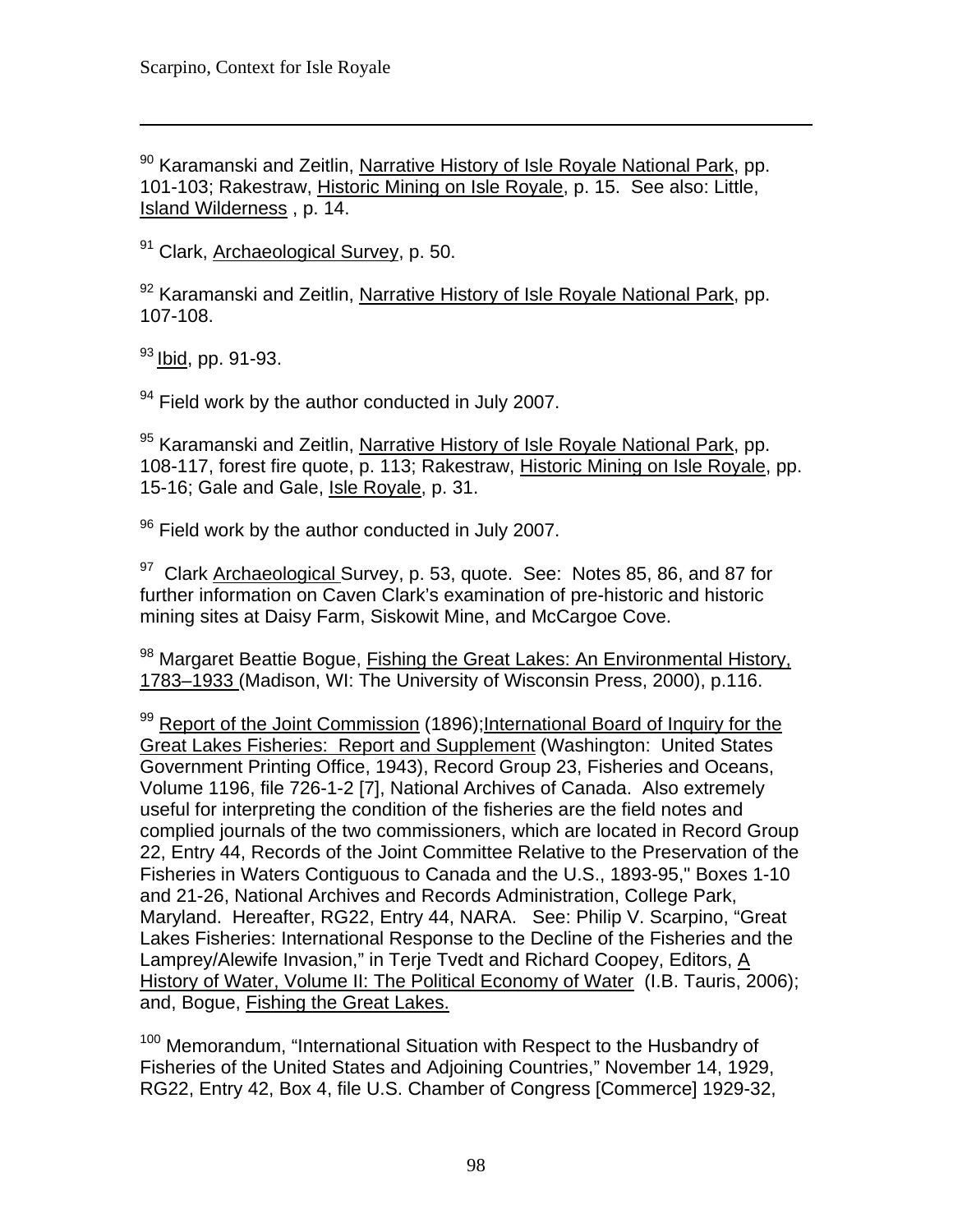$\overline{a}$ NARA, addresses the collapse of the herring in Lake Erie. Dr. Van Oosten is quoted in "John Van Oosten Fortells the Doom of the Great Lakes Fisheries," Reprint from American Forests Magazine (March 1937), RG23, Vol. 1196, file 726-1-2, part 2, National Archives Canada. See: Scarpino, "Great Lakes Fisheries: International Response to the Decline of the Fisheries and the Lamprey/Alewife Invasion"; and, Bogue, Fishing the Great Lakes.

<sup>101</sup> "Sea Lamprey: A Great Lakes Invader," Great Lakes Fishery Commission, http://www.seagrant.umn.edu/downloads/x106.pdf, provides information on the spread of the lamprey throughout the Great Lakes.

<sup>102</sup> "Sea Lamprey: A Great Lakes Invader," Great Lakes Fishery Commission, http://www.seagrant.umn.edu/downloads/x106.pdf, provides figures on the commercial catch of lake trout. See also: Scarpino, "Great Lakes Fisheries"; and Bogue, Fishing the Great Lakes.

<sup>103</sup> Timothy Cochrane provides the figure for the number of fishermen working on Isle Royale in the 1920s in Timothy Cochrane, "Place, People, and Folklore: An Isle Royale Case Study," Western Folklore 46 (January 1987), p.2.

104 Cochrane, "Place, People, and Folklore,' p. 2.

<sup>105</sup> Rakestraw, Commercial Fishing on Isle Royale, pp. 2-5, quote on page 2; Karamanski and Zeitlin, Narrative History of Isle Royale National Park, Chapter Four; Toupal, et al, The Isle Royale Folkefiskerisamfunn, especially Chapter 3. Karamanski and Zeitlin and Toupal et al, include significant bibliographic citations that add depth to the literature on fishing in Lake Superior and around Isle Royale. Bogue, Fishing the Great Lakes, provides a good overview of fishing on the Great Lakes, as does, Kurkpatrick Dorsey, The Dawn of Conservation Diplomacy: US–Canadian Wildlife Protection Treaties in the Progressive Era (Seattle, WA: University of Washington Press, 1998). What neither of these books does is to carry the story across the twentieth century and examine the pivotal role that the lamprey/alewife crisis played in overcoming problems posed by overlapping political jurisdictions and special interests.

 $106$  Field work by the author conducted in July and August 2007 and July 2008.

 $107$  Rakestraw, Commercial Fishing on Isle Royale, pp. 2-5.

<sup>108</sup> Rebecca S. Toupal, et al, The Isle Royale Folkefiskerisamfunn, pp. 22-23.

<sup>109</sup> Cochrane, Minong: The Good Place, p. 79; Rakestraw, Commercial Fishing on Isle Royale, pp. 2-5; Karamanski and Zeitlin, Narrative History of Isle Royale National Park, pp. 134-139; Clark, Archeological Survey, p.60.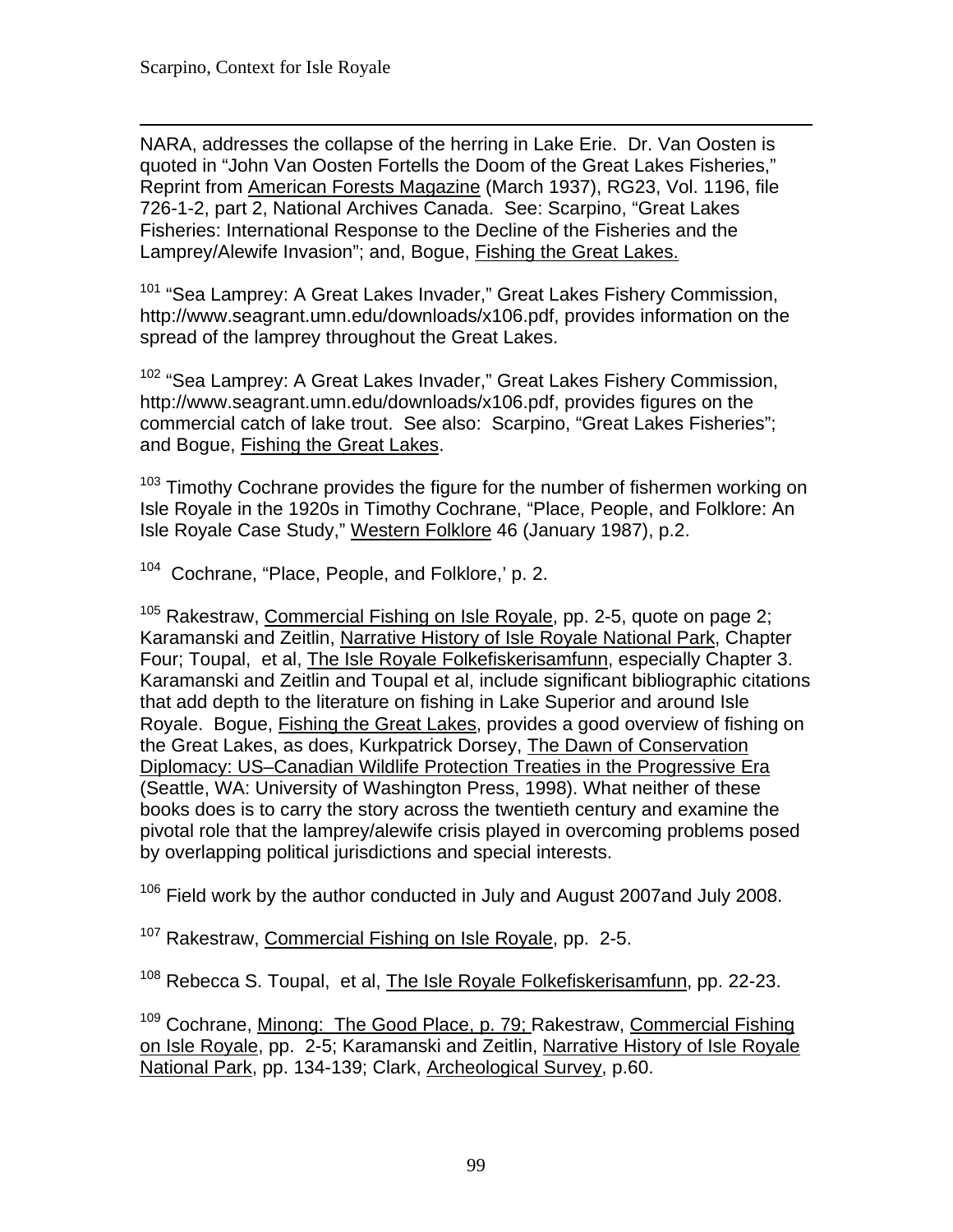#### $\overline{a}$ <sup>110</sup> Cochrane, Minong: The Good Place, pp. 78-79.

<sup>111</sup> Rakestraw, Commercial Fishing on Isle Royale, pp. 5-6.

112 Rakestraw, Commercial Fishing on Isle Royale, pp. 5-6; Karamanski and Zeitlin, Narrative History of Isle Royale National Park, pp.133-134, 144-147; Gale and Gale, Isle Royale, Chapter 4. Toupal, et al, The Isle Royale Folkefiskerisamfunn, pp. 24-26, pp. 26-37 provide a detailed analysis of the development of the Scandinavian folk fishery, 1880-1940. Interview, Philip Scarpino with Stuart Sivertson, July 2008, added context and insight into the interplay between commercial fishermen and their families and Isle Royale, See: Timothy Cochrane, "Place, People, and Folklore."

<sup>113</sup> Toupal, et al, The Isle Royale Folkefiskerisamfunn, pp.36, 60-68, 108; Gale and Gale, Isle Royale, pp. 61-63, 69. Four oral history interviews conducted by the author proved very helpful in understanding fishing on Isle Royale and the lives of fisherman and their families: Scarpino with Jim Anderson, July 2007; Scarpino with Clara Sivertson, January 2008; Scarpino with Mark Rude, July 2008; and Scarpino with Stuart Sivertson, July 2008.

<sup>114</sup> Interview, Scarpino with Stuart Sivertson, July 2008.

115 Bogue, Fishing the Great Lakes, pp. 60-62. Chapter 5, "A. Booth and Company Bids for Great Lakes Dominance," provides an insightful analysis of the control of the Great Lakes fisheries by the Booth Company.

116 Bogue, Fishing the Great Lakes, pp. 58-65, 72-73.

<sup>117</sup> Interview, Scarpino with Stuart Sivertson, July 2008. Boque, Fishing the Great Lakes, p. 68-69.

<sup>118</sup> Bogue, Fishing the Great Lakes, Ingeborg Holte guoted on p. 69

<sup>119</sup> Toupal, et al, The Isle Royale Folkefiskerisamfunn, p.36; Karamanski and Zeitlin, Narrative History of Isle Royale National Park, pp. 158-159.

<sup>120</sup> Figures from the Joint Fisheries Commission quoted from RG 22, Entry 44, Box 5, Folder "Lake Superior," Section "Fisheries, General Account, Lake Superior, Field Notes, 1894, pp. 2 and 16, NARA Gale and Gale, Isle Royale, pp. 62-63. Toupal, et al, The Isle Royale Folkefiskerisamfunn, Appendix B, "Kinship Charts," offers a detailed look at the intermarriage among Scandinavian fishing families.

<sup>121</sup> Interview, Scarpino with Stuart Sivertson, July 2008. Interview, Scarpino with Clara Sivertson, January 2008.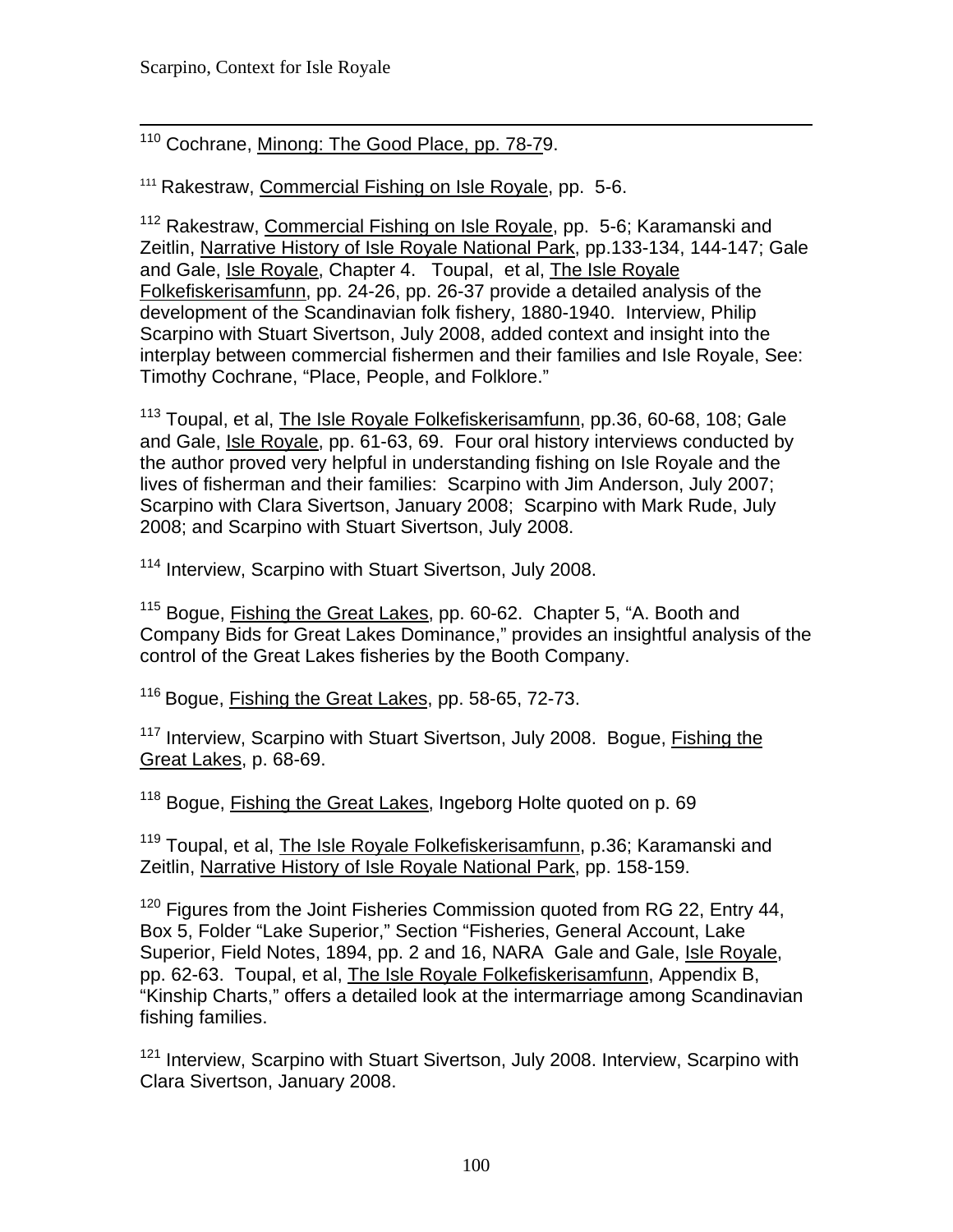$\overline{a}$ <sup>122</sup> Gale and Gale, *Isle Royale*, p. 62; and, Toupal, et al, *The Isle Royale* Folkefiskerisamfunn, p.20, contain the historic maps of the Isle Royale fishery.

<sup>123</sup> Gale and Gale, Isle Royale, pp. 68-69, full-page image of the John's Island fishery, caption on page 69.

 $124$  Information on the construction and form and function of fish camps comes from a variety of sources. The author conducted field work and observation on the Island in late August and early September 2006, July and August 2007, and July 2008. In 2007 Enar and Betty Strom provided a tour and explanation of their fish house on Washington Island. That in combination with two trips to Crystal Cove, one with former fisherman, Jim Anderson, and to Edisen Fishery, and other locations with surviving material remnants of the fishery was very useful. Photographs published in Gale and Gale, Isle Royale, Chapter 4, along with images in Rakestraw, Commercial Fishing on Isle Royale offered additional insight, as did images in Brown photo album, with annotations by Weston Farmer, Pete Edison, and Roy Olberg dated September 20, 1975, Cabinet 3, Drawer C, NPS Archives, Houghton. Franks and Alanen, Historic Structures at Isle Royale National Park, pp. 40-92, also proved quite helpful.

<sup>125</sup> Gale and Gale, Isle Royale, pp. 71, 88-89, 91, contain the pictures of the Mattson fishery, Fishermen's Home, and Hay Bay; Brown photo album, with annotations by Weston Farmer, Pete Edison, and Roy Olberg dated September 20, 1975, Cabinet 3, Drawer C, NPS Archives, Houghton, is the source of the images of the Bangsund and Edisen fisheries. Information on Fishermen's Home and the Rude family, Interview, Scarpino with Mark Rude, July 2008.

<sup>126</sup> Gale and Gale, Isle Royale, pp. 54 and 65, include the images of Booth Island. The picture that Gale and Gale reproduced on p. 65 may also be found in the Brown photo album, with annotations by Weston Farmer, Pete Edison, and Roy Olberg dated September 20, 1975, Cabinet 3, Drawer C, NPS Archives, Houghton.

<sup>127</sup> Gale and Gale, Isle Royale, p. 65; Interview, Scarpino with Stuart Sivertson, July 2008; Field work by the author, conducted July 2007.

<sup>128</sup> Karamanski and Zeitlin, Narrative History of Isle Royale National Park, p.166; Toupal, et al, The Isle Royale Folkefiskerisamfunn, p. 63; Gale and Gale, Isle Royale, pp. 72-73. Interview, Scarpino with Stuart Sivertson, July 2008. Interview, Scarpino with Mark Rude, July 2008. Author's field work July/August 2007 and July 2008.

 $129$  On the Great Lakes fisheries in general and the lamprey in particular see: Philip V. Scarpino, "Great Lakes Fisheries." Clara Sivertson talks about fishing during WWII in Interview, Scarpino with Clara Sivertson, January 2008.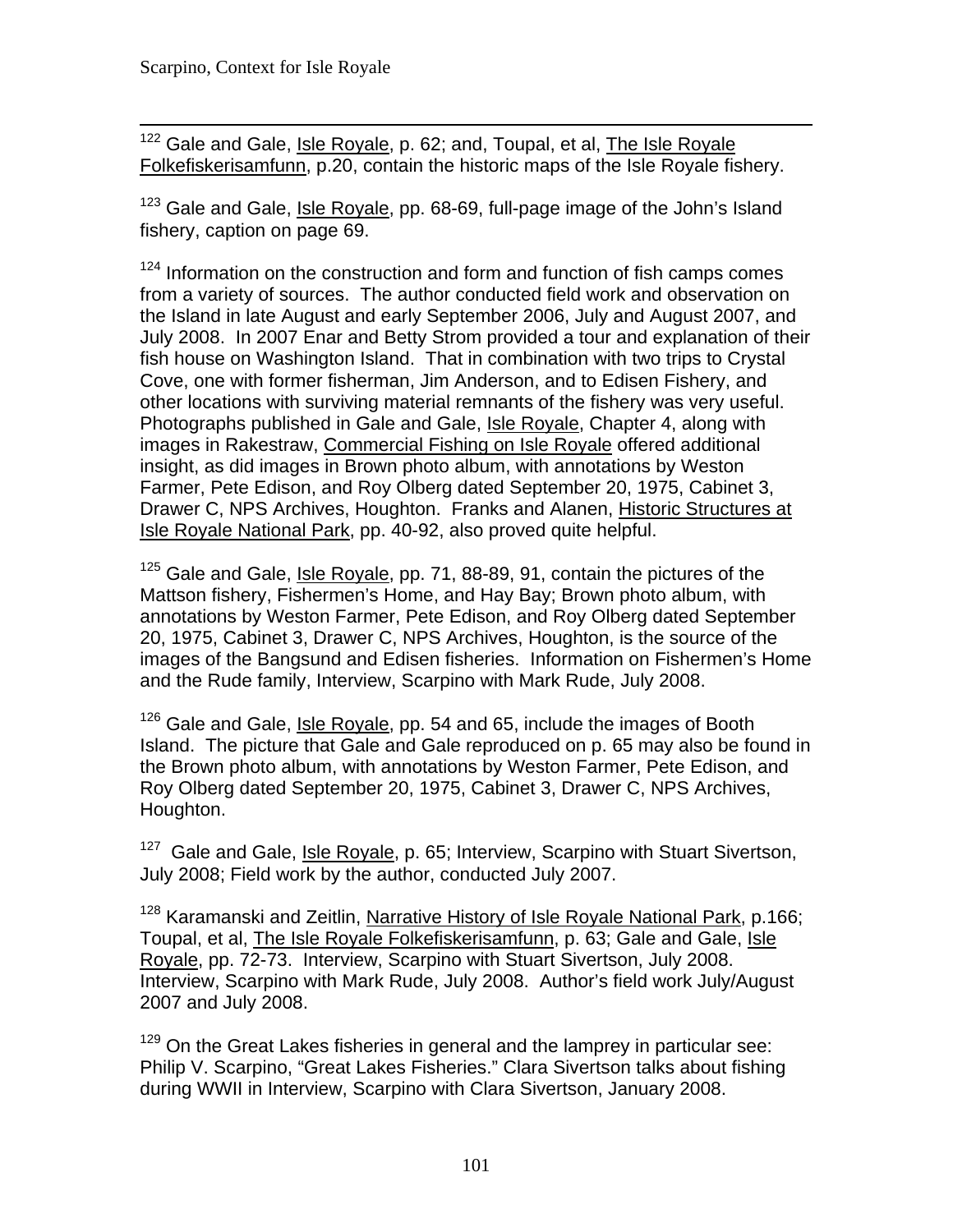$\overline{a}$ 

<sup>130</sup> Toupal, et al, The Isle Royale Folkefiskerisamfunn, pp.38-39. Page 38 references the quote from Baggley and page 39 references the quote from Hillory Tolson and refers to him as just "Acting ." Tolson had a long career in government service and the National Park Service. In 1940, he became Assistant Director a position he held until he retired in 1963. (See: "Hillory Alfred Tolson, Cornelius Armory Pugsley, Silver Medal Award 1949," http://www.rpts.tamu.edu/pugsley/TolsonH.htm.

http://www.nps.gov/whmi/historyculture/archeology-1941.htm describes Tolson as Acting Director of the National Park Service in 1948. The actual citation is: Acting Director, National Park Service to Regional Director, 30 July 1948, Archives, File "H3015, Archeology 1948 - 1949," WHMI. The National Park Service Web site does not independently verify that Tolson served as Acting Director, http://www.nps.gov/history/history/online\_books/olsen/adhi-e.htm. I am concluding that Tolson did serve as Acting Director for a short period, and that his long tenure as an assistant director would have put him in a position to be familiar with the situation on Isle Royale.

<sup>131</sup> Toupal, et al, The Isle Royale Folkefiskerisamfunn, p. 39.

 $132$  Ibid, pp. 42-43. For further information on the impact of the lamprey on the fishery and the fishing community see: Interview, Scarpino with Clara Sivertson January 2008; Scarpino with Stuart Sivertson July 2008, and Scarpino with Mark Rude July 2008. Rude also talks at length about the limited assessment fishing policy of the Michigan Department of Natural Resources and his father's involvement as a fisherman under that system.

<sup>133</sup> Gale and Gale, Isle Royale, p. 63; Karamanski and Zeitlin, Narrative History of Isle Royale National Park, p. 131; Field work by author July 2007.

<sup>134</sup> Comments by Timothy Cochrane, Superintendent, Voyageurs National Park, July 21, 2009, located in the files of Donald Stevens, National Park Service Regional Office, Omaha, Nebraska. Interview, Scarpino with Clara Sivertson, January 2008; Toupal, et al, The Isle Royale Folkefiskerisamfunn, p.38.

<sup>135</sup> Comments by Kathryn Eckert, July 23, 2009.

<sup>136</sup> United States Department of the Interior, National Park Service, The Master Plan for Preservation and Use: Isle Royale National Park, Michigan," Dated inside, September 14, 1963, Map file, Drawer 1, Master Plan 63, NPS Archives, Houghton. Interview, Scarpino with Clara Sivertson, January 2008.

<sup>137</sup> Franks and Alanen, Historic Structures at Isle Royale National Park, pp. 67, 70-92.

 $138$  Field work by the author conducted late August and early September 2006.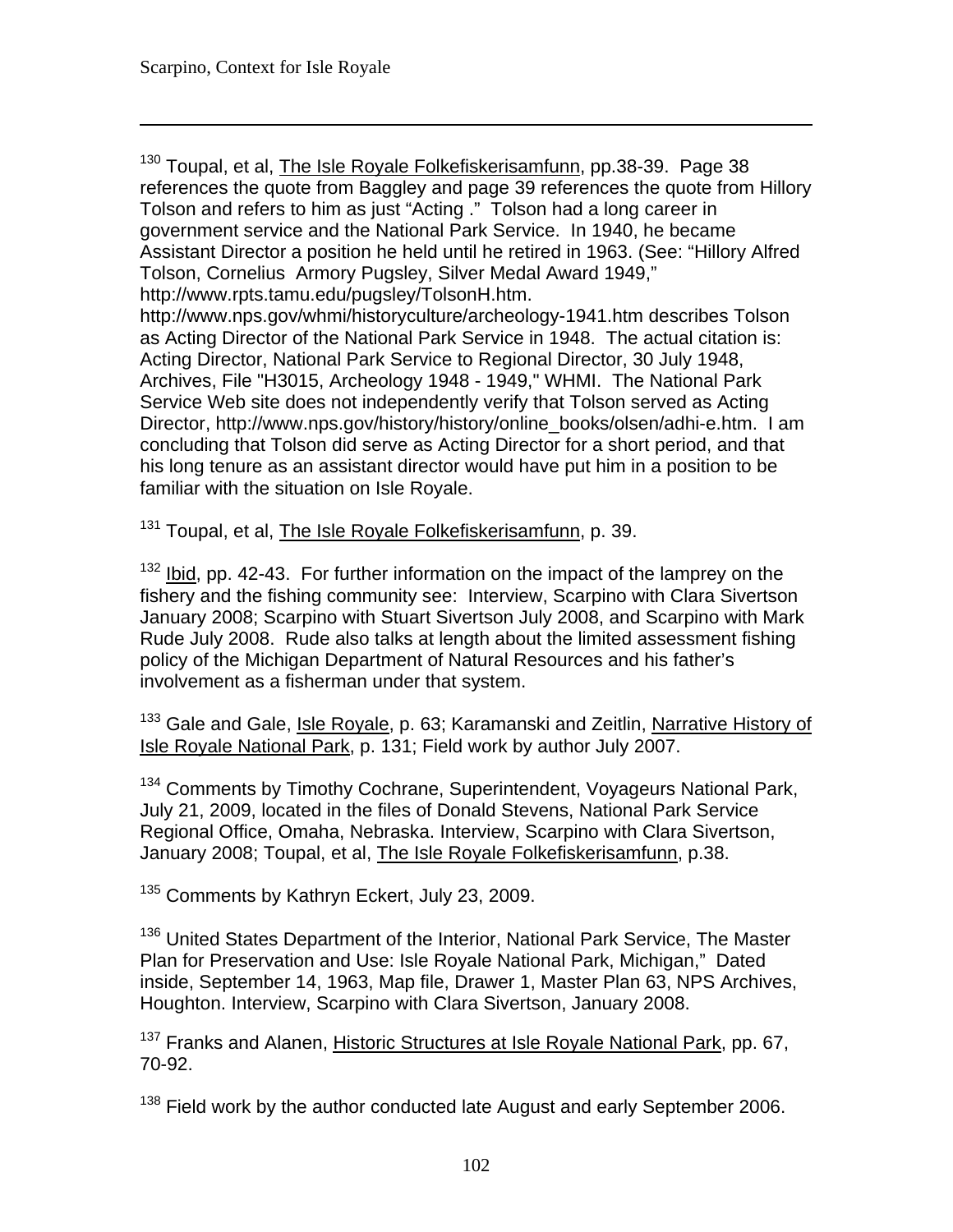<sup>139</sup> See note 138.

 $\overline{a}$ 

<sup>140</sup> Lincoln's special address to Congress on July 4, 1861, can be found printed in a number of places, find web access at Modern History Source Book, http://www.fordham.edu/halsall/mod/1861lincoln-special.html.

<sup>141</sup> Thomas R. Dunlap, Saving America's Wildlife: Ecology and the American Mind, 1850-1990 (Princeton University Press, 1988), p. 8.

<sup>142</sup> On the founding and growth of the Izaak Walton League, Outdoor America, and the Upper Mississippi River Wildlife and Fish Refuge, See: Philip V. Scarpino, Great River: An Environmental History of the Upper Mississippi, 1890 1950 (University of Missouri Press, 1985), pp. 114, 122-150.

<sup>143</sup> Interview, Scarpino with Rude, July 2008.

<sup>144</sup> Karamanski and Zeitlin, Narrative History of Isle Royale National Park, pp. 113, 223.

<sup>145</sup> Karamanski and Zeitlin, Narrative History of Isle Royale National Park, p. 220; date; Field work conducted by the author conducted in July 2007.

 $146$  Information on Johns and Flynn found in packet labeled "Concerning Informants, Lake Superior, Field Notes – 1894, Richard Rathbun," Record Group 22, Entry 44, Box 5, file Lake Superior, NARA.

<sup>147</sup> Gale and Gale, Isle Royale, pp. 97-98, 102-103; Karamanski and Zeitlin, Narrative History of Isle Royale National Park, pp. 226-230; Franks and Alanen, Historic Structures at Isle Royale National Park, pp.92-98.

<sup>148</sup> Gale and Gale, Isle Royale, pp. 97, 107: Karamanski and Zeitlin, Narrative History of Isle Royale National Park, pp. 223-225, Franks and Alanen, Historic Structures at Isle Royale National Park, p. 101.

<sup>149</sup> Franks and Alanen, Historic Structures at Isle Royale National Park, pp. 119-120. Field work by the author conducted in July 2007. Comments by Tim Cochrane, July 21, 2009.

<sup>150</sup> Gale and Gale, Isle Royale, pp. 108-109, 118-119; Karamanski and Zeitlin, Narrative History of Isle Royale National Park, pp. 230-231; "Tobin Harbor Resort," Brochure, Cab 1, Drawer A, Tobin Book, NPS Archives, Houghton.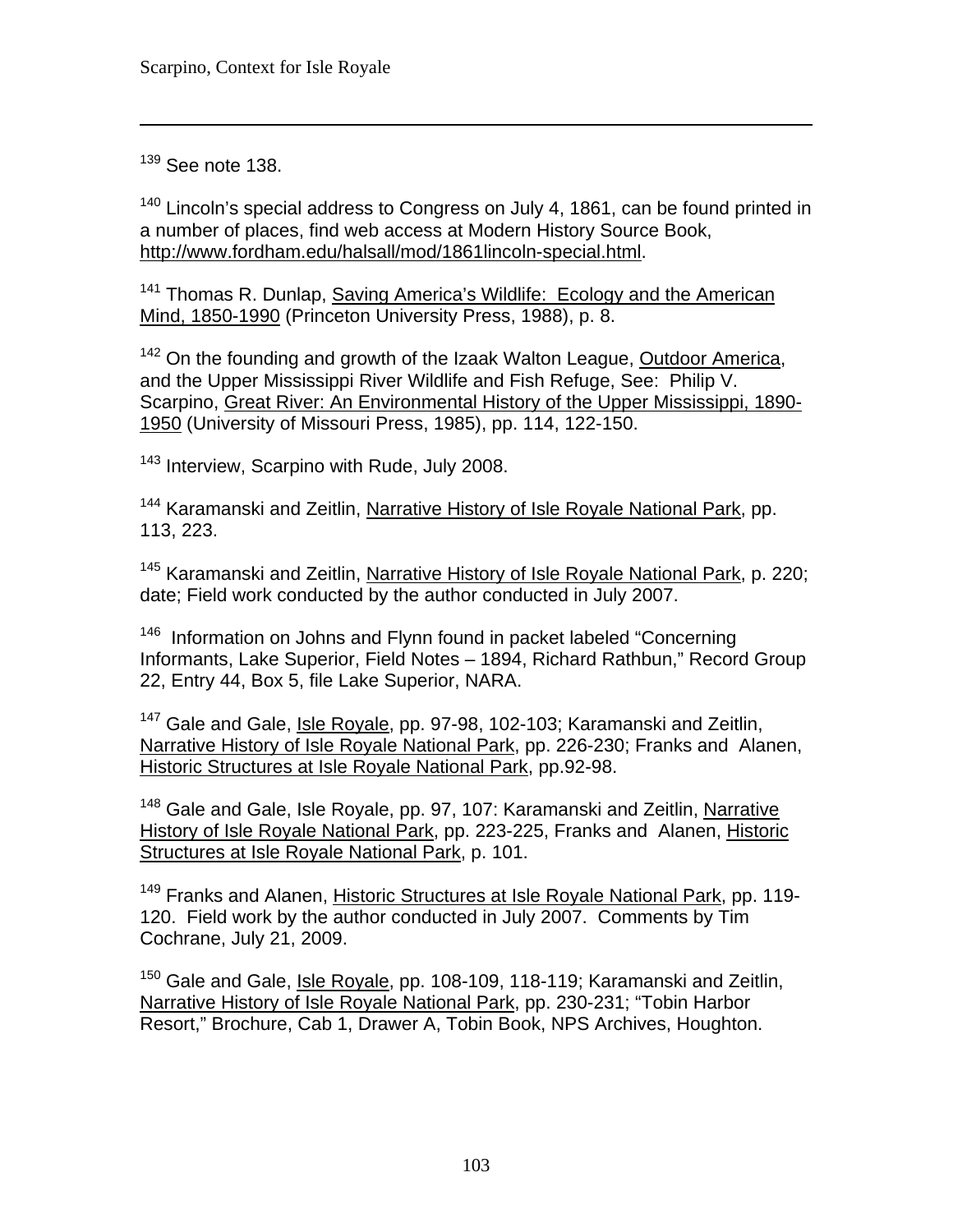$\overline{a}$ <sup>151</sup>Gale and Gale, <u>Isle Royale</u>, pp. 108-109, 118-119; Karamanski and Zeitlin, Narrative History of Isle Royale National Park, pp. 230-231; Interview, Philip Scarpino with Richard Edwards, May 2008.

<sup>152</sup> Gale and Gale, Isle Royale, pp. 120-125; Karamanski and Zeitlin, Narrative History of Isle Royale National Park, pp. 213-214, 235-238. Franks and Alanen, Historic Structures at Isle Royale National Park, pp. 125-126.

153 National Park Service Cultural Landscapes Inventory (1997): Tobin Harbor, Isle Royale National Park, p. 37; Karamanski and Zeitlin, Narrative History of Isle Royale National Park, p. 231; Gale and Gale, Isle Royale, pp. 126-127.

<sup>154</sup> Field work by the author conducted in August/September 2006, July/August 2007, and July 2008; Gale and Gale, Isle Royale, pp. 122-123.

<sup>155</sup> Field work by the author conducted in July 2007. Joan Snell, "About Lake Superior's Isle Royale," self-published, no date. Franks and Alanen, Historic Structures at Isle Royale National Park, pp. 125-128, 145.

<sup>156</sup> Field work by author conducted in July 2007. Gale and Gale, Isle Royale, background on Herman and John Anderson, p. 94, information on Belle Isle, pp. 128-129; Karamanski and Zeitlin, Narrative History of Isle Royale National Park, pp. 232-235; Franks and Alanen, Historic Structures at Isle Royale National Park, pp. 109-110.

<sup>157</sup> Field work by author conducted in July 2007. Interview, Philip Scarpino with Sally and Jack Orsborn, July 2008.

 $158$  Field work by author conducted in August/September 2006 and July 2007. Karamanski and Zeitlin, Narrative History of Isle Royale National Park, p. 158 159; Gale and Gale, Isle Royale, p. 103.

<sup>159</sup> On Wolbrink, See: Karamanski and Zeitlin, Narrative History of Isle Royale National Park, pp. 245-246.

<sup>160</sup> Interview, Scarpino with Richard Edwards; Interview Scarpino with Sally and Jack Orsborn. Art Mattson's letter loaned to the author by the Missy and Larry Edwards.

<sup>161</sup> Field work by author conducted in August/September 2006, July/August 2007, and July 2008.

 $162$  Ibid.

<sup>163</sup> Information on the fishermen comes from Gale and Gale, Isle Royale, pp. 94-95, as well as interview, Scarpino with Jim Anderson and Carla Anderson, July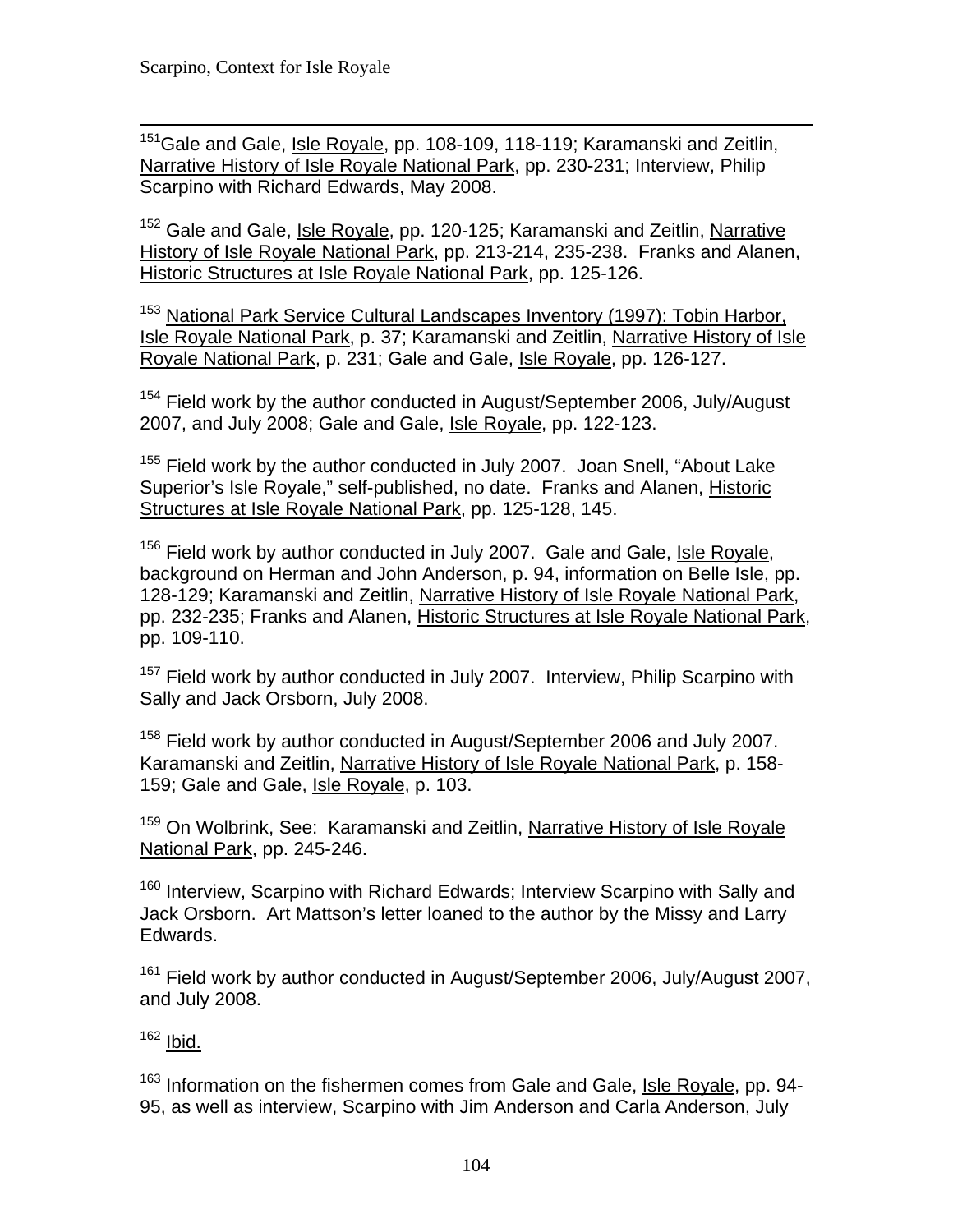$\overline{a}$ 2007. Field work by the author conducted in August/September 2006, July/August 2007, and July 2008.

<sup>164</sup> Information on the McGrath/Nixon compound at Crystal Cove may be found in Gale and Gale, Isle Royale, pp.132-133, as well as field work conducted by the author in August/September 2006 and July 2007. For the Secretary of the Interiors Standard for Rehabilitation, See: "Illustrated Guidelines for Rehabilitating Historic Buildings," http://www.nps.gov/history/hps/TPS/tax/rhb/.

<sup>165</sup> Interview, Scarpino with Sally and Jack Orsborn.

 $166$  <u>Ibid</u>.

<sup>167</sup> Franks and Alanen, Historic Structures at Isle Royale National Park, pp.153-158.

<sup>168</sup> Interview, Scarpino with Richard Edwards. Maurice Edwards was born in Pittsburgh, Pennsylvania, and graduated from Auburn Theological Seminary in 1874. That same year he accepted a pastorate at the Drayton Avenue Presbyterian Church in St. Paul, Minnesota; he remained and served that congregation until 1918. Maurice Edwards married Annie Louise Deane in 1877. They had four children, including Deane Edwards, father of the current life lease holder, Richard Edwards. Interview, Scarpino with Laurie Snell, June 2008.

<sup>169</sup> United States Department of the Interior, National Park Service, The Master Plan for Preservation and Use: Isle Royale National Park, Michigan," Dated inside, September 14, 1963, Map file, Drawer 1, Master Plan 63, NPS Archives, Houghton; Franks and Alanen's Historic Structures on Isle Royale National Park, pp. 130-131; Field work by the author conducted in July 2007.

 $170$  Quoted from Robert Edwards, My Moment in History, loaned to the author by the Edwards family.

<sup>171</sup> Franks and Alanen, Historic Structures at Isle Royale National Park, pp.148-149 summer homes in Rock Harbor; Field work by the author conducted in August/September 2006, July/August 2007, and July 2008. Jack Orsborn mentions the burning of his family's cabin in Interview, Philip Scarpino with Sally and Jack Orsborn, July 2008.

<sup>172</sup> Franks and Alanen, Historic Structures at Isle Royale National Park, p. 70, Edisen Fishery; Field work by the author conducted in August/September 2006, July/August 2007, and July 2008.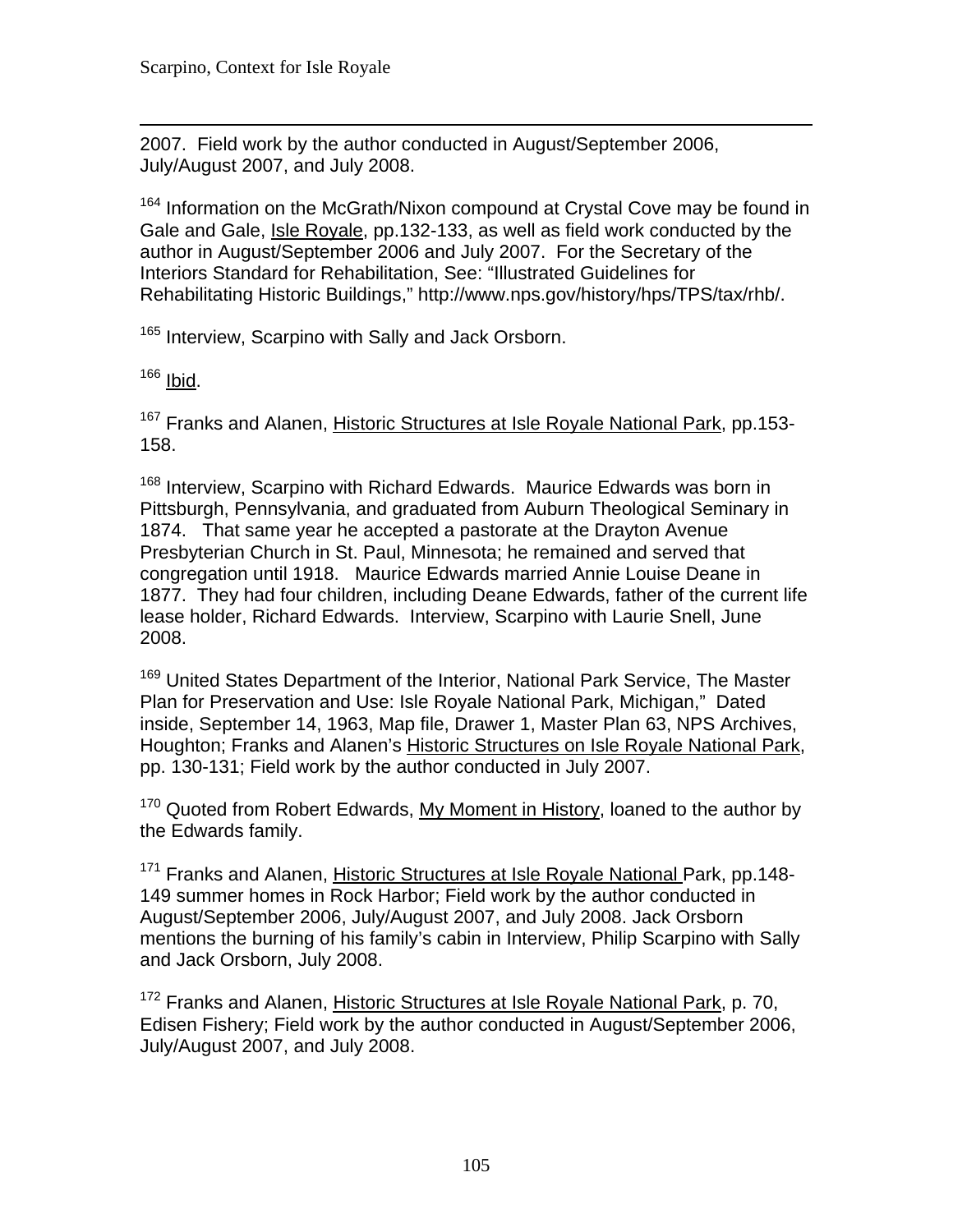$\overline{a}$ <sup>173</sup> Clark, Archaeological Survey, pp, 86-88, 90, 93-99, 134-138, quotes, pp. 97 and 98.

<sup>174</sup> Field work by the author conducted in July 2007.

<sup>175</sup> Franks and Alanen, Historic Structures at Isle Rovale National Park: National Park Service Cultural Landscapes Inventory, pp. 150-151; field work by the author conducted in July 2007.

 $176$  Field work by the author July and August 2007 and July 2008; Franks and Alanen, Historic Structures at Isle Royale National Park; National Park Service Cultural Landscapes Inventory, pp. 157-189; Gale and Gale, Isle Royale, pp. 144-148; Karamanski and Zeitlin, Narrative History of Isle Royale National Park, pp. 325-336. There are a number of reports and related documents in the Archives of Isle Royale National Park that offer a detailed accounting of the work of the CCC on the Island; for example, See: "Memorandum for the Director," from Representative in Charge, December 7, 1938, for an overview of activities undertaken in 1938, illustrated with photographs, NPS Archives, Houghton, unfiled on table, "CCC 1938"; and, "Annual Report on the Status of the CCC Construction Program for 1939," again illustrated with photographs, NPS Archives, Houghton, unfiled on table, "CCC 1939."

<sup>177</sup> Field work by the author conducted in August and September 2006. On the history of Isle Royale's light houses, See: Gale and Gale, Isle Royale, Chapter 3. Karamanski and Zeitlin, Narrative History of Isle Royale National Park, provide and introduction to the hazards and challenges of navigating around Isle Royale in Chapter 7, pp. 255-288; they discuss light houses in Chapter 7, pp. 289-300. See, also: Franks and Alanen, Historic Structures at Isle Royale National Park, pp. 24-40.

<sup>178</sup> Jim Muhn, Historic Resource Study: Sleeping Bear Dunes National Lakeshore (National Park Service, 1984); Susan Olsen Haswell and Arnold R. Alanen, A Garden Apart: An Agricultural and Settlement History of Michigan's Sleeping Bear Dunes National Lakeshore Region (National Park Service Mid-West Region and Michigan State Historic Preservation Office, 1994); Marla J. McEnaney, William H. Tishler, and Arnold R. Alanen, Farming at the Water's Edge: An Assessment of Agricultural and Cultural Landscape Resources in the Proposed Port Oneida Rural Historic District at Sleeping Bear Dunes National Lakeshore, Michigan (National Park Service, Mid-West Office, 1995); and Eric MacDonald and Arnold R. Alanen, Tending a 'Comfortable Wilderness': A History of Agricultural Landscapes on North Manitou Island, Sleeping Bear Dunes National Lakeshore, Michigan (National Park Service, Mid-West Regional Office, 2000). On the Oneida Rural Historic District, See:

http://www.nps.gov/slbe/planyourvisit/portoneida.htm. Apostle Island: A Special History Study Family-Managed Commercial Fishing in the Apostle Islands During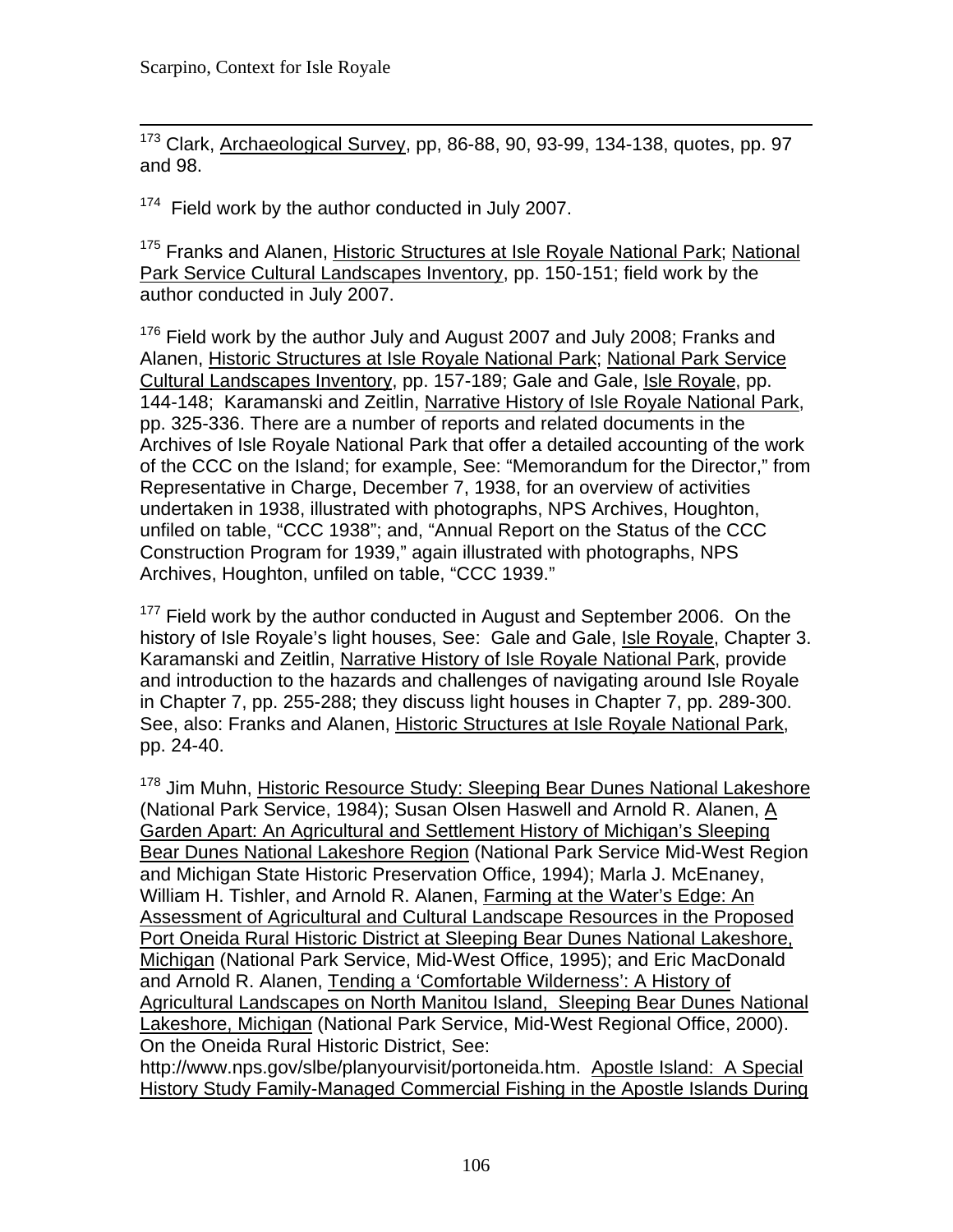$\overline{a}$ the 20<sup>th</sup> Century, with Background Information on Commercial Fishing on Lake Superior (National Park Service, Mid-West Regional Office, 1985), presents a useful overview of the fishery but does not tie fishing to cultural resources or the culture of the fishing families. National Register of Historic Places Registration Form, "Rocky Island Historic District, Ashland, County, Wisconsin." Barbara Wyatt, The Logging Era at Voyageurs National Park: Historic Context and Property Types (Midwest Support Office, National Park Service, Omaha, Nebraska, 1999). "Tourism and Recreational Properties in Voyageurs National Park (VOYA), 1880-1950," Multiple Property nomination, files of Donald Stevens, National Park Service Regional Office, Omaha, Nebraska. Section E provides the historic context; Section F, Associated Property Types; and, Section H, Identification and Evaluation Methods.

<sup>179</sup> For wilderness designation, Apostle Islands National Lakeshore, see: http://www.nps.gov/apis/parkmgmt/wilderness.htm.

<sup>180</sup> For information on the North Manitou Shoal Lighthouse, see: http://www.lighthousefriends.com/light.asp?ID=714; and or information on the South Manitou Lighthouse, see: http://www.lighthousefriends.com/light.asp?ID=715.

<sup>181</sup> http://www.nps.gov/apis/historyculture/raspberry-light.htm. See also: http://www.nps.gov/apis/historyculture/lighthouses.htm.

<sup>182</sup> MacDonald and Alanen, Tending a 'Comfortable Wilderness'; http://www.nps.gov/slbe/parknews/newspoeacompleted092308.htm.

183 D.W. Meinig, The Interpretation of Ordinary Landscapes: Geographical Essays (New York: Oxford University Press, 1979); John R. Stilgoe, Common Landscape of America, 1580 to 1845 (New Haven: Yale University Press, 1982); John Brinckerhoff Jackson, Discovering the Vernacular Landscape (New Haven: Yale University Press, 1984); Dell Upton and John Michael Vlatch, editors, Common Places: Readings in American Vernacular Architecture (Athens, GA: The University of Georgia Press, 1986); Michael Conzen, editor, The Making of the American Landscape (Boston, MA: Unwin Hyman, 1990); Allen G. Noble, To Build in a New Land: Ethnic Landscapes in North America (Baltimore, MD: The Johns Hopkins University Press, 1992).

<sup>184</sup> Robert Z. Melnick, with Daniel Sponn and Emma Jane Saxe, Cultural Landscapes: Rural Historic Districts in the National Park Service (Washington, D.C.: National Park Service, 1984). Linda Flint McClelland, National Park Service, and J. Timothy Keller, Genevieve P. Keller, and Robert Z. Melnick, Land and Community Associates, National Register Bulletin 30: Guidelines for Evaluating and Documenting Rural Historic Landscapes (1989; Revised 1999).